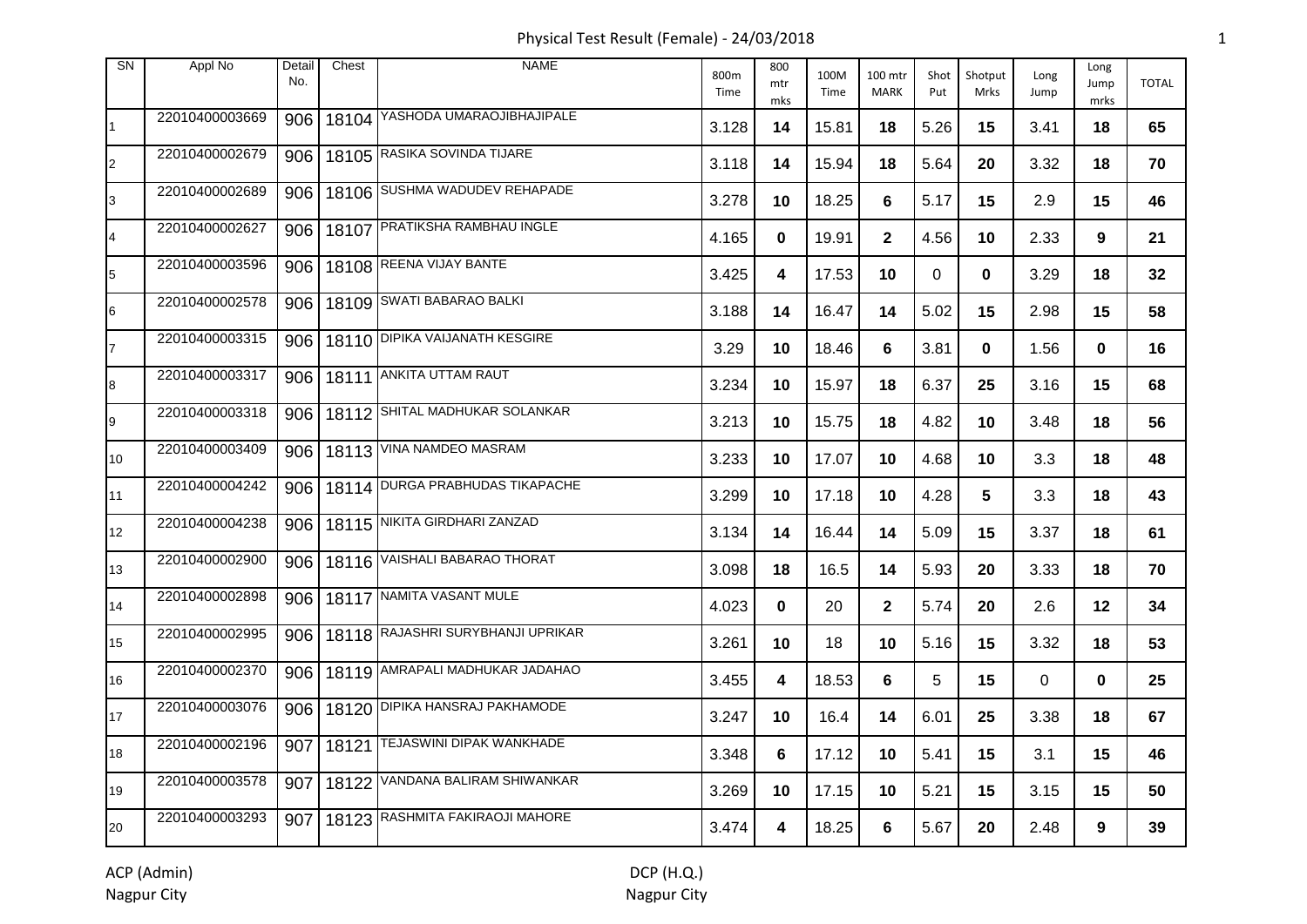Physical Test Result (Female) - 24/03/2018 2

| SN | Appl No        | Detail<br>No. | Chest | <b>NAME</b>                            | 800m<br>Time | 800<br>mtr<br>mks | 100M<br>Time | 100 mtr<br><b>MARK</b> | Shot<br>Put | Shotput<br>Mrks | Long<br>Jump | Long<br>Jump<br>mrks | <b>TOTAL</b> |
|----|----------------|---------------|-------|----------------------------------------|--------------|-------------------|--------------|------------------------|-------------|-----------------|--------------|----------------------|--------------|
| 21 | 22010400003282 | 907           |       | 18124 UMA KISANRAO WAKPANJAR           | 3.445        | 4                 | 18.22        | 6                      | 5.6         | 20              | 2.64         | 12                   | 42           |
| 22 | 22010400004283 | 907           |       | 18125 KOKEELA TULSHIDAS HATTIMARE      | 3.054        | 18                | 16.28        | 14                     | 6           | 25              | 3.24         | 18                   | 75           |
| 23 | 22010400003218 | 907           |       | 18126 RATI GOPICHAND CHHURA            | 3.395        | 6                 | 17.18        | 10                     | 5.47        | 15              | 2.67         | 12                   | 43           |
| 24 | 22010400003223 | 907           |       | 18127 MEENABAI NETLAL NAGPURE          | 2.578        | 22                | 15.69        | 18                     | 5.78        | 20              | 3.5          | 21                   | 81           |
| 25 | 22010400003215 | 907           |       | 18128 HARSHA GOPICHAND CHHURA          | 3.255        | 10                | 16.34        | 14                     | 6.26        | 25              | 3.27         | 18                   | 67           |
| 26 | 22010400002586 | 907           |       | 18129 VISHAKHA RADHESHYAM VAIDYA       | 3.233        | 10                | 16.82        | 14                     | 5.62        | 20              | 3.29         | 18                   | 62           |
| 27 | 22010400003599 | 907           |       | 18130 POOJA ASHOK AHER                 | 3.23         | 10                | 16.97        | 14                     | 5.04        | 15              | 2.81         | 12                   | 51           |
| 28 | 22010400003261 | 907           |       | 18131 AASHWINI WAGHAJI BHENDEKAR       | 2.592        | 22                | 16.82        | 14                     | 4.86        | 10              | 3.05         | 15                   | 61           |
| 29 | 22010400003198 | 907           |       | 18132 MAYURI WASANT RAUT               | 3.237        | 10                | 17.66        | 10                     | 4.89        | 10              | 2.96         | 15                   | 45           |
| 30 | 22010400002381 | 907           |       | 18133 SONALI MAROTI KAJALE             | 3.342        | 6                 | 15.6         | 18                     | 5.09        | 15              | 3            | 15                   | 54           |
| 31 | 22010400002379 |               |       | 907   18134 RUPALI VITTHAL KAJALE      | 4.085        | 0                 | 18.37        | 6                      | 5.54        | 20              | 2.94         | 15                   | 41           |
| 32 | 22010400002382 | 907           |       | 18135 JAYASHREE MAROTI PARDHI          | 3.447        | 4                 | 19           | 6                      | 4           | 5               | 2.31         | 9                    | 24           |
| 33 | 22010400002343 | 907           |       | 18136 MUKTA BHIMRAOJI BORWAR           | 3.43         | 4                 | 16.29        | 14                     | 6.33        | 25              | 3.21         | 18                   | 61           |
| 34 | 22010400003297 | 907           |       | 18137 PRITI SUBHASH PESHAVE            | 3.551        | $\mathbf{2}$      | 16.82        | 14                     | 4.56        | 10              | 3.34         | 18                   | 44           |
| 35 | 22010400002520 | 907           |       | 18138 POOJA SURESHJI GAVANDAR          | 3.411        | 4                 | 18.25        | 6                      | 5.22        | 15              | 2.83         | 12                   | 37           |
| 36 | 22010400002836 | 907           |       | 18139 SUNITA NANA PAGARE               | 3.168        | 14                | 17.53        | 10                     | 5.01        | 15              | 3.12         | 15                   | 54           |
| 37 | 22010400003742 | 907           |       | 18140 ROSHANI RAMESH KAURATI           | 3.321        | 6                 | 16.82        | 14                     | 5.84        | 20              | 3.64         | 21                   | 61           |
| 38 | 22010400002559 |               |       | 908   18141 PAYAL RAMDASJEE INGALE     | 3.249        | 10                | 16.87        | 14                     | 5.1         | 15              | 3.64         | 21                   | 60           |
| 39 | 22010400003944 |               |       | 908   18142 DIKSHA SURESH MANDAPE      | 3.449        | 4                 | 17.75        | 10                     | 5.17        | 15              | 2.06         | 6                    | 35           |
| 40 | 22010400003971 |               |       | 908   18143 VIDYA DAMODHARRAO DESHMUKH | 3.298        | 10                | 16.25        | 14                     | 5.4         | 15              | 3.48         | 18                   | 57           |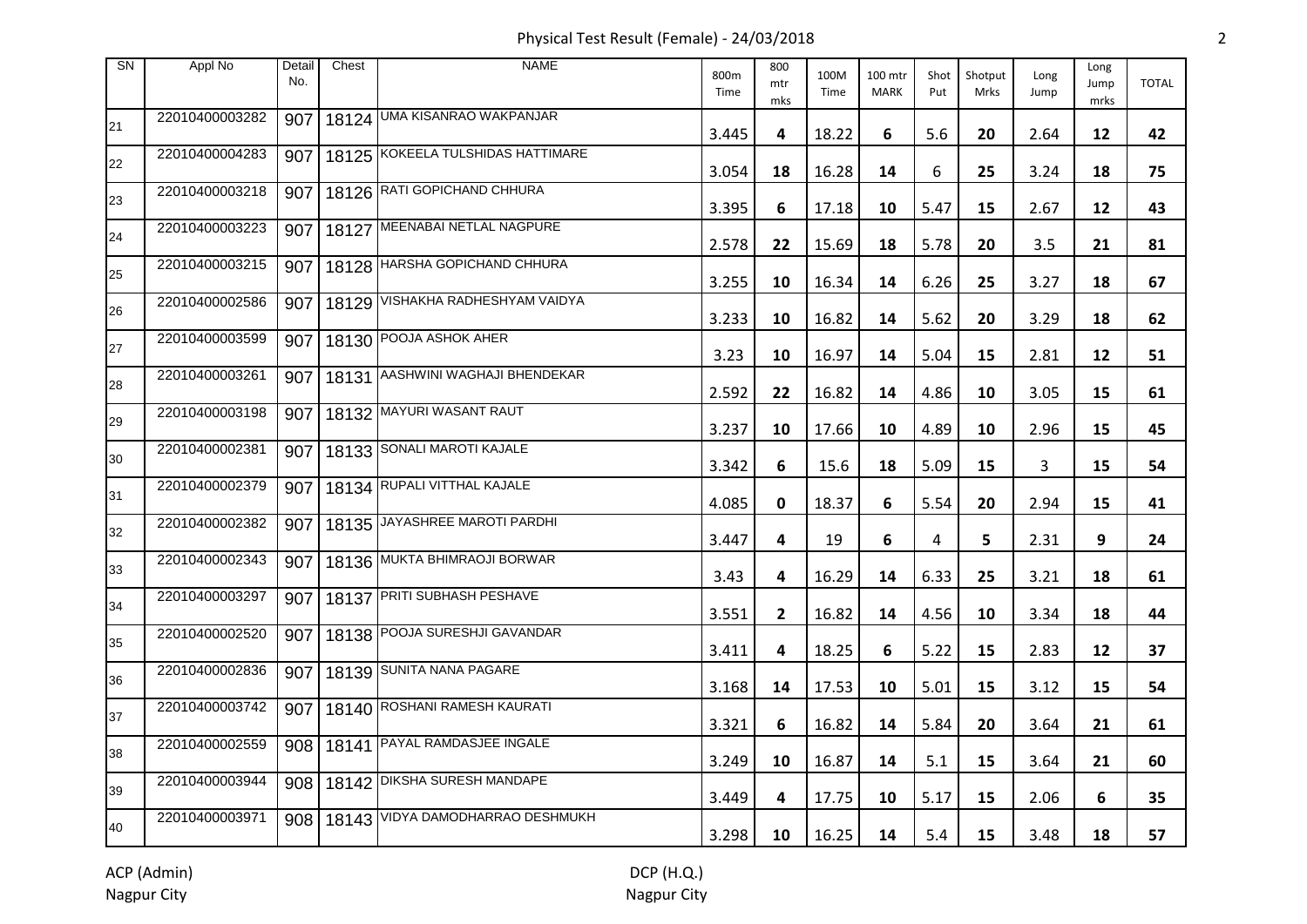Physical Test Result (Female) - 24/03/2018 3

| SN | Appl No        | Detail<br>No. | Chest | <b>NAME</b>                        | 800m<br>Time | 800<br>mtr<br>mks | 100M<br>Time | 100 mtr<br><b>MARK</b> | Shot<br>Put | Shotput<br><b>Mrks</b> | Long<br>Jump | Long<br>Jump<br>mrks | <b>TOTAL</b> |
|----|----------------|---------------|-------|------------------------------------|--------------|-------------------|--------------|------------------------|-------------|------------------------|--------------|----------------------|--------------|
| 41 | 22010400003314 | 908           |       | 18144 AMRAPALI ANIL DHAMGAYE       | 4.215        | 0                 | 19.78        | $\mathbf{2}$           | 4.94        | 10                     | 0            | 0                    | 12           |
| 42 | 22010400003592 | 908           |       | 18145 SHUBHANGEE NANDUJI KOKODE    | 3.196        | 14                | 17.87        | 10                     | 5.22        | 15                     | 2.86         | 12                   | 51           |
| 43 | 22010400003446 | 908           |       | 18146 MAYURI RAJU DHOTE            | 3.078        | 18                | 16.41        | 14                     | 5.31        | 15                     | 3.56         | 21                   | 68           |
| 44 | 22010400002845 | 908           |       | 18147 RACHANA SHRAVAN ALONE        | 4.095        | 0                 | 19.03        | $\mathbf{2}$           | 4           | 5                      | 3.14         | 15                   | 22           |
| 45 | 22010400003221 | 908           |       | 18148 BHARATI RAVINDRA GHADEKAR    | 3.085        | 18                | 15.41        | 18                     | 5.87        | 20                     | 3.71         | 21                   | 77           |
| 46 | 22010400003419 | 908           |       | 18149 MAYURI KISHOR AWARE          | 3.411        | 4                 | 17.28        | 10                     | 5.28        | 15                     | 3.16         | 15                   | 44           |
| 47 | 22010400003463 | 908           |       | 18150 KALYANI PRAKASHRAO NASRE     | 3.073        | 18                | 16.81        | 14                     | 4.61        | 10                     | 3.46         | 18                   | 60           |
| 48 | 22010400002230 | 908           |       | 18151 SHEETAL RAMESH TALMALE       | 3.137        | 14                | 14.6         | 22                     | 6.3         | 25                     | 3.92         | 25                   | 86           |
| 49 | 22010400002904 | 908           |       | 18152 PALLAVI DEVRAO MOHURLE       | 4.02         | 0                 | 19.6         | $\mathbf{2}$           | 5.27        | 15                     | 2.88         | 12                   | 29           |
| 50 | 22010400003786 | 908           |       | 18153 VAISHALI VILASRAO THAKRE     | 3.143        | 14                | 16.94        | 14                     | 6.48        | 25                     | 3.31         | 18                   | 71           |
| 51 | 22010400003804 |               |       | 908   18154   ROHINI RAMDAS THAKRE | 3.178        | 14                | 16.31        | 14                     | 5.24        | 15                     | 3.81         | 25                   | 68           |
| 52 | 22010400002145 |               |       | 908   18155 SARIKA BANSIRAM DHURVE | 3.256        | 10                | 17.37        | 10                     | 5.19        | 15                     | 3.15         | 15                   | 50           |
| 53 | 22010400003585 | 908           |       | 18156 PRITI RAJKUMAR HARINKHEDE    | 3.479        | 4                 | 18.59        | 6                      | 5.34        | 15                     | 3.03         | 15                   | 40           |
| 54 | 22010400003237 |               |       | 908   18157 SURABHI PRAMESH RODGE  | 3.252        | 10                | 15.9         | 18                     | 6.48        | 25                     | 3.71         | 21                   | 74           |
| 55 | 22010400002729 | 908           |       | 18158 RAKSHA SHYAMLALJI BHONDEKAR  | 3.27         | 10                | 15.91        | 18                     | 5.64        | 20                     | 3.49         | 18                   | 66           |
| 56 | 22010400003620 | 908           |       | 18159 PALLAVI BALKRUSHNA KAMANE    | 3.161        | 14                | 17           | 14                     | 6.15        | 25                     | 3.72         | 21                   | 74           |
| 57 | 22010400002372 | 908           |       | 18160 AMRAPALI BHASHKAR HARDE      | 4.356        | 0                 | 20.25        | 0                      | 4.85        | 10                     | 2.8          | 12                   | 22           |
| 58 | 22010400003644 | 909           |       | 18161 NILIMA DILIPRAO MALAVIKAR    | 3.357        | 6                 | 18.6         | 6                      | 5.17        | 15                     | 2.9          | 15                   | 42           |
| 59 | 22010400004168 | 909           |       | 18162 SADHANA SOMESHWAR MARKAWAR   | 3.353        | 6                 | 17.09        | 10                     | 4.36        | 5                      | 3.61         | 21                   | 42           |
| 60 | 22010400004174 |               |       | 909   18163 RANI PANDURAG KOMLE    | 3.285        | 10                | 17.85        | 10                     | 5.1         | 15                     | 3.1          | 15                   | 50           |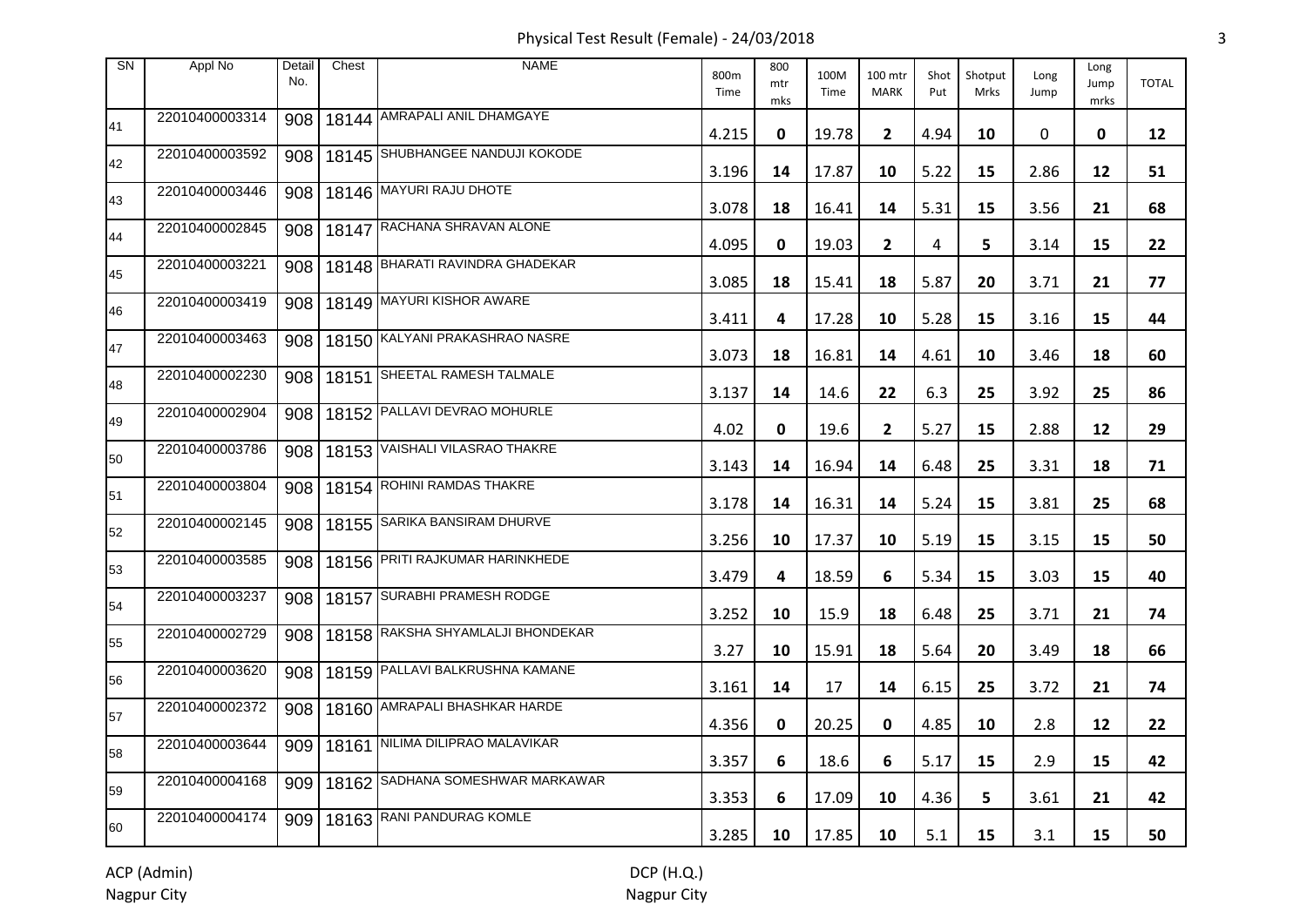Physical Test Result (Female) - 24/03/2018 4

| <b>SN</b> | Appl No        | Detail<br>No. | Chest | <b>NAME</b>                                | 800m<br>Time | 800<br>mtr<br>mks | 100M<br>Time | 100 mtr<br><b>MARK</b> | Shot<br>Put | Shotput<br>Mrks | Long<br>Jump | Long<br>Jump<br>mrks | <b>TOTAL</b> |
|-----------|----------------|---------------|-------|--------------------------------------------|--------------|-------------------|--------------|------------------------|-------------|-----------------|--------------|----------------------|--------------|
| 61        | 22010400004004 |               |       | 909   18164 PUNAM SUNIL JICHKAR            | 3.025        | 18                | 16.35        | 14                     | 4.53        | 10              | 3.67         | 21                   | 63           |
| 62        | 22010400003856 |               |       | 909   18165   UJJWALA DNYANESHWARJI DHURVE | 3.232        | 10                | 15.94        | 18                     | 5.94        | 20              | 4.07         | 25                   | 73           |
| 63        | 22010400003853 |               |       | 909   18166 PAYAL NAMDEOJI KIRANAKE        | 3.188        | 14                | 16           | 18                     | 6.4         | 25              | 3.88         | 25                   | 82           |
| 64        | 22010400003866 | 909           |       | 18167 GUMPHA DNYANESHWARAOJI LONBALE       | 3.18         | 14                | 15.53        | 18                     | 5.85        | 20              | 3.92         | 25                   | 77           |
| 65        | 22010400003313 |               |       | 909   18168 USHA LAXMAN CHAWHAN            | 3.152        | 14                | 17.72        | 10                     | 5.05        | 15              | 2.92         | 15                   | 54           |
| 66        | 22010400003086 |               |       | 909   18169 SNEHA BHASKAR PIMPALKAR        | 3.119        | 14                | 15.69        | 18                     | 5.3         | 15              | 4.01         | 25                   | 72           |
| 67        | 22010400003091 |               |       | 909   18170 SHRADDHA BHASKAR PIMPALKAR     | 3.113        | 14                | 16.69        | 14                     | 5.2         | 15              | 3.39         | 18                   | 61           |
| 68        | 22010400003911 |               |       | 909   18171 PUNAM VIJAYRAO NIMBHRAT        | 3.073        | 18                | 15.43        | 18                     | 6.16        | 25              | 3.7          | 21                   | 82           |
| 69        | 22010400003828 |               |       | 909 18172 DEEPA MUNNALAL CHAUDHARI         | 3.196        | 14                | 17.72        | 10                     | 5.72        | 20              | 2.93         | 15                   | 59           |
| 70        | 22010400002596 |               |       | 909   18173   POOJA GAJANANRAO POHANE      | 3.377        | 6                 | 17.97        | 10                     | 5.2         | 15              | 2.96         | 15                   | 46           |
| 71        | 22010400003336 | 909           |       | 18174 MAYA MODKU MATE                      | 3.135        | 14                | 16.85        | 14                     | 5.2         | 15              | 3.46         | 18                   | 61           |
| 72        | 22010400002566 |               |       | 909 18175 PRADNYA SUDHAKAR BHANDE          | 3.423        | 4                 | 19.07        | $\mathbf{2}$           | 4.85        | 10              | 2.4          | 9                    | 25           |
| 73        | 22010400002975 |               |       | 909 18176 NITA INDRARAJ KODAPE             | 3.267        | 10                | 16.94        | 14                     | 5.27        | 15              | 3.65         | 21                   | 60           |
| 74        | 22010400002537 |               |       | 909   18177 RESHMA VINAYAK YESANSURE       | 3.238        | 10                | 17.91        | 10                     | 5.14        | 15              | 3.18         | 15                   | 50           |
| 75        | 22010400004054 | 909           |       | 18178 TEJASVINEE VIJAY GEDAM               | 3.485        | 4                 | 18.6         | 6                      | 5.26        | 15              | 2.95         | 15                   | 40           |
| 76        | 22010400002894 |               |       | 909   18179 VAISHALI PANDURANG BAGHALLE    | AB           | 0                 | 18.56        | 6                      | 5.27        | 15              | 2.58         | 9                    | 30           |
| 77        | 22010400003372 |               |       | 909   18180 SONAL HEMANT RAUT              | 3.23         | 10                | 16.28        | 14                     | 5.59        | 20              | 3.74         | 21                   | 65           |
| 78        | 22010400002345 |               |       | 910   18181 MEGHNA BABANRAO SHIREKAR       | 4.048        | 0                 | 18.88        | 6                      | 4.63        | 10              | 2.26         | 6                    | 22           |
| 79        | 22010400002463 |               |       | 910   18182 MANJU DILIPRAO THENGARE        | 3.453        | 4                 | 16.5         | 14                     | 5.02        | 15              | 3.62         | 21                   | 54           |
| 80        | 22010400003208 |               |       | 910   18183 PRITI ANILRAO MOHARLE          | 3.118        | 14                | 14.85        | 22                     | 6.23        | 25              | 3.19         | 15                   | 76           |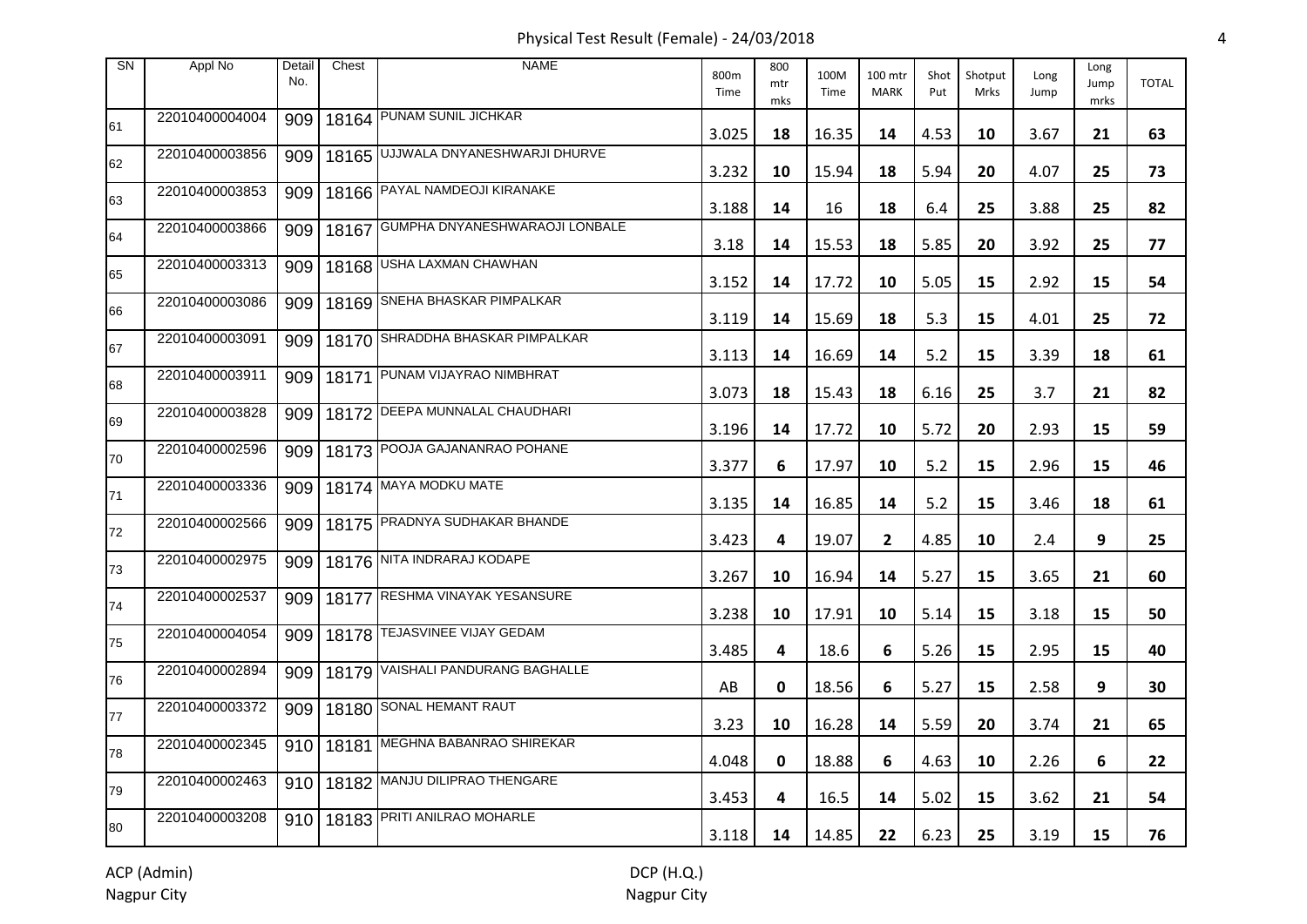Physical Test Result (Female) - 24/03/2018 5

| SN  | Appl No        | Detail<br>No. | Chest | <b>NAME</b>                                 | 800m<br>Time | 800<br>mtr<br>mks | 100M<br>Time | 100 mtr<br><b>MARK</b> | Shot<br>Put | Shotput<br>Mrks | Long<br>Jump | Long<br>Jump<br>mrks | <b>TOTAL</b> |
|-----|----------------|---------------|-------|---------------------------------------------|--------------|-------------------|--------------|------------------------|-------------|-----------------|--------------|----------------------|--------------|
| 81  | 22010400003525 | 910           |       | 18184 REKHA PURANRAO MANEKAR                | 3.018        | 18                | 14.93        | 22                     | 6.02        | 25              | 3.77         | 21                   | 86           |
| 82  | 22010400003201 | 910           |       | 18185 PRIYANKA ANILRAO MOHARLE              | 2.575        | 22                | 15.53        | 18                     | 5.54        | 20              | 4.25         | 25                   | 85           |
| 83  | 22010400004261 | 910           |       | 18186 MADHURI NARESHRAO CHOUDHARI           | 2.588        | 22                | 15.18        | 18                     | 6.85        | 25              | 4.07         | 25                   | 90           |
| 84  | 22010400003565 |               |       | 910   18187 NIKITA DEVENDRA BHALADHARE      | 3.384        | 6                 | 17.78        | 10                     | 5.31        | 15              | 2.95         | 15                   | 46           |
| 85  | 22010400003753 | 910           |       | 18188 KALYANI MANOHAR JAMBHULKAR            | 3.127        | 14                | 16.87        | 14                     | 6.06        | 25              | 3.44         | 18                   | 71           |
| 86  | 22010400003535 |               |       | 910   18189 DIPALI VILASRAO PACHADE         | 3.317        | 6                 | 16.69        | 14                     | 6.9         | 25              | 3.2          | 18                   | 63           |
| 87  | 22010400003536 | 910           |       | 18190 SONALI VILASRAO PACHADE               | 3.329        | 6                 | 17.31        | 10                     | 6.43        | 25              | 3.47         | 18                   | 59           |
| 88  | 22010400002215 |               |       | 910   18191 SUJATA SHANKAR RAUT             | 3.22         | 10                | 17.25        | 10                     | 5.72        | 20              | 3.42         | 18                   | 58           |
| 89  | 22010400002441 |               |       | 910   18192 SWATI SHANKAR RAUT              | 3.358        | 6                 | 17.13        | 10                     | 4.64        | 10              | 3.25         | 18                   | 44           |
| 90  | 22010400003230 |               |       | 910   18193 ANKITA DASHARATHJI MORE         | 3.149        | 14                | 15.75        | 18                     | 6.23        | 25              | 3.2          | 18                   | 75           |
| 91  | 22010400003228 |               |       | 910   18194   AMRAPALI PURUSHOTTAM SONTAKKE | 3.159        | 14                | 17.44        | 10                     | 5.67        | 20              | 3.37         | 18                   | 62           |
| 92  | 22010400003984 |               |       | 910   18195 GHAYATRI SANJAY PAWAR           | 3.364        | 6                 | 16.84        | 14                     | 6.34        | 25              | 3.58         | 21                   | 66           |
| 93  | 22010400004011 |               |       | 910   18196 POURNIMA TEJRAO DONGARE         | 3.221        | 10                | 17.54        | 10                     | 6.25        | 25              | 3.11         | 15                   | 60           |
| 94  | 22010400004020 |               |       | 910   18197 ANUJA SUDHAKAR NAGE             | 3.117        | 14                | 17.28        | 10                     | 5.79        | 20              | 3.22         | 18                   | 62           |
| 95  | 22010400003466 |               |       | 910   18198 DURGA CHAKARDHAR KAMBLE         | 3.262        | 10                | 19.06        | $\mathbf{2}$           | 4.96        | 10              | 2.95         | 15                   | 37           |
| 96  | 22010400003467 |               |       | 910   18199 MIRA CHAKARDHAR KAMBLE          | 3.199        | 14                | 16.81        | 14                     | 5.89        | 20              | 3.62         | 21                   | 69           |
| 97  | 22010400004009 |               |       | 910   18200 RASIKA RAJUJI GURVE             | 3.292        | 10                | 16.21        | 14                     | 6.9         | 25              | 3.8          | 25                   | 74           |
| 98  | 22010400003837 | 911           |       | 18201 DIPALI DHANRAJ RANGARI                | 3.352        | 6                 | 18.07        | 6                      | 4.52        | 10              | 2.85         | 12                   | 34           |
| 99  | 22010400004013 | 911           |       | 18202 DHANASHRI SURESH DUKARE               | 3.282        | 10                | 15.69        | 18                     | 4.98        | 10              | 3.4          | 18                   | 56           |
| 100 | 22010400003986 | 911           |       | 18203 RINA SEETARAMRAO BORKAR               | 3.179        | 14                | 16.56        | 14                     | 6.04        | 25              | 3            | 15                   | 68           |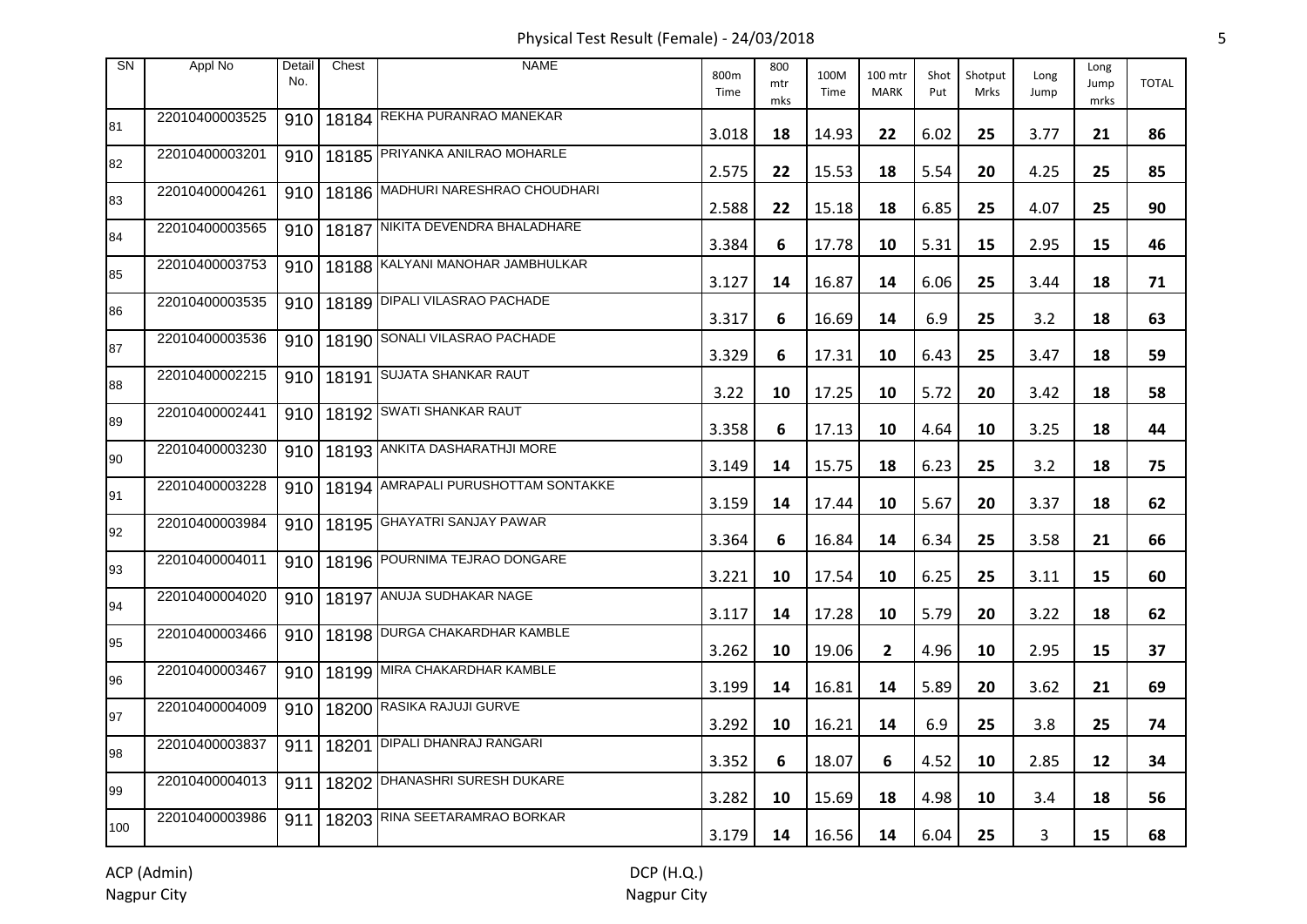Physical Test Result (Female) - 24/03/2018 6

| <b>SN</b> | Appl No        | Detail<br>No. | Chest | <b>NAME</b>                              | 800m<br>Time | 800<br>mtr<br>mks | 100M<br>Time | 100 mtr<br><b>MARK</b> | Shot<br>Put | Shotput<br>Mrks | Long<br>Jump   | Long<br>Jump<br>mrks | <b>TOTAL</b> |
|-----------|----------------|---------------|-------|------------------------------------------|--------------|-------------------|--------------|------------------------|-------------|-----------------|----------------|----------------------|--------------|
| 101       | 22010400003044 | 911           |       | 18204 ANJALI VINAYAK CHAUDHARI           | 3.241        | 10                | 17.69        | 10                     | 6.32        | 25              | 3.1            | 15                   | 60           |
| 102       | 22010400003167 | 911           |       | 18205 KOMAL GHANSHYAM LOTHE              | 3.074        | 18                | 17.53        | 10                     | 5.1         | 15              | 3.47           | 18                   | 61           |
| 103       | 22010400003182 | 911           |       | 18206 SARIKA BHAGWAN WATHORE             | 3.33         | 6                 | 17.16        | 10                     | 4.93        | 10              | 3.36           | 18                   | 44           |
| 104       | 22010400004184 | 911           |       | 18207 POOJA GANESH GADGERAO              | 3.181        | 14                | 15.94        | 18                     | $6.2$       | 25              | 3.81           | 25                   | 82           |
| 105       | 22010400003820 | 911           |       | 18208 VRUSHALI RAMESH LENGURE            | 3.423        | 4                 | 16.41        | 14                     | 4.58        | 10              | 3.58           | 21                   | 49           |
| 106       | 22010400003877 |               |       | 911   18209 RUTAN JANARDHAN WADHAI       | 3.092        | 18                | 16.13        | 14                     | 5.78        | 20              | 3.43           | 18                   | 70           |
| 107       | 22010400002706 | 911           |       | 18210 GAYATRI RAJENDRA MUNESHWAR         | 3.165        | 14                | 17.69        | 10                     | 4.47        | 5               | 3.06           | 15                   | 44           |
| 108       | 22010400002637 |               |       | 911   18211   POOJA DEVRAMJI MESHRAM     | 3.257        | 10                | 16.91        | 14                     | 6.18        | 25              | 3.35           | 18                   | 67           |
| 109       | 22010400002636 |               |       | 911   18212 SNEHAL DHANRAJ DESHPANDE     | 3.257        | 10                | 17.97        | 10                     | 5.25        | 15              | 3.11           | 15                   | 50           |
| 110       | 22010400002208 |               |       | 911   18213 NILIMA BHAURAM KAMBALE       | 3.11         | 14                | 17.13        | 10                     | 4.2         | 5               | 3.43           | 18                   | 47           |
| 111       | 22010400003913 |               |       | 911   18214 ANKITA SUDHAKAR KAWALE       | 4.13         | 0                 | 18.81        | 6                      | 4.14        | 5               | 2.72           | 12                   | 23           |
| 112       | 22010400003624 | 911           |       | 18215 BHAGYASHRI LAXMANRAO NAITAM        | 4.267        | 0                 | 17.84        | 10                     | 4.94        | 10              | 3.27           | 18                   | 38           |
| 113       | 22010400003790 | 911           |       | 18216 ARCHANA SHALIKRAM GAIDHANE         | 3.162        | 14                | 16.32        | 14                     | 5.5         | 20              | 3.8            | 25                   | 73           |
| 114       | 22010400003814 |               |       | 911   18217   BHAGYASHRI KRISHNAJI ILAME | 3.242        | 10                | 17.19        | 10                     | 6.4         | 25              | 3.35           | 18                   | 63           |
| 115       | 22010400003802 | 911           |       | 18218 PORNIMA RAVINDRA GAIDHANE          | 3.145        | 14                | 17.44        | 10                     | 5.01        | 15              | 3.41           | 18                   | 57           |
| 116       | 22010400004152 |               |       | 911   18219 SHITAL RATESING DHURVE       | 4.044        | 0                 | 19.18        | $\mathbf{2}$           | 4.1         | 5               | $\overline{2}$ | 6                    | 13           |
| 117       | 22010400004160 | 911           |       | 18220 PUJA BHIMRAO DHURVE                | AB           | 0                 | 20.72        | 0                      | 5.01        | 15              | 2.84           | 12                   | 27           |
| 118       | 22010400002558 |               |       | 912   18221   KAVITA VINODRAO LAWANKAR   | 3.232        | 10                | 17.59        | 10                     | 5.31        | 15              | 3.06           | 15                   | 50           |
| 119       | 22010400002557 |               |       | 912   18222 POOJA ANKUSHRAO RUDRAKAR     | 4.239        | 0                 | 17.93        | 10                     | 5.86        | 20              | 3.19           | 15                   | 45           |
| 120       | 22010400002739 |               |       | 912   18223 DIPJWALA DHANRAJ KAMBLE      | 3.255        | 10                | 17.31        | 10                     | 5.84        | 20              | 3.32           | 18                   | 58           |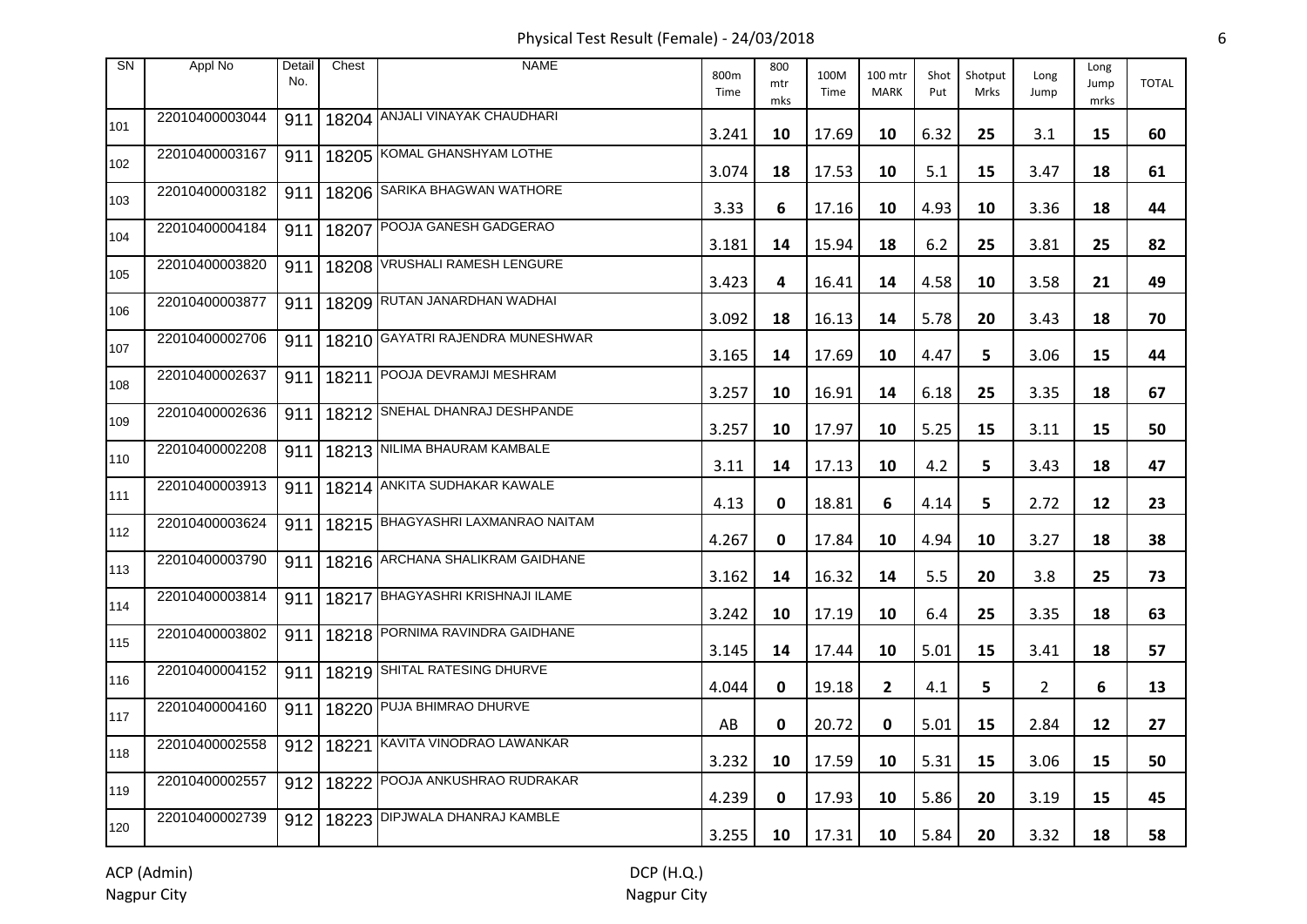Physical Test Result (Female) - 24/03/2018 7

| <b>SN</b> | Appl No        | Detail<br>No. | Chest     | <b>NAME</b>                          | 800m<br>Time | 800<br>mtr<br>mks | 100M<br>Time | 100 mtr<br><b>MARK</b> | Shot<br>Put | Shotput<br>Mrks | Long<br>Jump | Long<br>Jump<br>mrks | <b>TOTAL</b> |
|-----------|----------------|---------------|-----------|--------------------------------------|--------------|-------------------|--------------|------------------------|-------------|-----------------|--------------|----------------------|--------------|
| 121       | 22010400003157 | 912           |           | 18224 SANGITA VILASRAO CHAVHAN       | 3.274        | 10                | 15.66        | 18                     | 6.59        | 25              | 3.66         | 21                   | 74           |
| 122       | 22010400004163 | 912           |           | 18225 KAJAL APPARAO MORE             | 3.492        | 4                 | 18.31        | 6                      | 4.8         | 10              | 2.86         | 12                   | 32           |
| 123       | 22010400003863 | 912           |           | 18226 JYOTI DATTARAO KANKUTE         | 3.347        | 6                 | 17.35        | 10                     | 4.87        | 10              | 3.28         | 18                   | 44           |
| 124       | 22010400004165 | 912           | 18227     | <b>DIKSHITA RAMESH SHENDE</b>        | 4.471        | 0                 | 20.25        | 0                      | 3.36        | 0               | 2.35         | 9                    | 9            |
| 125       | 22010400003879 |               |           | 912   18228 BABITA RAMAVATAR MESHRAM | 4.292        | 0                 | 18.13        | 6                      | 5.4         | 15              | 3.55         | 21                   | 42           |
| 126       | 22010400002717 | 912           |           | 18229 JYOTI MOHANLAL MENDHE          | 3.027        | 18                | 15.57        | 18                     | 5.77        | 20              | 4.13         | 25                   | 81           |
| 127       | 22010400003574 | 912           |           | 18230 PRIYANKA RAJKUMAR BHALERAO     | 3.169        | 14                | 16.12        | 14                     | 5.96        | 20              | 3.7          | 21                   | 69           |
| 128       | 22010400003715 | 912           | 18231     | MAYURA SHANKARPRASAD DUBEY           | 4.361        | 0                 | 19.06        | $\mathbf{2}$           | 4.71        | 10              | 2.91         | 15                   | 27           |
| 129       | 22010400004157 |               |           | 912   18232 PUNAM DNYANESHWAR MASRAM | 3.262        | 10                | 17.47        | 10                     | 5.2         | 15              | 2.9          | 15                   | 50           |
| 130       | 22010400002952 | 912           |           | 18233 GEETA NAMDEV MARSKOLHE         | 3.144        | 14                | 16           | 18                     | 5.52        | 20              | 2.1          | 6                    | 58           |
| 131       | 22010400004012 |               |           | 912   18234   PRITI HETRAM BURELE    | 2.532        | 22                | 14.65        | 22                     | 6.56        | 25              | 3.87         | 25                   | 94           |
| 132       | 22010400004003 | 912           |           | 18235 ASHA SUDHAKR NAIK              | 2.572        | 22                | 15.97        | 18                     | 5.97        | 20              | 3.47         | 18                   | 78           |
| 133       | 22010400004007 | 912           |           | 18236 MAYA TEBULAL WARTHI            | 2.498        | 25                | 15.63        | 18                     | 5.68        | 20              | 4.01         | 25                   | 88           |
| 134       | 22010400002822 | 912           |           | 18237 SHILA JIVANLAL PATLE           | 3.113        | 14                | 16.83        | 14                     | 5.7         | 20              | 3.56         | 21                   | 69           |
| 135       | 22010400003452 | 912           |           | 18238 UJWALA HIRAMAN BORKAR          | 3.385        | 6                 | 16.94        | 14                     | 5.08        | 15              | 3.29         | 18                   | 53           |
| 136       | 22010400002700 | 912           |           | 18239 ANKITA GAURISHANKAR MESHRAM    | 3.423        | 4                 | 18.97        | 6                      | 3.94        | $\mathbf 0$     | 2.74         | 12                   | 22           |
| 137       | 22010400003692 | 912           |           | 18240 CHARUSHEELA RAMESH MADAVI      | 4.043        | 0                 | 19           | 6                      | 5.24        | 15              | 2.53         | 9                    | 30           |
| 138       | 22010400002848 |               | 913 18241 | <b>REETA SURESH BUDHE</b>            | 2.564        | 22                | 14.95        | 22                     | 6.49        | 25              | 3.47         | 18                   | 87           |
| 139       | 22010400002846 |               |           | 913   18242 GUNJAN VIJAY NIMBARTE    | 3.498        | 4                 | 16.37        | 14                     | 5.91        | 20              | 3.4          | 18                   | 56           |
| 140       | 22010400004095 |               |           | 913   18243 SNEHA GAUTAM BELKHEDE    | 3.417        | 4                 | 18.06        | 6                      | 6.42        | 25              | 2.69         | 12                   | 47           |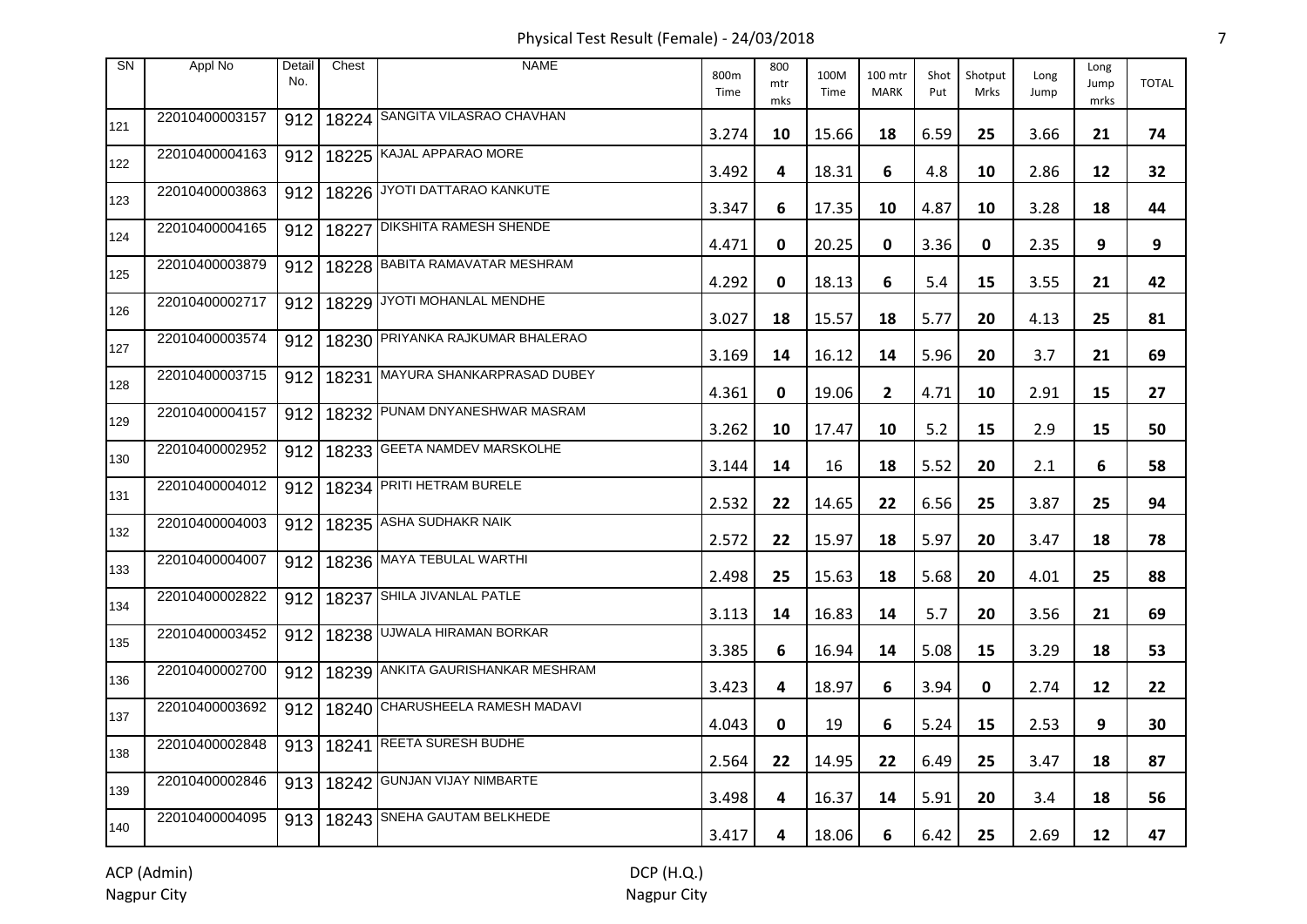Physical Test Result (Female) - 24/03/2018 8

| SN  | Appl No        | Detail<br>No. | Chest | <b>NAME</b>                              | 800m<br>Time | 800<br>mtr<br>mks | 100M<br>Time | 100 mtr<br><b>MARK</b> | Shot<br>Put | Shotput<br><b>Mrks</b> | Long<br>Jump | Long<br>Jump<br>mrks | <b>TOTAL</b> |
|-----|----------------|---------------|-------|------------------------------------------|--------------|-------------------|--------------|------------------------|-------------|------------------------|--------------|----------------------|--------------|
| 141 | 22010400004161 | 913           |       | 18244 CHANDA ASHOKRAO PATIL              | 3.034        | 18                | 17.63        | 10                     | 4.32        | 5.                     | 3.37         | 18                   | 51           |
| 142 | 22010400003768 | 913           |       | 18245 SHUBHANGI UTTAM GAIKWAD            | 3.591        | $\mathbf{2}$      | 19.34        | $\mathbf{2}$           | 3.9         | 0                      | 2.82         | 12                   | 16           |
| 143 | 22010400002902 | 913           |       | 18246 MADHURI NAMDEO KHADSE              | 3.419        | 4                 | 17.25        | 10                     | 5.42        | 15                     | 3.51         | 21                   | 50           |
| 144 | 22010400003037 |               |       | 913   18247 DIPTI SURESH UKEY            | 3.182        | 14                | 15.44        | 18                     | 6.37        | 25                     | 3.6          | 21                   | 78           |
| 145 | 22010400003851 |               |       | 913   18248 PALLAVI MANIK HEROLE         | 3.132        | 14                | 17.65        | 10                     | 5.28        | 15                     | 3.05         | 15                   | 54           |
| 146 | 22010400003500 |               |       | 913   18249 SHUBHANGI SHAMRAO CHOUDHARI  | 3.287        | 10                | 18.34        | 6                      | 5.07        | 15                     | 2.7          | 12                   | 43           |
| 147 | 22010400003040 |               |       | 913   18250 NAJUKA NARAYAN SHIWANKAR     | 3.073        | 18                | 17.6         | 10                     | 5.91        | 20                     | 2.98         | 15                   | 63           |
| 148 | 22010400002347 |               |       | 913   18251   VAISHNAVI SUBHASH ANTURKAR | 3.075        | 18                | 15.63        | 18                     | 5.38        | 15                     | 3.57         | 21                   | 72           |
| 149 | 22010400003564 |               |       | 913   18252 SWATI RAMRAO DAMBALE         | 3.19         | 14                | 18.12        | 6                      | 5.35        | 15                     | 0            | 0                    | 35           |
| 150 | 22010400003675 |               |       | 913   18253 POOJA ARUNRAO THORAT         | 3.171        | 14                | 16.28        | 14                     | 5.28        | 15                     | 3.4          | 18                   | 61           |
| 151 | 22010400002397 |               |       | 913   18254 SWATI SANTOSHJI FENDAR       | 3.323        | 6                 | AB           | 0                      | 5.91        | 20                     | 0            | 0                    | 26           |
| 152 | 22010400003923 |               |       | 913   18255 PUSHPA JALBA BARDE           | 3.079        | 18                | 16.41        | 14                     | 6.37        | 25                     | 0            | $\mathbf{0}$         | 57           |
| 153 | 22010400003772 |               |       | 913   18256 SHARDDHA NILKANTH HUDKE      | 3.262        | 10                | 17.41        | 10                     | 5.13        | 15                     | 3.05         | 15                   | 50           |
| 154 | 22010400003972 |               |       | 913   18257 VARSHA JANARDHAN MANWATKAR   | 3.155        | 14                | 17.22        | 10                     | 4.94        | 10                     | 3.16         | 15                   | 49           |
| 155 | 22010400002244 |               |       | 913   18258 RESHMA SHABBIR SHEIKH        | 3.016        | 18                | 15.22        | 18                     | 7.05        | 25                     | 3.87         | 25                   | 86           |
| 156 | 22010400003104 |               |       | 913   18259 RUPALI SURESHRAOJI KAWALE    | 3.246        | 10                | 17.1         | 10                     | 4.86        | 10                     | 2.7          | 12                   | 42           |
| 157 | 22010400002668 |               |       | 913   18260 SHITAL MAHADEV KAJALE        | 3.333        | 6                 | 17.43        | 10                     | 5.26        | 15                     | 2.95         | 15                   | 46           |
| 158 | 22010400002960 | 914           |       | 18261 PALLAVI DEWANAND MOHOD             | 3.412        | 4                 | 16.97        | 14                     | 5.05        | 15                     | 3.22         | 18                   | 51           |
| 159 | 22010400003246 | 914           |       | 18262 ANKITA PRAKASH THAWKAR             | 3.454        | 4                 | 18.75        | 6                      | 4.72        | 10                     | 3.04         | 15                   | 35           |
| 160 | 22010400002921 |               |       | 914   18263 PRIYA VILAS WALKE            | 4.085        | 0                 | 18.15        | 6                      | 5.02        | 15                     | 3.08         | 15                   | 36           |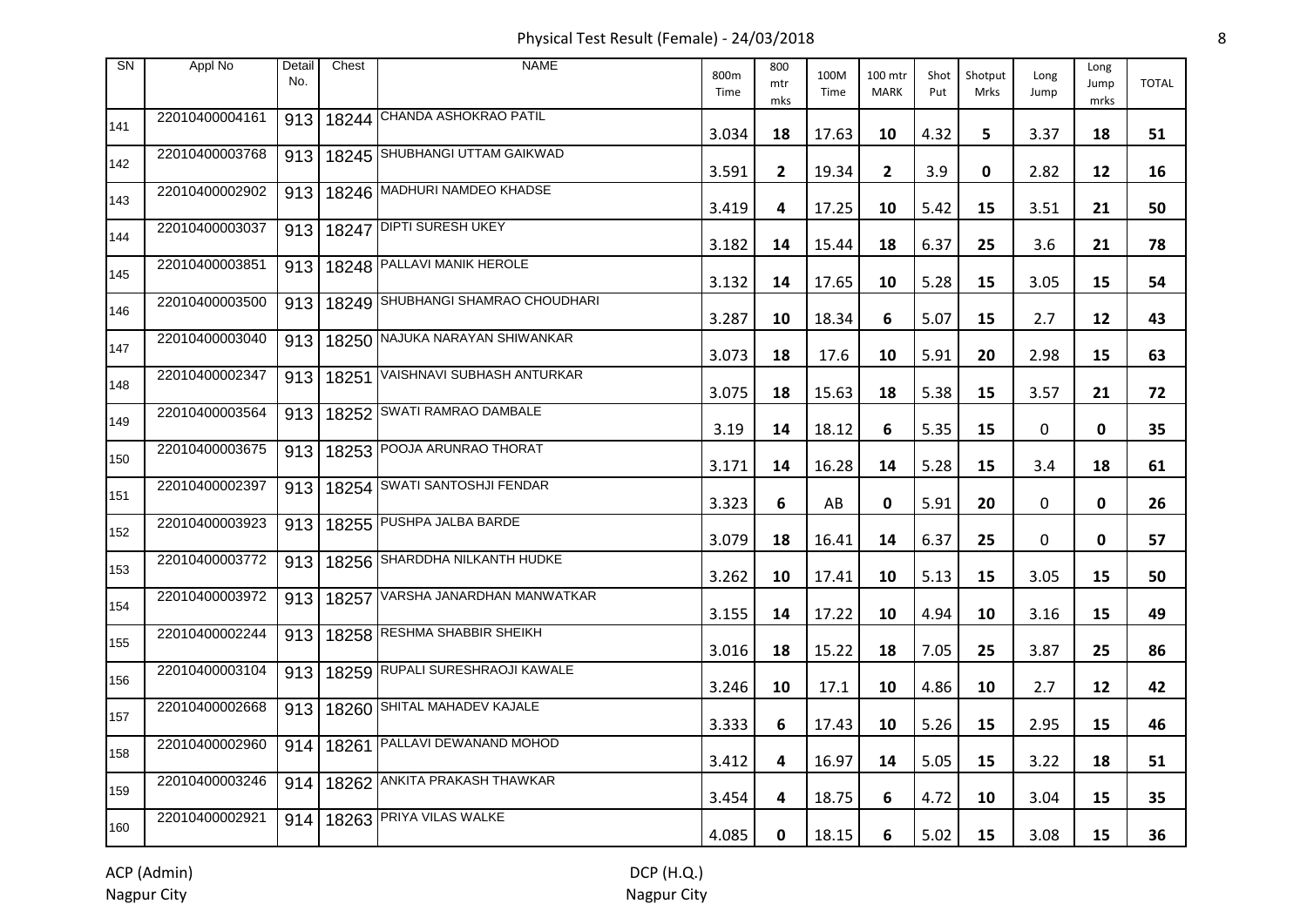Physical Test Result (Female) - 24/03/2018 9

| <b>SN</b> | Appl No        | Detail<br>No. | Chest | <b>NAME</b>                            | 800m<br>Time | 800<br>mtr<br>mks | 100M<br>Time | 100 mtr<br><b>MARK</b> | Shot<br>Put | Shotput<br>Mrks | Long<br>Jump | Long<br>Jump<br>mrks | <b>TOTAL</b> |
|-----------|----------------|---------------|-------|----------------------------------------|--------------|-------------------|--------------|------------------------|-------------|-----------------|--------------|----------------------|--------------|
| 161       | 22010400002507 | 914           |       | 18264 PRATIKSHA NANAJI KINHAKE         | 3.29         | 10                | 18.21        | 6                      | 4.72        | 10              | 2.8          | 12                   | 38           |
| 162       | 22010400003822 | 914           |       | 18265 PALLAVI NARAYANJI WAGHAMARE      | 3.386        | 6                 | 16.9         | 14                     | 6.65        | 25              | 3.37         | 18                   | 63           |
| 163       | 22010400002341 | 914           |       | 18266 KOMAL HIRAMAN DASODE             | 3.289        | 10                | 17.56        | 10                     | 5.9         | 20              | 3.2          | 18                   | 58           |
| 164       | 22010400002635 | 914           |       | 18267 SUCHITA NIVRANGRAO PAWAR         | 3.022        | 18                | 15.91        | 18                     | 6.4         | 25              | 3.51         | 21                   | 82           |
| 165       | 22010400002632 | 914           |       | 18268 CHHAYA MOHANRAO TURI             | 3.046        | 18                | 16.25        | 14                     | 6.35        | 25              | 3.21         | 18                   | 75           |
| 166       | 22010400003759 | 914           |       | 18269 DEEPTI DEEPAK NAIDU              | 5.022        | 0                 | 20.34        | 0                      | 4.12        | 5.              | 1.8          | 3                    | 8            |
| 167       | 22010400002388 | 914           |       | 18270 SHUBHANGI VIJAY TURANKAR         | 3.39         | 6                 | 17.25        | 10                     | 5.8         | 20              | 3.16         | 15                   | 51           |
| 168       | 22010400002563 | 914           | 18271 | SONALI GIRDHARI KATRE                  | 2.585        | 22                | 15.93        | 18                     | 5.6         | 20              | 3.52         | 21                   | 81           |
| 169       | 22010400002564 | 914           |       | 18272 KAVITA SUKHADEO YELE             | 3.067        | 18                | 16.5         | 14                     | 5.81        | 20              | 3.5          | 21                   | 73           |
| 170       | 22010400003053 | 914           |       | 18273 PARVTI PRABHUDAS MOUJE           | 3.187        | 14                | 17.56        | 10                     | 5.56        | 20              | 3.47         | 18                   | 62           |
| 171       | 22010400003034 |               |       | 914   18274   HITESHWARI SURESH PADOLE | 3.259        | 10                | 16.63        | 14                     | 5.85        | 20              | 3.56         | 21                   | 65           |
| 172       | 22010400003033 | 914           |       | 18275 PRIYANKA DULICHAND DESHMUKH      | 3.522        | $\mathbf{2}$      | 19.81        | $\overline{2}$         | 5.52        | 20              | 2.68         | 12                   | 36           |
| 173       | 22010400002329 | 914           |       | 18276 SUNITA BHARAT DATE               | 3.187        | 14                | 17.25        | 10                     | 5.68        | 20              | 3.12         | 15                   | 59           |
| 174       | 22010400002943 | 914           |       | 18277 DAMINI DADARAOJI WANKHADE        | 2.561        | 22                | 15.53        | 18                     | 5.52        | 20              | 3.98         | 25                   | 85           |
| 175       | 22010400002940 | 914           |       | 18278 JAYSHRI PUNDLIKRAO AMDURKAR      | 3.424        | 4                 | 16.54        | 14                     | 5.43        | 15              | 3.5          | 21                   | 54           |
| 176       | 22010400002946 | 914           |       | 18279 KAJAL VINODRAO KINEKAR           | 2.512        | 22                | 14.85        | 22                     | 5.66        | 20              | 3.95         | 25                   | 89           |
| 177       | 22010400004186 | 914           |       | 18280 RAMA SHESHERAO PAITHANE          | 3.046        | 18                | 16.92        | 14                     | 4.82        | 10              | 3.48         | 18                   | 60           |
| 178       | 22010400003813 | 915           |       | 18281 KANCHAN RAJUBHAU KANGALE         | 3.295        | 10                | 16.53        | 14                     | 5.2         | 15              | 3.37         | 18                   | 57           |
| 179       | 22010400002897 |               |       | 915   18282 SHILA ADKU THAKUR          | 3.183        | 14                | 16.4         | 14                     | 5.6         | 20              | 3.33         | 18                   | 66           |
| 180       | 22010400003079 |               |       | 915   18283 SAPNA BHAGCHAND RAHANGDALE | 3.428        | 4                 | 18.6         | 6                      | 4.25        | 5.              | 2.2          | 6                    | 21           |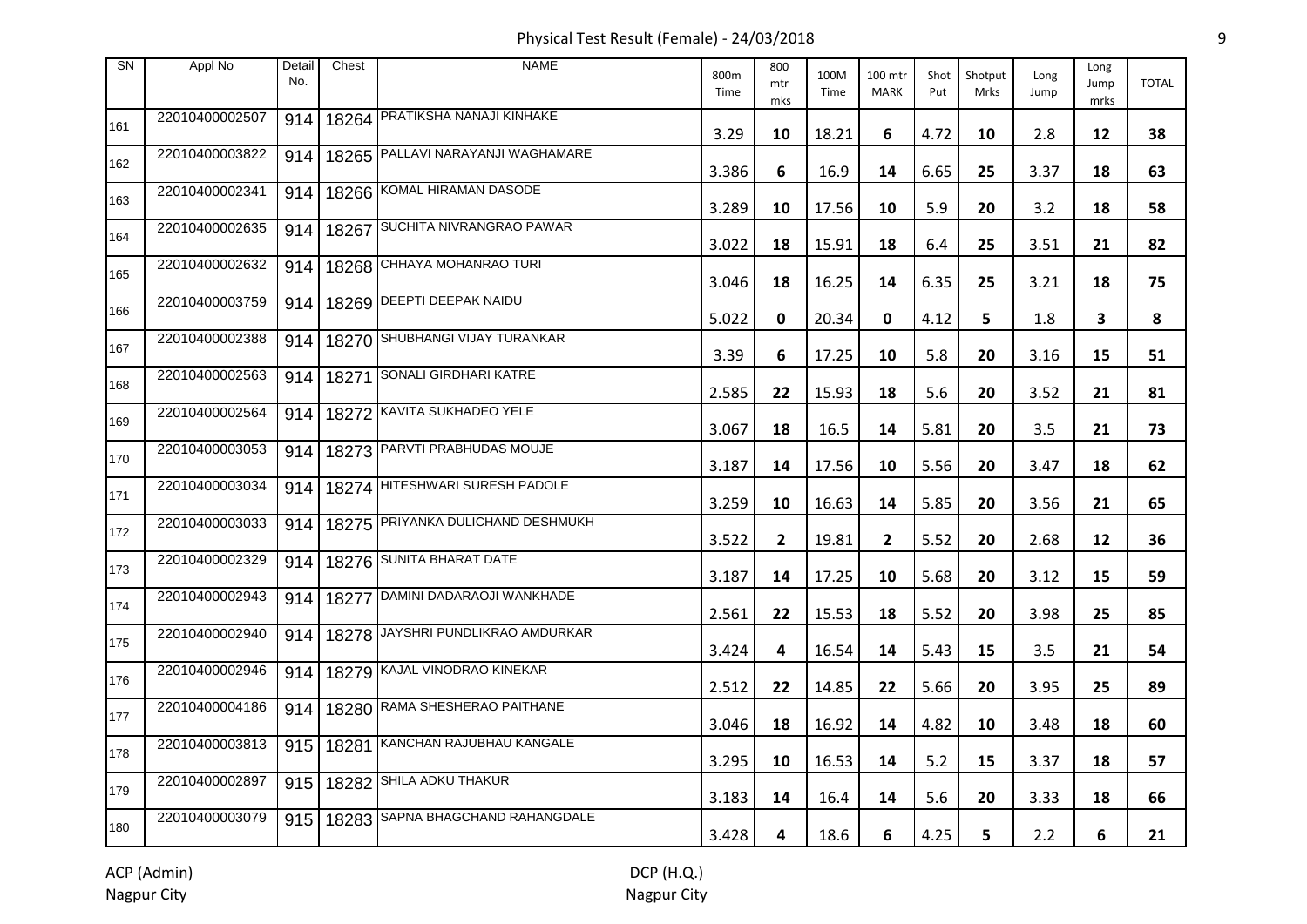Physical Test Result (Female) - 24/03/2018 10

| SN  | Appl No        | Detail<br>No. | Chest   | <b>NAME</b>                               | 800m<br>Time | 800<br>mtr<br>mks | 100M<br>Time | 100 mtr<br><b>MARK</b> | Shot<br>Put | Shotput<br><b>Mrks</b> | Long<br>Jump | Long<br>Jump<br>mrks | <b>TOTAL</b> |
|-----|----------------|---------------|---------|-------------------------------------------|--------------|-------------------|--------------|------------------------|-------------|------------------------|--------------|----------------------|--------------|
| 181 | 22010400003927 | 915           |         | 18284 KANCHAN SUDHAKAR KAWALE             | 4.135        | 0                 | 18.85        | 6                      | 4.24        | 5.                     | 2.33         | 9                    | 20           |
| 182 | 22010400002447 | 915           |         | 18285 SUSHAMA NAGORAO GAIKWAD             | 3.323        | 6                 | 17.28        | 10                     | 5.6         | 20                     | 3.33         | 18                   | 54           |
| 183 | 22010400002772 | 915           |         | 18286 POOJA ASHOK KAMBLE                  | 3.322        | 6                 | 18.22        | 6                      | 5.48        | 15                     | 2.76         | 12                   | 39           |
| 184 | 22010400002774 | 915           | l 18287 | <b>ARTI MALAPPA KAMBLE</b>                | 3.452        | 4                 | 18.41        | 6                      | 4.98        | 10                     | 3.04         | 15                   | 35           |
| 185 | 22010400004228 | 915           |         | 18288 HARSHANA GOKUL GIRADKAR             | 3.322        | 6                 | 15.06        | 18                     | 5.63        | 20                     | 3.58         | 21                   | 65           |
| 186 | 22010400004214 | 915           |         | 18289 RANJANA DIWAKAR BARSAGADE           | 3.165        | 14                | 15.63        | 18                     | 5.97        | 20                     | 3.45         | 18                   | 70           |
| 187 | 22010400004213 | 915           |         | 18290 KAJAL ARUN CHAWARE                  | 3.526        | $\mathbf{2}$      | 18.09        | 6                      | 5.53        | 20                     | 2.65         | 12                   | 40           |
| 188 | 22010400002906 | 915           | 18291   | SHRADDHA RAJENDRA KHOKALE                 | 3.579        | $\mathbf{2}$      | 18.97        | 6                      | 4.93        | 10                     | 2.65         | 12                   | 30           |
| 189 | 22010400002672 | 915           |         | 18292 PRIYANKA DEVCHAND BUDHE             | 2.594        | 22                | 15.12        | 18                     | 6.6         | 25                     | 3.7          | 21                   | 86           |
| 190 | 22010400003687 | 915           |         | 18293 SONALI GANESH GAIKWAD               | 4.231        | 0                 | 19.34        | $\overline{2}$         | 4.58        | 10                     | 2.43         | 9                    | 21           |
| 191 | 22010400003061 |               |         | 915   18294 PRIYANKA DNYANESHWAR SARAF    | 3.115        | 14                | 15.65        | 18                     | 6.29        | 25                     | 3.72         | 21                   | 78           |
| 192 | 22010400003051 |               |         | 915   18295 VAISHALI SOMA MOHURLE         | 2.564        | 22                | 15.25        | 18                     | 6.68        | 25                     | 3.81         | 25                   | 90           |
| 193 | 22010400003050 | 915           |         | 18296 PARIKA RAMESH MAUJE                 | 3.024        | 18                | 15.44        | 18                     | 6.02        | 25                     | 3.52         | 21                   | 82           |
| 194 | 22010400003054 | 915           |         | 18297 RINATAI PRALHAD GURNULE             | 2.573        | 22                | 16.34        | 14                     | 5.81        | 20                     | 3.54         | 21                   | 77           |
| 195 | 22010400003950 | 915           |         | 18298 RAMESHWARI VIJAY BAREKAR            | 3.272        | 10                | 17.35        | 10                     | 6.27        | 25                     | 2.95         | 15                   | 60           |
| 196 | 22010400003004 | 915           |         | 18299 AARATI GAJANAN MORE                 | 3.269        | 10                | 17.97        | 10                     | 5.19        | 15                     | 2.98         | 15                   | 50           |
| 197 | 22010400002584 | 915           |         | 18300 MANALI RAMESH GOTEPHODE             | 3.369        | 6                 | 16.13        | 14                     | 5.72        | 20                     | 0            | 0                    | 40           |
| 198 | 22010400002434 |               |         | 916   18301 SUCHITA NAMDEO DHUMANE        | 2.556        | 22                | 15.69        | 18                     | 5.08        | 15                     | 3.58         | 21                   | 76           |
| 199 | 22010400002884 |               |         | 916   18302 SUJATA RAMBHAU KOLTE          | 3.383        | 6                 | 18.28        | 6                      | 4.76        | 10                     | 2.85         | 12                   | 34           |
| 200 | 22010400003169 |               |         | 916   18303 BHAGYASHREE SHRIDHARRAO INGLE | 3.298        | 10                | 16.66        | 14                     | 5.16        | 15                     | 3            | 15                   | 54           |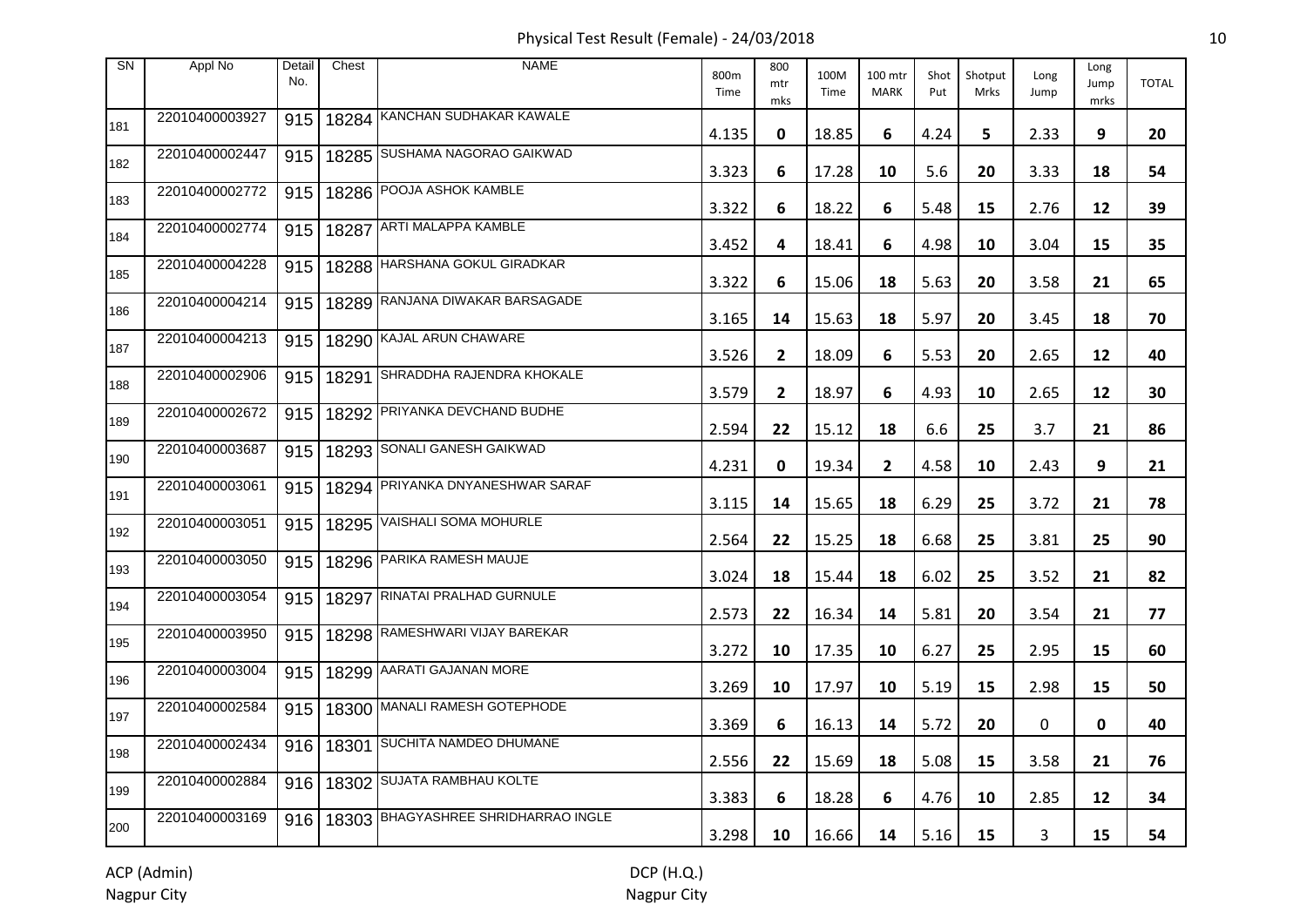Physical Test Result (Female) - 24/03/2018 11

| <b>SN</b> | Appl No        | Detail<br>No. | Chest     | <b>NAME</b>                            | 800m<br>Time | 800<br>mtr<br>mks | 100M<br>Time | 100 mtr<br><b>MARK</b> | Shot<br>Put | Shotput<br>Mrks | Long<br>Jump | Long<br>Jump<br>mrks | <b>TOTAL</b> |
|-----------|----------------|---------------|-----------|----------------------------------------|--------------|-------------------|--------------|------------------------|-------------|-----------------|--------------|----------------------|--------------|
| 201       | 22010400002237 | 916           |           | 18304 SWAT SUSIPAL BADWAIK             | 3.41         | 4                 | 16.96        | 14                     | 5.33        | 15              | 3.5          | 21                   | 54           |
| 202       | 22010400002146 | 916           |           | 18305 KHUSBHU RAJKUMAR THAWAKAR        | 3.57         | $\overline{2}$    | 19.69        | $\mathbf{2}$           | 4.37        | 5               | 2.66         | 12                   | 21           |
| 203       | 22010400002955 |               |           | 916   18306 PALLAVI MADHUKAR SOLANKE   | 3.063        | 18                | 15.75        | 18                     | 5.85        | 20              | 3.44         | 18                   | 74           |
| 204       | 22010400002942 |               | 916 18307 | POONAM MULCHAND NAIK                   | 3.59         | $\mathbf{2}$      | 16.59        | 14                     | 5           | 15              | 3.06         | 15                   | 46           |
| 205       | 22010400002149 |               |           | 916   18308 ASHWINI DEWANAND UKEY      | 4.211        | 0                 | 18.9         | 6                      | 5.2         | 15              | 2.31         | 9                    | 30           |
| 206       | 22010400003799 |               |           | 916   18309 SARIKA GANGADHAR YEDKE     | 4.184        | 0                 | 17.28        | 10                     | 6           | 25              | 2.95         | 15                   | 50           |
| 207       | 22010400003798 |               |           | 916   18310 VIJAYAMALA WAMAN PAWAR     | 3.383        | 6                 | 16.21        | 14                     | 6.57        | 25              | 3.15         | 15                   | 60           |
| 208       | 22010400003459 |               | 916 18311 | <b>BHARTI AJAGAL PATLE</b>             | 4.151        | 0                 | 22.62        | 0                      | 3.53        | 0               | 1.97         | 3                    | 3            |
| 209       | 22010400003952 |               |           | 916   18312 SHOBHA DINBANDHU SHARMA    | 4.015        | 0                 | 17           | 14                     | 5.55        | 20              | 2.39         | 9                    | 43           |
| 210       | 22010400003262 |               |           | 916   18313 PRIYA RAMESH BANGADE       | 3.135        | 14                | 17           | 14                     | 5.55        | 20              | 2.75         | 12                   | 60           |
| 211       | 22010400003265 |               |           | 916   18314   ARATI MAHENDRA WAGHAMARE | 3.015        | 18                | 15.91        | 18                     | 6.33        | 25              | 3.47         | 18                   | 79           |
| 212       | 22010400002327 |               |           | 916   18315 NEHA SURESH PIMPALKAR      | 3.046        | 18                | 16.41        | 14                     | 4.44        | 5               | 3.03         | 15                   | 52           |
| 213       | 22010400002971 |               |           | 916   18316 SAPNA SAHEBRAO AMBATWAD    | 3.52         | $\mathbf{2}$      | 18.9         | 6                      | 4.93        | 10              | 2.68         | 12                   | 30           |
| 214       | 22010400003672 |               |           | 916   18317 MAYURI RAMDAS BAGADE       | 3.111        | 14                | 17.53        | 10                     | 6.52        | 25              | 3.27         | 18                   | 67           |
| 215       | 22010400003657 |               |           | 916   18318 SONALI SHANKARJI BUJADE    | 3.099        | 18                | 17.16        | 10                     | 5.03        | 15              | 0            | 0                    | 43           |
| 216       | 22010400002692 |               |           | 916   18319 PALLAVI SHALIK AADE        | 3.197        | 14                | 15.97        | 18                     | 6.43        | 25              | 3.69         | 21                   | 78           |
| 217       | 22010400004034 |               |           | 916   18320 BALI VISHNUJI SANGOLE      | 3.535        | $\mathbf{2}$      | 16.37        | 14                     | 5.15        | 15              | 3.52         | 21                   | 52           |
| 218       | 22010400003161 | 917           |           | 18321 EKTA SUNIL RAKSHIT               | 3.256        | 10                | 16.96        | 14                     | 4.87        | 10              | 3.32         | 18                   | 52           |
| 219       | 22010400003203 | 917           |           | 18322 PALLAVI RAJENDRA NIKAM           | 3.394        | 6                 | 16.81        | 14                     | 5.01        | 15              | 3.65         | 21                   | 56           |
| 220       | 22010400002594 |               |           | 917   18323 SARSWATI SUKHDEO YUVANATE  | 3.07         | 18                | 15           | 22                     | 6.29        | 25              | 3.64         | 21                   | 86           |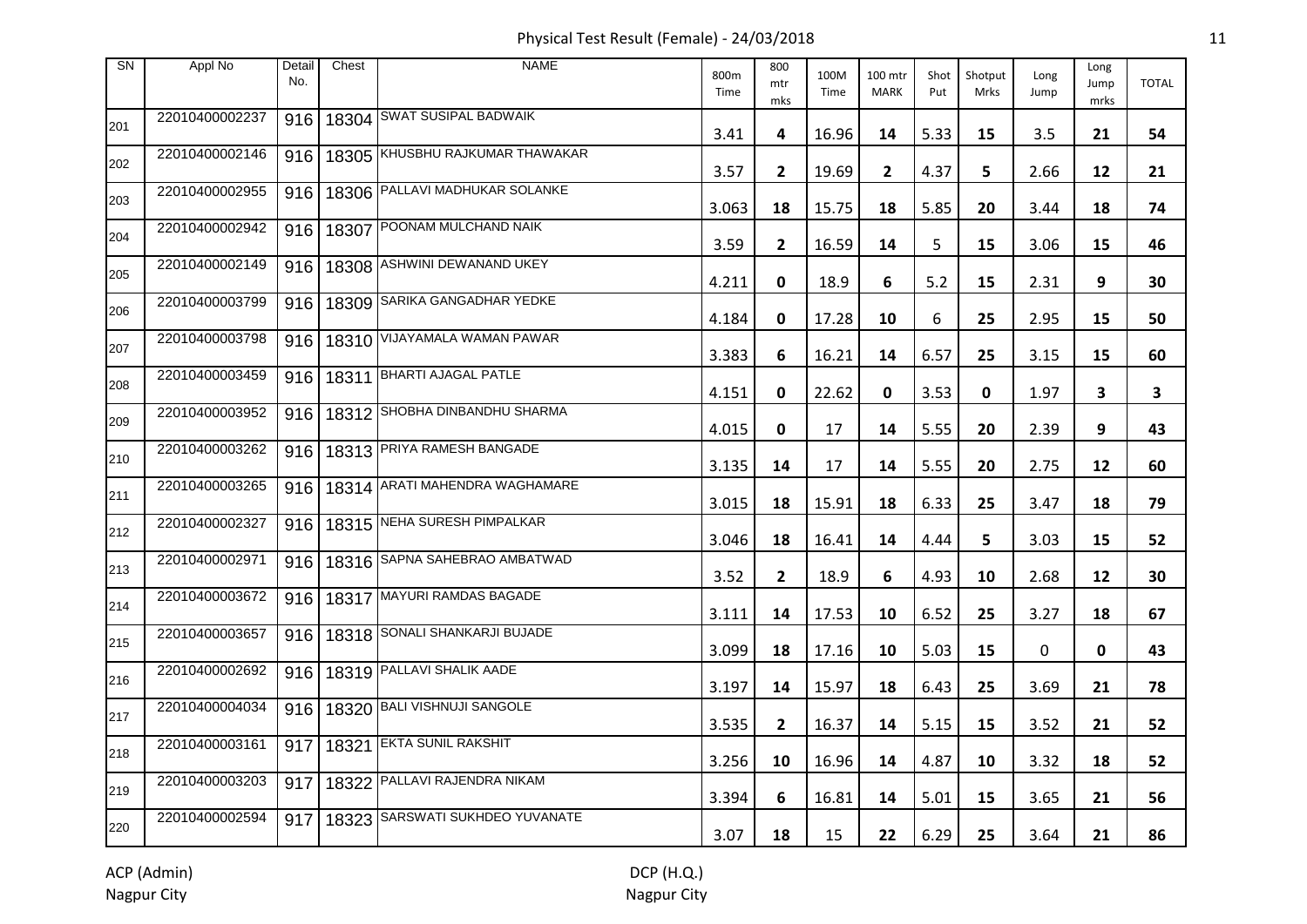Physical Test Result (Female) - 24/03/2018 12

| <b>SN</b> | Appl No        | Detail<br>No. | Chest | <b>NAME</b>                            | 800m<br>Time | 800<br>mtr<br>mks | 100M<br>Time | 100 mtr<br><b>MARK</b> | Shot<br>Put | Shotput<br>Mrks | Long<br>Jump | Long<br>Jump<br>mrks | <b>TOTAL</b> |
|-----------|----------------|---------------|-------|----------------------------------------|--------------|-------------------|--------------|------------------------|-------------|-----------------|--------------|----------------------|--------------|
| 221       | 22010400003994 | 917           |       | 18324 SHAMINA MATIN SHEIKH             | 3.172        | 14                | 17.81        | 10                     | 0           | $\mathbf 0$     | 3.18         | 15                   | 39           |
| 222       | 22010400003665 | 917           |       | 18325 BABY NAMDEV WAGHMARE             | 3.397        | 6                 | 19.22        | $\overline{2}$         | 4.36        | 5.              | 3.1          | 15                   | 28           |
| 223       | 22010400004121 | 917           |       | 18326 SANGITA BALAJI SANAP             | 3.247        | 10                | 16.13        | 14                     | 6.52        | 25              | 3.68         | 21                   | 70           |
| 224       | 22010400002855 | 917           |       | 18327 POONAM RAMDAS MANTHANKAR         | 3.192        | 14                | 19.47        | $\overline{2}$         | 4.44        | 5               | 0            | 0                    | 21           |
| 225       | 22010400002903 | 917           |       | 18328 MAYURI SHANKHAPAL MESHRAM        | 3.517        | $\mathbf{2}$      | 21.35        | 0                      | 4.49        | 5               | 2.67         | 12                   | 19           |
| 226       | 22010400002541 | 917           |       | 18329 PAYAL BHARAT BHOYAR              | 3.082        | 18                | 16.62        | 14                     | 5.52        | 20              | 3.47         | 18                   | 70           |
| 227       | 22010400004071 | 917           |       | 18330 ROHINI CHANDRASHEKHAR NAGOSE     | 3.29         | 10                | 16.16        | 14                     | 6.12        | 25              | 3.71         | 21                   | 70           |
| 228       | 22010400003022 |               |       | 917   18331 ASHA JAIRAM UIKEY          | AB           | 0                 | 18.44        | 6                      | 4.4         | 5               | 2.35         | 9                    | 20           |
| 229       | 22010400002194 |               |       | 917   18332 KARISHMA SURESH KHAIRE     | 3.242        | 10                | 17.66        | 10                     | 4.82        | 10              | 2.83         | 12                   | 42           |
| 230       | 22010400002477 | 917           |       | 18333 PRAJKTA DILIPRAO LAKHE           | 3.152        | 14                | 17.71        | 10                     | 4.68        | 10              | 0            | 0                    | 34           |
| 231       | 22010400002473 |               |       | 917   18334   SUDIKSHA RAVINDRA KHADSE | 3.152        | 14                | 16.22        | 14                     | 6.39        | 25              | 3.6          | 21                   | 74           |
| 232       | 22010400002476 | 917           |       | 18335 KAJAL ASHOK JAGTAP               | 3.214        | 10                | 15.25        | 18                     | 5.63        | 20              | 3.95         | 25                   | 73           |
| 233       | 22010400003455 | 917           |       | 18336 BHAGHYASHREE SHESHRAO KADAV      | 4.353        | 0                 | 16.66        | 14                     | 5.92        | 20              | 3.72         | 21                   | 55           |
| 234       | 22010400003806 | 917           |       | 18337 MEENA SANTOSHJI WARTHI           | 3.086        | 18                | 15.47        | 18                     | 6.14        | 25              | 3.75         | 21                   | 82           |
| 235       | 22010400003456 | 917           |       | 18338 JYOTI SANTOSH MALVIYA            | 4.016        | 0                 | 17.25        | 10                     | 6.02        | 25              | 3.25         | 18                   | 53           |
| 236       | 22010400002470 |               |       | 917   18339 JYOTI DARYAV AGASE         | 3.19         | 14                | 17.31        | 10                     | 4.78        | 10              | 2.95         | 15                   | 49           |
| 237       | 22010400002315 | 917           |       | 18340 NIKITA SANTOSH DESHMUKH          | 3.264        | 10                | 18.16        | 6                      | 4.05        | 5               | 2.92         | 15                   | 36           |
| 238       | 22010400003534 |               |       | 918   18341 PRITI PURUSHOTTAM TORANKAR | 3.032        | 18                | 17.22        | 10                     | 5.27        | 15              | 3.02         | 15                   | 58           |
| 239       | 22010400002977 |               |       | 918   18342 KIRAN SURYABHAN PADOLE     | 3.171        | 14                | 16.66        | 14                     | 5.77        | 20              | 3.51         | 21                   | 69           |
| 240       | 22010400002973 |               |       | 918   18343 PUSHPA DILIP THAKARE       | 3.137        | 14                | 16.53        | 14                     | 5.21        | 15              | 3.24         | 18                   | 61           |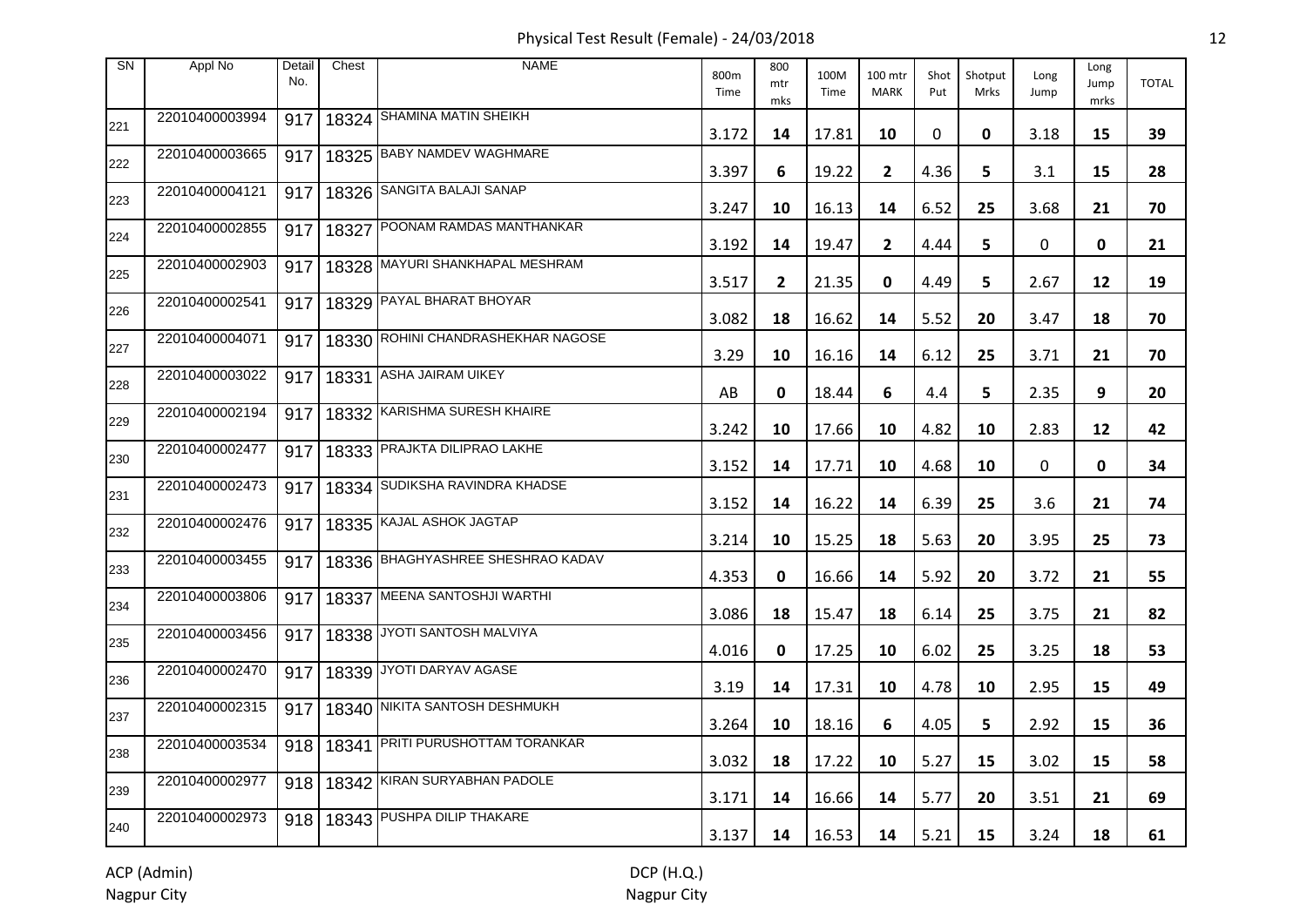Physical Test Result (Female) - 24/03/2018 13

| <b>SN</b> | Appl No        | Detail<br>No. | Chest     | <b>NAME</b>                            | 800m<br>Time | 800<br>mtr<br>mks | 100M<br>Time | 100 mtr<br><b>MARK</b> | Shot<br>Put | Shotput<br><b>Mrks</b> | Long<br>Jump | Long<br>Jump<br>mrks | <b>TOTAL</b> |
|-----------|----------------|---------------|-----------|----------------------------------------|--------------|-------------------|--------------|------------------------|-------------|------------------------|--------------|----------------------|--------------|
| 241       | 22010400002982 | 918           |           | 18344 BHAGYASHRI MADHUKARRAO UIKEY     | 3.534        | $\mathbf{2}$      | 16.92        | 14                     | 6.3         | 25                     | 3.42         | 18                   | 59           |
| 242       | 22010400002664 | 918           |           | 18345 DIKSHA RAMESH REHPADE            | 2.585        | 22                | 15.29        | 18                     | 6.42        | 25                     | 3.8          | 25                   | 90           |
| 243       | 22010400003067 | 918           |           | 18346 DHABALE SAPANA RAMKRUSHNA        | 3.323        | 6                 | 15.87        | 18                     | 5.75        | 20                     | 3.57         | 21                   | 65           |
| 244       | 22010400004006 | 918           | 18347     | PRIYANKA WASUDEV KAWALE                | 3.143        | 14                | 15.63        | 18                     | 4.5         | 10                     | 3.42         | 18                   | 60           |
| 245       | 22010400003664 | 918           |           | 18348 ARTI RAMESH JONDHALE             | 3.252        | 10                | 18.6         | 6                      | 4.72        | 10                     | 3.03         | 15                   | 41           |
| 246       | 22010400003401 |               |           | 918   18349 PUJA MADHUKAR SATHAWANE    | 3.13         | 14                | 16.85        | 14                     | 6.58        | 25                     | 3.26         | 18                   | 71           |
| 247       | 22010400003396 | 918           |           | 18350 DIKSHA PRALHADJI BAGADE          | 3.325        | 6                 | 17.4         | 10                     | 5.95        | 20                     | 3.07         | 15                   | 51           |
| 248       | 22010400004230 |               | 918 18351 | <b>ASHWINI PRAKASH TEKAM</b>           | 3.412        | 4                 | 18.41        | 6                      | 4.81        | 10                     | 2.08         | 6                    | 26           |
| 249       | 22010400003407 |               |           | 918   18352 MANJUSHA BABURAO BAWANE    | 3.477        | 4                 | 19.56        | $\mathbf{2}$           | 5.16        | 15                     | 2.58         | 9                    | 30           |
| 250       | 22010400003088 |               |           | 918   18353 SUSHMA SANJAY BHOYAR       | 3.171        | 14                | 16.13        | 14                     | 6.28        | 25                     | 3.28         | 18                   | 71           |
| 251       | 22010400002192 |               |           | 918   18354   MAMTA MANIKRAO VAIRAGADE | 3.292        | 10                | 18.72        | 6                      | 5.22        | 15                     | 2.83         | 12                   | 43           |
| 252       | 22010400003382 |               |           | 918   18355 SUNANDA TUKARAM THORAT     | 4.033        | 0                 | 18.44        | 6                      | 5.91        | 20                     | 2.8          | 12                   | 38           |
| 253       | 22010400004188 |               |           | 918   18356 KIRTI NAMDEO MADAVI        | 3.537        | $\mathbf{2}$      | 16.88        | 14                     | 5.51        | 20                     | 2.81         | 12                   | 48           |
| 254       | 22010400003123 |               |           | 918   18357 KOMAL RADHESHYAM KAITHWAS  | 4.552        | 0                 | 19.47        | $\overline{2}$         | 4.17        | 5                      | 1.76         | 3                    | 10           |
| 255       | 22010400002176 |               |           | 918   18358 ASHWINI WASUDEV MANDADE    | 3.57         | $\mathbf{2}$      | 17.81        | 10                     | $6.2$       | 25                     | 2.8          | 12                   | 49           |
| 256       | 22010400002180 |               |           | 918   18359 SUSHAMA HIRAMAN SAHARE     | 3.235        | 10                | 16.71        | 14                     | 5.06        | 15                     | 3.36         | 18                   | 57           |
| 257       | 22010400003844 | 918           |           | 18360 MANISHA KANTILAL KOBADE          | 3.379        | 6                 | 17.75        | 10                     | 5.55        | 20                     | 3.05         | 15                   | 51           |
| 258       | 22010400002850 | 919           |           | 18361 MANJUSHA KAWDUJI BHOYAR          | 3.128        | 14                | 17.06        | 10                     | 5.62        | 20                     | 3.25         | 18                   | 62           |
| 259       | 22010400004177 |               |           | 919   18362 SONY MADHAVRAO KENDRE      | 4.482        | 0                 | 17.5         | 10                     | 5.37        | 15                     | 2.74         | 12                   | 37           |
| 260       | 22010400002528 |               |           | 919   18363 KRANTI BABURAO TIDKE       | 3.55         | $\mathbf{2}$      | 17.12        | 10                     | 4.69        | 10                     | 3.05         | 15                   | 37           |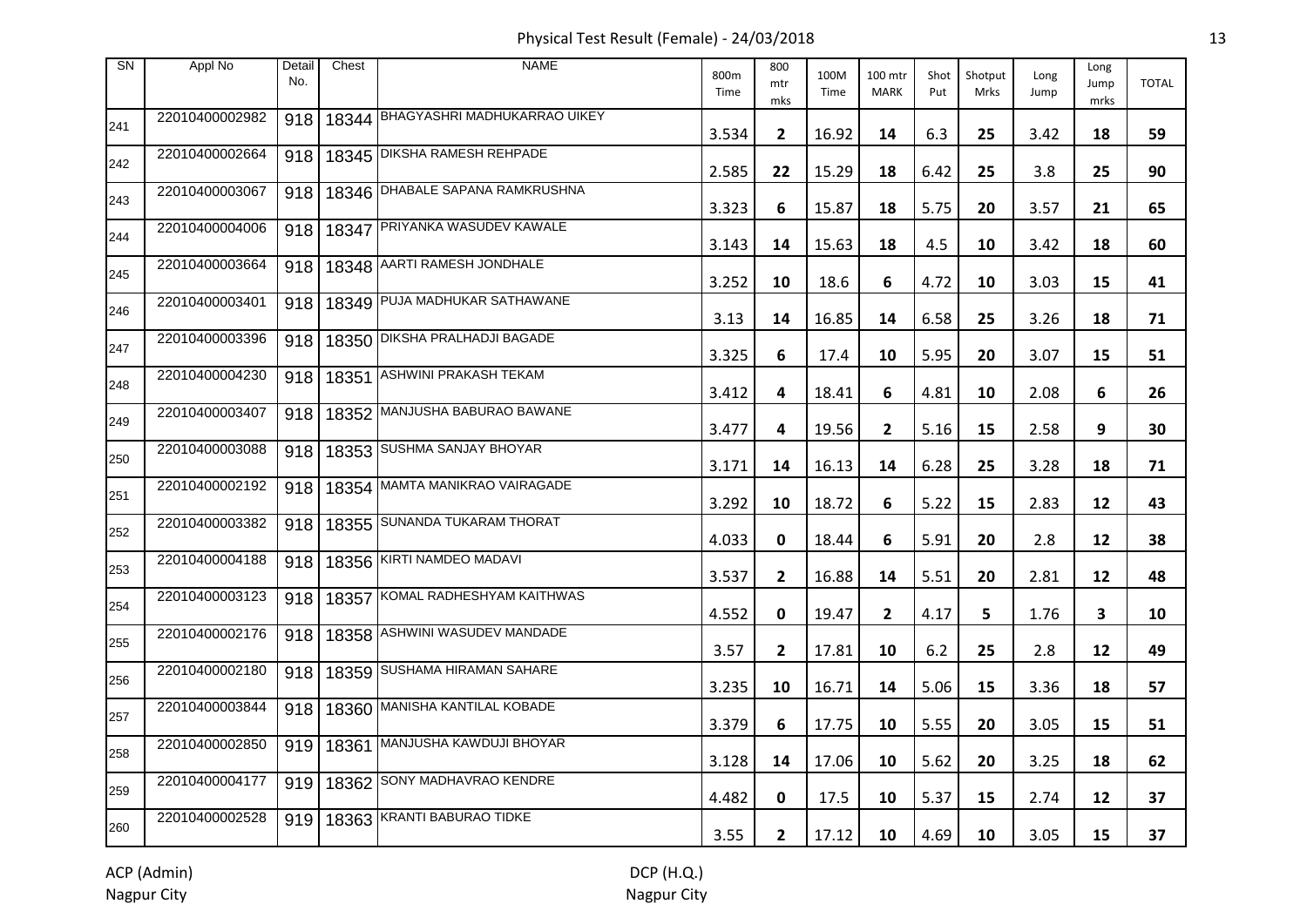Physical Test Result (Female) - 24/03/2018 14

| <b>SN</b> | Appl No        | Detail<br>No. | Chest     | <b>NAME</b>                           | 800m<br>Time | 800<br>mtr<br>mks | 100M<br>Time | 100 mtr<br><b>MARK</b> | Shot<br>Put | Shotput<br>Mrks | Long<br>Jump | Long<br>Jump<br>mrks | <b>TOTAL</b>   |
|-----------|----------------|---------------|-----------|---------------------------------------|--------------|-------------------|--------------|------------------------|-------------|-----------------|--------------|----------------------|----------------|
| 261       | 22010400004178 | 919           |           | 18364 SAPNA RAMESH PARBAT             | 3.178        | 14                | 17.25        | 10                     | 5.78        | 20              | 3.33         | 18                   | 62             |
| 262       | 22010400002834 | 919           |           | 18365 SHILPA BABURAO WAGHMARE         | 3.551        | $\overline{2}$    | 17.78        | 10                     | 6.02        | 25              | 3            | 15                   | 52             |
| 263       | 22010400002527 | 919           |           | 18366 JYOTI SANJAY TIDKE              | 3.241        | 10                | 15.56        | 18                     | 5.5         | 20              | 3.66         | 21                   | 69             |
| 264       | 22010400003332 | 919           |           | 18367 VAISHALI LALCHAND WASNIK        | 3.121        | 14                | 17.18        | 10                     | 6.17        | 25              | 3.37         | 18                   | 67             |
| 265       | 22010400003278 | 919           |           | 18368 SWAPNA ARJUN SALAME             | 3.332        | 6                 | 18.16        | 6                      | 4.91        | 10              | 2.19         | 6                    | 28             |
| 266       | 22010400003954 | 919           |           | 18369 MANISHA DHANRAJ SALAME          | 3.247        | 10                | 15.9         | 18                     | 5.2         | 15              | 3.52         | 21                   | 64             |
| 267       | 22010400004248 | 919           |           | 18370 VAISHALI FAKIRCHAND SARVE       | 3.532        | $\mathbf{2}$      | 18.68        | 6                      | 5.7         | 20              | 2.79         | 12                   | 40             |
| 268       | 22010400002213 |               | 919 18371 | POOJA BABLU PARATETI                  | AB           | 0                 | 19.72        | $\mathbf{2}$           | 3.4         | 0               | 1.59         | 0                    | $\overline{2}$ |
| 269       | 22010400002649 | 919           |           | 18372 SHITAL SUNILRAO MATHANKAR       | 4.215        | 0                 | 19.9         | $\mathbf{2}$           | 4.18        | 5.              | 1.96         | 3                    | 10             |
| 270       | 22010400003272 |               |           | 919   18373 PRERANA PRALHAD SAWALE    | 3.33         | 6                 | 16.62        | 14                     | 5.89        | 20              | 3.42         | 18                   | 58             |
| 271       | 22010400004084 |               |           | 919   18374 SAKSHI BHARAT WANJARI     | 3.032        | 18                | 13.99        | 25                     | 6.5         | 25              | 3.82         | 25                   | 93             |
| 272       | 22010400004219 |               |           | 919   18375 KAJAL SAHADEO DESHMUKH    | 3.123        | 14                | 16.88        | 14                     | 5.99        | 20              | 3.53         | 21                   | 69             |
| 273       | 22010400004090 | 919           |           | 18376 PRATIKSHA SANTOSH MESHRAM       | 3.137        | 14                | 16.31        | 14                     | 5.89        | 20              | 3.64         | 21                   | 69             |
| 274       | 22010400003271 |               |           | 919   18377 KAVITA KRUSHNAJI MAROTKAR | 3.157        | 14                | 16.06        | 14                     | 5.56        | 20              | 3.45         | 18                   | 66             |
| 275       | 22010400003057 |               |           | 919   18378 SAMKA PARSHI TADVI        | 4.217        | 0                 | 18           | 10                     | 5.64        | 20              | 3.26         | 18                   | 48             |
| 276       | 22010400003437 |               |           | 919   18379 SHITAL ANANDRAO GHUGUL    | 3.192        | 14                | 17.93        | 10                     | 5.53        | 20              | 3.17         | 15                   | 59             |
| 277       | 22010400003449 | 919           |           | 18380 PRATIKSHA PRAKASH BHONGARE      | 3.093        | 18                | 15.59        | 18                     | 5.72        | 20              | 3.33         | 18                   | 74             |
| 278       | 22010400003750 | 920           |           | 18381 DEVATA DADAJI NANNAWARE         | 3.037        | 18                | 16.32        | 14                     | 5.65        | 20              | 3.65         | 21                   | 73             |
| 279       | 22010400003732 | 920           |           | 18382 BUDDHAPALI VANRAJ CHANDANKHEDE  | 3.122        | 14                | 16.28        | 14                     | 5.07        | 15              | 3.85         | 25                   | 68             |
| 280       | 22010400003234 | 920           |           | 18383 PRIYA BHAURAO GAJBHIYE          | 2.515        | 22                | 15.19        | 18                     | 5.5         | 20              | 3.56         | 21                   | 81             |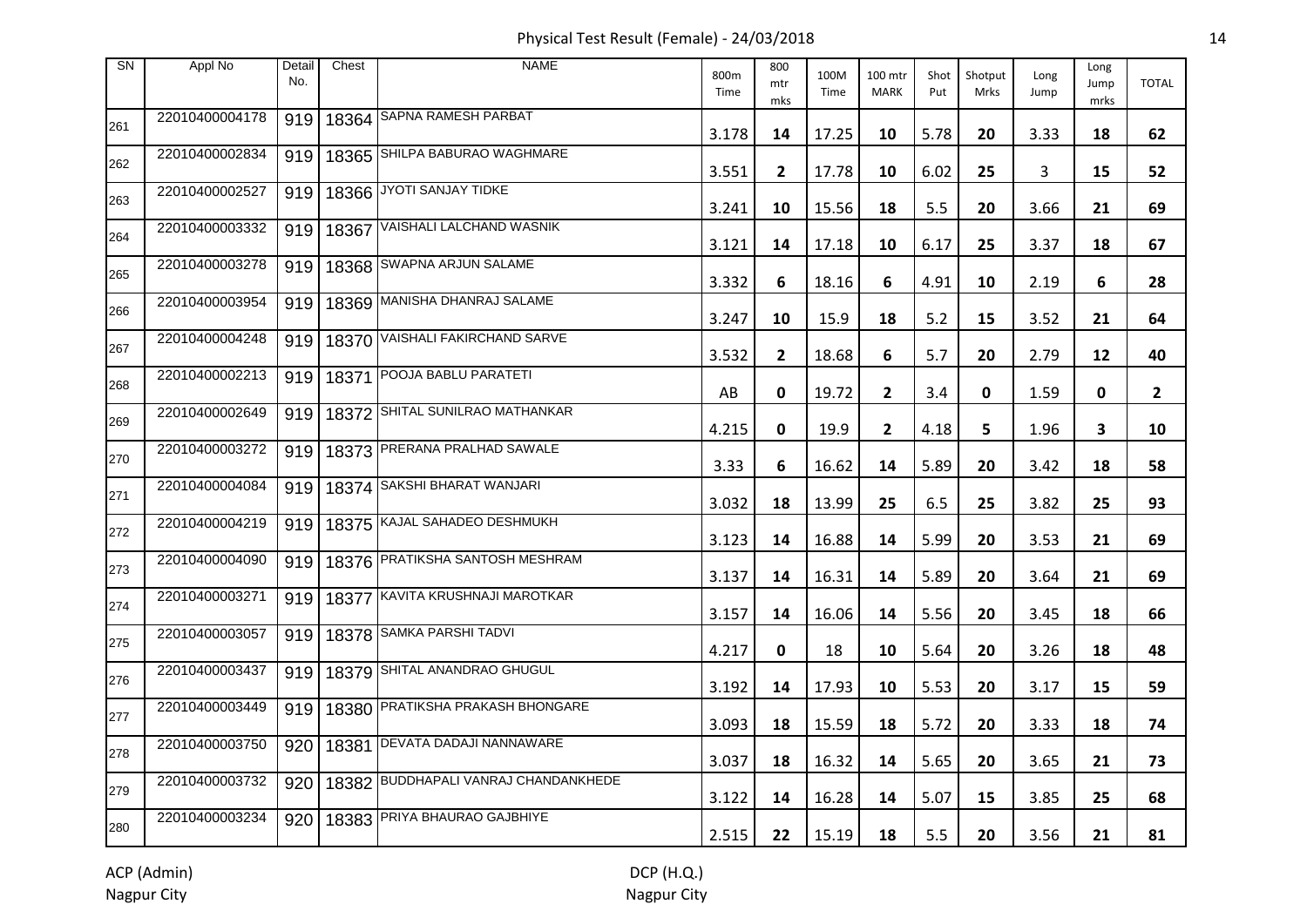Physical Test Result (Female) - 24/03/2018 15

| <b>SN</b> | Appl No        | Detail<br>No. | Chest | <b>NAME</b>                       | 800m<br>Time | 800<br>mtr<br>mks | 100M<br>Time | 100 mtr<br><b>MARK</b> | Shot<br>Put | Shotput<br>Mrks | Long<br>Jump | Long<br>Jump<br>mrks | <b>TOTAL</b> |
|-----------|----------------|---------------|-------|-----------------------------------|--------------|-------------------|--------------|------------------------|-------------|-----------------|--------------|----------------------|--------------|
| 281       | 22010400003573 | 920           |       | 18384 SWATI VINAYAK BADOLE        | 2.542        | 22                | 16.56        | 14                     | 5.29        | 15              | 3.39         | 18                   | 69           |
| 282       | 22010400003424 | 920           |       | 18385 ANSHU SANJAY NAIK           | 3.286        | 10                | 16.29        | 14                     | 5.5         | 20              | 3.43         | 18                   | 62           |
| 283       | 22010400003426 | 920           |       | 18386 REENA PANJABRAO SAGANE      | 3.286        | 10                | 17.94        | 10                     | 5.64        | 20              | 3.36         | 18                   | 58           |
| 284       | 22010400003736 | 920           | 18387 | SAPANA DIWARCHAND TURKAR          | 3.189        | 14                | 16.4         | 14                     | 6.22        | 25              | 3.1          | 15                   | 68           |
| 285       | 22010400002731 | 920           |       | 18388 JYOTI BAPURAO MANDUMALE     | 3.227        | 10                | 16.38        | 14                     | 5.59        | 20              | 3.53         | 21                   | 65           |
| 286       | 22010400003722 | 920           |       | 18389 SONI BABURAO SHINDE         | 3.223        | 10                | 16.43        | 14                     | 6.12        | 25              | 3.37         | 18                   | 67           |
| 287       | 22010400003723 | 920           |       | 18390 ANURADHA RAM YEDKE          | 4.15         | 0                 | 18.78        | 6                      | 5.52        | 20              | 2.51         | 9                    | 35           |
| 288       | 22010400004143 | 920           | 18391 | SONALI YADORAO KAWRE              | 3.135        | 14                | 17.55        | 10                     | 5.61        | 20              | 3.12         | 15                   | 59           |
| 289       | 22010400002756 | 920           |       | 18392 ROSHNI DEORAO BAWANE        | 3.475        | 4                 | 17.6         | 10                     | 6.06        | 25              | 2.4          | 9                    | 48           |
| 290       | 22010400002553 | 920           |       | 18393 DHANASHRI NARAYANRAO POKALE | 3.229        | 10                | 17.41        | 10                     | 4.62        | 10              | 2.7          | 12                   | 42           |
| 291       | 22010400003235 | 920           |       | 18394 PRAGATI PRAKASH SUTEY       | 3.31         | 6                 | 18.69        | 6                      | 4.45        | 5               | 2.15         | 6                    | 23           |
| 292       | 22010400003239 | 920           |       | 18395 BHAGYASHRI RAJESH ZOD       | 4.019        | 0                 | 20.94        | 0                      | 4.36        | 5               | 2.18         | 6                    | 11           |
| 293       | 22010400003556 | 920           |       | 18396 PRANJALEE PRAKASHJI SELESAR | 3.544        | $\mathbf{2}$      | 18.84        | 6                      | 5.46        | 15              | 2.96         | 15                   | 38           |
| 294       | 22010400003549 | 920           |       | 18397 NANDA SADASHIV KINEKAR      | 3.17         | 14                | 15.78        | 18                     | 7.07        | 25              | 3.76         | 21                   | 78           |
| 295       | 22010400003550 | 920           |       | 18398 PRAJALI PARMANAND GHADLE    | 3.164        | 14                | 16.87        | 14                     | 5.02        | 15              | 2.37         | 9                    | 52           |
| 296       | 22010400002340 | 920           |       | 18399 SANGITA RAMBHAU ATHAWALE    | 3.362        | 6                 | 19.63        | $\mathbf{2}$           | 4.5         | 10              | 2.73         | 12                   | 30           |
| 297       | 22010400003907 | 920           |       | 18400 MONI LIKHAN SAHARE          | 3.042        | 18                | 16.37        | 14                     | 5.81        | 20              | 3.57         | 21                   | 73           |
| 298       | 22010400002893 | 921           |       | 18401 ARZOO PRAMOD WALDEO         | 5.046        | 0                 | 21.59        | 0                      | 4.04        | 5.              | 1.49         | 0                    | 5            |
| 299       | 22010400002311 | 921           |       | 18402 PUNAM SUKHRAM WANKHADE      | 3.379        | 6                 | 18.13        | 6                      | 4.82        | 10              | 3.29         | 18                   | 40           |
| 300       | 22010400003483 | 921           |       | 18403 SHITAL SUNIL KASTURE        | 3.228        | 10                | 15.85        | 18                     | 6.39        | 25              | 3.87         | 25                   | 78           |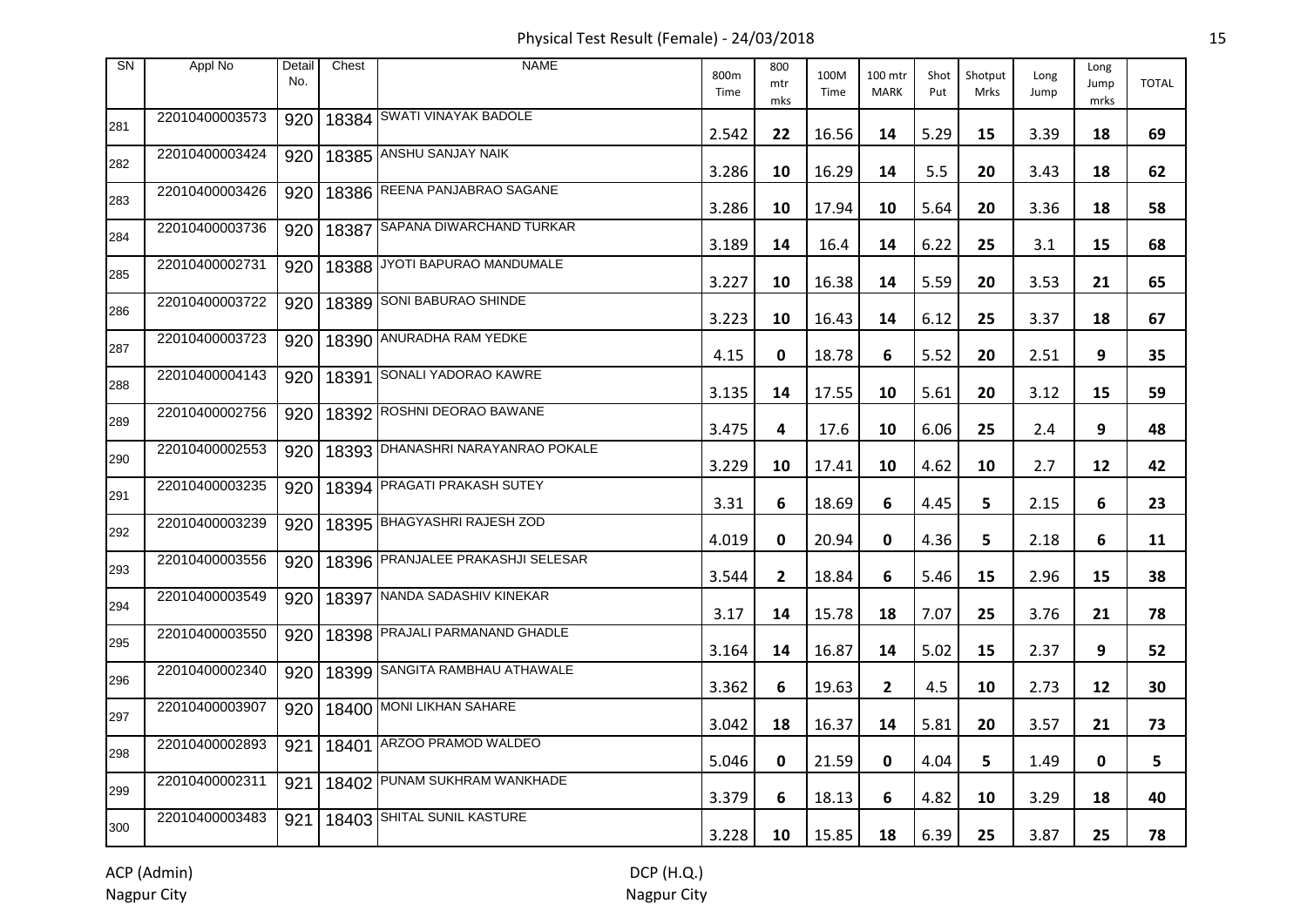Physical Test Result (Female) - 24/03/2018 16

| <b>SN</b> | Appl No        | Detail<br>No. | Chest | <b>NAME</b>                                | 800m<br>Time | 800<br>mtr<br>mks | 100M<br>Time | 100 mtr<br><b>MARK</b> | Shot<br>Put | Shotput<br>Mrks | Long<br>Jump | Long<br>Jump<br>mrks | <b>TOTAL</b> |
|-----------|----------------|---------------|-------|--------------------------------------------|--------------|-------------------|--------------|------------------------|-------------|-----------------|--------------|----------------------|--------------|
| 301       | 22010400003486 | 921           |       | 18404 RAKHI VIKASJI PANCHABUDDHE           | 3.253        | 10                | 16.68        | 14                     | 4.56        | 10              | 3.43         | 18                   | 52           |
| 302       | 22010400003476 | 921           |       | 18405 ANJU SANJAY MARWADE                  | 3.214        | 10                | 16.5         | 14                     | 5.1         | 15              | 3.63         | 21                   | 60           |
| 303       | 22010400003482 | 921           |       | 18406 RAJASHRIDEVI BHUWANESHWAR SAKHARWADE | 3.314        | 6                 | 16.34        | 14                     | 5.42        | 15              | 3.51         | 21                   | 56           |
| 304       | 22010400003897 | 921           |       | 18407 JYOTI CHINTAMAN SAHARE               | 2.592        | 22                | 14.91        | 22                     | 6.56        | 25              | 3.4          | 18                   | 87           |
| 305       | 22010400003142 | 921           |       | 18408 GANGAMANI BABURAO HAIBATE            | 3.358        | 6                 | 17.13        | 10                     | 4.93        | 10              | 3.19         | 15                   | 41           |
| 306       | 22010400004058 | 921           |       | 18409 DAMINI RAMESH PRAJAPATI              | 3.215        | 10                | 15.85        | 18                     | 5.3         | 15              | 3.66         | 21                   | 64           |
| 307       | 22010400003422 | 921           |       | 18410 DIKSHA MADANRAO INGOLE               | 3.128        | 14                | 15.68        | 18                     | 6.38        | 25              | 4.07         | 25                   | 82           |
| 308       | 22010400003485 | 921           |       | 18411 PRITI DEORAMJI ZANZAD                | 3.215        | 10                | 16.5         | 14                     | 5.77        | 20              | 3.7          | 21                   | 65           |
| 309       | 22010400003473 | 921           |       | 18412 DIVYARANI RAJESH BALPANDE            | 3.48         | 4                 | 16.79        | 14                     | 5.77        | 20              | 3.17         | 15                   | 53           |
| 310       | 22010400003470 | 921           |       | 18413 GAYATRI YOGIRAJ KURZEKAR             | 3.35         | 6                 | 17.34        | 10                     | 6.34        | 25              | 3.43         | 18                   | 59           |
| 311       | 22010400002646 | 921           |       | 18414 SHITAL DINKAR DHANDE                 | 3.293        | 10                | 15.72        | 18                     | 5.5         | 20              | 3.2          | 18                   | 66           |
| 312       | 22010400002259 | 921           |       | 18415 KANCHAN CHANDRABHAN HARGUDE          | 3.19         | 14                | 16.69        | 14                     | 6.1         | 25              | 3.4          | 18                   | 71           |
| 313       | 22010400003733 | 921           |       | 18416 KALPANA KISANLAL TURKAR              | 4.3          | 0                 | 18.69        | 6                      | 5.19        | 15              | 2.9          | 15                   | 36           |
| 314       | 22010400004149 | 921           |       | 18417 SEETA SAHEBRAO SAWDEKAR              | 3.17         | 14                | 17.91        | 10                     | 4.21        | 5               | 3            | 15                   | 44           |
| 315       | 22010400004153 | 921           |       | 18418 AMRAPALI SAMADHAN GAWAI              | 3.15         | 14                | 15.25        | 18                     | 6.25        | 25              | 4.04         | 25                   | 82           |
| 316       | 22010400004150 | 921           |       | 18419 RINA BHAGAVAN SAWDEKAR               | 3.18         | 14                | 16.91        | 14                     | 5.24        | 15              | 3.14         | 15                   | 58           |
| 317       | 22010400004156 | 921           |       | 18420 SANGEETA SURYAKANT LAPSHETWAR        | 3.27         | 10                | 19           | 6                      | 3.89        | 0               | 2.34         | 9                    | 25           |
| 318       | 22010400003884 |               |       | 922   18421 KIRTI RAMESH GAUTAM            | 4.216        | 0                 | 19.29        | $\mathbf{2}$           | 3.32        | 0               | 2.12         | 6                    | 8            |
| 319       | 22010400002439 | 922           |       | 18422 SHITAL VISHNUPANTRAO THORAT          | 3.59         | $\mathbf{2}$      | 18.53        | 6                      | 5.62        | 20              | 3.03         | 15                   | 43           |
| 320       | 22010400003547 |               |       | 922   18423 JYOTI BANDU PANCHBUDHE         | 3.172        | 14                | 17.37        | 10                     | 5.6         | 20              | 3.35         | 18                   | 62           |

DCP (H.Q.) Nagpur City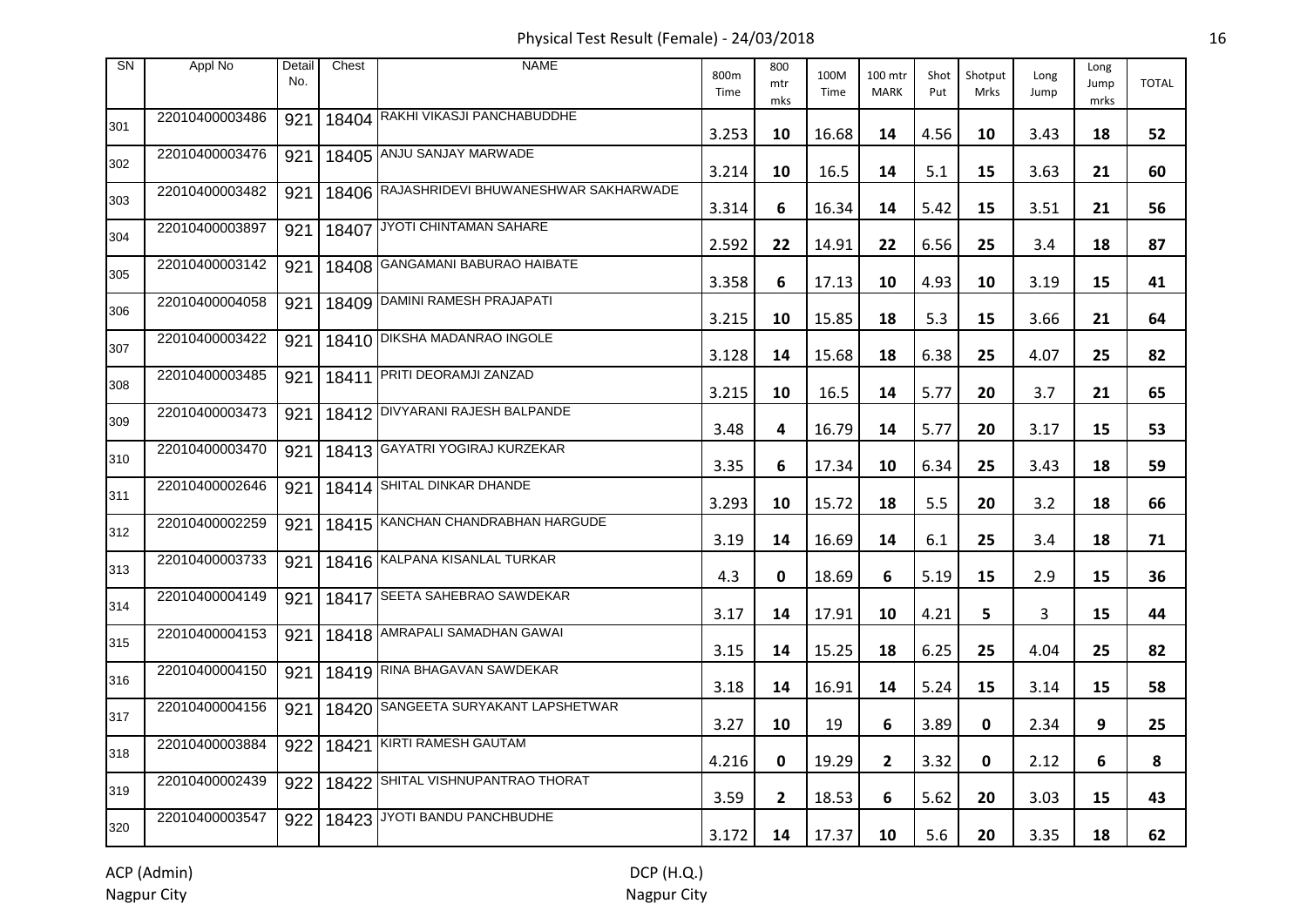Physical Test Result (Female) - 24/03/2018 17

| SN  | Appl No        | Detail<br>No. | Chest | <b>NAME</b>                               | 800m<br>Time | 800<br>mtr<br>mks | 100M<br>Time | 100 mtr<br><b>MARK</b> | Shot<br>Put | Shotput<br>Mrks | Long<br>Jump | Long<br>Jump<br>mrks | <b>TOTAL</b> |
|-----|----------------|---------------|-------|-------------------------------------------|--------------|-------------------|--------------|------------------------|-------------|-----------------|--------------|----------------------|--------------|
| 321 | 22010400003477 | 922           |       | 18424 ACHAL CHHANDEOJI THAKRE             | 3.23         | 10                | 16.35        | 14                     | 5.75        | 20              | 3.44         | 18                   | 62           |
| 322 | 22010400003480 | 922           |       | 18425 PAYAL RAMESH PATLE                  | 3.193        | 14                | 17.75        | 10                     | 5.58        | 20              | 3.13         | 15                   | 59           |
| 323 | 22010400003333 | 922           |       | 18426 MANGALA NATTHUJI RATHOD             | 3.291        | 10                | 17.34        | 10                     | 4.65        | 10              | 3.01         | 15                   | 45           |
| 324 | 22010400003334 | 922           |       | 18427 PRIYANKA BHIMRAO BHATKULKAR         | 3.072        | 18                | 16.4         | 14                     | 6.28        | 25              | 3.75         | 21                   | 78           |
| 325 | 22010400002764 | 922           |       | 18428 RAJASHRI DUDHARAMRAO DHAWALE        | 3.137        | 14                | 17.25        | 10                     | 5.32        | 15              | 3.21         | 18                   | 57           |
| 326 | 22010400003002 | 922           |       | 18429 ANJALI BALAJI BHALERAO              | 3.237        | 10                | 15.44        | 18                     | 6.85        | 25              | 3.82         | 25                   | 78           |
| 327 | 22010400003676 | 922           |       | 18430 MAMTA PIRAJI BARHATE                | 3.297        | 10                | 18.06        | 6                      | 4.43        | 5               | 2.96         | 15                   | 36           |
| 328 | 22010400002262 | 922           |       | 18431 RINKU NANDALALJI SHAHARE            | 3.195        | 14                | 17.21        | 10                     | 6.03        | 25              | 3.39         | 18                   | 67           |
| 329 | 22010400002840 | 922           |       | 18432 RINA RAM NIMBARTE                   | 2.59         | 22                | 14.97        | 22                     | 5.72        | 20              | 4.04         | 25                   | 89           |
| 330 | 22010400002767 |               |       | 922   18433 JYOTI CHANDRAKUMAR JAMBHULKAR | 3.251        | 10                | 18.25        | 6                      | 4.77        | 10              | 3.18         | 15                   | 41           |
| 331 | 22010400004080 |               |       | 922   18434 SADHANA RAMKRUSHNAJI GHANMARE | 3.216        | 10                | 17.28        | 10                     | 5.55        | 20              | 3.17         | 15                   | 55           |
| 332 | 22010400004085 | 922           |       | 18435 PAYAL PRABHASHANKAR WANJARI         | 4.083        | 0                 | 17           | 14                     | 5.68        | 20              | 3.61         | 21                   | 55           |
| 333 | 22010400003678 | 922           |       | 18436 KOMAL LAXMICHAND PATLE              | 3.358        | 6                 | 18           | 10                     | 5.73        | 20              | 3.31         | 18                   | 54           |
| 334 | 22010400002880 |               |       | 922   18437   SARIKA RAMKRUSHNARAO SONONE | 3.53         | $\mathbf{2}$      | 16.75        | 14                     | 4.8         | 10              | 3.37         | 18                   | 44           |
| 335 | 22010400004256 |               |       | 922   18438 CHANDA RAMCHANDRA KAWADATI    | 3.37         | 6                 | 17.63        | 10                     | 5.76        | 20              | 3.18         | 15                   | 51           |
| 336 | 22010400003192 | 922           |       | 18439 PRATIKSHA BABARAO PANSE             | 4.029        | 0                 | 19.34        | $\mathbf{2}$           | 4.53        | 10              | 2.1          | 6                    | 18           |
| 337 | 22010400003947 | 922           |       | 18440 JOTSNA VITTHAL RANKHAMB             | 3.37         | 6                 | 17.15        | 10                     | 6.32        | 25              | 2.94         | 15                   | 56           |
| 338 | 22010400003915 |               |       | 923   18441   NANDA EKNATHJI BANTE        | 3.116        | 14                | 16.53        | 14                     | 6.39        | 25              | 3.35         | 18                   | 71           |
| 339 | 22010400004141 |               |       | 923   18442 KAJAL PRAFULL MALASANE        | 3.525        | $\mathbf{2}$      | 20.38        | 0                      | 4.54        | 10              | 2.75         | 12                   | 24           |
| 340 | 22010400004270 |               |       | 923   18443   BHARATI RAMCHANDRA RAUT     | 3.13         | 14                | 15.25        | 18                     | 5.05        | 15              | 3.93         | 25                   | 72           |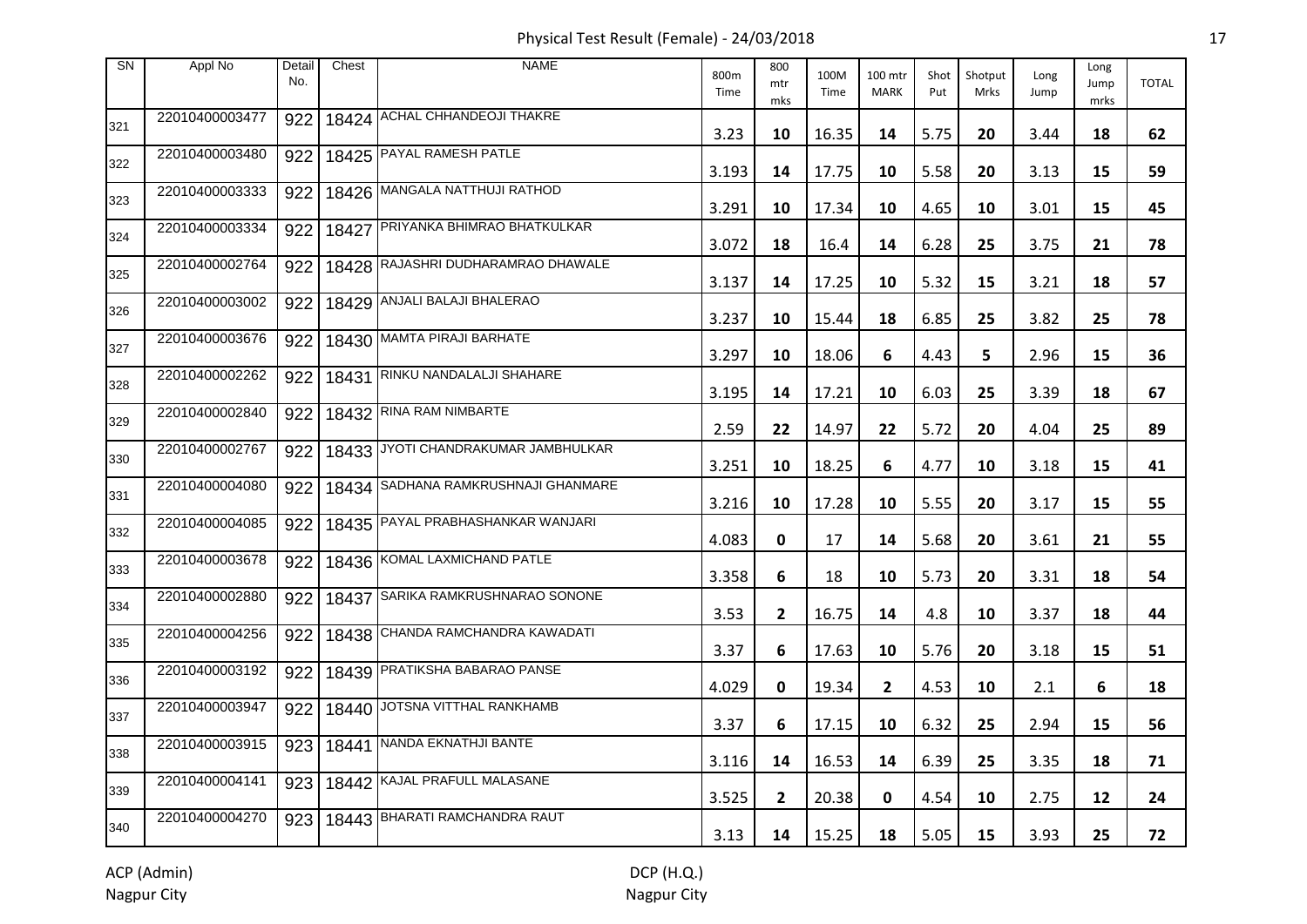Physical Test Result (Female) - 24/03/2018 18

| <b>SN</b> | Appl No        | Detail<br>No. | Chest | <b>NAME</b>                                 | 800m<br>Time | 800<br>mtr<br>mks | 100M<br>Time | 100 mtr<br><b>MARK</b> | Shot<br>Put | Shotput<br><b>Mrks</b> | Long<br>Jump | Long<br>Jump<br>mrks | <b>TOTAL</b> |
|-----------|----------------|---------------|-------|---------------------------------------------|--------------|-------------------|--------------|------------------------|-------------|------------------------|--------------|----------------------|--------------|
| 341       | 22010400002956 | 923           |       | 18444 TINA MADHUKAR NEWARE                  | 3.424        | 4                 | 17.56        | 10                     | 5.96        | 20                     | 2.23         | 6                    | 40           |
| 342       | 22010400003001 | 923           |       | 18445 MOHINI MAROTI KAMBLE                  | 3.196        | 14                | 17.22        | 10                     | 4.48        | 5                      | 2.94         | 15                   | 44           |
| 343       | 22010400004113 | 923           |       | 18446 NIKITA RAVINDRA BORKAR                | 3.522        | $\mathbf{2}$      | 17.56        | 10                     | 5.05        | 15                     | 2.63         | 12                   | 39           |
| 344       | 22010400003614 | 923           | 18447 | <b>RINA GOPAL WAGHADE</b>                   | 4.434        | 0                 | 18.66        | 6                      | 3.91        | $\mathbf{0}$           | 1.37         | 0                    | 6            |
| 345       | 22010400003461 | 923           |       | 18448 ARTI MAROTI WAGHADE                   | 4.022        | 0                 | 18.56        | 6                      | 5.63        | 20                     | 2.75         | 12                   | 38           |
| 346       | 22010400002886 | 923           |       | 18449 MUSKAN TARANNUM MOHAMMAD RAFIK ANSARI | 4.314        | 0                 | 19.5         | $\mathbf{2}$           | 4.32        | 5.                     | 1.74         | 3                    | 10           |
| 347       | 22010400002945 | 923           |       | 18450 ACHAL PADMAKAR CHINCHE                | 3.345        | 6                 | 17.35        | 10                     | 4.79        | 10                     | 3.65         | 21                   | 47           |
| 348       | 22010400003379 | 923           | 18451 | PUJA JAGESHWAR DHAPADE                      | 3.456        | 4                 | 18.62        | 6                      | 5.29        | 15                     | 2.21         | 6                    | 31           |
| 349       | 22010400003539 | 923           |       | 18452 HARSHU ANANDRAO SHENDE                | 4.442        | 0                 | 19.85        | $\mathbf{2}$           | 4.23        | 5                      | 2.38         | 9                    | 16           |
| 350       | 22010400003350 | 923           |       | 18453 UJWALA KAWADUJI CHUTE                 | 3.235        | 10                | 16.97        | 14                     | 5.26        | 15                     | 3.16         | 15                   | 54           |
| 351       | 22010400003357 |               |       | 923   18454 SONALI PREMDAS NAWARE           | 3.233        | 10                | 14.91        | 22                     | 6.36        | 25                     | 3.68         | 21                   | 78           |
| 352       | 22010400002860 | 923           |       | 18455 SUKESHANI RUPRAO JAWANJAL             | 3.295        | 10                | 17.28        | 10                     | 5.15        | 15                     | 2.68         | 12                   | 47           |
| 353       | 22010400003155 | 923           |       | 18456 RUPALI AWADHUTRAO PUNSE               | 3.134        | 14                | 16.29        | 14                     | 6.46        | 25                     | 3.57         | 21                   | 74           |
| 354       | 22010400002623 | 923           |       | 18457 NILIMA SHANTARAM CHAUDHARI            | 3.412        | 4                 | 17.25        | 10                     | 3.35        | 0                      | 2.75         | 12                   | 26           |
| 355       | 22010400002328 | 923           |       | 18458 MINAKSHI UMESH SURKAR                 | 2.55         | 22                | 14.84        | 22                     | 5.42        | 15                     | 4            | 25                   | 84           |
| 356       | 22010400002970 | 923           |       | 18459 PRIYA DEVDAS AHIR                     | 3.249        | 10                | 16.85        | 14                     | 4.98        | 10                     | 2.7          | 12                   | 46           |
| 357       | 22010400002724 | 923           |       | 18460 SUSHMA PRABHAKARRAO MESHRAM           | 3.345        | 6                 | 17.6         | 10                     | 5.97        | 20                     | 3.28         | 18                   | 54           |
| 358       | 22010400003023 | 924           |       | 18461 SWATI BALIRAM NIMBARTE                | 3.167        | 14                | 14.97        | 22                     | 6.08        | 25                     | 3.85         | 25                   | 86           |
| 359       | 22010400003030 | 924           |       | 18462 SARIKA LAXMAN CHOPKAR                 | 2.592        | 22                | 15.75        | 18                     | 5.86        | 20                     | 3.72         | 21                   | 81           |
| 360       | 22010400003474 | 924           |       | 18463 PAYAL FULCHAND GIRIPUNJE              | 3.127        | 14                | 16.44        | 14                     | 5.66        | 20                     | 3.25         | 18                   | 66           |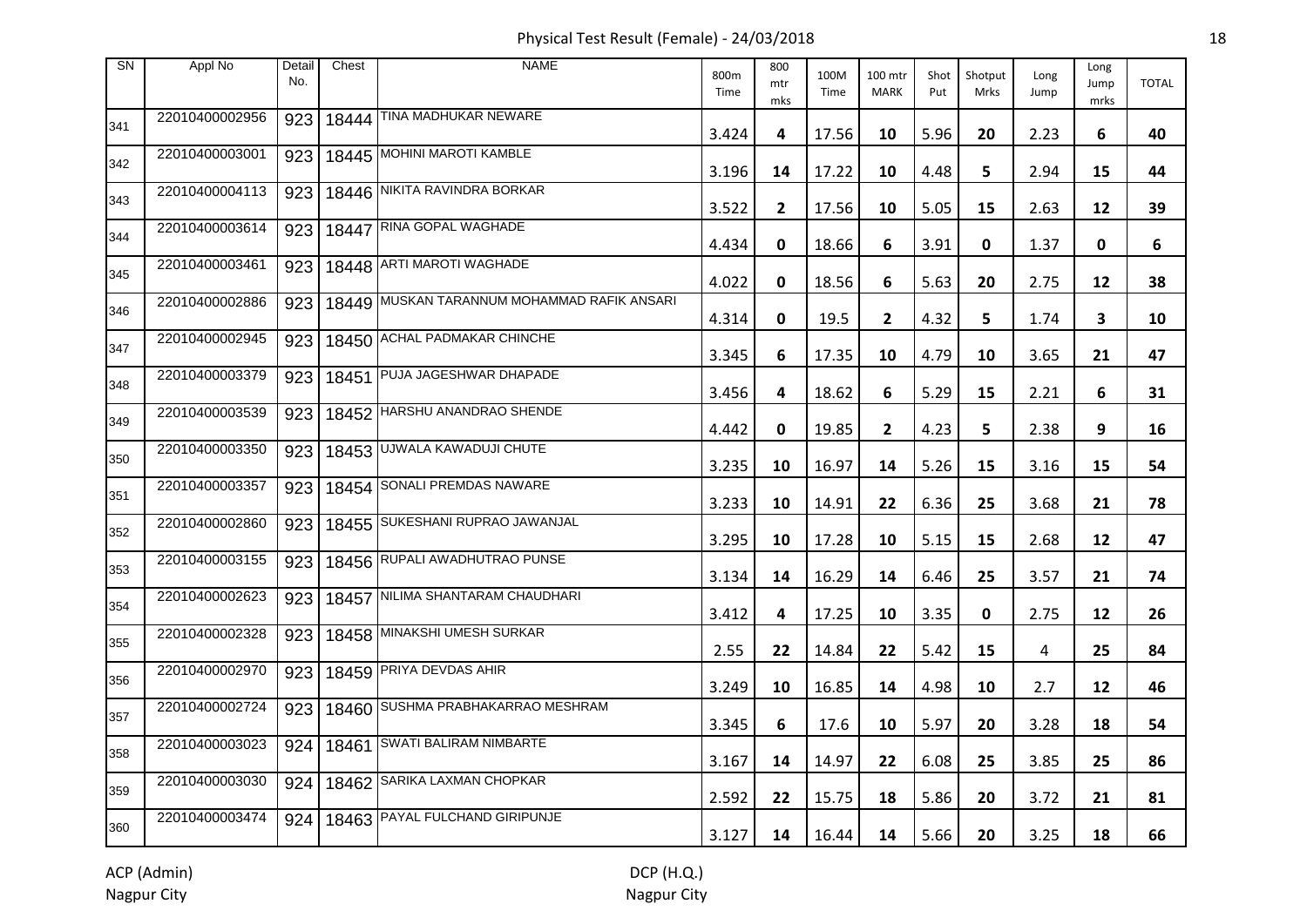Physical Test Result (Female) - 24/03/2018 19

| <b>SN</b> | Appl No        | Detail<br>No. | Chest | <b>NAME</b>                             | 800m<br>Time | 800<br>mtr<br>mks | 100M<br>Time | 100 mtr<br><b>MARK</b> | Shot<br>Put | Shotput<br>Mrks | Long<br>Jump | Long<br>Jump<br>mrks | <b>TOTAL</b> |
|-----------|----------------|---------------|-------|-----------------------------------------|--------------|-------------------|--------------|------------------------|-------------|-----------------|--------------|----------------------|--------------|
| 361       | 22010400003026 | 924           |       | 18464 VIJAYA RAMPRASAD AWAL             | 3.265        | 10                | 17.78        | 10                     | 5.39        | 15              | 2.68         | 12                   | 47           |
| 362       | 22010400003024 | 924           |       | 18465 MEUNALI NANDKISHOR NAGPURE        | 3.476        | 4                 | 17           | 14                     | 5.8         | 20              | 3.24         | 18                   | 56           |
| 363       | 22010400003469 | 924           |       | 18466 LALITA DEORAO GHUBADE             | 3.25         | 10                | 15.79        | 18                     | 6.26        | 25              | 3.62         | 21                   | 74           |
| 364       | 22010400003555 | 924           |       | 18467 LAXMI MANOJ SIDAM                 | 3.587        | $\mathbf{2}$      | 17.5         | 10                     | 5.7         | 20              | 0            | 0                    | 32           |
| 365       | 22010400003557 | 924           |       | 18468 MANJUSHA RAMESH JUMNAKE           | 3.217        | 10                | 16.28        | 14                     | 6.55        | 25              | 2.8          | 12                   | 61           |
| 366       | 22010400003031 | 924           |       | 18469 PAYAL VITTHAL BAWANKULE           | 3.275        | 10                | 17.43        | 10                     | 5.73        | 20              | 2.86         | 12                   | 52           |
| 367       | 22010400002267 | 924           |       | 18470 MANISHA KEWALRAM CHAUDHARI        | 3.017        | 18                | 15.34        | 18                     | 6.1         | 25              | 3.77         | 21                   | 82           |
| 368       | 22010400002205 | 924           |       | 18471 PRAGTI GULABJI MESHRAM            | 3.331        | 6                 | 17.82        | 10                     | 5.09        | 15              | 3.03         | 15                   | 46           |
| 369       | 22010400002204 | 924           |       | 18472 PRATIKSHA NAMDEO SHAHARE          | 3.258        | 10                | 15.88        | 18                     | 6.53        | 25              | 3.38         | 18                   | 71           |
| 370       | 22010400002253 | 924           |       | 18473 SADHANA DINESH ZOLE               | 3.134        | 14                | 16.16        | 14                     | 5.54        | 20              | 3.35         | 18                   | 66           |
| 371       | 22010400003045 | 924           |       | 18474 SAPANA GULABRAO RAUT              | 3.147        | 14                | 18.75        | 6                      | 5.35        | 15              | 2.95         | 15                   | 50           |
| 372       | 22010400004158 | 924           |       | 18475 MEGHA BHARAT GIDMARE              | 3.473        | 4                 | 18.06        | 6                      | 5.9         | 20              | 3.04         | 15                   | 45           |
| 373       | 22010400004133 | 924           |       | 18476 VAISHNWI RAJUJI HINGE             | 3.375        | 6                 | 17.69        | 10                     | 0           | 0               | 3            | 15                   | 31           |
| 374       | 22010400002166 | 924           |       | 18477 ACHAL PRABHAKAR CHAUDHARI         | 3.15         | 14                | 15.88        | 18                     | 6.63        | 25              | 3.85         | 25                   | 82           |
| 375       | 22010400002383 | 924           |       | 18478 RAKSHITA BABURAOJI INGOLE         | 4.262        | 0                 | 19.65        | $\mathbf{2}$           | 5.13        | 15              | 2.65         | 12                   | 29           |
| 376       | 22010400003916 | 924           |       | 18479 DIKSHA ANIL MAHALLE               | 3.467        | 4                 | 18.97        | 6                      | 4.89        | 10              | 3.1          | 15                   | 35           |
| 377       | 22010400003920 | 924           |       | 18480 PRANALI DILIP DHARMMALI           | 3.33         | 6                 | 19.22        | $\mathbf{2}$           | 4.06        | 5               | 2.75         | 12                   | 25           |
| 378       | 22010400003457 | 925           |       | 18481 MALTA MANOJ PARTEKI               | 3.324        | 6                 | 16.75        | 14                     | 5.17        | 15              | 3.57         | 21                   | 56           |
| 379       | 22010400004111 | 925           |       | 18482 ANTRA BHIMRAO BAGDE               | 3.454        | 4                 | 16.28        | 14                     | 5.03        | 15              | 3.06         | 15                   | 48           |
| 380       | 22010400003531 | 925           |       | 18483 PRANALI SHRIKRUSHNARAO MAJARKHEDE | 3.169        | 14                | 15.75        | 18                     | 5.23        | 15              | 3.55         | 21                   | 68           |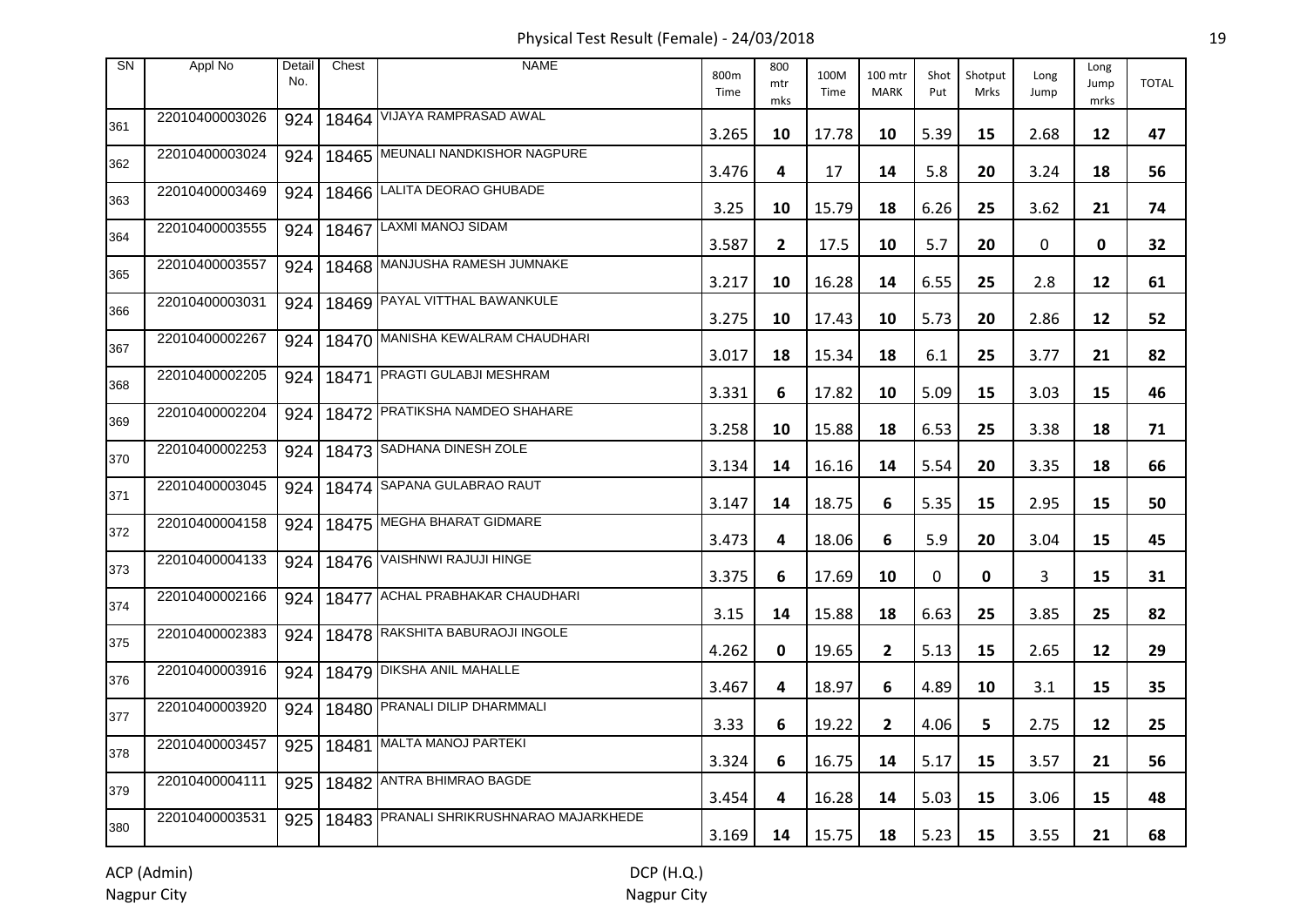Physical Test Result (Female) - 24/03/2018 20

| <b>SN</b> | Appl No        | Detail<br>No. | Chest | <b>NAME</b>                     | 800m<br>Time | 800<br>mtr<br>mks | 100M<br>Time | 100 mtr<br><b>MARK</b> | Shot<br>Put | Shotput<br><b>Mrks</b> | Long<br>Jump | Long<br>Jump<br>mrks | <b>TOTAL</b> |
|-----------|----------------|---------------|-------|---------------------------------|--------------|-------------------|--------------|------------------------|-------------|------------------------|--------------|----------------------|--------------|
| 381       | 22010400003658 | 925           |       | 18484 SONAL GOVARDHAN PAWAR     | 3.48         | 4                 | 18.34        | 6                      | 4.54        | 10                     | 2.98         | 15                   | 35           |
| 382       | 22010400003979 | 925           |       | 18485 NILAM NATHA BATTISE       | 3.445        | 4                 | 17.69        | 10                     | 6.24        | 25                     | 3.47         | 18                   | 57           |
| 383       | 22010400003983 | 925           |       | 18486 PRITI BALASAHEB DEOKAR    | 3.076        | 18                | 16.03        | 14                     | 4.86        | 10                     | 4.02         | 25                   | 67           |
| 384       | 22010400003071 | 925           |       | 18487 RUPALI BHAURAOJI KAKDE    | 3.08         | 18                | 14.87        | 22                     | 5.48        | 15                     | 3.8          | 25                   | 80           |
| 385       | 22010400003072 | 925           |       | 18488 VANDANA LAHUJI BISEN      | 2.513        | 22                | 14.72        | 22                     | 6.04        | 25                     | 3.89         | 25                   | 94           |
| 386       | 22010400003073 | 925           |       | 18489 ROSHANI KRUSHNAJI BHIL    | 2.537        | 22                | 15.07        | 18                     | 6.73        | 25                     | 3.85         | 25                   | 90           |
| 387       | 22010400003075 | 925           |       | 18490 KAJAL MANOHARJI SHIRKE    | 3.015        | 18                | 15.59        | 18                     | 6           | 25                     | 3.9          | 25                   | 86           |
| 388       | 22010400003092 | 925           | 18491 | <b>SAKSHI ASHOKRAO SHENDE</b>   | 2.512        | 22                | 13.97        | 25                     | 6.12        | 25                     | 3.93         | 25                   | 97           |
| 389       | 22010400002256 | 925           |       | 18492 RINA VIJAYJI BAREKAR      | 3.177        | 14                | 16.44        | 14                     | 5.6         | 20                     | 3.81         | 25                   | 73           |
| 390       | 22010400003683 | 925           |       | 18493 NAINA BABAN KUDAWALE      | 3.294        | 10                | 17.19        | 10                     | 6.42        | 25                     | 3.64         | 21                   | 66           |
| 391       | 22010400003623 | 925           |       | 18494 SARITA SURESH KAVLE       | 4.282        | 0                 | 18.4         | 6                      | 5.15        | 15                     | 2.38         | 9                    | 30           |
| 392       | 22010400002184 | 925           |       | 18495 PRATIKSHA VASANTA KOSARE  | 3.282        | 10                | 16.66        | 14                     | 6           | 25                     | 1.94         | 3                    | 52           |
| 393       | 22010400002371 | 925           |       | 18496 SWATI NARESH TEMBURNE     | 3.425        | 4                 | 15.62        | 18                     | 4.81        | 10                     | 0            | 0                    | 32           |
| 394       | 22010400002257 | 925           |       | 18497 DASHWANTI SHAMRAO SIRSAM  | 3.424        | 4                 | 17.44        | 10                     | 4.92        | 10                     | 2.49         | 9                    | 33           |
| 395       | 22010400003250 | 925           |       | 18498 VIJAYA MADHAVJI SHAHARE   | 3.17         | 14                | 17.53        | 10                     | 5.58        | 20                     | 3.35         | 18                   | 62           |
| 396       | 22010400003953 | 925           |       | 18499 SONU HIRESHWAR PETKAR     | 4.259        | 0                 | 22.81        | 0                      | 3.87        | 0                      | 2.43         | 9                    | 9            |
| 397       | 22010400003939 | 925           |       | 18500 RUPALI ARUN PUTLE         | 4.594        | 0                 | 19.87        | $\mathbf{2}$           | 4.21        | 5.                     | 2.43         | 9                    | 16           |
| 398       | 22010400002462 | 926           |       | 18501 SUJATA GHANSHYAM GAJBHIYE | 3.399        | 6                 | 16.53        | 14                     | 5.14        | 15                     | 3.15         | 15                   | 50           |
| 399       | 22010400002278 | 926           |       | 18502 NISHA MADHAO BOBADE       | 3.058        | 18                | 16.4         | 14                     | 5.57        | 20                     | 3.17         | 15                   | 67           |
| 400       | 22010400002291 | 926           |       | 18503 SUPRIYA DEVRAO LINGE      | 3.265        | 10                | 16.66        | 14                     | 4.66        | 10                     | 2.7          | 12                   | 46           |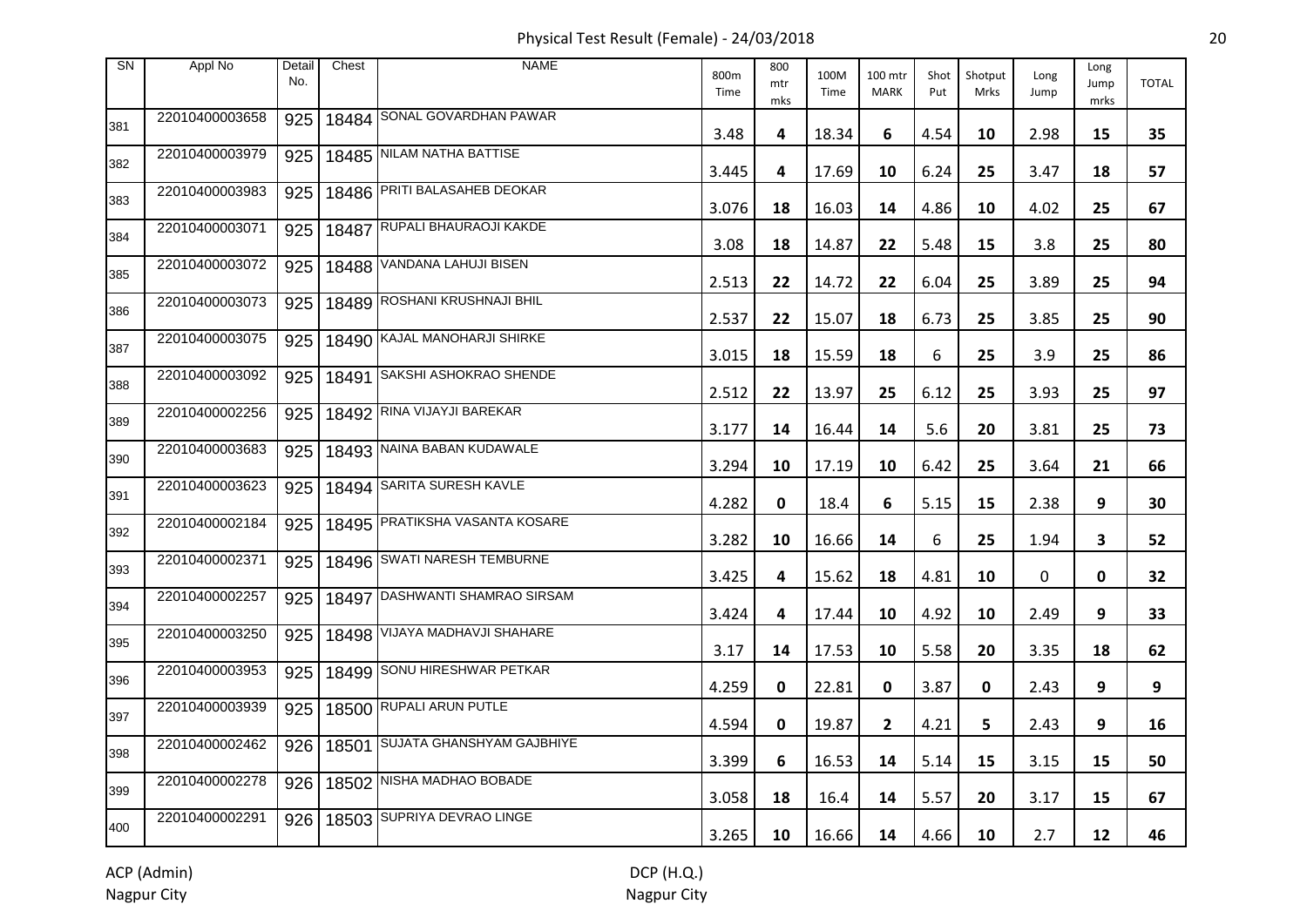Physical Test Result (Female) - 24/03/2018 21

| <b>SN</b> | Appl No        | Detail<br>No. | Chest | <b>NAME</b>                          | 800m<br>Time | 800<br>mtr<br>mks | 100M<br>Time | 100 mtr<br><b>MARK</b> | Shot<br>Put | Shotput<br>Mrks | Long<br>Jump | Long<br>Jump<br>mrks | <b>TOTAL</b> |
|-----------|----------------|---------------|-------|--------------------------------------|--------------|-------------------|--------------|------------------------|-------------|-----------------|--------------|----------------------|--------------|
| 401       | 22010400003668 | 926           |       | 18504 VANDANA YUVRAJ WANVE           | 3.255        | 10                | 15.72        | 18                     | 5.57        | 20              | 3.77         | 21                   | 69           |
| 402       | 22010400003000 | 926           |       | 18505 SONALI NAMDEO MARBATE          | 3.296        | 10                | 15.41        | 18                     | 6.04        | 25              | 3.96         | 25                   | 78           |
| 403       | 22010400002999 | 926           |       | 18506 KARISHMA NAMDEOJI MARBATE      | 3.214        | 10                | 15.47        | 18                     | 5.88        | 20              | 3.43         | 18                   | 66           |
| 404       | 22010400002438 | 926           | 18507 | NEHA KISAN AWARE                     | 4.185        | 0                 | 17.81        | 10                     | 4.47        | 5               | 2.76         | 12                   | 27           |
| 405       | 22010400003563 | 926           |       | 18508 KARISHMA DASHRATH BELEY        | 3.476        | 4                 | 18.41        | 6                      | 5.73        | 20              | 2.76         | 12                   | 42           |
| 406       | 22010400002812 | 926           |       | 18509 PREETI MANOHARJI BORKAR        | 3.481        | 4                 | 17.94        | 10                     | 5.67        | 20              | 2.8          | 12                   | 46           |
| 407       | 22010400002338 | 926           |       | 18510 JAYA DNYANESHWAR TAYDE         | 3.568        | $\mathbf{2}$      | 18.53        | 6                      | 5.32        | 15              | 2.81         | 12                   | 35           |
| 408       | 22010400003946 | 926           | 18511 | VARSHA RANGRAO SHINGANKAR            | 2.545        | 22                | 15.69        | 18                     | 5.35        | 15              | 3.88         | 25                   | 80           |
| 409       | 22010400003392 | 926           |       | 18512 POOJA VASANTRAO SHENDE         | 3.476        | 4                 | 16.53        | 14                     | 5.68        | 20              | 3.02         | 15                   | 53           |
| 410       | 22010400002169 | 926           |       | 18513 JYOTIBAI PREMLAL MAHULE        | 3.144        | 14                | 16.56        | 14                     | 6.28        | 25              | 3.52         | 21                   | 74           |
| 411       | 22010400002165 | 926           |       | 18514 NISHA MADAN CHAMLATE           | 3.076        | 18                | 15.12        | 18                     | 6.16        | 25              | 3.75         | 21                   | 82           |
| 412       | 22010400002198 | 926           |       | 18515 SEEMA SHANKAR BAGADE           | 3.135        | 14                | 16           | 18                     | 5.03        | 15              | 3.54         | 21                   | 68           |
| 413       | 22010400003055 | 926           |       | 18516 KOMAL VIJAY PADOLE             | 3.285        | 10                | 16.03        | 14                     | 5.51        | 20              | 3.6          | 21                   | 65           |
| 414       | 22010400003746 | 926           |       | 18517 DIPMALA SURESH SADANSHIV       | 3.28         | 10                | 17.57        | 10                     | 5.1         | 15              | 0            | 0                    | 35           |
| 415       | 22010400002567 | 926           |       | 18518 LAXMI MOHAN MATE               | 3.466        | 4                 | 17.84        | 10                     | 4.5         | 10              | 2.62         | 12                   | 36           |
| 416       | 22010400002966 | 926           |       | 18519 MEGHA KEWAL SHINDE             | 3.373        | 6                 | 17.78        | 10                     | 6.31        | 25              | 3.22         | 18                   | 59           |
| 417       | 22010400002968 | 926           |       | 18520 SHARDA DHARMA SELOTE           | 3.57         | $\mathbf{2}$      | 22.47        | 0                      | 5.56        | 20              | 3.17         | 15                   | 37           |
| 418       | 22010400003699 | 927           |       | 18521 MAHESHWARI GAJANANRAO SAWARKAR | 3.033        | 18                | 16.35        | 14                     | 4.39        | 5               | 2.84         | 12                   | 49           |
| 419       | 22010400003943 | 927           |       | 18522 LAXMI DILIP INGOLE             | AB           | 0                 | 18.94        | 6                      | 4.45        | 5               | 0            | 0                    | 11           |
| 420       | 22010400003269 | 927           |       | 18523 SHILPA SURESH MENDHE           | 3.168        | 14                | 16.66        | 14                     | 4.85        | 10              | 0            | 0                    | 38           |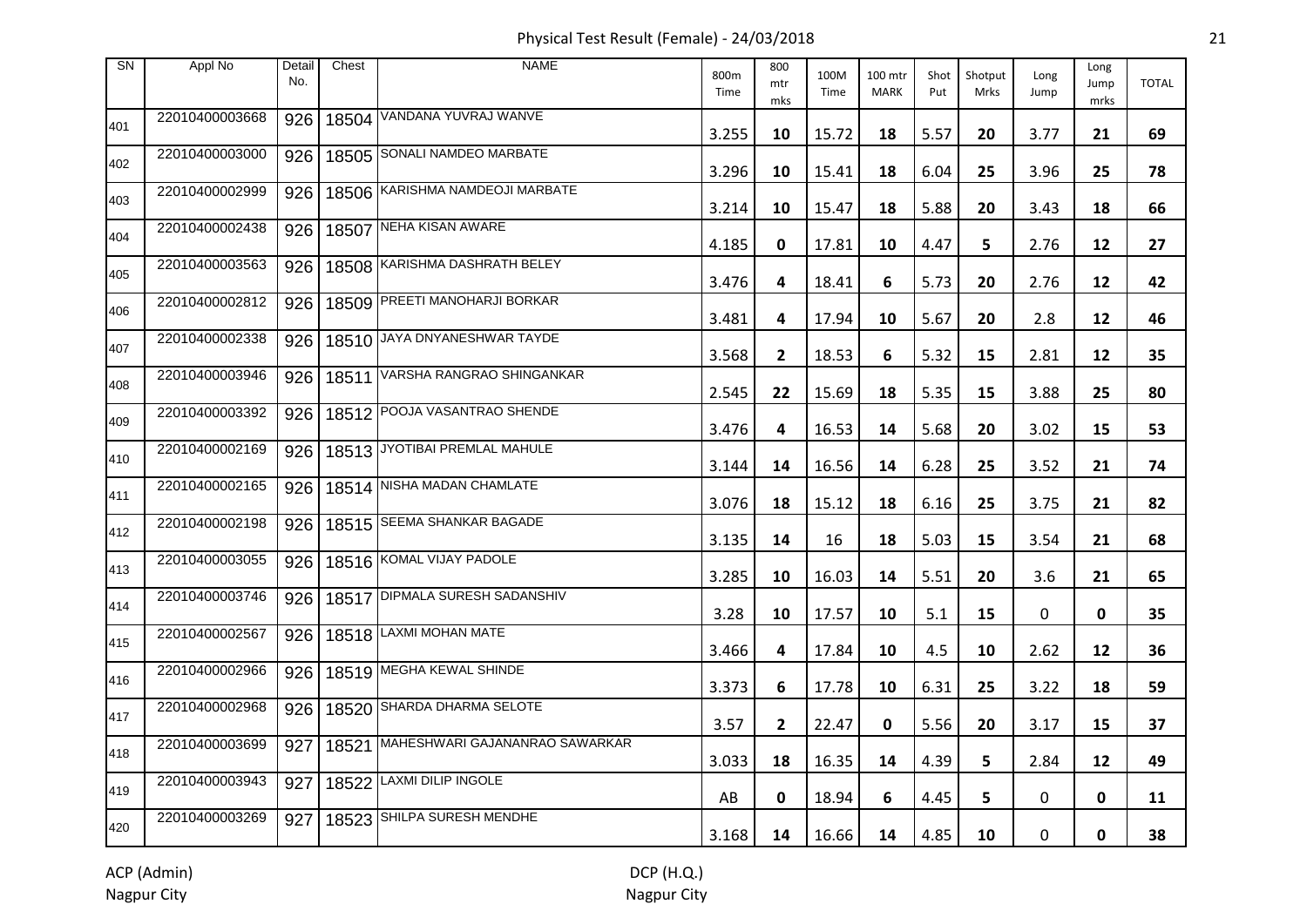Physical Test Result (Female) - 24/03/2018 22

| <b>SN</b> | Appl No        | Detail<br>No. | Chest | <b>NAME</b>                       | 800m<br>Time | 800<br>mtr<br>mks | 100M<br>Time | 100 mtr<br><b>MARK</b>  | Shot<br>Put | Shotput<br>Mrks | Long<br>Jump | Long<br>Jump<br>mrks | <b>TOTAL</b> |
|-----------|----------------|---------------|-------|-----------------------------------|--------------|-------------------|--------------|-------------------------|-------------|-----------------|--------------|----------------------|--------------|
| 421       | 22010400002546 | 927           |       | 18524 PALLAVI MADHUKAR JANGALE    | 3.19         | 14                | 16.13        | 14                      | 5           | 15              | 3.5          | 21                   | 64           |
| 422       | 22010400003341 | 927           |       | 18525 NAMRATA BHUMIDHAR GAIDHANI  | 3.443        | 4                 | 19.15        | $\overline{2}$          | 5.17        | 15              | 1.5          | 0                    | 21           |
| 423       | 22010400003595 | 927           |       | 18526 KOMAL ANANDRAOJI KADAO      | 3.148        | 14                | 19.13        | $\overline{2}$          | 5.49        | 15              | 3.18         | 15                   | 46           |
| 424       | 22010400002317 | 927           |       | 18527 VRUSHALI RAJENDRA TAYADE    | 3.351        | 6                 | 16.47        | 14                      | 4.95        | 10              | 3.1          | 15                   | 45           |
| 425       | 22010400002235 | 927           |       | 18528 ROSHANI EKNATH RANDIVE      | 3.431        | 4                 | 18.47        | 6                       | 4.67        | 10              | 2.71         | 12                   | 32           |
| 426       | 22010400003150 | 927           |       | 18529 PALLAVI GAUTAM NARWADE      | 3.18         | 14                | 15.84        | 18                      | 6.25        | 25              | 3.19         | 15                   | 72           |
| 427       | 22010400002301 | 927           |       | 18530 PUJA EKNATH JADHAO          | 3.354        | 6                 | 18.34        | 6                       | 5.45        | 15              | 2.58         | 9                    | 36           |
| 428       | 22010400003864 | 927           |       | 18531 DHANSHRI DNYANESHWAR UMATHE | 3.29         | 10                | 14.78        | 22                      | 4.9         | 10              | 3.51         | 21                   | 63           |
| 429       | 22010400003548 | 927           |       | 18532 BHARTI RAMKRUSHNA WANWE     | 3.31         | 6                 | 17.35        | 10                      | 5.55        | 20              | 2.5          | 9                    | 45           |
| 430       | 22010400002877 | 927           |       | 18533 BHAGYASHI LAXMANJI KUKADE   | 3.258        | 10                | 16.25        | 14                      | 5.94        | 20              | 3.41         | 18                   | 62           |
| 431       | 22010400002872 | 927           |       | 18534 LAXMI ISTARUJI PANCHBUDHE   | 3.062        | 18                | 16.6         | 14                      | 6.07        | 25              | 3.37         | 18                   | 75           |
| 432       | 22010400002910 | 927           |       | 18535 MAYURI NAGO JAGNADE         | 3.215        | 10                | 15.82        | 18                      | 5.9         | 20              | 3.64         | 21                   | 69           |
| 433       | 22010400002867 | 927           |       | 18536 MINAKSHI BHAURAO JAGNADE    | 3.27         | 10                | 17.06        | 10                      | 6.26        | 25              | 3.55         | 21                   | 66           |
| 434       | 22010400002495 | 927           |       | 18537 PRATIKSHA KIRAN NEWARE      | 4.139        | 0                 | 20.94        | 0                       | 4.07        | 5               | 2.2          | 6                    | 11           |
| 435       | 22010400002484 | 927           |       | 18538 SHRADHA SANJAY NEMADE       | 3.287        | 10                | 18.72        | 6                       | 3.91        | 0               | 2.35         | 9                    | 25           |
| 436       | 22010400002662 | 927           |       | 18539 MADHAVI ISTARI MULUNDE      | 4.023        | 0                 | 19.25        | $\overline{\mathbf{2}}$ | 4.51        | 10              | 2.08         | 6                    | 18           |
| 437       | 22010400003093 | 927           |       | 18540 SUSHAMA SHRIKISHAN YADAV    | 3.295        | 10                | 18.66        | 6                       | 5.78        | 20              | 3.05         | 15                   | 51           |
| 438       | 22010400002905 | 928           |       | 18541 PRAVINA MAROTIJI THAKARE    | 3.059        | 18                | 15.75        | 18                      | 5.36        | 15              | 3.38         | 18                   | 69           |
| 439       | 22010400002526 | 928           |       | 18542 USHA UGRASEN KALNE          | 3.214        | 10                | 16.71        | 14                      | 5.17        | 15              | 3.04         | 15                   | 54           |
| 440       | 22010400002249 | 928           |       | 18543 CHANDANI WASUDEO GURNULE    | 3.228        | 10                | 16.84        | 14                      | 5.32        | 15              | 2.49         | 9                    | 48           |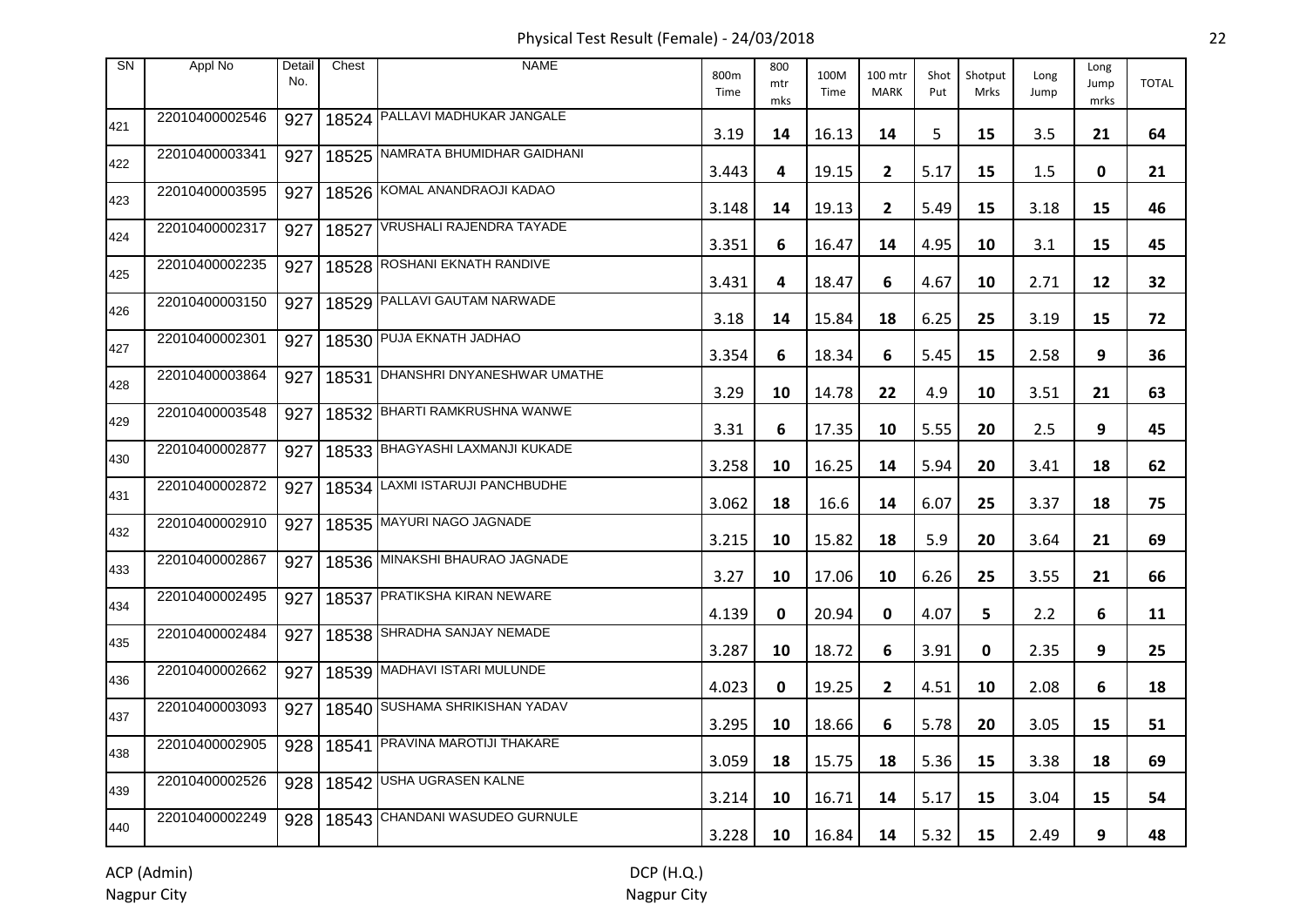Physical Test Result (Female) - 24/03/2018 23

| <b>SN</b> | Appl No        | Detail<br>No. | Chest | <b>NAME</b>                        | 800m<br>Time | 800<br>mtr<br>mks | 100M<br>Time | 100 mtr<br><b>MARK</b> | Shot<br>Put | Shotput<br>Mrks | Long<br>Jump | Long<br>Jump<br>mrks | <b>TOTAL</b> |
|-----------|----------------|---------------|-------|------------------------------------|--------------|-------------------|--------------|------------------------|-------------|-----------------|--------------|----------------------|--------------|
| 441       | 22010400002670 | 928           |       | 18544 BHAGYASHRI MANOHARJI CHOPKAR | 3.138        | 14                | 17           | 14                     | 5.11        | 15              | 3.33         | 18                   | 61           |
| 442       | 22010400003138 | 928           |       | 18545 SAPNA RAMESHRAO SHENDE       | 3.139        | 14                | 16.44        | 14                     | 4.09        | 5.              | 0            | 0                    | 33           |
| 443       | 22010400003148 | 928           |       | 18546 NISHA ASHOKRAO THAKRE        | 3.089        | 18                | 15.96        | 18                     | 5.93        | 20              | 3.46         | 18                   | 74           |
| 444       | 22010400003204 | 928           | 18547 | RUCHIKA ANILRAO MESHRAM            | 3.259        | 10                | 17.19        | 10                     | 5.41        | 15              | 3.14         | 15                   | 50           |
| 445       | 22010400002245 | 928           |       | 18548 NANDINI GANPATRAO YENGALWAR  | 3.299        | 10                | 17.29        | 10                     | 5.21        | 15              | 2.92         | 15                   | 50           |
| 446       | 22010400002246 | 928           |       | 18549 PRIYANKA MAHADEORAO MOHURLE  | 3.287        | 10                | 16.66        | 14                     | 6.36        | 25              | 3.43         | 18                   | 67           |
| 447       | 22010400004044 | 928           |       | 18550 RITU DEORAO RAUT             | 3.11         | 14                | 16.94        | 14                     | 5           | 15              | 3.4          | 18                   | 61           |
| 448       | 22010400003871 | 928           | 18551 | <b>RINA ANIL GANVIR</b>            | 4.025        | 0                 | 17.16        | 10                     | 5.23        | 15              | 2.35         | 9                    | 34           |
| 449       | 22010400003518 | 928           |       | 18552 PRAJAKTA ANKUSH BORKUTE      | 3.549        | $\mathbf{2}$      | 18.62        | 6                      | 2.58        | 0               | 2.32         | 9                    | 17           |
| 450       | 22010400002606 | 928           |       | 18553 ASHAVINI PARASRAM BAHE       | 3.153        | 14                | 16.94        | 14                     | 6.18        | 25              | 3.34         | 18                   | 71           |
| 451       | 22010400004220 | 928           |       | 18554 POOJA NARESH THAKARE         | AB           | 0                 | 17.16        | 10                     | 5.4         | 15              | 2.67         | 12                   | 37           |
| 452       | 22010400004047 | 928           |       | 18555 TEJASWINI ZIBALRAO GAJBHIYE  | 3.482        | 4                 | 17.22        | 10                     | 3.88        | 0               | 2.98         | 15                   | 29           |
| 453       | 22010400004048 | 928           |       | 18556 PAYAL CHHOTU BISEN           | 4.239        | 0                 | 17.59        | 10                     | 4.15        | 5               | 1.39         | 0                    | 15           |
| 454       | 22010400004191 | 928           |       | 18557 SAPNA SANJAY RAHULKAR        | 3.22         | 10                | 16.35        | 14                     | 5.96        | 20              | 3.61         | 21                   | 65           |
| 455       | 22010400004205 | 928           |       | 18558 RAKSHA SANJAY RAHULKAR       | 3.379        | 6                 | 16.81        | 14                     | 5.42        | 15              | 2.96         | 15                   | 50           |
| 456       | 22010400002892 | 928           |       | 18559 BHARTI KAMALSINGH CHHATAR    | 3.291        | 10                | 16.91        | 14                     | 5.12        | 15              | 2.62         | 12                   | 51           |
| 457       | 22010400003870 | 928           |       | 18560 GITA SUKHADEO KHEDKAR        | 3.337        | 6                 | 17.54        | 10                     | 6.82        | 25              | 3.35         | 18                   | 59           |
| 458       | 22010400003263 | 929           |       | 18561 NANDESHWARI RAVI NIRMALKAR   | 3.129        | 14                | 16.94        | 14                     | 6.12        | 25              | 3.02         | 15                   | 68           |
| 459       | 22010400003270 | 929           |       | 18562 KALYANI JAGESHWAR DHOBLE     | 3.186        | 14                | 15.5         | 18                     | 5.36        | 15              | 3.74         | 21                   | 68           |
| 460       | 22010400003267 | 929           |       | 18563 NEHA ASHOK YADAV             | 3.282        | 10                | 16.71        | 14                     | 6.15        | 25              | 3.37         | 18                   | 67           |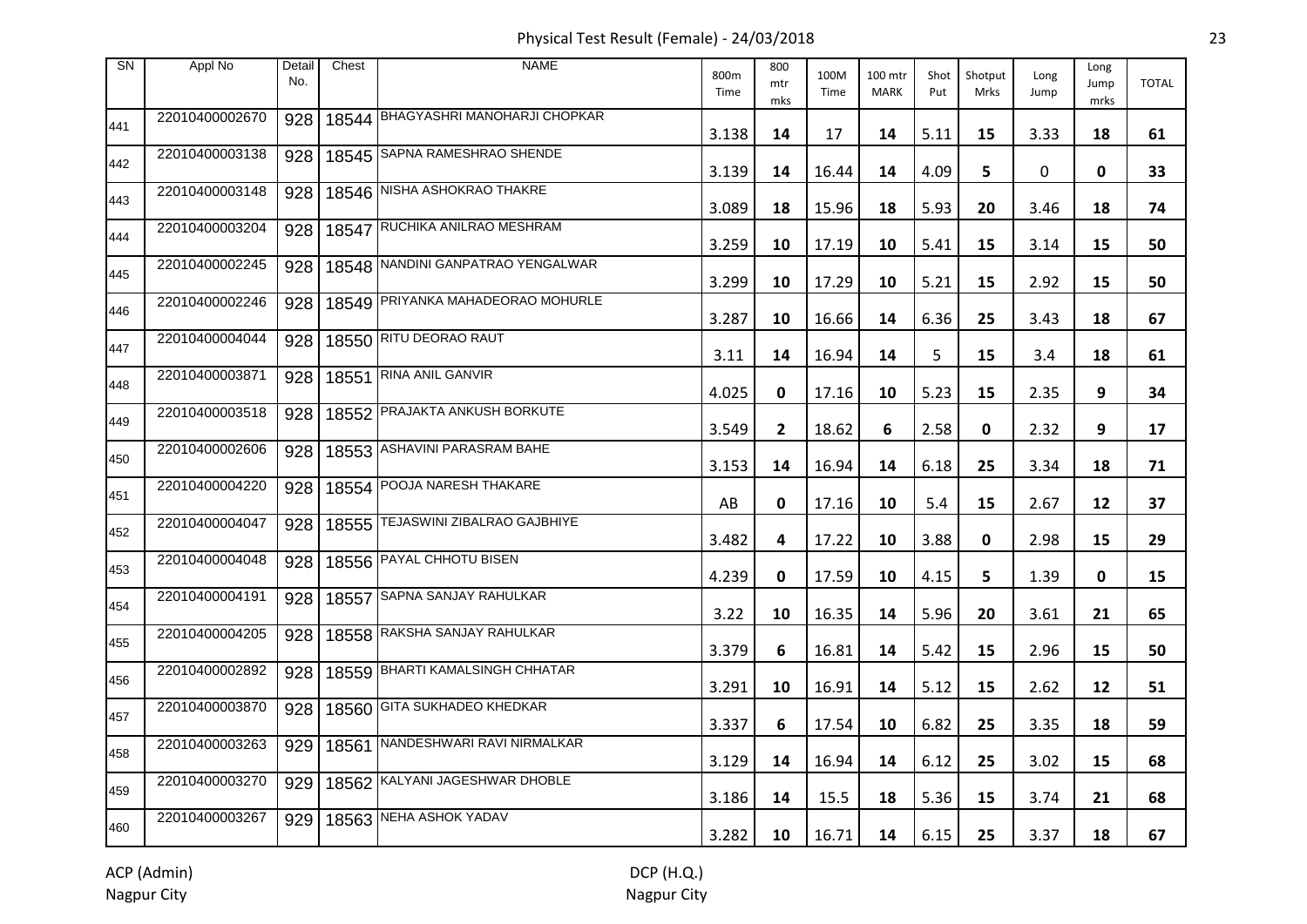Physical Test Result (Female) - 24/03/2018 24

| <b>SN</b> | Appl No        | Detail<br>No. | Chest | <b>NAME</b>                      | 800m<br>Time | 800<br>mtr<br>mks | 100M<br>Time | 100 mtr<br><b>MARK</b> | Shot<br>Put | Shotput<br>Mrks | Long<br>Jump | Long<br>Jump<br>mrks | <b>TOTAL</b> |
|-----------|----------------|---------------|-------|----------------------------------|--------------|-------------------|--------------|------------------------|-------------|-----------------|--------------|----------------------|--------------|
| 461       | 22010400004018 | 929           |       | 18564 VAISHNAVI SAHADEO DIWATE   | 3.139        | 14                | 15.9         | 18                     | 6.54        | 25              | 3.68         | 21                   | 78           |
| 462       | 22010400004055 | 929           |       | 18565 KOMAL NIRANJAN DAMODAR     | 3.067        | 18                | 15.9         | 18                     | 6.18        | 25              | 3.4          | 18                   | 79           |
| 463       | 22010400002720 | 929           |       | 18566 KOMAL PRAKASHRAO SULE      | 3.096        | 18                | 16.41        | 14                     | 5.24        | 15              | 2.8          | 12                   | 59           |
| 464       | 22010400002540 | 929           |       | 18567 AARTI RAJUJI KANPURIYA     | 3.052        | 18                | 15.38        | 18                     | 4.9         | 10              | 0            | 0                    | 46           |
| 465       | 22010400003717 | 929           |       | 18568 NUTAN JAYRAM HALMARE       | 3.187        | 14                | 16.28        | 14                     | 6.12        | 25              | 3.1          | 15                   | 68           |
| 466       | 22010400003233 | 929           |       | 18569 RADHIKA YASHWANTA DAMKE    | 4.4          | 0                 | 19.47        | $\mathbf{2}$           | 4.1         | 5               | 1.59         | 0                    | 7            |
| 467       | 22010400003682 | 929           |       | 18570 TEJASWINI SUKHADEO RAUT    | 3.171        | 14                | 17.29        | 10                     | 5.2         | 15              | 3.18         | 15                   | 54           |
| 468       | 22010400003345 | 929           | 18571 | POOJA JIWAN NIMJE                | 3.364        | 6                 | 17.54        | 10                     | 5.31        | 15              | 3.16         | 15                   | 46           |
| 469       | 22010400003347 | 929           |       | 18572 POOJA SADASHIV GAYDHANE    | 3.312        | 6                 | 15.93        | 18                     | 5.55        | 20              | 3.3          | 18                   | 62           |
| 470       | 22010400003553 | 929           |       | 18573 KOMAL BHAGWANJI SAWARKAR   | 3.244        | 10                | 17.59        | 10                     | 6.3         | 25              | 3.3          | 18                   | 63           |
| 471       | 22010400003342 | 929           |       | 18574 NIYATI PARITOSH MISTRI     | 3.19         | 14                | 15.47        | 18                     | 6.32        | 25              | 3.61         | 21                   | 78           |
| 472       | 22010400003337 | 929           |       | 18575 MINAL ASHOK BANTE          | 3.27         | 10                | 16.85        | 14                     | 6.32        | 25              | 3.2          | 18                   | 67           |
| 473       | 22010400003340 | 929           |       | 18576 PINKI RAMVILAS MISHRA      | 3.13         | 14                | 15.72        | 18                     | 6.2         | 25              | 3.5          | 21                   | 78           |
| 474       | 22010400002691 | 929           |       | 18577 RITU RAMESH GULSUNDARE     | 3.19         | 14                | 16.78        | 14                     | 5.6         | 20              | 3.29         | 18                   | 66           |
| 475       | 22010400002687 | 929           |       | 18578 DIPALI DAMODHAR WANKHADE   | 3.11         | 14                | 16.97        | 14                     | 6.38        | 25              | 3.14         | 15                   | 68           |
| 476       | 22010400002151 | 929           |       | 18579 SAMIKSHA CHINDHUJI NAGRALE | 5.264        | 0                 | 19.85        | $\mathbf{2}$           | 4.07        | 5               | 1.76         | 3                    | 10           |
| 477       | 22010400003684 | 929           |       | 18580 ARCHANA RAMHARI NAGPURE    | 3.07         | 18                | 15.72        | 18                     | 6.4         | 25              | 3.87         | 25                   | 86           |
| 478       | 22010400003975 | 930           |       | 18581 HARSHA RAMESH DESHMUKH     | 3.49         | 4                 | 17.69        | 10                     | 6.63        | 25              | 2.74         | 12                   | 51           |
| 479       | 22010400003857 | 930           |       | 18582 ASHWINI ASHOK DANDGE       | 3.54         | $\mathbf{2}$      | 17.84        | 10                     | 6.71        | 25              | 2.7          | 12                   | 49           |
| 480       | 22010400003967 | 930           |       | 18583 VAISHALI HIRAMAN ROKADE    | 3.464        | 4                 | 18.11        | 6                      | 5.08        | 15              | 0            | 0                    | 25           |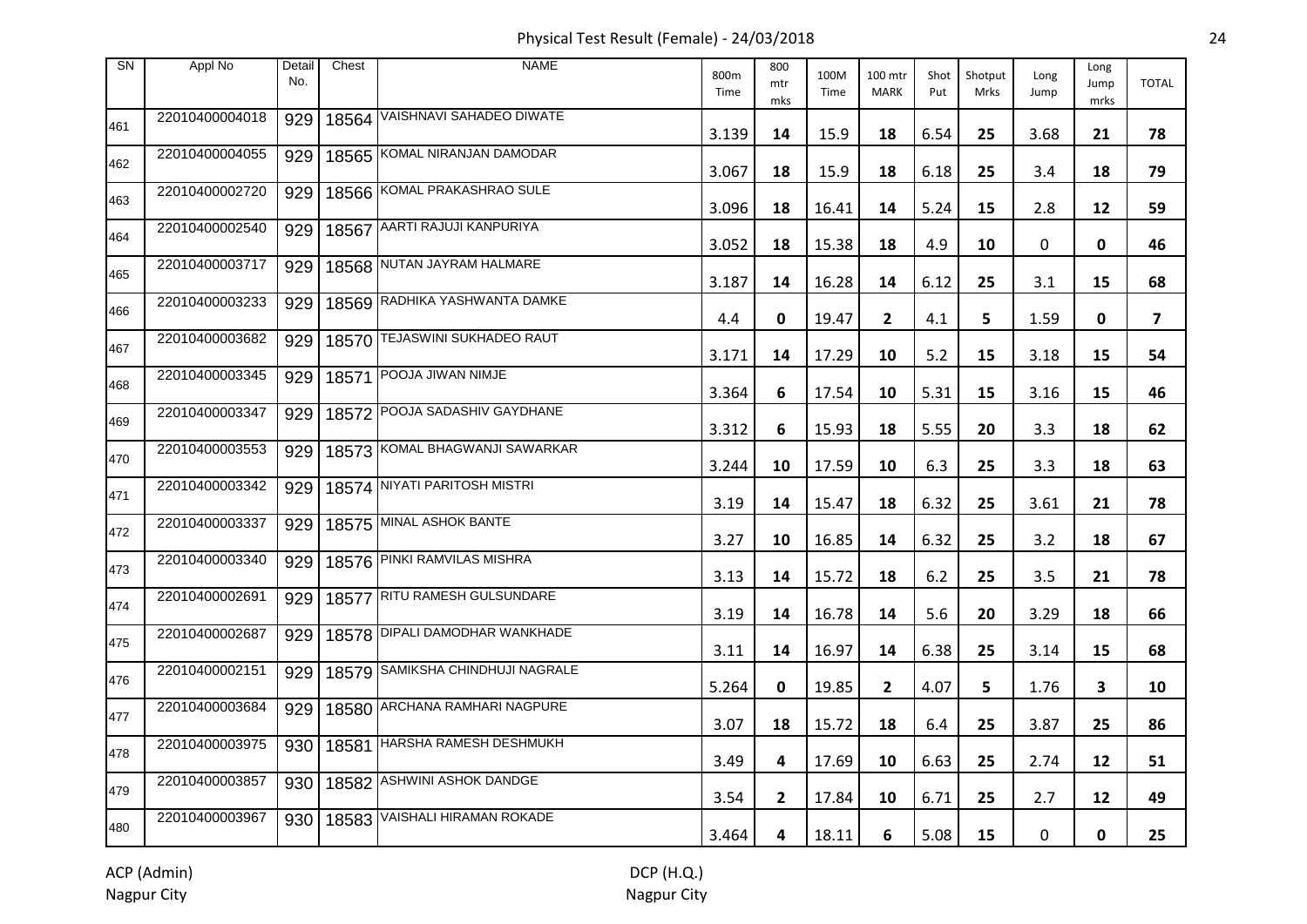Physical Test Result (Female) - 24/03/2018 25

| <b>SN</b> | Appl No        | Detail<br>No. | Chest | <b>NAME</b>                        | 800m<br>Time | 800<br>mtr<br>mks | 100M<br>Time | 100 mtr<br><b>MARK</b> | Shot<br>Put | Shotput<br><b>Mrks</b> | Long<br>Jump | Long<br>Jump<br>mrks | <b>TOTAL</b> |
|-----------|----------------|---------------|-------|------------------------------------|--------------|-------------------|--------------|------------------------|-------------|------------------------|--------------|----------------------|--------------|
| 481       | 22010400003152 | 930           |       | 18584 RUPA MAHADEO SOLANKE         | 3.337        | 6                 | 17.56        | 10                     | 5.75        | 20                     | 2.72         | 12                   | 48           |
| 482       | 22010400003729 | 930           |       | 18585 RENUKA MADHUKAR ZAMBRE       | 3.355        | 6                 | 17.29        | 10                     | 4.93        | 10                     | 2.8          | 12                   | 38           |
| 483       | 22010400003154 | 930           |       | 18586 ARTI CHARANDAS KHADSE        | 3.298        | 10                | 15.09        | 18                     | 5.41        | 15                     | 3.34         | 18                   | 61           |
| 484       | 22010400003164 | 930           | 18587 | RANI NARENDRARAO SHEBE             | 3.173        | 14                | 15.69        | 18                     | 5.76        | 20                     | 3.23         | 18                   | 70           |
| 485       | 22010400004087 | 930           |       | 18588 ANJALI ABHAY DIGHORE         | 4.092        | 0                 | 17.94        | 10                     | 4.27        | 5.                     | 2.5          | 9                    | 24           |
| 486       | 22010400002603 | 930           |       | 18589 VAISHALI GENDLAL CHOUDHARI   | 3.167        | 14                | 16.44        | 14                     | 5.52        | 20                     | 3.27         | 18                   | 66           |
| 487       | 22010400003827 | 930           |       | 18590 PUJA MHAISURGIR RIDHNARTHI   | 3.069        | 18                | 14.81        | 22                     | 6.3         | 25                     | 3.39         | 18                   | 83           |
| 488       | 22010400002474 | 930           | 18591 | <b>ANKITA ARUN SAWARKAR</b>        | 3.063        | 18                | 14.88        | 22                     | 6.4         | 25                     | 3.7          | 21                   | 86           |
| 489       | 22010400003815 | 930           |       | 18592 GUNVANTI DHANRAJRAO SATTEKAR | 3.036        | 18                | 14.75        | 22                     | 5.05        | 15                     | 3.91         | 25                   | 80           |
| 490       | 22010400003243 | 930           |       | 18593 VISHAKHA RAJKUMAR SHIRPURKAR | 3.088        | 18                | 14.81        | 22                     | 6.16        | 25                     | 3.51         | 21                   | 86           |
| 491       | 22010400004036 | 930           |       | 18594 ROSHANI RAMCHARAN SAHARE     | 3.288        | 10                | 17.34        | 10                     | 5.2         | 15                     | 3.1          | 15                   | 50           |
| 492       | 22010400004251 | 930           |       | 18595 YAMINA SUKRAMJI AMBULE       | 3.272        | 10                | 16.87        | 14                     | 6.23        | 25                     | 3.24         | 18                   | 67           |
| 493       | 22010400003460 | 930           |       | 18596 SARIKA LAXMAN GAJBHIYE       | 4.485        | 0                 | 20.94        | 0                      | 5.5         | 20                     | 2.15         | 6                    | 26           |
| 494       | 22010400002590 | 930           |       | 18597 VARSHA VISHNU PAWAR          | 3.072        | 18                | 16.81        | 14                     | 0           | 0                      | 2.72         | 12                   | 44           |
| 495       | 22010400002765 | 930           |       | 18598 SUSHAMABAI RAMLAL HATWAR     | 4.19         | 0                 | 18.37        | 6                      | 4.51        | 10                     | 1.31         | 0                    | 16           |
| 496       | 22010400003846 | 930           |       | 18599 PRATIKSHA PRAMODJI MATE      | 4.082        | 0                 | 20.56        | 0                      | 4.26        | 5                      | 2.15         | 6                    | 11           |
| 497       | 22010400002531 | 930           |       | 18600 NARGIS SHAFI SHAHA           | 3.17         | 14                | 16.22        | 14                     | 4.83        | 10                     | 3            | 15                   | 53           |
| 498       | 22010400004097 | 931           |       | 18601 MAYURI JIVANRAO ALONE        | 4.115        | 0                 | 18.66        | 6                      | 3.66        | 0                      | 3            | 15                   | 21           |
| 499       | 22010400004030 | 931           |       | 18602 RAKSHA PRAKASHRAO MALIYE     | 2.571        | 22                | 15.37        | 18                     | 6.7         | 25                     | 4.05         | 25                   | 90           |
| 500       | 22010400004094 | 931           |       | 18603 ROSHANI RAMRAO KSHIRSAGAR    | 4.091        | 0                 | 17.37        | 10                     | 4.94        | 10                     | 3.2          | 18                   | 38           |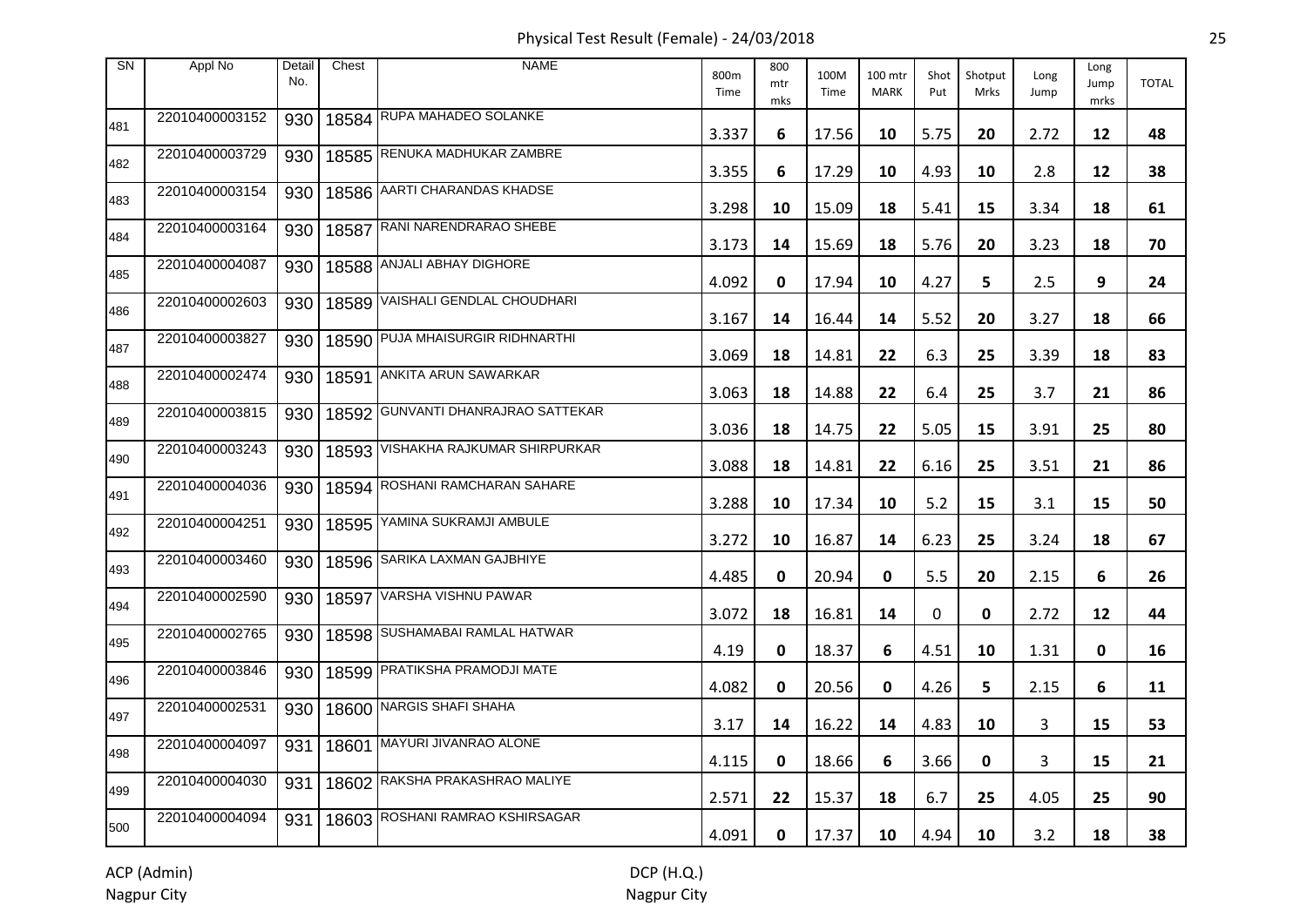Physical Test Result (Female) - 24/03/2018 26

| <b>SN</b> | Appl No        | Detail<br>No. | Chest | <b>NAME</b>                       | 800m<br>Time | 800<br>mtr<br>mks | 100M<br>Time | 100 mtr<br><b>MARK</b> | Shot<br>Put | Shotput<br><b>Mrks</b> | Long<br>Jump | Long<br>Jump<br>mrks | <b>TOTAL</b> |
|-----------|----------------|---------------|-------|-----------------------------------|--------------|-------------------|--------------|------------------------|-------------|------------------------|--------------|----------------------|--------------|
| 501       | 22010400002859 | 931           |       | 18604 PRATIKSHA CHANDRAKANT KHADE | 3.288        | 10                | 17.68        | 10                     | 4.91        | 10                     | 0            | 0                    | 30           |
| 502       | 22010400003175 | 931           | 18605 | VARSHA DNYANESHWARRAO THORAT      | 3.219        | 10                | 16.72        | 14                     | 6.16        | 25                     | 3.41         | 18                   | 67           |
| 503       | 22010400003749 | 931           |       | 18606 PRADNYA PRAMODRAO WAGHMARE  | 3.524        | $\mathbf{2}$      | 16.47        | 14                     | 5.4         | 15                     | 3.68         | 21                   | 52           |
| 504       | 22010400003756 | 931           | 18607 | PRATIKSHA PRAMODRAO WAGHMARE      | 3.179        | 14                | 16           | 18                     | 6.3         | 25                     | 3.85         | 25                   | 82           |
| 505       | 22010400002843 | 931           |       | 18608 SAJIYA ABDULJABBAR SHAH     | 5            | 0                 | 19.62        | $\mathbf{2}$           | 5.67        | 20                     | 2.41         | 9                    | 31           |
| 506       | 22010400003917 | 931           |       | 18609 ASHWINI VINOD TURANKAR      | 3.397        | 6                 | 16.97        | 14                     | 5.89        | 20                     | 3.3          | 18                   | 58           |
| 507       | 22010400004032 | 931           |       | 18610 SNEHA ARUN MISAL            | 3.268        | 10                | 17.28        | 10                     | 4.86        | 10                     | 2.9          | 15                   | 45           |
| 508       | 22010400004078 | 931           | 18611 | SADHANA SEWAKRAM SHAHARE          | 3.27         | 10                | 17.66        | 10                     | 5.66        | 20                     | 3.3          | 18                   | 58           |
| 509       | 22010400002950 | 931           |       | 18612 SANGITA MADHU KAWARE        | 3.075        | 18                | 16.34        | 14                     | 5.91        | 20                     | 1.84         | 3                    | 55           |
| 510       | 22010400002957 | 931           |       | 18613 MAMTA ROSHANLAL MESHRAM     | 3.06         | 18                | 14.66        | 22                     | 6.53        | 25                     | 3.89         | 25                   | 90           |
| 511       | 22010400002948 | 931           |       | 18614 SAKUN BUDHARAM LILHARE      | 2.588        | 22                | 15.28        | 18                     | 6.67        | 25                     | 4.08         | 25                   | 90           |
| 512       | 22010400003068 | 931           |       | 18615 RINKU PRABHKAR MARBATE      | 3.559        | $\mathbf{2}$      | 18.38        | 6                      | 5.08        | 15                     | 0            | 0                    | 23           |
| 513       | 22010400004015 | 931           |       | 18616 PAYAL NARESH DHOBLE         | 2.552        | 22                | 15.22        | 18                     | 6.15        | 25                     | 3.81         | 25                   | 90           |
| 514       | 22010400004233 | 931           |       | 18617 GEETA PRABHAKAR KASAR       | 4.561        | 0                 | 20.53        | 0                      | 3.94        | 0                      | 2.53         | 9                    | 9            |
| 515       | 22010400003584 | 931           |       | 18618 ANJANA RAJKUMAR WALTHARE    | 3.412        | 4                 | 17.97        | 10                     | 5.88        | 20                     | 3.55         | 21                   | 55           |
| 516       | 22010400003032 | 931           |       | 18619 SHASHIKALA RAMUNATH THAKARE | 3.452        | 4                 | 17.96        | 10                     | 4.92        | 10                     | 3.29         | 18                   | 42           |
| 517       | 22010400003626 | 931           |       | 18620 SHITAL SURESH YELE          | 3.453        | 4                 | 18.85        | 6                      | 5.8         | 20                     | 2.88         | 12                   | 42           |
| 518       | 22010400003714 | 932           |       | 18621 SULBHA GOKUL DIGHORE        | 3.336        | 6                 | 17.47        | 10                     | 5.69        | 20                     | 2.76         | 12                   | 48           |
| 519       | 22010400003389 | 932           |       | 18622 PRATIKSHA SHANKARRAO GAJABE | 3.423        | 4                 | 17.35        | 10                     | 5.05        | 15                     | 2.57         | 9                    | 38           |
| 520       | 22010400003103 | 932           |       | 18623 MONIKA ASHOKRAOJI BIJWE     | 3.378        | 6                 | 17.56        | 10                     | 4.85        | 10                     | 3.21         | 18                   | 44           |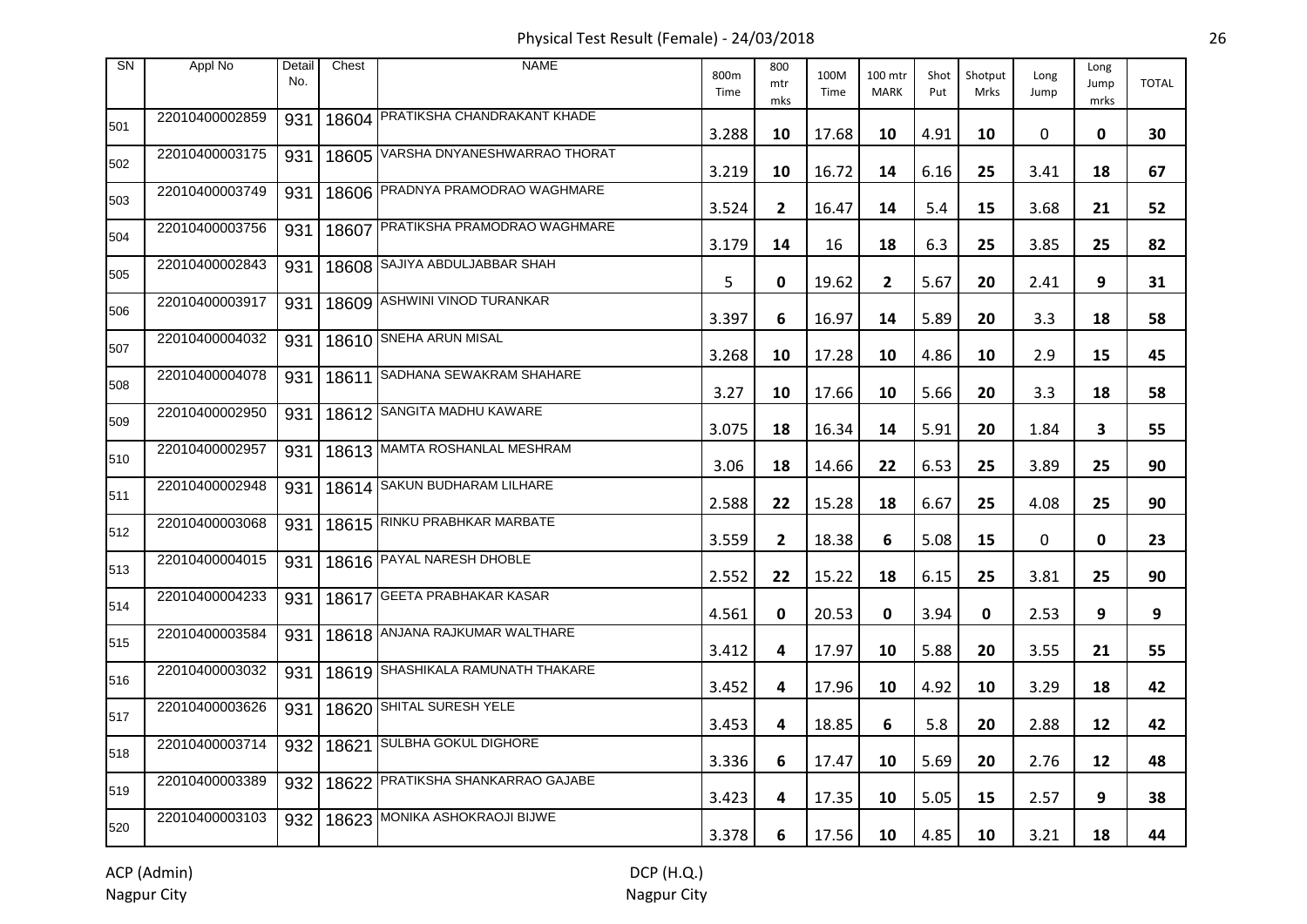Physical Test Result (Female) - 24/03/2018 27

| <b>SN</b> | Appl No        | Detail<br>No. | Chest | <b>NAME</b>                        | 800m<br>Time | 800<br>mtr<br>mks | 100M<br>Time | 100 mtr<br><b>MARK</b> | Shot<br>Put | Shotput<br>Mrks | Long<br>Jump | Long<br>Jump<br>mrks | <b>TOTAL</b> |
|-----------|----------------|---------------|-------|------------------------------------|--------------|-------------------|--------------|------------------------|-------------|-----------------|--------------|----------------------|--------------|
| 521       | 22010400003105 | 932           |       | 18624 LINA RAMRAOJI AMZARE         | 3.288        | 10                | 15.78        | 18                     | 6.13        | 25              | 0            | 0                    | 53           |
| 522       | 22010400002504 | 932           |       | 18625 JAYASHRI RAMCHANDRA KAWADATI | 3.337        | 6                 | 16.94        | 14                     | 6.03        | 25              | 2.95         | 15                   | 60           |
| 523       | 22010400002499 | 932           |       | 18626 RANI PURUSHOTTAM TODASE      | 3.162        | 14                | 16.12        | 14                     | 5.62        | 20              | 3.04         | 15                   | 63           |
| 524       | 22010400002460 | 932           |       | 18627 NIKITA DINESH DULE           | 4.582        | 0                 | 20.43        | 0                      | 4.51        | 10              | 1.55         | 0                    | 10           |
| 525       | 22010400003948 | 932           |       | 18628 SUNITA LAXMANSING THAKUR     | 5.132        | 0                 | 23.78        | 0                      | 3.27        | 0               | 1.5          | 0                    | 0            |
| 526       | 22010400002666 | 932           |       | 18629 SARITA PREMNATH KHOBRAGADE   | 3.184        | 14                | 16.97        | 14                     | 5.13        | 15              | 2.95         | 15                   | 58           |
| 527       | 22010400002660 | 932           |       | 18630 PRAJKTA PRAKASH SONTAKE      | 3.251        | 10                | 15.85        | 18                     | 6.54        | 25              | 3.37         | 18                   | 71           |
| 528       | 22010400003951 | 932           | 18631 | KARISHMA RAJUJI KAREMORE           | 3.05         | 18                | 15.47        | 18                     | 5.79        | 20              | 3.6          | 21                   | 77           |
| 529       | 22010400002807 | 932           |       | 18632 MANISHA GAJANAN MANKAR       | 3.325        | 6                 | 18.38        | 6                      | 4.86        | 10              | 2.28         | 6                    | 28           |
| 530       | 22010400004185 | 932           |       | 18633 GAYATRI SURESHJI CHAMAT      | 3.268        | 10                | 18.44        | 6                      | 5.91        | 20              | 2.5          | 9                    | 45           |
| 531       | 22010400002261 | 932           |       | 18634 DIKSHA DEVRAO ANDRASKAR      | 3.168        | 14                | 15.44        | 18                     | 6.11        | 25              | 2.65         | 12                   | 69           |
| 532       | 22010400002688 | 932           |       | 18635 KAVITA SHALIKRAM WADHAI      | 3.052        | 18                | 15.41        | 18                     | 5.98        | 20              | 3.26         | 18                   | 74           |
| 533       | 22010400002714 | 932           |       | 18636 GAYTRI JAGESHWAR BHANDARKAR  | 3.019        | 18                | 15.44        | 18                     | 6.17        | 25              | 3.17         | 15                   | 76           |
| 534       | 22010400002690 | 932           |       | 18637 TEJESHWINI NILKANTHA PATHODE | 2.548        | 22                | 15.84        | 18                     | 6.03        | 25              | 3.49         | 18                   | 83           |
| 535       | 22010400003803 | 932           |       | 18638 RADHIKA PRAMODSINGH THAKUR   | 3.273        | 10                | 18           | 10                     | 4.84        | 10              | 2.95         | 15                   | 45           |
| 536       | 22010400002290 | 932           |       | 18639 VAISHALI KISNAJI PACHPOHAR   | 2.564        | 22                | 15.87        | 18                     | 5.78        | 20              | 3.13         | 15                   | 75           |
| 537       | 22010400002269 | 932           |       | 18640 KANCHAN DILIP BAWANKAR       | 3.038        | 18                | 16.31        | 14                     | 5.95        | 20              | 3.18         | 15                   | 67           |
| 538       | 22010400003321 | 933           | 18641 | PRIYANKA ARUNJI WADIGHARE          | 3.581        | $\mathbf{2}$      | 15.88        | 18                     | 4.93        | 10              | 3.55         | 21                   | 51           |
| 539       | 22010400004024 |               |       | 933   18642 MANISHA RAMESH MESHRAM | 3.32         | 6                 | 16.43        | 14                     | 6.22        | 25              | 3.42         | 18                   | 63           |
| 540       | 22010400002307 | 933           |       | 18643 MRUNALI KISHOR GEDAM         | 4.14         | 0                 | 17.5         | 10                     | 4.45        | 5               | 3.18         | 15                   | 30           |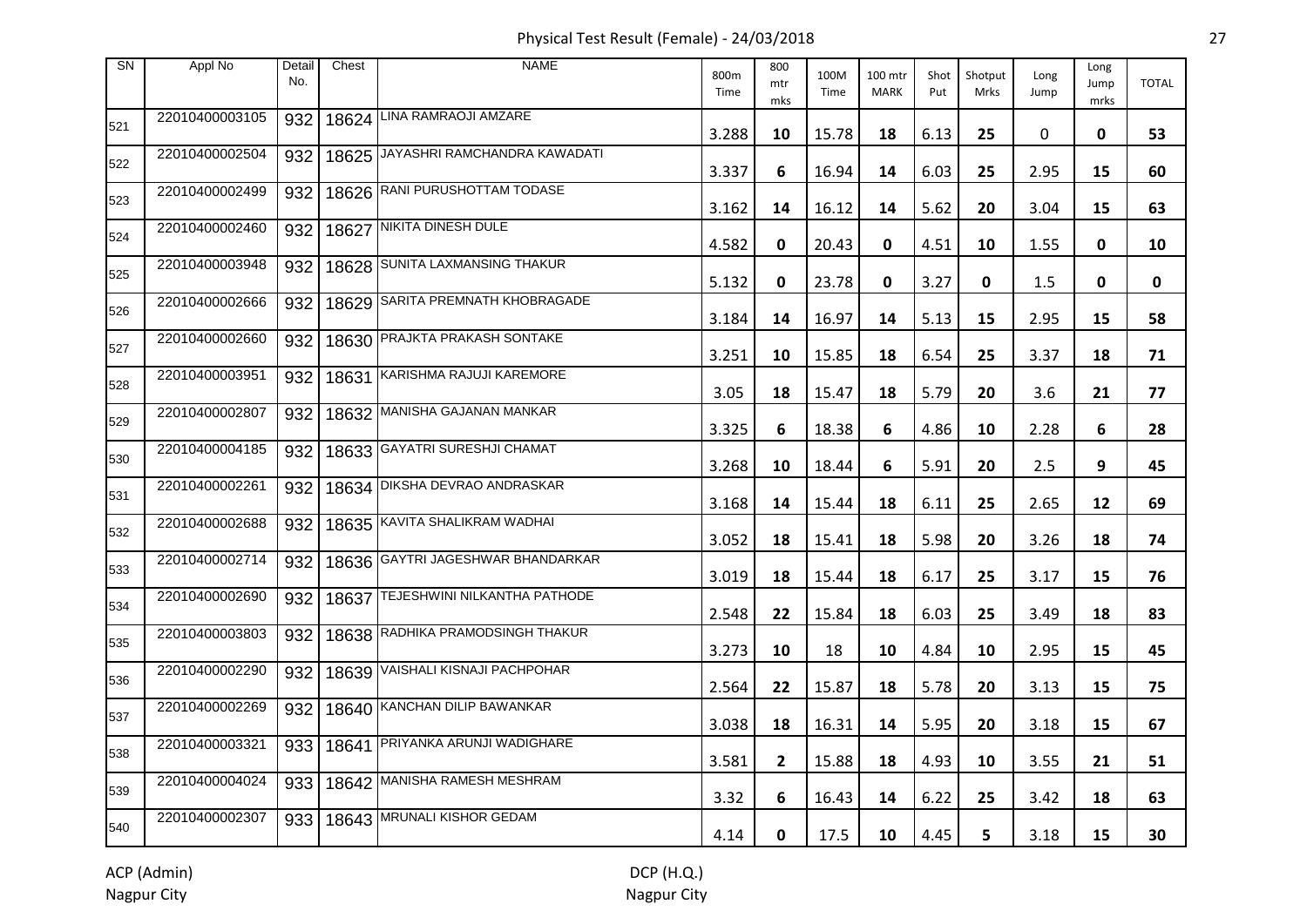Physical Test Result (Female) - 24/03/2018 28

| <b>SN</b> | Appl No        | Detail<br>No. | Chest | <b>NAME</b>                             | 800m<br>Time | 800<br>mtr<br>mks | 100M<br>Time | 100 mtr<br><b>MARK</b> | Shot<br>Put | Shotput<br><b>Mrks</b> | Long<br>Jump | Long<br>Jump<br>mrks | <b>TOTAL</b> |
|-----------|----------------|---------------|-------|-----------------------------------------|--------------|-------------------|--------------|------------------------|-------------|------------------------|--------------|----------------------|--------------|
| 541       | 22010400003959 | 933           |       | 18644 KANCHAN VIJAYRAO WANKHEDE         | 3.37         | 6                 | 17.56        | 10                     | 5.09        | 15                     | 3.39         | 18                   | 49           |
| 542       | 22010400003349 | 933           |       | 18645 SONALI NAMDEV BHOVTE              | 3.46         | 4                 | 18.16        | 6                      | 5.3         | 15                     | 2.97         | 15                   | 40           |
| 543       | 22010400004014 | 933           |       | 18646 RADHIKA PRAKASHJI ITANKAR         | 2.557        | 22                | 15.53        | 18                     | 5.63        | 20                     | 3.69         | 21                   | 81           |
| 544       | 22010400003776 | 933           | 18647 | PRIYANKA SHIVRAJ TEKAM                  | 4.37         | 0                 | 20.94        | 0                      | 3.56        | 0                      | 2.62         | 12                   | 12           |
| 545       | 22010400003028 | 933           |       | 18648 SAVITA MUNESHWAR WALVE            | 3.212        | 10                | 15.56        | 18                     | 6.38        | 25                     | 3.77         | 21                   | 74           |
| 546       | 22010400003029 | 933           |       | 18649 KARUNA PARASRAM SHAHARE           | 3.079        | 18                | 16.41        | 14                     | 6.28        | 25                     | 3.45         | 18                   | 75           |
| 547       | 22010400002782 | 933           |       | 18650 RATNAMALA RANGLAL RAUT            | 3.367        | 6                 | 17.82        | 10                     | 5.61        | 20                     | 3.16         | 15                   | 51           |
| 548       | 22010400003058 | 933           | 18651 | <b>SHILA PURUSHOTTAM BURADE</b>         | 3.327        | 6                 | 16.94        | 14                     | 5.24        | 15                     | 3.3          | 18                   | 53           |
| 549       | 22010400002933 | 933           |       | 18652 SUNITA DNYANESHWAR DARADE         | 4.161        | 0                 | 16.94        | 14                     | 5.51        | 20                     | 3.16         | 15                   | 49           |
| 550       | 22010400002306 | 933           |       | 18653 SONALI NARENDRA GAWANDE           | 4.277        | 0                 | 20.56        | 0                      | 4.7         | 10                     | 2.33         | 9                    | 19           |
| 551       | 22010400004031 | 933           |       | 18654 KAJAL BARIKRAO BORKAR             | 3.39         | 6                 | 19.78        | $\mathbf{2}$           | 4.22        | 5                      | 2.9          | 15                   | 28           |
| 552       | 22010400002798 | 933           |       | 18655 DURGA SAKHARAM RANMALE            | 3.574        | $\overline{2}$    | 16.56        | 14                     | 5.29        | 15                     | 3.6          | 21                   | 52           |
| 553       | 22010400002333 | 933           |       | 18656 VARSHA MAHENDRAPRASADJI SHARNAGAT | 3.067        | 18                | 15.91        | 18                     | 5.06        | 15                     | 3.68         | 21                   | 72           |
| 554       | 22010400003197 | 933           |       | 18657 HARSHA SURESH MANWATKAR           | AB           | 0                 | 20.19        | 0                      | 3.62        | $\mathbf 0$            | 1.94         | 3                    | 3            |
| 555       | 22010400002626 | 933           |       | 18658 HARSHILA RAYSHING PARTEKI         | 3.189        | 14                | 15.4         | 18                     | 6.12        | 25                     | 3.23         | 18                   | 75           |
| 556       | 22010400002605 | 933           |       | 18659 SHITAL SARDAR KOCHE               | 3.137        | 14                | 16.38        | 14                     | 5.66        | 20                     | 3.34         | 18                   | 66           |
| 557       | 22010400002252 | 933           |       | 18660 BHAGYASHRI VITTHAL KENDRE         | 3.337        | 6                 | 17.79        | 10                     | 5.5         | 20                     | 3.3          | 18                   | 54           |
| 558       | 22010400002390 | 934           |       | 18661 SAPNA GULAB MASRAM                | 3.451        | 4                 | 15.81        | 18                     | 6.45        | 25                     | 3.64         | 21                   | 68           |
| 559       | 22010400003089 | 934           |       | 18662 PORNIMA SHIWANAND PATLE           | 3.185        | 14                | 15.93        | 18                     | 6.05        | 25                     | 3.46         | 18                   | 75           |
| 560       | 22010400004259 | 934           |       | 18663 KOMAL RUPCHAND BANKAR             | 3.058        | 18                | 16.16        | 14                     | 6.25        | 25                     | 3.62         | 21                   | 78           |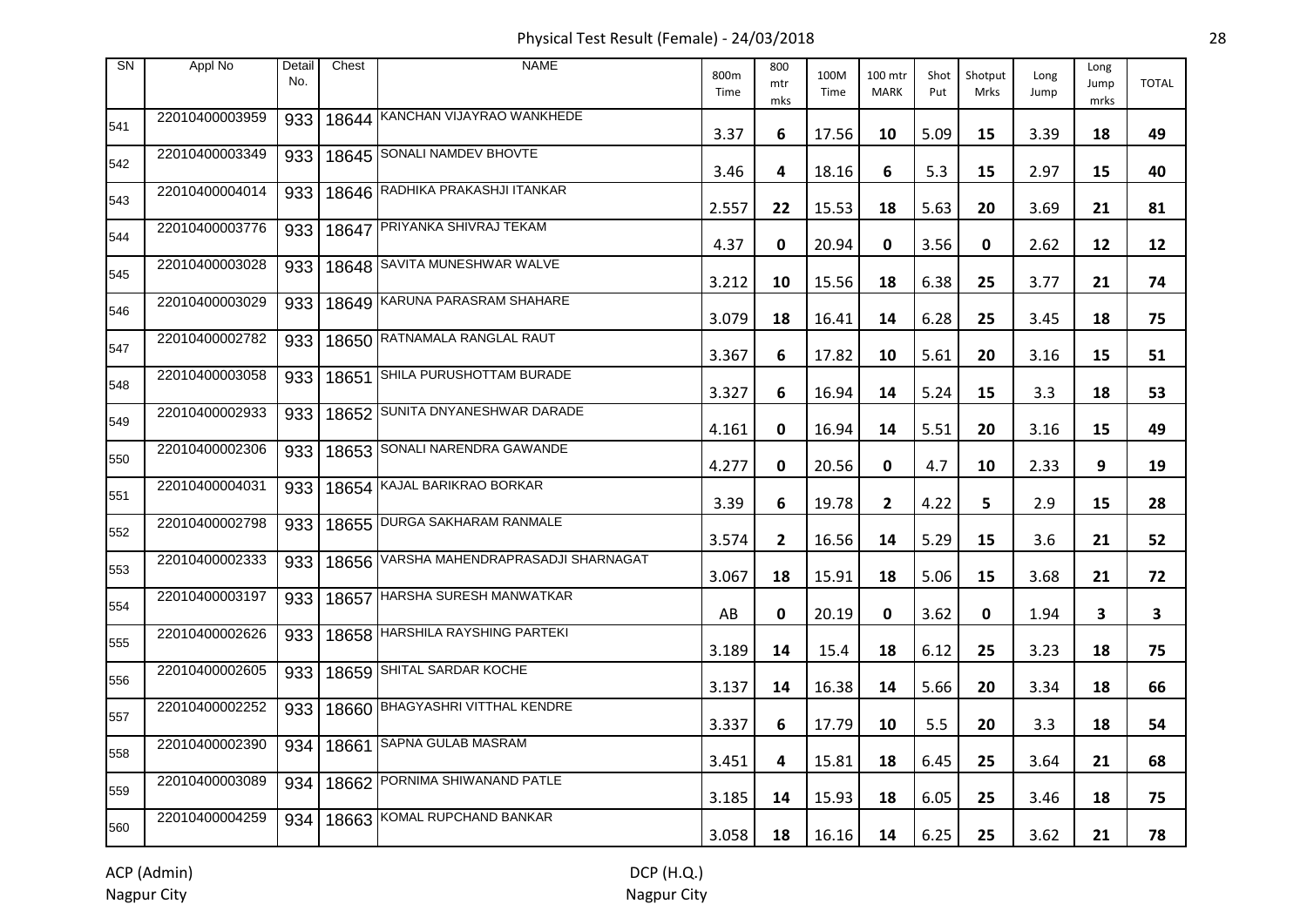Physical Test Result (Female) - 24/03/2018 29

| <b>SN</b> | Appl No        | Detail<br>No. | Chest | <b>NAME</b>                      | 800m<br>Time | 800<br>mtr<br>mks | 100M<br>Time | 100 mtr<br><b>MARK</b> | Shot<br>Put | Shotput<br>Mrks | Long<br>Jump | Long<br>Jump<br>mrks | <b>TOTAL</b> |
|-----------|----------------|---------------|-------|----------------------------------|--------------|-------------------|--------------|------------------------|-------------|-----------------|--------------|----------------------|--------------|
| 561       | 22010400004263 | 934           |       | 18664 SABIYANAJ YUNUS KURESHI    | 3.074        | 18                | 15           | 22                     | 6.87        | 25              | 3.09         | 15                   | 80           |
| 562       | 22010400003830 | 934           |       | 18665 KARISHMA GOMAJI SIRSAM     | 4.066        | 0                 | 19.69        | $\mathbf{2}$           | 3.91        | $\mathbf 0$     | 2.08         | 6                    | 8            |
| 563       | 22010400002726 | 934           |       | 18666 RENUKA TEKCHAND NAGPURE    | 3.121        | 14                | 15.65        | 18                     | 6.01        | 25              | 3.59         | 21                   | 78           |
| 564       | 22010400002725 | 934           | 18667 | PRIYA KHUSHALRAO NIMKAR          | 3.138        | 14                | 18.19        | 6                      | 5.61        | 20              | 2.98         | 15                   | 55           |
| 565       | 22010400002813 | 934           |       | 18668 PRAMILA VASANTA WALTHARE   | 4.075        | 0                 | 18.38        | 6                      | 5.02        | 15              | 2.81         | 12                   | 33           |
| 566       | 22010400002954 | 934           |       | 18669 ASHWINI HETRAM RAUT        | 3.131        | 14                | 16.28        | 14                     | 5.93        | 20              | 3.51         | 21                   | 69           |
| 567       | 22010400003021 | 934           |       | 18670 KOMAL HARIDASJI KURUTKAR   | 3.328        | 6                 | 16.69        | 14                     | 5.72        | 20              | 2.76         | 12                   | 52           |
| 568       | 22010400002314 | 934           | 18671 | RENUKA UDHAORAO MOGRE            | 3.475        | 4                 | 16.78        | 14                     | 5.32        | 15              | 3.39         | 18                   | 51           |
| 569       | 22010400003425 | 934           |       | 18672 HARSHA PANDURANG ZAKARDE   | 3.22         | 10                | 16.87        | 14                     | 6.29        | 25              | 3.1          | 15                   | 64           |
| 570       | 22010400002454 | 934           |       | 18673 MEERA RAMBHAUJI DHATRAK    | 5.432        | 0                 | 22.44        | 0                      | 4.83        | 10              | 1.61         | 0                    | 10           |
| 571       | 22010400004075 | 934           |       | 18674 SHIVANI JAYPAL LUTE        | 3.129        | 14                | 15.94        | 18                     | 5.77        | 20              | 2.96         | 15                   | 67           |
| 572       | 22010400004073 | 934           |       | 18675 SHUBHANGI VASANTA BILAWANE | 3.126        | 14                | 16.07        | 14                     | 5.44        | 15              | 3.26         | 18                   | 61           |
| 573       | 22010400004076 | 934           |       | 18676 SHITAL HIVRAJ PIMPALSHENDE | 3.158        | 14                | 16.97        | 14                     | 6.11        | 25              | 3.18         | 15                   | 68           |
| 574       | 22010400004070 | 934           |       | 18677 DIPALI VILAS TUMSARE       | 3.183        | 14                | 16.1         | 14                     | 5.93        | 20              | 3.29         | 18                   | 66           |
| 575       | 22010400004072 | 934           |       | 18678 SHUBHANGI EKNATH ZALKE     | 3.22         | 10                | 15.07        | 18                     | 5.79        | 20              | 3.16         | 15                   | 63           |
| 576       | 22010400002468 | 934           |       | 18679 VIJAYA MADHAVRAO HALMARE   | 3.13         | 14                | 14.53        | 22                     | 7.77        | 25              | 3.69         | 21                   | 82           |
| 577       | 22010400002177 | 934           |       | 18680 YAMINA VISHNU PUSTODE      | 3.332        | 6                 | 18.03        | 6                      | 4.92        | 10              | 2.62         | 12                   | 34           |
| 578       | 22010400003711 | 935           |       | 18681 SNEHA ISHWAR SAYAM         | 4.024        | 0                 | 18.69        | 6                      | 3.27        | 0               | 2.53         | 9                    | 15           |
| 579       | 22010400002287 | 935           |       | 18682 KOMAL ARUN DHUVE           | 3.576        | $\overline{2}$    | 16.75        | 14                     | 4.82        | 10              | 2.78         | 12                   | 38           |
| 580       | 22010400002300 | 935           |       | 18683 DIKSHA DILIP PARELWAR      | 3.187        | 14                | 16.22        | 14                     | 6.3         | 25              | 3.48         | 18                   | 71           |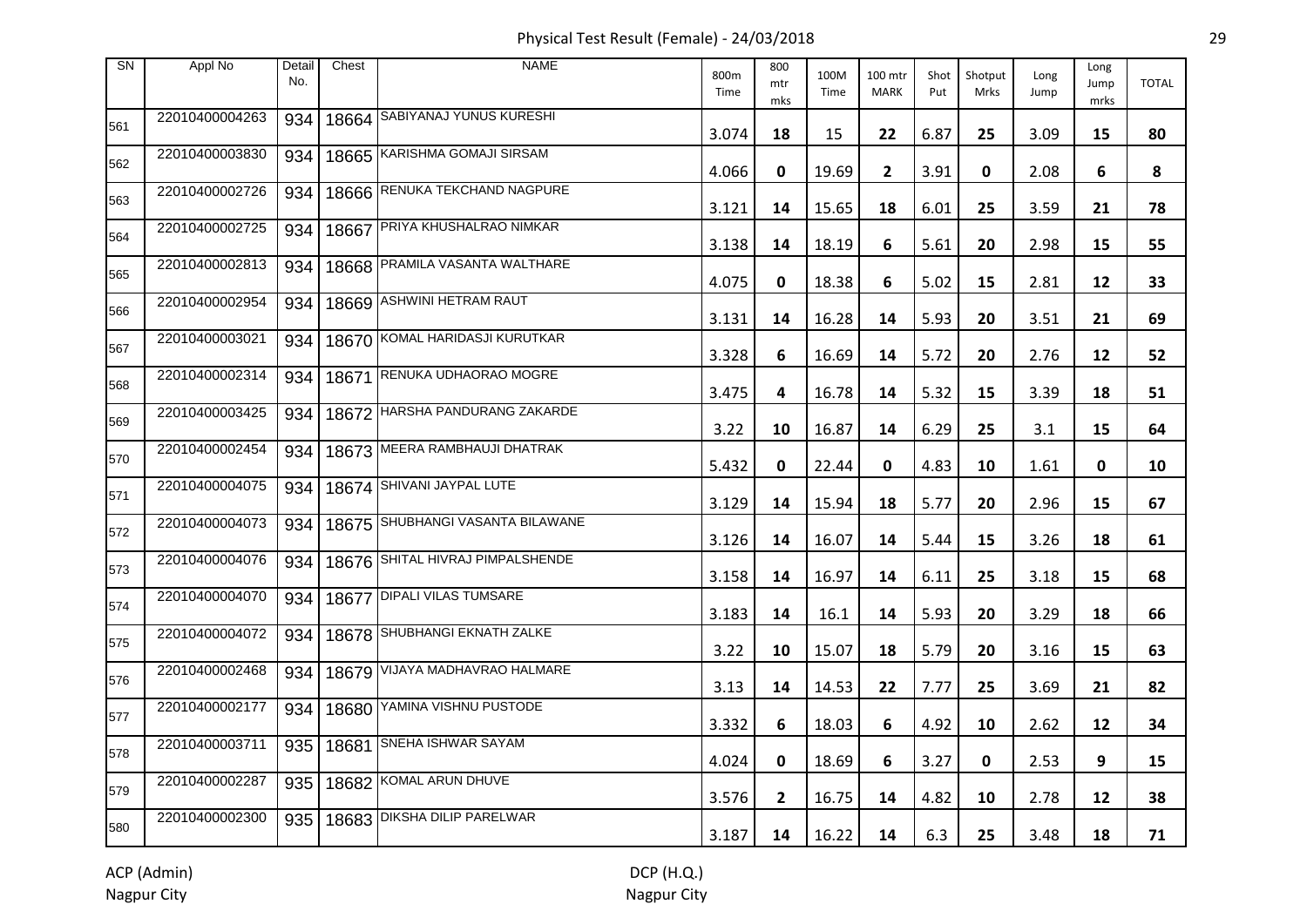Physical Test Result (Female) - 24/03/2018 30

| <b>SN</b> | Appl No        | Detail<br>No. | Chest | <b>NAME</b>                              | 800m<br>Time | 800<br>mtr<br>mks | 100M<br>Time | 100 mtr<br><b>MARK</b> | Shot<br>Put | Shotput<br>Mrks | Long<br>Jump | Long<br>Jump<br>mrks | <b>TOTAL</b> |
|-----------|----------------|---------------|-------|------------------------------------------|--------------|-------------------|--------------|------------------------|-------------|-----------------|--------------|----------------------|--------------|
| 581       | 22010400002297 | 935           |       | 18684 MANJUSHA VIJAY MADAVI              | 3.375        | 6                 | 17.34        | 10                     | 5.78        | 20              | 3.43         | 18                   | 54           |
| 582       | 22010400002308 | 935           |       | 18685 SAMRUDDHI RAMESH THAKRE            | 4.18         | 0                 | 21.34        | 0                      | 4.85        | 10              | 2.5          | 9                    | 19           |
| 583       | 22010400003249 | 935           |       | 18686 MADHUSHILA GANGADHAR KAMBLE        | 3.495        | 4                 | 18.85        | 6                      | 5.34        | 15              | 2.98         | 15                   | 40           |
| 584       | 22010400003479 | 935           |       | 18687 NIKITA ANILRAO DAHELKAR            | 5.14         | 0                 | 18.5         | 6                      | 4.93        | 10              | 3.28         | 18                   | 34           |
| 585       | 22010400003481 | 935           |       | 18688 ASHVINI MADHUKARRAO NINAWE         | 4.031        | 0                 | 16.93        | 14                     | 5.48        | 15              | 3.1          | 15                   | 44           |
| 586       | 22010400003478 | 935           |       | 18689 PRIYANKA HARISH TUPE               | 4.023        | 0                 | 17.88        | 10                     | 4.76        | 10              | 3.3          | 18                   | 38           |
| 587       | 22010400003335 | 935           |       | 18690 DIKSHA DHARMAPAL RANGARI           | 3.453        | 4                 | 18.19        | 6                      | 5.35        | 15              | 1.78         | 3                    | 28           |
| 588       | 22010400003082 | 935           | 18691 | MONALI DURWAS KOWE                       | 3.137        | 14                | 17.37        | 10                     | 6.38        | 25              | 3.35         | 18                   | 67           |
| 589       | 22010400003097 | 935           |       | 18692 GUNJAN MANGALJI GADHAVE            | 3.152        | 14                | 14.81        | 22                     | 6.3         | 25              | 4.02         | 25                   | 86           |
| 590       | 22010400003070 | 935           |       | 18693 SHITAL BHIMRAO GAWAI               | 4.172        | 0                 | 18.12        | 6                      | 4.38        | 5               | 2.61         | 12                   | 23           |
| 591       | 22010400002610 | 935           |       | 18694 SMITA ASHOK NANDESHWAR             | 4.219        | 0                 | 18.91        | 6                      | 4.05        | 5.              | 2.73         | 12                   | 23           |
| 592       | 22010400003134 | 935           |       | 18695 ANITA SHIVCHARAN HATWAR            | 3.553        | $\mathbf{2}$      | 17.59        | 10                     | 4.74        | 10              | 3.33         | 18                   | 40           |
| 593       | 22010400002730 | 935           |       | 18696 ASHWINI SAMBHAJI BATAWADE          | 3.574        | $\mathbf{2}$      | 19.25        | $\mathbf{2}$           | 4.12        | 5               | 2.6          | 12                   | 21           |
| 594       | 22010400002778 | 935           |       | 18697 KALPANA NATTHU DUMHARE             | 3.449        | 4                 | 16.84        | 14                     | 5.13        | 15              | 3.38         | 18                   | 51           |
| 595       | 22010400002787 | 935           |       | 18698 UJWALA MUNGSHIRAM NATKAR           | 3.373        | 6                 | 17.38        | 10                     | 5.54        | 20              | 3.17         | 15                   | 51           |
| 596       | 22010400003511 | 935           |       | 18699 SHITAL SEVAKRAM SARODE             | 3.479        | 4                 | 17.32        | 10                     | 5.8         | 20              | 3.36         | 18                   | 52           |
| 597       | 22010400002414 | 935           |       | 18700 NAINA YUVRAJ LICHADE               | 4.14         | 0                 | 19.88        | $\mathbf{2}$           | 5.36        | 15              | 2.42         | 9                    | 26           |
| 598       | 22010400002475 |               |       | 936   18701 HIMANSHI GHANSHAM KSHIRSAGAR | 3.285        | 10                | 16.69        | 14                     | 5.64        | 20              | 3.15         | 15                   | 59           |
| 599       | 22010400002459 |               |       | 936   18702 PINKI ISHWAR KHADSE          | 3.456        | 4                 | 16.88        | 14                     | 6.22        | 25              | 3.36         | 18                   | 61           |
| 600       | 22010400002889 | 936           |       | 18703 MINAXI GOPICHAND BHANDARKAR        | 3.024        | 18                | 15.47        | 18                     | 5.62        | 20              | 3.6          | 21                   | 77           |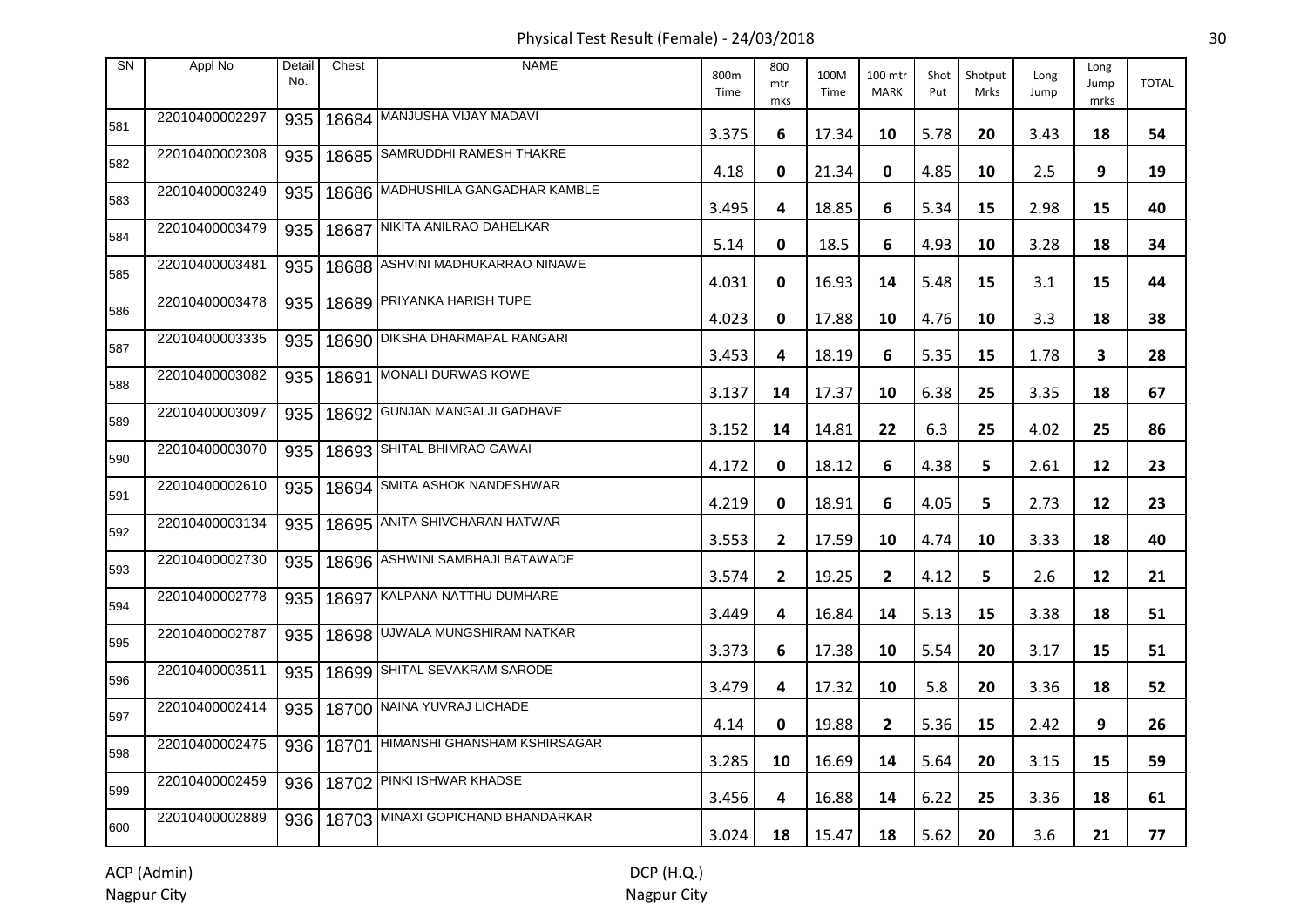Physical Test Result (Female) - 24/03/2018 31

| <b>SN</b> | Appl No        | Detail<br>No. | Chest | <b>NAME</b>                             | 800m<br>Time | 800<br>mtr<br>mks | 100M<br>Time | 100 mtr<br><b>MARK</b> | Shot<br>Put | Shotput<br>Mrks | Long<br>Jump | Long<br>Jump<br>mrks | <b>TOTAL</b> |
|-----------|----------------|---------------|-------|-----------------------------------------|--------------|-------------------|--------------|------------------------|-------------|-----------------|--------------|----------------------|--------------|
| 601       | 22010400004083 | 936           |       | 18704 PALLAVI SUNIL DHANDE              | 3.118        | 14                | 15.75        | 18                     | 6.01        | 25              | 3.3          | 18                   | 75           |
| 602       | 22010400003643 | 936           |       | 18705 SULOCHANA GANGADHARRAO WAKALE     | 3.119        | 14                | 17.15        | 10                     | 4.74        | 10              | 2.64         | 12                   | 46           |
| 603       | 22010400003642 |               |       | 936   18706 ASHVINI DILIP KAMBLE        | 3.059        | 18                | 15.94        | 18                     | 6.42        | 25              | 3.35         | 18                   | 79           |
| 604       | 22010400002622 | 936           |       | 18707 SANGITA NARAYAN NARAMWAD          | 4.424        | 0                 | 18.35        | 6                      | 5.08        | 15              | 2.75         | 12                   | 33           |
| 605       | 22010400002242 | 936           |       | 18708 JAYASHRI RAMESHWAR SATHWANE       | 4.085        | 0                 | 18.56        | 6                      | 4.26        | 5               | 2.2          | 6                    | 17           |
| 606       | 22010400004081 |               |       | 936   18709   NISHA SHALIKRAM TEMBHURNE | 3.086        | 18                | 16.85        | 14                     | 4.7         | 10              | 3.57         | 21                   | 63           |
| 607       | 22010400004079 | 936           |       | 18710 MAYURI SHEKHARJI DHENGE           | 3.036        | 18                | 16.5         | 14                     | 5.53        | 20              | 3.19         | 15                   | 67           |
| 608       | 22010400004115 |               |       | 936   18711   TEENA BALWANSINGH YADA    | 5.46         | 0                 | 24.97        | 0                      | 3.53        | 0               | 1.2          | 0                    | 0            |
| 609       | 22010400003062 |               |       | 936   18712 FULA MADHUKAR WARTHI        | 3.342        | 6                 | 16.9         | 14                     | 6.24        | 25              | 3.16         | 15                   | 60           |
| 610       | 22010400003398 |               |       | 936   18713 JAYSHREE SUNIL DESHMUKH     | 3.363        | 6                 | 18.25        | 6                      | 4.84        | 10              | 2.25         | 6                    | 28           |
| 611       | 22010400002376 |               |       | 936   18714 VRUSHALI GAJANAN WANKHADE   | 3.317        | 6                 | 16.85        | 14                     | 6.39        | 25              | 2.89         | 12                   | 57           |
| 612       | 22010400002352 |               |       | 936   18715 SHUBHANGI PISARAM MASKE     | 4.226        | 0                 | 20.85        | 0                      | 5.33        | 15              | 2.09         | 6                    | 21           |
| 613       | 22010400002365 |               |       | 936   18716 AMITA VASANTRAO DHENGE      | 4.074        | 0                 | 16.94        | 14                     | 6.23        | 25              | 2.83         | 12                   | 51           |
| 614       | 22010400002547 |               |       | 936   18717 DIPALI SOMESHWAR POBAHE     | 4.396        | 0                 | 20.47        | 0                      | 4.31        | 5               | 2.59         | 9                    | 14           |
| 615       | 22010400002502 |               |       | 936   18718 ROSHANI LAKHAN SONWANE      | 3.11         | 14                | 17.35        | 10                     | 4.75        | 10              | 3.36         | 18                   | 52           |
| 616       | 22010400003824 |               |       | 936   18719 DIKSHA DAULATRAOJI CHAKOLE  | 3.092        | 18                | 15.65        | 18                     | 6.2         | 25              | 3.05         | 15                   | 76           |
| 617       | 22010400003845 |               |       | 936   18720 NEHA SHYAMJI GOTMARE        | 3.057        | 18                | 15.75        | 18                     | 5.43        | 15              | 3.8          | 25                   | 76           |
| 618       | 22010400003374 | 937           |       | 18721 RASHMI PANALAL SINHA              | 4.35         | 0                 | 19.76        | $\mathbf{2}$           | 3.22        | $\mathbf 0$     | 2.13         | 6                    | 8            |
| 619       | 22010400003773 |               |       | 937   18722 VISHRANTI WAMAN RASAL       | 4.293        | 0                 | 19.62        | $\overline{2}$         | 5.38        | 15              | 2.97         | 15                   | 32           |
| 620       | 22010400003849 |               |       | 937   18723   SHITAL BABAJI MOON        | 3.384        | 6                 | 18.19        | 6                      | 4.96        | 10              | 2.63         | 12                   | 34           |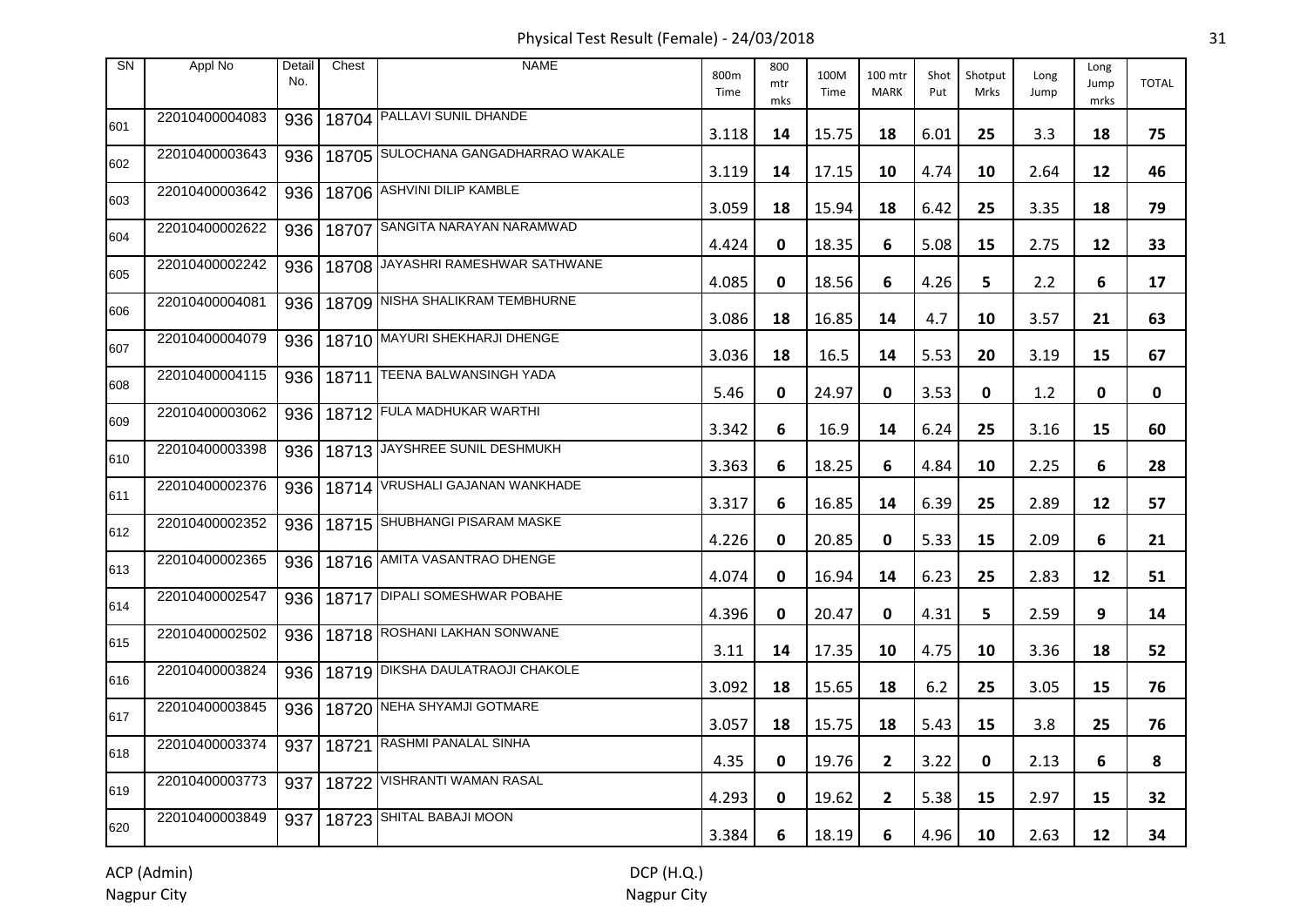Physical Test Result (Female) - 24/03/2018 32

| <b>SN</b> | Appl No        | Detail<br>No. | Chest | <b>NAME</b>                             | 800m<br>Time | 800<br>mtr<br>mks | 100M<br>Time | 100 mtr<br><b>MARK</b> | Shot<br>Put | Shotput<br>Mrks | Long<br>Jump | Long<br>Jump<br>mrks | <b>TOTAL</b> |
|-----------|----------------|---------------|-------|-----------------------------------------|--------------|-------------------|--------------|------------------------|-------------|-----------------|--------------|----------------------|--------------|
| 621       | 22010400002424 | 937           |       | 18724 PRIYANKA RAJU MOHANE              | 3.529        | $\mathbf{2}$      | 18.81        | 6                      | 4.34        | 5.              | 2.85         | 12                   | 25           |
| 622       | 22010400004086 | 937           |       | 18725 GUNVANTA SAHADEO BHAJIPALE        | 3.165        | 14                | 16.66        | 14                     | 6.5         | 25              | 3.17         | 15                   | 68           |
| 623       | 22010400003639 |               |       | 937   18726 RAMESHWARI KHANDOJI PANCHAL | 3.173        | 14                | 17.38        | 10                     | 5.76        | 20              | 2.53         | 9                    | 53           |
| 624       | 22010400003583 |               |       | 937   18727 PRITI RAJKUMAR WASNIK       | 4.551        | 0                 | 23.62        | 0                      | 3.21        | 0               | 1.55         | 0                    | 0            |
| 625       | 22010400003895 |               |       | 937   18728 LAXMI LAXMANRAO WAIRAGADE   | 4.563        | 0                 | 19.15        | $\mathbf{2}$           | 4.27        | 5               | 2.41         | 9                    | 16           |
| 626       | 22010400003069 |               |       | 937   18729 ANJALI HARESHKUMAR JAGANE   | 4.437        | 0                 | 19.53        | $\overline{2}$         | 4.45        | 5               | 2.58         | 9                    | 16           |
| 627       | 22010400003638 |               |       | 937   18730 SHWETA ANANT KHODKE         | 3.33         | 6                 | 14.03        | 22                     | 4.64        | 10              | 3.68         | 21                   | 59           |
| 628       | 22010400002243 |               |       | 937   18731 RAVINA SABULAL DHURVE       | 3.433        | 4                 | 18.07        | 6                      | 4.88        | 10              | 3.12         | 15                   | 35           |
| 629       | 22010400002779 |               |       | 937   18732 VAISHALI FAKIRAJI SENDRE    | 2.59         | 22                | 14.53        | 22                     | 5.87        | 20              | 3.61         | 21                   | 85           |
| 630       | 22010400002793 |               |       | 937   18733 SAVITA SUKHDEO BORKAR       | 2.52         | 22                | 15.16        | 18                     | 5.89        | 20              | 3.54         | 21                   | 81           |
| 631       | 22010400002835 |               |       | 937   18734 RAKHI VIJAYJI BHOTMANGE     | 3.097        | 18                | 16.56        | 14                     | 5.85        | 20              | 3.31         | 18                   | 70           |
| 632       | 22010400002775 | 937           |       | 18735 SONALI VIJAY BAGADE               | 2.548        | 22                | 14.93        | 22                     | 6.41        | 25              | 3.76         | 21                   | 90           |
| 633       | 22010400002800 |               |       | 937   18736 JYOTI KRUSHNA BANSOD        | 3.073        | 18                | 15.94        | 18                     | 5.27        | 15              | 3.47         | 18                   | 69           |
| 634       | 22010400002784 |               |       | 937   18737 BHARATI SUBHASHRAO RATHOD   | 2.554        | 22                | 14.43        | 22                     | 6.35        | 25              | 4.05         | 25                   | 94           |
| 635       | 22010400003662 |               |       | 937   18738 POOJA MIDANLAL RAHANGDALE   | 3.16         | 14                | 15           | 22                     | 5.02        | 15              | 3.78         | 21                   | 72           |
| 636       | 22010400003655 |               |       | 937   18739 KIRAN AJAY KALAMKAR         | 4.197        | 0                 | 18.82        | 6                      | 4.99        | 10              | 2.52         | 9                    | 25           |
| 637       | 22010400003771 |               |       | 937   18740 SNEHA RAMESH UIKE           | 4.333        | 0                 | 18.35        | 6                      | 6.3         | 25              | 2.82         | 12                   | 43           |
| 638       | 22010400004207 |               |       | 938   18741 APARNA DNYANESHWAR VAIDYA   | 4.012        | 0                 | 18.25        | 6                      | 5.37        | 15              | 2.62         | 12                   | 33           |
| 639       | 22010400003949 |               |       | 938   18742 NISHIGANDHA WASUDEO SONWANE | 3.279        | 10                | 16.72        | 14                     | 4.85        | 10              | 3.19         | 15                   | 49           |
| 640       | 22010400004190 |               |       | 938   18743 PRIYA JAYMAN NIMBARTE       | 3.359        | 6                 | 16.79        | 14                     | 6           | 25              | 3.18         | 15                   | 60           |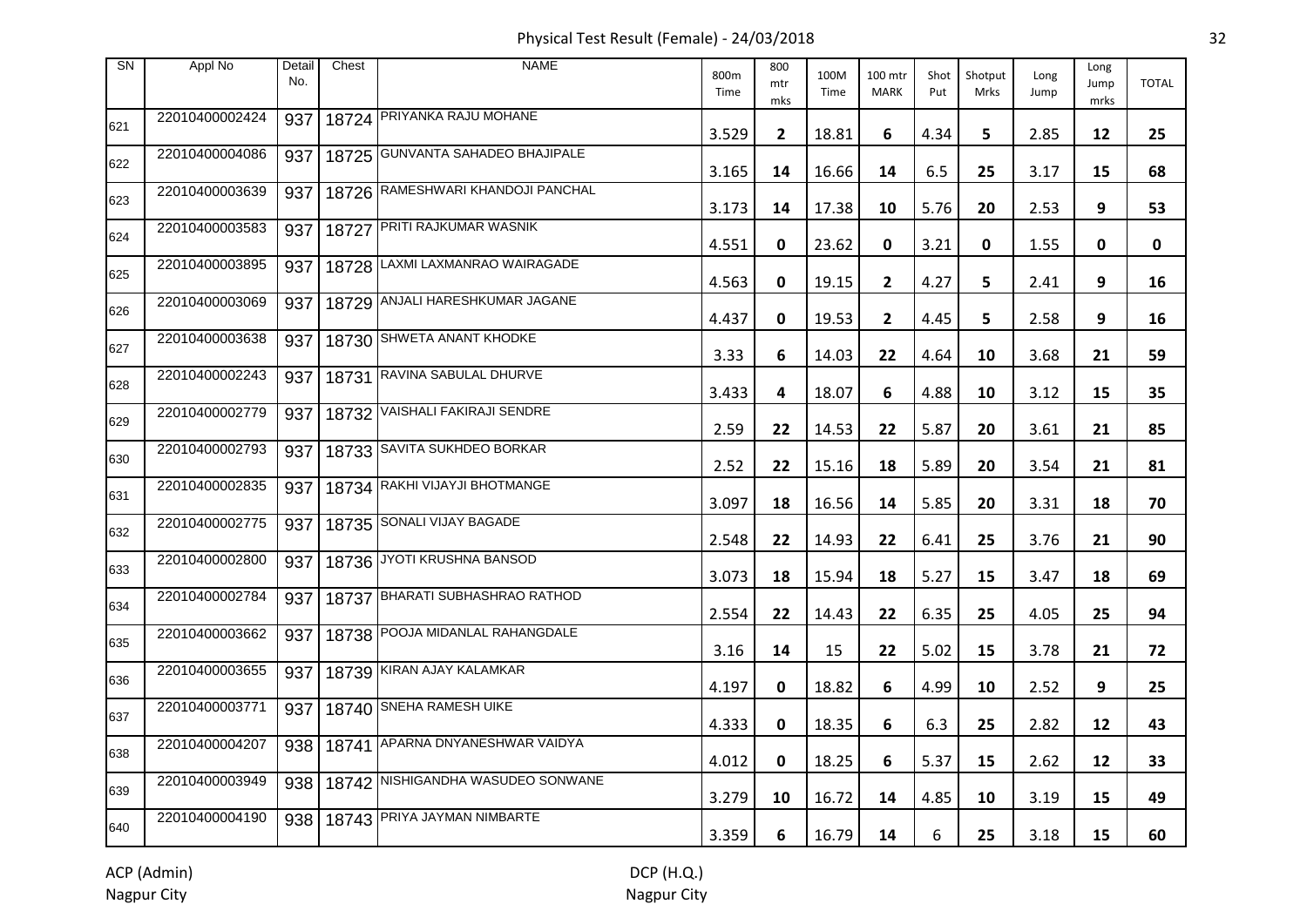Physical Test Result (Female) - 24/03/2018 33

| <b>SN</b> | Appl No        | Detail<br>No. | Chest     | <b>NAME</b>                                 | 800m<br>Time | 800<br>mtr<br>mks | 100M<br>Time | 100 mtr<br><b>MARK</b> | Shot<br>Put | Shotput<br>Mrks | Long<br>Jump | Long<br>Jump<br>mrks | <b>TOTAL</b> |
|-----------|----------------|---------------|-----------|---------------------------------------------|--------------|-------------------|--------------|------------------------|-------------|-----------------|--------------|----------------------|--------------|
| 641       | 22010400003275 | 938           |           | 18744 HEMLATA SAHADEO UIKE                  | 3.143        | 14                | 16.22        | 14                     | 5.68        | 20              | 3.47         | 18                   | 66           |
| 642       | 22010400004189 | 938           |           | 18745 SONU RAMDAYAL KOSARE                  | 3.133        | 14                | 17.13        | 10                     | 5.65        | 20              | 3.02         | 15                   | 59           |
| 643       | 22010400002364 | 938           |           | 18746 CHHAYA SONIRAMJI JANGLE               | 3.057        | 18                | 14.69        | 22                     | 5.85        | 20              | 0            | 0                    | 60           |
| 644       | 22010400002351 | 938           | 18747     | <b>SIMA NARAYANJI DEWKAR</b>                | 3.27         | 10                | 18.25        | 6                      | 5.8         | 20              | 1.42         | 0                    | 36           |
| 645       | 22010400004193 | 938           |           | 18748 JYOTI GHANSHYAM SONKUSARE             | 4.031        | 0                 | 18.03        | 6                      | 4.34        | 5               | 2.82         | 12                   | 23           |
| 646       | 22010400002997 |               |           | 938   18749   VAISHNVI TARACHANDJI TIDKE    | 3.348        | 6                 | 17.53        | 10                     | 5.45        | 15              | 2.78         | 12                   | 43           |
| 647       | 22010400002998 | 938           |           | 18750 AMRAPALI PREMDAS SOMKUWAR             | 4.048        | 0                 | 17.96        | 10                     | 5.26        | 15              | 3.04         | 15                   | 40           |
| 648       | 22010400003019 |               | 938 18751 | <b>RESHMA SANJAY MATE</b>                   | 3.184        | 14                | 15.53        | 18                     | 5.65        | 20              | 3.08         | 15                   | 67           |
| 649       | 22010400002512 | 938           |           | 18752 RANI MADHUKAR FULZELE                 | 3.197        | 14                | 16.85        | 14                     | 5.52        | 20              | 2.72         | 12                   | 60           |
| 650       | 22010400002420 |               |           | 938   18753 ARATI ASHOK DOLASKAR            | 2.582        | 22                | 15.41        | 18                     | 7.03        | 25              | 3.84         | 25                   | 90           |
| 651       | 22010400002612 |               |           | 938   18754 DIPALI DEVIDAS GAYDHANE         | 4.149        | 0                 | 21.35        | 0                      | 5.13        | 15              | 2.4          | 9                    | 24           |
| 652       | 22010400002190 | 938           |           | 18755 PRERANA VIRCHANDJI HUMANE             | 3.143        | 14                | 16.06        | 14                     | 6.24        | 25              | 3.4          | 18                   | 71           |
| 653       | 22010400002395 | 938           |           | 18756 PRIYANKA KUMAR KAWALE                 | 3.125        | 14                | 16.66        | 14                     | 5.55        | 20              | 3.25         | 18                   | 66           |
| 654       | 22010400002156 | 938           |           | 18757 SUJATA SUBHASHRAO BHAVE               | 3.432        | 4                 | 17.63        | 10                     | 5.8         | 20              | 3.17         | 15                   | 49           |
| 655       | 22010400002696 | 938           |           | 18758 PRIYA BADRINATH DAHAKE                | 3.495        | 4                 | 18.91        | 6                      | 4.72        | 10              | 2.38         | 9                    | 29           |
| 656       | 22010400002802 | 938           |           | 18759 SONAM RAVINDRAJI GOKHALE              | 3.044        | 18                | 15.91        | 18                     | 6.58        | 25              | 3.92         | 25                   | 86           |
| 657       | 22010400002615 | 938           |           | 18760 SUJATA SANJAY DESHPANDE               | 4.029        | 0                 | 18           | 10                     | 4.06        | 5               | 3.17         | 15                   | 30           |
| 658       | 22010400002996 | 939           |           | 18761 ASHAWARI RAJAJI BIHUNE                | 3.499        | 4                 | 16.81        | 14                     | 5.55        | 20              | 2.96         | 15                   | 53           |
| 659       | 22010400003625 | 939           |           | 18762 AARTIURFASHWINI UMASHANKARJI POTBHARE | 3.05         | 18                | 16.35        | 14                     | 6.08        | 25              | 3            | 15                   | 72           |
| 660       | 22010400004051 |               |           | 939   18763 POOJA SURESH PAVANKAR           | 3.337        | 6                 | 18.22        | 6                      | 4.68        | 10              | 2.75         | 12                   | 34           |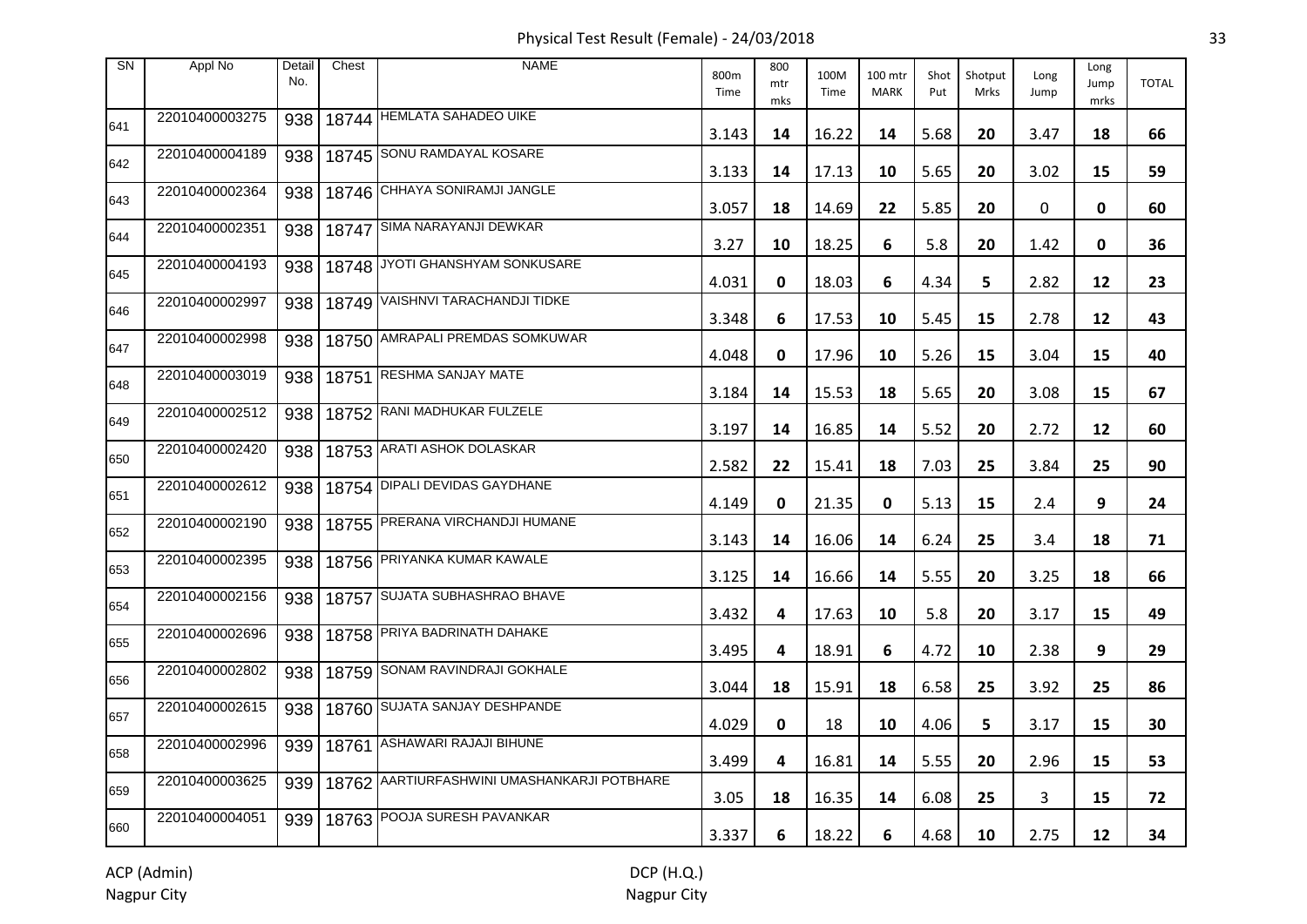Physical Test Result (Female) - 24/03/2018 34

| <b>SN</b> | Appl No        | Detail<br>No. | Chest | <b>NAME</b>                            | 800m<br>Time | 800<br>mtr<br>mks | 100M<br>Time | 100 mtr<br><b>MARK</b> | Shot<br>Put | Shotput<br>Mrks | Long<br>Jump | Long<br>Jump<br>mrks | <b>TOTAL</b>            |
|-----------|----------------|---------------|-------|----------------------------------------|--------------|-------------------|--------------|------------------------|-------------|-----------------|--------------|----------------------|-------------------------|
| 661       | 22010400002773 | 939           |       | 18764 MANISHA JIVAN RATHOD             | 3.253        | 10                | 16.57        | 14                     | 5.8         | 20              | 2.45         | 9                    | 53                      |
| 662       | 22010400002187 | 939           |       | 18765 PRATIKSHA NAGNATH YANGANDALWAR   | 3.152        | 14                | 16.97        | 14                     | 5.3         | 15              | 3.38         | 18                   | 61                      |
| 663       | 22010400002697 | 939           |       | 18766 SANGEETA RAOSAHEB POHARE         | 3.147        | 14                | 17.03        | 10                     | 4.89        | 10              | 3            | 15                   | 49                      |
| 664       | 22010400003788 | 939           |       | 18767 KALYANI DILIP KONDAGURLE         | 3.223        | 10                | 16.56        | 14                     | 5.58        | 20              | 3.05         | 15                   | 59                      |
| 665       | 22010400003339 | 939           |       | 18768 RUPALI RAJESH KAWRASE            | 3.079        | 18                | 14.81        | 22                     | 6.13        | 25              | 3.57         | 21                   | 86                      |
| 666       | 22010400003307 | 939           |       | 18769 KISMAT ASHOK SURYAWANSHI         | 2.588        | 22                | 14.72        | 22                     | 5.93        | 20              | 3.98         | 25                   | 89                      |
| 667       | 22010400003308 | 939           |       | 18770 GAUSIAPARVEEN ABDULSALAM KURESHI | 2.563        | 22                | 14           | 25                     | 7.3         | 25              | 3.91         | 25                   | 97                      |
| 668       | 22010400002808 | 939           | 18771 | KAVITA MUKESHSING GOUD                 | 3.252        | 10                | 16.57        | 14                     | 5.79        | 20              | 2.84         | 12                   | 56                      |
| 669       | 22010400003081 | 939           |       | 18772 DOLLY JAIRAJ PALPARTI            | 4.254        | 0                 | 19.4         | $\mathbf{2}$           | 2.48        | 0               | 1.9          | 3                    | 5.                      |
| 670       | 22010400003395 | 939           |       | 18773 VIJAYA KAILASRAO RAUT            | AB           | 0                 | 21.66        | 0                      | 3.13        | 0               | 1.85         | 3                    | $\overline{\mathbf{3}}$ |
| 671       | 22010400002513 | 939           |       | 18774 JAYSHRI SHRIDHAR MESHRAM         | 3.186        | 14                | 16.78        | 14                     | 5.86        | 20              | 2.8          | 12                   | 60                      |
| 672       | 22010400004053 | 939           |       | 18775 MAYA GANPAT KAVDEK               | 3.157        | 14                | 16.82        | 14                     | 6.1         | 25              | 2.6          | 12                   | 65                      |
| 673       | 22010400002511 | 939           |       | 18776 RAVINA WASUDEORAO BALBUDHE       | 3.462        | 4                 | 19.25        | $\overline{2}$         | 5.28        | 15              | 2.83         | 12                   | 33                      |
| 674       | 22010400003686 | 939           |       | 18777 OMESHWARI HEMRAJ PATLE           | 3.45         | 4                 | 18.22        | 6                      | 4.54        | 10              | 2.75         | 12                   | 32                      |
| 675       | 22010400002791 | 939           |       | 18778 SNEHAL SHARADJI DHANDE           | 2.57         | 22                | 14.63        | 22                     | 6.66        | 25              | 3.97         | 25                   | 94                      |
| 676       | 22010400002486 | 939           |       | 18779 POURNIMA PUNDLIK UGVEKAR         | 4.053        | 0                 | 18.53        | 6                      | 4.67        | 10              | 1.87         | 3                    | 19                      |
| 677       | 22010400002488 | 939           |       | 18780 ADITI PUNDLIKRAO UGWEKAR         | 3.357        | 6                 | 17.75        | 10                     | 5.1         | 15              | 3.35         | 18                   | 49                      |
| 678       | 22010400003816 | 940           |       | 18781 VAISHANVI BABURAO GEDAM          | 3.179        | 14                | 15.79        | 18                     | 5.38        | 15              | 3.74         | 21                   | 68                      |
| 679       | 22010400003568 | 940           |       | 18782 RUSHALI RAJENDRA DUBE            | 3.14         | 14                | 16.13        | 14                     | 5.85        | 20              | 3.78         | 21                   | 69                      |
| 680       | 22010400003310 | 940           |       | 18783 SNEHA RAMESH PURI                | 5.11         | 0                 | 17.87        | 10                     | 4.79        | 10              | 3.05         | 15                   | 35                      |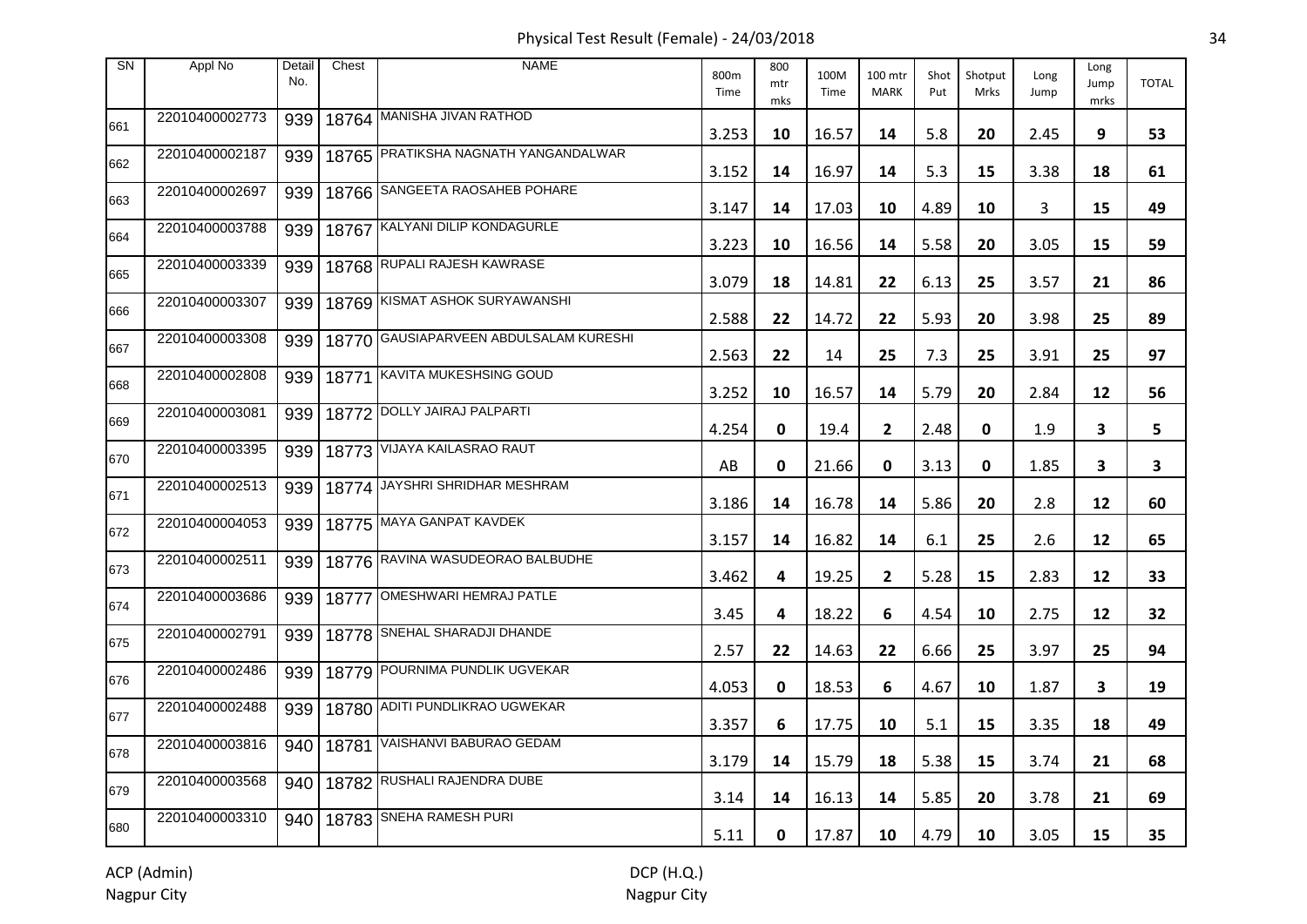Physical Test Result (Female) - 24/03/2018 35

| <b>SN</b> | Appl No        | Detail<br>No. | Chest | <b>NAME</b>                         | 800m<br>Time | 800<br>mtr<br>mks | 100M<br>Time | 100 mtr<br><b>MARK</b> | Shot<br>Put | Shotput<br>Mrks | Long<br>Jump | Long<br>Jump<br>mrks | <b>TOTAL</b> |
|-----------|----------------|---------------|-------|-------------------------------------|--------------|-------------------|--------------|------------------------|-------------|-----------------|--------------|----------------------|--------------|
| 681       | 22010400002907 | 940           |       | 18784 BHARTI DESHIRAM KAWADE        | 3.318        | 6                 | 15.72        | 18                     | 5.65        | 20              | 3.8          | 25                   | 69           |
| 682       | 22010400002896 | 940           |       | 18785 SONALI DNYANESHWAR KHADE      | 3.498        | 4                 | 17           | 14                     | 5.78        | 20              | 3.24         | 18                   | 56           |
| 683       | 22010400002887 | 940           |       | 18786 SARLA PARABATRAO SONONE       | 3.215        | 10                | 15.69        | 18                     | 6.47        | 25              | 3.71         | 21                   | 74           |
| 684       | 22010400002881 | 940           | 18787 | POOJA BHARATRAO WANKHADE            | 4.534        | 0                 | 20.03        | 0                      | 6.48        | 25              | 2.66         | 12                   | 37           |
| 685       | 22010400003968 | 940           |       | 18788 SANGITA NIVRUTTI DESHKAR      | 4.439        | 0                 | 23.28        | 0                      | 4.05        | 5               | $\mathbf{2}$ | 6                    | 11           |
| 686       | 22010400003567 | 940           |       | 18789 ROSHANI RAJESHA GAJBHIYE      | 3.249        | 10                | 16.19        | 14                     | 4.55        | 10              | 3.65         | 21                   | 55           |
| 687       | 22010400003956 | 940           |       | 18790 VIDHYA MADUKAR MODAK          | 3.297        | 10                | 16.53        | 14                     | 5.9         | 20              | 3.36         | 18                   | 62           |
| 688       | 22010400003996 | 940           | 18791 | SUNITA FULSINGRAO DARKOR            | 3.261        | 10                | 16.69        | 14                     | 5.82        | 20              | 3.54         | 21                   | 65           |
| 689       | 22010400002684 | 940           |       | 18792 POOJA VIRENDRA CHANDRAVANSHI  | 4.294        | 0                 | 20           | $\mathbf{2}$           | 4.93        | 10              | 2.44         | 9                    | 21           |
| 690       | 22010400002212 | 940           |       | 18793 SEEMA SURESHRAO HUMANE        | 3.098        | 18                | 17           | 14                     | 5.33        | 15              | 3.4          | 18                   | 65           |
| 691       | 22010400003187 | 940           |       | 18794 SONU GURUDAS WAGHMARE         | 4.234        | 0                 | 19.83        | $\mathbf{2}$           | 3.35        | 0               | 1.71         | 3                    | 5            |
| 692       | 22010400002722 | 940           |       | 18795 POOJA RAMESH DAWANE           | 3.144        | 14                | 16.91        | 14                     | 5.2         | 15              | 3.55         | 21                   | 64           |
| 693       | 22010400003760 | 940           |       | 18796 SUCHITA SUBHASHRAOJI DAMEDHAR | 3.211        | 10                | 16.16        | 14                     | 5.47        | 15              | 3.4          | 18                   | 57           |
| 694       | 22010400003826 | 940           |       | 18797 POOJA SURESHRAO MANKAR        | 3.018        | 18                | 15.16        | 18                     | 6.04        | 25              | 4.21         | 25                   | 86           |
| 695       | 22010400003763 | 940           |       | 18798 DIPA VITTHAL KAVANPURE        | 3.035        | 18                | 15.41        | 18                     | 6.7         | 25              | 3.9          | 25                   | 86           |
| 696       | 22010400003955 | 940           |       | 18799 SWATI MOHANJJI GAIDHANE       | 3.16         | 14                | 15.25        | 18                     | 5.84        | 20              | 3.5          | 21                   | 73           |
| 697       | 22010400003781 | 940           |       | 18800 ASHVINI MAHENDRA NAYADKAR     | 3.227        | 10                | 17.28        | 10                     | 6.02        | 25              | 3.3          | 18                   | 63           |
| 698       | 22010400004063 | 941           |       | 18801 SHWETA NARAYANRAOJI RAKHUNDE  | 2.595        | 22                | 16.56        | 14                     | 6.49        | 25              | 3.6          | 21                   | 82           |
| 699       | 22010400004064 | 941           |       | 18802 PRAGATI MURLIDHARJI BARDE     | 2.587        | 22                | 14.72        | 22                     | 5.07        | 15              | 3.73         | 21                   | 80           |
| 700       | 22010400003128 | 941           |       | 18803 ASHA KISHORI JAGDEO           | 3.17         | 14                | 17.12        | 10                     | 5.68        | 20              | 3.12         | 15                   | 59           |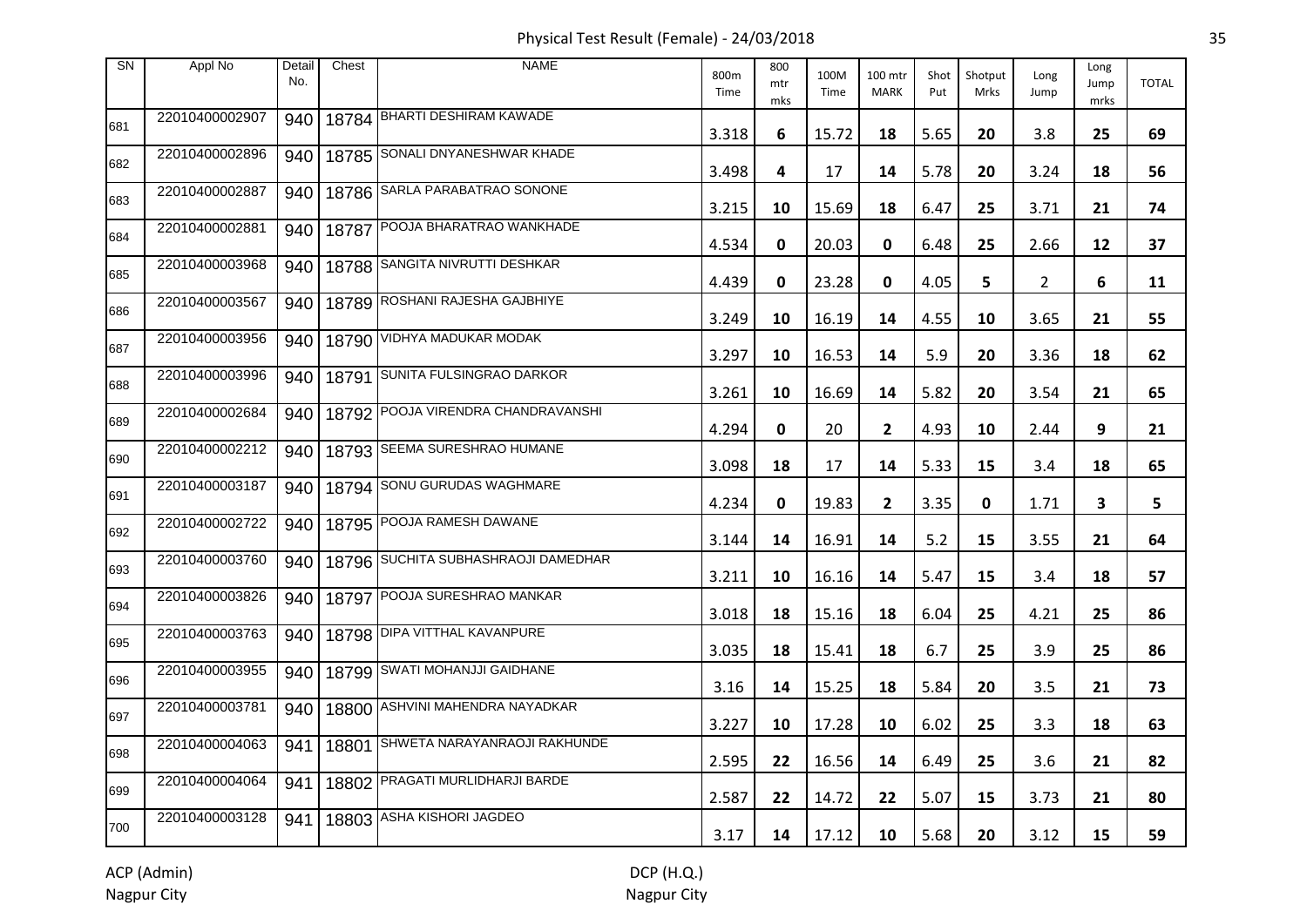Physical Test Result (Female) - 24/03/2018 36

| <b>SN</b> | Appl No        | Detail<br>No. | Chest | <b>NAME</b>                      | 800m<br>Time | 800<br>mtr<br>mks | 100M<br>Time | 100 mtr<br><b>MARK</b> | Shot<br>Put | Shotput<br>Mrks | Long<br>Jump | Long<br>Jump<br>mrks | <b>TOTAL</b> |
|-----------|----------------|---------------|-------|----------------------------------|--------------|-------------------|--------------|------------------------|-------------|-----------------|--------------|----------------------|--------------|
| 701       | 22010400003132 | 941           |       | 18804 RUPALI DIVIDAS AWATE       | 3.457        | 4                 | 20.25        | 0                      | 4.61        | 10              | 2.52         | 9                    | 23           |
| 702       | 22010400003129 | 941           |       | 18805 SHILPA RAJENDRA KAITHWAS   | 4.048        | 0                 | 18.6         | 6                      | 5.69        | 20              | 3.22         | 18                   | 44           |
| 703       | 22010400003663 | 941           |       | 18806 TEJASVI GOUTAM HADKE       | 4.399        | 0                 | 16.94        | 14                     | 6.26        | 25              | 3.22         | 18                   | 57           |
| 704       | 22010400002147 | 941           | 18807 | TRIVENI SANJAYRAO BADAGULWAR     | 3.174        | 14                | 17           | 14                     | 4.85        | 10              | 3.38         | 18                   | 56           |
| 705       | 22010400003572 | 941           |       | 18808 BHAWNA NARAYAN THAKRE      | 4.01         | 0                 | 17.6         | 10                     | 5.73        | 20              | 3.25         | 18                   | 48           |
| 706       | 22010400003420 | 941           |       | 18809 SHUBHANGI VITHAL PAWAR     | 3.159        | 14                | 14.9         | 22                     | 6.34        | 25              | 3.98         | 25                   | 86           |
| 707       | 22010400003348 | 941           |       | 18810 SONITAI RAMESH SURYAWANSHI | 3.157        | 14                | 16.87        | 14                     | 5.19        | 15              | 3.13         | 15                   | 58           |
| 708       | 22010400003619 | 941           | 18811 | YOGITA RUPRAOJI ATHOR            | 3.054        | 18                | 15.75        | 18                     | 5.42        | 15              | 3.51         | 21                   | 72           |
| 709       | 22010400003779 | 941           |       | 18812 SNEHA UGRASENJI PATEL      | 2.577        | 22                | 16.12        | 14                     | 5.26        | 15              | 3.48         | 18                   | 69           |
| 710       | 22010400002661 | 941           |       | 18813 VISHAKHA PRAKASHJI LUTE    | 3.119        | 14                | 16.59        | 14                     | 6.3         | 25              | 3.22         | 18                   | 71           |
| 711       | 22010400002186 | 941           |       | 18814 LATA ARJUN BUDHE           | 2.527        | 22                | 15.44        | 18                     | 6.39        | 25              | 3.78         | 21                   | 86           |
| 712       | 22010400002189 | 941           |       | 18815 SANGITA DEVIDAS MANKAR     | 3.083        | 18                | 16.19        | 14                     | 6.55        | 25              | 3.65         | 21                   | 78           |
| 713       | 22010400003528 | 941           |       | 18816 SHIVANI YASHWANT BORKAR    | 3.198        | 14                | 15.62        | 18                     | 5.65        | 20              | 3.4          | 18                   | 70           |
| 714       | 22010400003825 | 941           |       | 18817 PRIYANKA DILIPJI UMREDKAR  | 3.015        | 18                | 16.13        | 14                     | 5           | 15              | 3.85         | 25                   | 72           |
| 715       | 22010400003809 | 941           |       | 18818 SHITAL SOPAN MATE          | 3.077        | 18                | 16.53        | 14                     | 5.08        | 15              | 2.82         | 12                   | 59           |
| 716       | 22010400003800 | 941           |       | 18819 CHANDA KRUSHNAJI BAMBAL    | 4.596        | 0                 | 20.72        | 0                      | 4.6         | 10              | 1.81         | 3                    | 13           |
| 717       | 22010400003933 | 941           |       | 18820 JAYA NIWRUTTI HAMBARE      | 3.259        | 10                | 15.81        | 18                     | 5.65        | 20              | 3.64         | 21                   | 69           |
| 718       | 22010400002710 | 942           |       | 18821 SHABAKHA RAHIMKHA PATHAN   | 3.164        | 14                | 17.09        | 10                     | 5.93        | 20              | 3.11         | 15                   | 59           |
| 719       | 22010400002693 | 942           |       | 18822 NIKHATKHATUN JABBAR SHEIKH | 3.05         | 18                | 16           | 18                     | 5.72        | 20              | 3.53         | 21                   | 77           |
| 720       | 22010400002745 | 942           |       | 18823 SHWETA SANJAY ARKEY        | 3.362        | 6                 | 16.68        | 14                     | 5.77        | 20              | 3.24         | 18                   | 58           |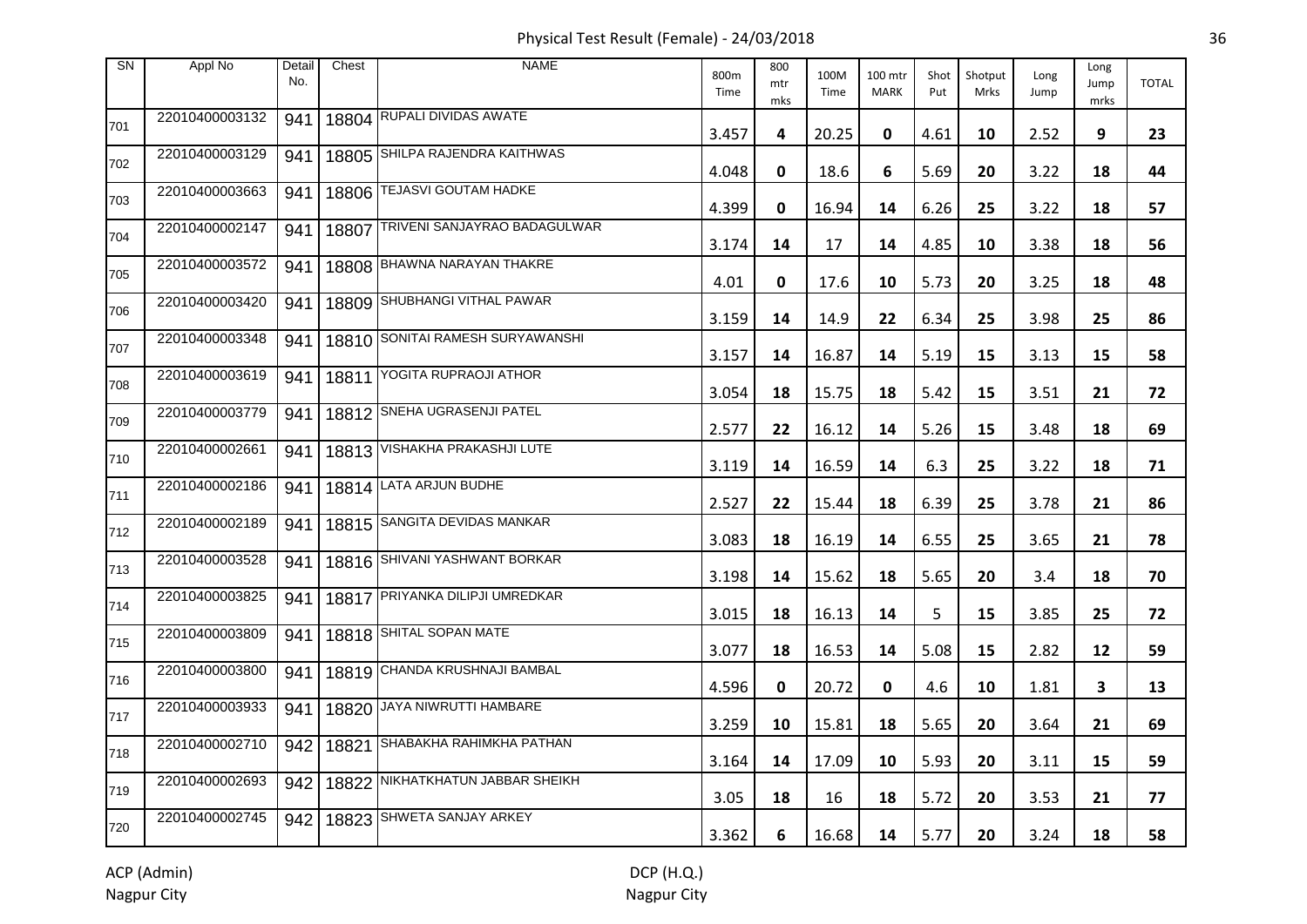Physical Test Result (Female) - 24/03/2018 37

| <b>SN</b> | Appl No        | Detail<br>No. | Chest | <b>NAME</b>                        | 800m<br>Time | 800<br>mtr<br>mks | 100M<br>Time | 100 mtr<br><b>MARK</b> | Shot<br>Put | Shotput<br>Mrks | Long<br>Jump | Long<br>Jump<br>mrks | <b>TOTAL</b> |
|-----------|----------------|---------------|-------|------------------------------------|--------------|-------------------|--------------|------------------------|-------------|-----------------|--------------|----------------------|--------------|
| 721       | 22010400003410 | 942           |       | 18824 DIKSHA INDAL UKE             | 3.062        | 18                | 16.4         | 14                     | 5.51        | 20              | 3.2          | 18                   | 70           |
| 722       | 22010400004065 | 942           |       | 18825 PAYAL RAJUJI GAWANDE         | 3.042        | 18                | 15.78        | 18                     | 6.22        | 25              | 3.41         | 18                   | 79           |
| 723       | 22010400002876 | 942           |       | 18826 KOMAL RAMESHWAR NEMNAR       | 3.235        | 10                | 17.47        | 10                     | 6.15        | 25              | 2.46         | 9                    | 54           |
| 724       | 22010400002928 | 942           | 18827 | <b>DIPALI NARENDRA BADHSE</b>      | 3.421        | 4                 | 18.28        | 6                      | 4.87        | 10              | 2.27         | 6                    | 26           |
| 725       | 22010400002238 | 942           |       | 18828 PAYAL CHANDANSINGHJI KESHRI  | 3.122        | 14                | 15.91        | 18                     | 6.03        | 25              | 3.67         | 21                   | 78           |
| 726       | 22010400003634 | 942           |       | 18829 SHEFALI ANIL MESHRAM         | AB           | 0                 | 18.5         | 6                      | 5.85        | 20              | 2.54         | 9                    | 35           |
| 727       | 22010400004118 | 942           |       | 18830 SUJATA RAJENDRA BAREKAR      | 3.227        | 10                | 15.29        | 18                     | 4.63        | 10              | 3.41         | 18                   | 56           |
| 728       | 22010400003285 | 942           | 18831 | ASHVINI GOPALRAO KAWLE             | 5.51         | 0                 | 25           | 0                      | 4.2         | 5               | 2.04         | 6                    | 11           |
| 729       | 22010400003181 | 942           |       | 18832 SHILPA BALKRISHNA PANTANVANE | 3.382        | 6                 | 17.19        | 10                     | 5.63        | 20              | 2.87         | 12                   | 48           |
| 730       | 22010400002265 | 942           |       | 18833 HEMLATA GAJANAN KAPGATE      | 3.182        | 14                | 16.12        | 14                     | 6.21        | 25              | 3.37         | 18                   | 71           |
| 731       | 22010400002741 | 942           |       | 18834 RUPALI ASHOK AMALE           | 3.234        | 10                | 14.99        | 22                     | 6.36        | 25              | 3.41         | 18                   | 75           |
| 732       | 22010400002925 | 942           |       | 18835 VIRTA VIJAY PANDAGALE        | 4.182        | 0                 | 21.6         | 0                      | 3.46        | 0               | 1.6          | 0                    | $\mathbf 0$  |
| 733       | 22010400002404 | 942           |       | 18836 NILIMA KANHAIYA SHIRSAT      | 4.274        | 0                 | AB           | 0                      | 4.64        | 10              | 2.47         | 9                    | 19           |
| 734       | 22010400003931 | 942           |       | 18837 LATA MANGRU NAGPURE          | 2.533        | 22                | 15.47        | 18                     | 6.3         | 25              | 3.95         | 25                   | 90           |
| 735       | 22010400003974 | 942           |       | 18838 NIKITA JEEVAN KARANDE        | 3.026        | 18                | 17.19        | 10                     | 5.6         | 20              | 3.4          | 18                   | 66           |
| 736       | 22010400002624 | 942           |       | 18839 PALLAVI NAGESHWARRAO TUMRAM  | 3.585        | $\overline{2}$    | 16.97        | 14                     | 6.15        | 25              | 3.28         | 18                   | 59           |
| 737       | 22010400003929 | 942           |       | 18840 AKANKSHA RAVINDRA GAJBHIYE   | 3.063        | 18                | 15.34        | 18                     | 4.65        | 10              | 2.87         | 12                   | 58           |
| 738       | 22010400004260 | 943           | 18841 | BHARTI HIRAMAN DHURVE              | 3.161        | 14                | 16.84        | 14                     | 6.18        | 25              | 3.55         | 21                   | 74           |
| 739       | 22010400003303 |               |       | 943   18842 ANITA JITENDRA NAGRALE | 3.136        | 14                | 16.75        | 14                     | 5.61        | 20              | 3.68         | 21                   | 69           |
| 740       | 22010400003300 | 943           |       | 18843 URMILA MANOHAR LOKHANDE      | 3.183        | 14                | 16.16        | 14                     | 5.4         | 15              | 3.87         | 25                   | 68           |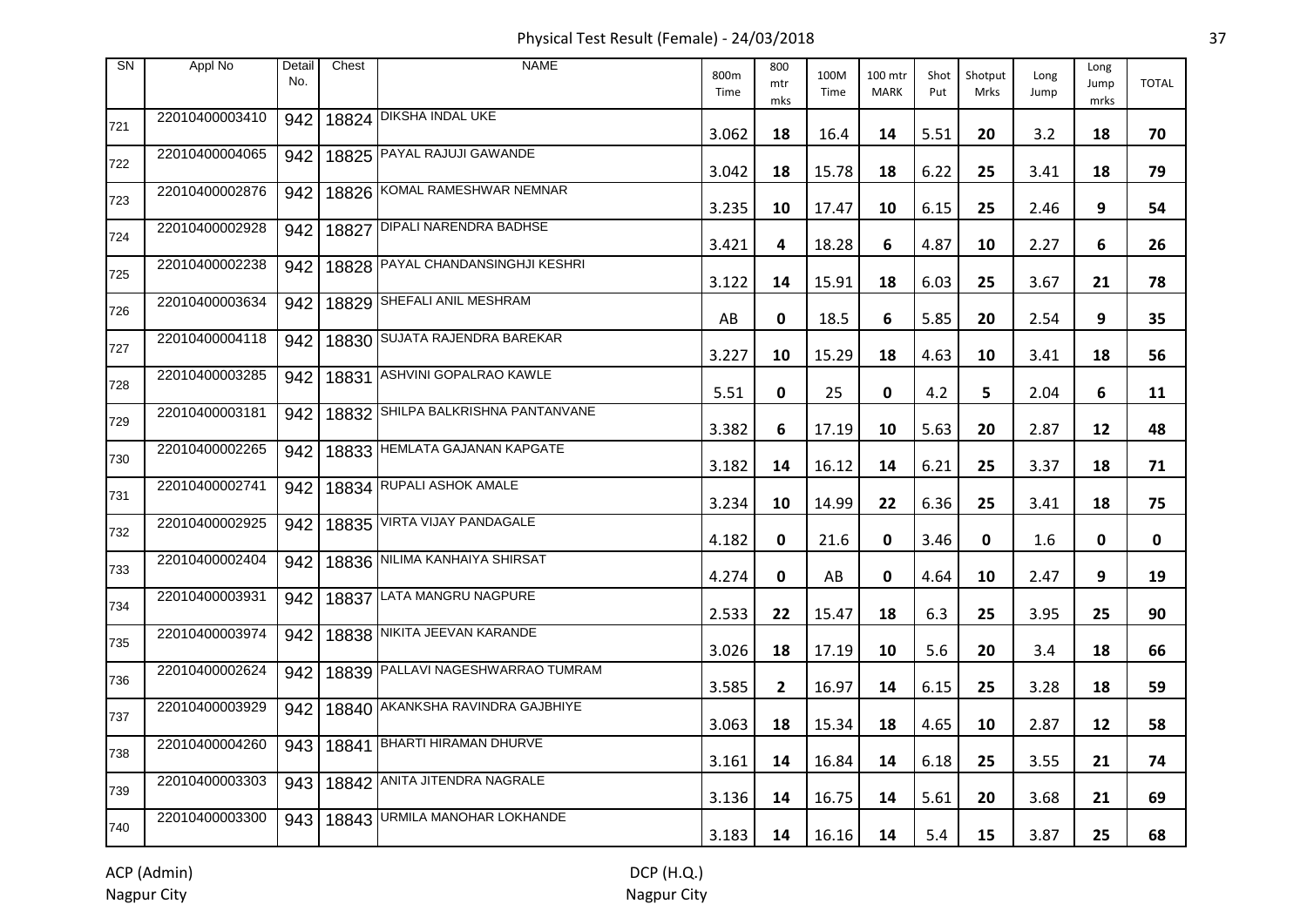Physical Test Result (Female) - 24/03/2018 38

| <b>SN</b> | Appl No        | Detail<br>No. | Chest | <b>NAME</b>                        | 800m<br>Time | 800<br>mtr<br>mks | 100M<br>Time | 100 mtr<br><b>MARK</b> | Shot<br>Put | Shotput<br><b>Mrks</b> | Long<br>Jump | Long<br>Jump<br>mrks | <b>TOTAL</b>   |
|-----------|----------------|---------------|-------|------------------------------------|--------------|-------------------|--------------|------------------------|-------------|------------------------|--------------|----------------------|----------------|
| 741       | 22010400003273 | 943           |       | 18844 PRIYANKA PADMAKAR SAUNDARKAR | 3.534        | $\mathbf{2}$      | 18.72        | 6                      | 4.82        | 10                     | 2.4          | 9                    | 27             |
| 742       | 22010400003444 | 943           |       | 18845 MADHURI KAILASH SOKARE       | 3.248        | 10                | 15.75        | 18                     | 5.6         | 20                     | 3.7          | 21                   | 69             |
| 743       | 22010400002830 | 943           |       | 18846 KOMAL DEVIDAS SHENDE         | 3.118        | 14                | 15.4         | 18                     | 6.5         | 25                     | 3.59         | 21                   | 78             |
| 744       | 22010400002831 | 943           | 18847 | <b>SANGITA MITARAM UIKEY</b>       | 3.033        | 18                | 15.87        | 18                     | 6.12        | 25                     | 3.6          | 21                   | 82             |
| 745       | 22010400002638 | 943           |       | 18848 PAYAL VASANTA JADHAO         | 3.059        | 18                | 16.43        | 14                     | 5.84        | 20                     | 3.3          | 18                   | 70             |
| 746       | 22010400003586 | 943           |       | 18849 NAMRATA WAMANRAO GAYDHANE    | 3.355        | 6                 | 16.5         | 14                     | 5.55        | 20                     | 3.56         | 21                   | 61             |
| 747       | 22010400003041 | 943           |       | 18850 VAISHALI CHAMANLAL PARKHI    | 3.445        | 4                 | 18.19        | 6                      | 4.93        | 10                     | 2.38         | 9                    | 29             |
| 748       | 22010400000284 | 943           | 18851 | <b>ASHWINI PRAKASH ZADE</b>        | 3.17         | 14                | 15.78        | 18                     | 6.66        | 25                     | 0            | 0                    | 57             |
| 749       | 22010400003604 | 943           |       | 18852 VARSHA PACHIRAM DHEPLE       | 4.53         | 0                 | 19.72        | $\mathbf{2}$           | 3.4         | 0                      | 0            | 0                    | $\overline{2}$ |
| 750       | 22010400003042 | 943           |       | 18853 ARCHANA RAJKUMAR AKARE       | 3.315        | 6                 | 17.88        | 10                     | 5.81        | 20                     | 3.21         | 18                   | 54             |
| 751       | 22010400003039 | 943           |       | 18854 ANPRIYA ARVIND GONDHULE      | 3.042        | 18                | 15.46        | 18                     | 6.37        | 25                     | 3.41         | 18                   | 79             |
| 752       | 22010400003038 | 943           |       | 18855 PRIYA SHRINIWAS MIRASHE      | 3.091        | 18                | 15.91        | 18                     | 6.3         | 25                     | 3.83         | 25                   | 86             |
| 753       | 22010400003817 | 943           |       | 18856 POOJA SURESH HAGONE          | 3.12         | 14                | 16.69        | 14                     | 5.85        | 20                     | 3.23         | 18                   | 66             |
| 754       | 22010400003832 | 943           |       | 18857 BARKHA SHARDAPRASADJI PATEL  | 3.469        | 4                 | 18.19        | 6                      | 5.04        | 15                     | 3.1          | 15                   | 40             |
| 755       | 22010400002373 | 943           |       | 18858 ASHA RUSU BARSE              | 3.24         | 10                | 17.97        | 10                     | 4.88        | 10                     | 2.84         | 12                   | 42             |
| 756       | 22010400004159 | 943           |       | 18859 MADHURI PANDHARI BURADE      | 4.241        | 0                 | 19.57        | $\overline{2}$         | 3.89        | 0                      | 1.93         | 3                    | 5              |
| 757       | 22010400003868 | 943           |       | 18860 SUPRIYA UDAYRAO KSHIRSAGAR   | 3.291        | 10                | 18.09        | 6                      | 4.71        | 10                     | 3.15         | 15                   | 41             |
| 758       | 22010400003577 | 944           |       | 18861 BABITA RAMDASJI SHAPANE      | 4.49         | 0                 | 19.6         | $\mathbf{2}$           | 4.39        | 5                      | 2.9          | 15                   | 22             |
| 759       | 22010400002369 | 944           |       | 18862 SWATI RAMESH BANTE           | 3.145        | 14                | 16.18        | 14                     | 5.52        | 20                     | 3.67         | 21                   | 69             |
| 760       | 22010400002363 | 944           |       | 18863 SUPRIYA SHRISAWANTJI MESHRAM | 2.511        | 22                | 15.62        | 18                     | 5.55        | 20                     | 3.58         | 21                   | 81             |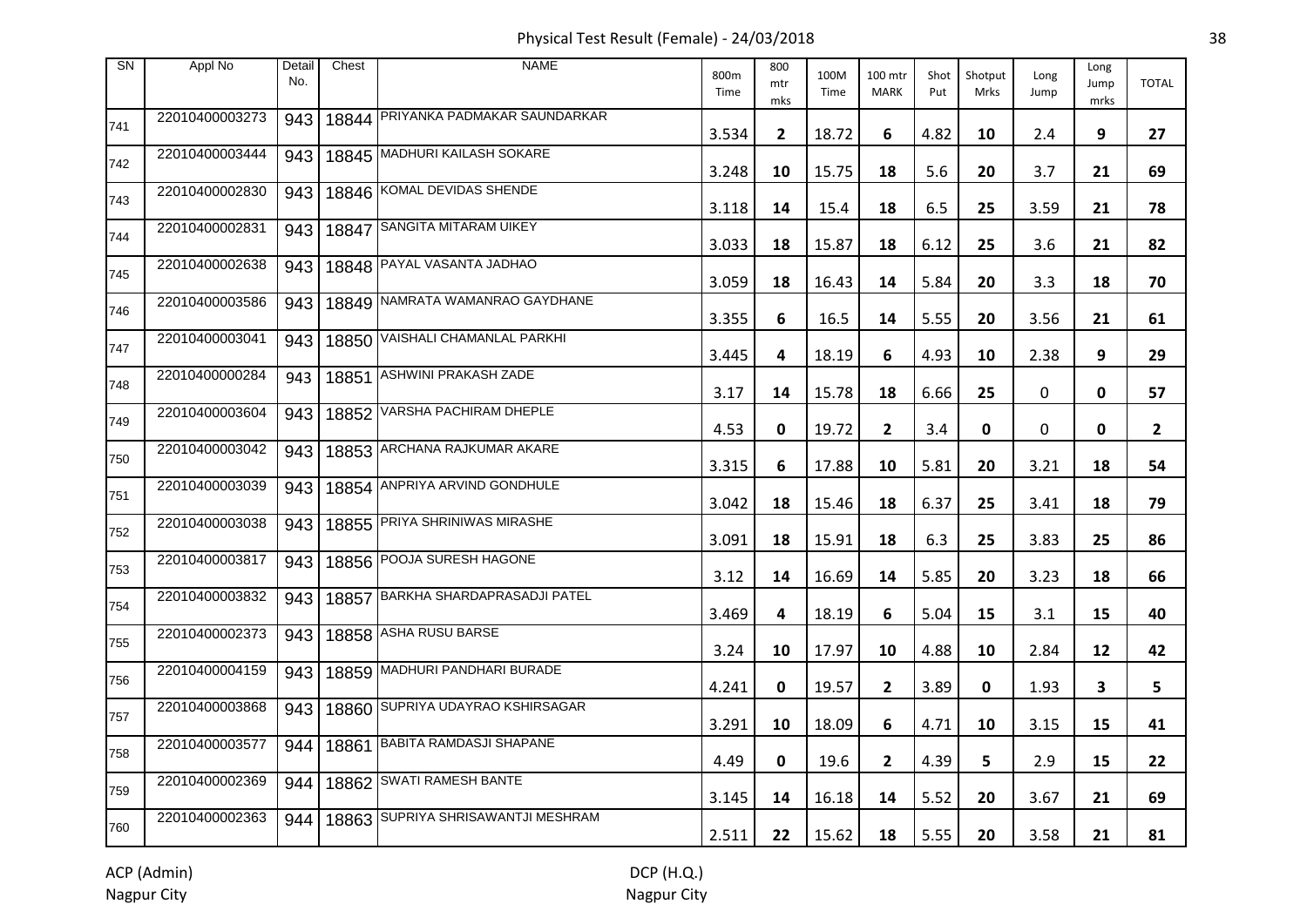Physical Test Result (Female) - 24/03/2018 39

| <b>SN</b> | Appl No        | Detail<br>No. | Chest | <b>NAME</b>                          | 800m<br>Time | 800<br>mtr<br>mks | 100M<br>Time | 100 mtr<br><b>MARK</b> | Shot<br>Put | Shotput<br>Mrks | Long<br>Jump | Long<br>Jump<br>mrks | <b>TOTAL</b> |
|-----------|----------------|---------------|-------|--------------------------------------|--------------|-------------------|--------------|------------------------|-------------|-----------------|--------------|----------------------|--------------|
| 761       | 22010400002367 | 944           |       | 18864 VANDANA ARUN BONDRE            | 2.494        | 25                | 15.15        | 18                     | 5.74        | 20              | 3.89         | 25                   | 88           |
| 762       | 22010400002571 | 944           |       | 18865 POONAM MORESHWAR BHONGADE      | 2.521        | 22                | 15.63        | 18                     | 6.59        | 25              | 3.85         | 25                   | 90           |
| 763       | 22010400002568 | 944           |       | 18866 PRITI BALKRUSHNA BHURE         | 3.131        | 14                | 16.93        | 14                     | 5.87        | 20              | 3.25         | 18                   | 66           |
| 764       | 22010400003504 | 944           | 18867 | SONALI DEWAJI SHENDE                 | 3.556        | $\mathbf{2}$      | 18.78        | 6                      | 4.97        | 10              | 2.6          | 12                   | 30           |
| 765       | 22010400004202 | 944           |       | 18868 KANCHAN DEVRAOJI DHURVE        | 3.38         | 6                 | 16.49        | 14                     | 5.26        | 15              | 2.62         | 12                   | 47           |
| 766       | 22010400002573 | 944           |       | 18869 POOJA LAXMAN MALEKAR           | 3.414        | 4                 | 18.69        | 6                      | 4.6         | 10              | 2.6          | 12                   | 32           |
| 767       | 22010400002574 | 944           |       | 18870 SWATI PARSHURAM TEKAM          | 3.082        | 18                | 16.25        | 14                     | 5.4         | 15              | 3.63         | 21                   | 68           |
| 768       | 22010400003327 | 944           | 18871 | <b>PALLAVI CHHAGANLAL DUDHBARAI</b>  | 2.594        | 22                | 15.84        | 18                     | 6.47        | 25              | 3.44         | 18                   | 83           |
| 769       | 22010400002188 | 944           |       | 18872 SONALI BHANUDASRAO GHUBADE     | 3.019        | 18                | 15.22        | 18                     | 6.35        | 25              | 4.1          | 25                   | 86           |
| 770       | 22010400003762 | 944           |       | 18873 PRIYANKA SURENDRAJI KASTURE    | 3.072        | 18                | 16.1         | 14                     | 5.58        | 20              | 3.84         | 25                   | 77           |
| 771       | 22010400003767 | 944           |       | 18874 BHUMIKA LAXMAN SELOKAR         | 2.593        | 22                | 15.06        | 18                     | 6.08        | 25              | 4.1          | 25                   | 90           |
| 772       | 22010400003752 | 944           |       | 18875 SNEHAL SHYAMSUNDAR BOBADE      | 3.499        | 4                 | 18.1         | 6                      | 5.4         | 15              | 2.14         | 6                    | 31           |
| 773       | 22010400004182 | 944           |       | 18876 NIHARIKA DNYANESHWAR MADAVI    | 3.591        | $\mathbf{2}$      | 19.43        | 2                      | 5           | 15              | 2.5          | 9                    | 28           |
| 774       | 22010400002330 | 944           |       | 18877 PRANJALI RAMCHANDRA CHANDEWAR  | 3.329        | 6                 | 15.84        | 18                     | 6.1         | 25              | 3.63         | 21                   | 70           |
| 775       | 22010400002336 | 944           |       | 18878 ASHWINI GYANIRAM DHABALE       | 3.043        | 18                | 15.44        | 18                     | 5.33        | 15              | 3.65         | 21                   | 72           |
| 776       | 22010400002334 | 944           |       | 18879 BHAGYASHRI KUWARLALJI KHANDARE | 3.26         | 10                | 16.59        | 14                     | 5.27        | 15              | 3.7          | 21                   | 60           |
| 777       | 22010400002332 | 944           |       | 18880 MEENA RAMKRUSHANA BONDRE       | 3.19         | 14                | 18.69        | 6                      | 5.51        | 20              | 3.16         | 15                   | 55           |
| 778       | 22010400004164 | 945           |       | 18881 PRIYA MAHADEO RAYSIDAM         | 3.036        | 18                | 15.53        | 18                     | 5.52        | 20              | 3.8          | 25                   | 81           |
| 779       | 22010400004100 | 945           |       | 18882 KRANTI RAM KAMBLE              | 3.37         | 6                 | 18.28        | 6                      | 5.77        | 20              | 2.87         | 12                   | 44           |
| 780       | 22010400003608 | 945           |       | 18883 POURNIMA PRAKASH SONUNE        | 2.574        | 22                | 15.1         | 18                     | 5.38        | 15              | 3.58         | 21                   | 76           |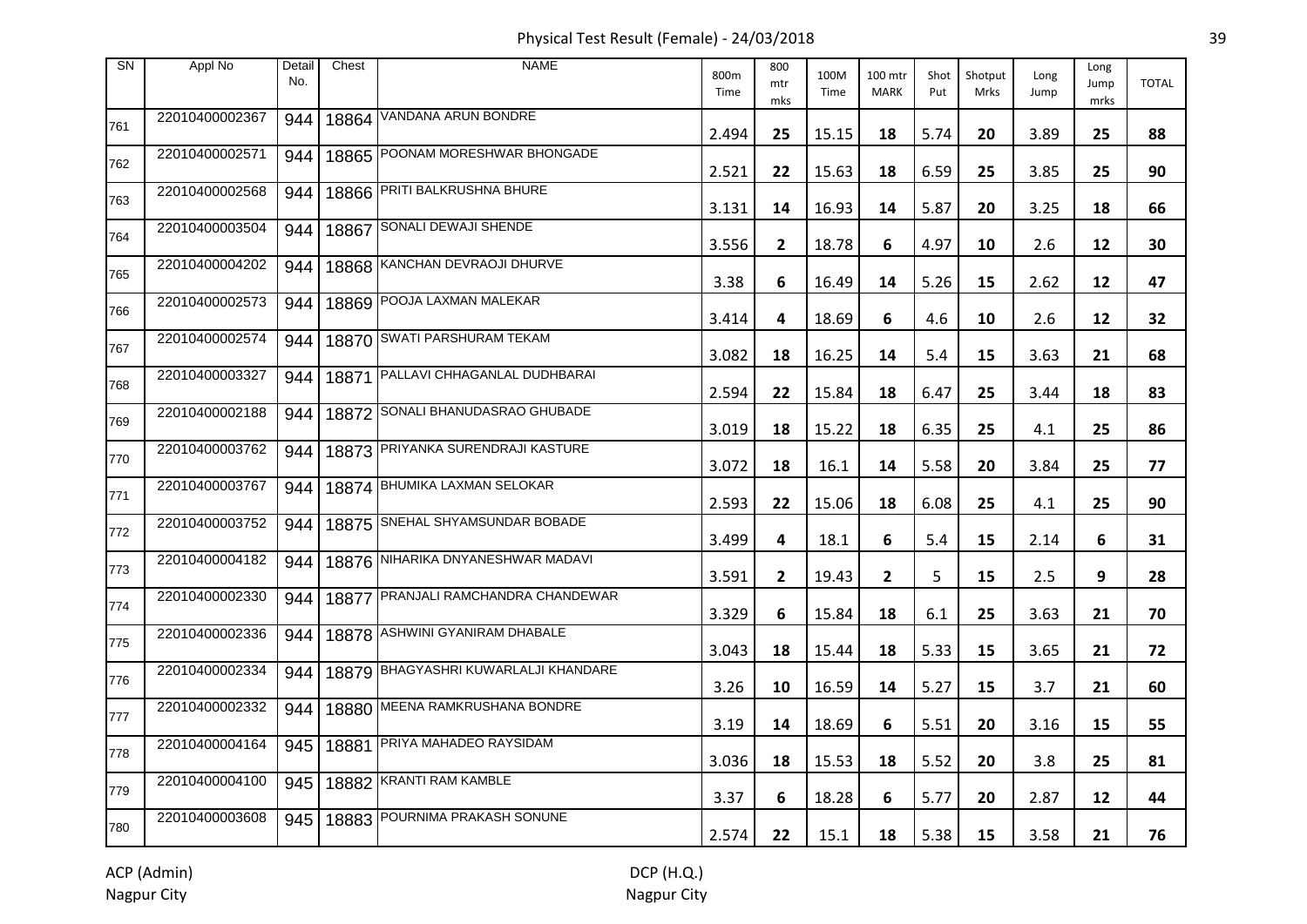Physical Test Result (Female) - 24/03/2018 40

| <b>SN</b> | Appl No        | Detail<br>No. | Chest | <b>NAME</b>                     | 800m<br>Time | 800<br>mtr<br>mks | 100M<br>Time | 100 mtr<br><b>MARK</b> | Shot<br>Put | Shotput<br><b>Mrks</b> | Long<br>Jump | Long<br>Jump<br>mrks | <b>TOTAL</b> |
|-----------|----------------|---------------|-------|---------------------------------|--------------|-------------------|--------------|------------------------|-------------|------------------------|--------------|----------------------|--------------|
| 781       | 22010400003328 | 945           |       | 18884 KARISHMA MANSARAM KAPGATE | 3.22         | 10                | 17.41        | 10                     | 6.24        | 25                     | 3.83         | 25                   | 70           |
| 782       | 22010400004066 | 945           |       | 18885 PALLAVI DILIP SAVATKAR    | 3.57         | $\overline{2}$    | 19           | 6                      | 6.06        | 25                     | 3.03         | 15                   | 48           |
| 783       | 22010400004067 | 945           |       | 18886 POOJA SUNIL MISALKAR      | 3.568        | $\mathbf{2}$      | 18.84        | 6                      | 4.3         | 5.                     | 1.64         | 0                    | 13           |
| 784       | 22010400003770 | 945           | 18887 | <b>VEENA VILAS KHANDARE</b>     | 4.114        | 0                 | 17.84        | 10                     | 5.09        | 15                     | 2.96         | 15                   | 40           |
| 785       | 22010400003989 | 945           |       | 18888 SUSHAMA KAWALU MADAVI     | 3.22         | 10                | 15.84        | 18                     | 6.38        | 25                     | 3.64         | 21                   | 74           |
| 786       | 22010400003434 | 945           |       | 18889 SUANDA NAGORAO KALSARPE   | 3.488        | 4                 | 18.97        | 6                      | 4.41        | 5.                     | 1.76         | 3                    | 18           |
| 787       | 22010400003607 | 945           |       | 18890 JYOTI NARAYANRAO DABHADE  | 3.553        | $\mathbf{2}$      | 18.44        | 6                      | 5.03        | 15                     | 2.58         | 9                    | 32           |
| 788       | 22010400002837 | 945           | 18891 | SWARNA MAHADEO KOTJAWALE        | 3.26         | 10                | 17.75        | 10                     | 5.27        | 15                     | 3.32         | 18                   | 53           |
| 789       | 22010400003965 | 945           |       | 18892 HARSHA SHALIKRAO NAITAM   | 3.228        | 10                | 15.34        | 18                     | 5.38        | 15                     | 3.75         | 21                   | 64           |
| 790       | 22010400002707 | 945           |       | 18893 NEHA PRAVIN TADAVI        | 4.282        | 0                 | 21.13        | 0                      | 4.26        | 5.                     | 1.77         | 3                    | 8            |
| 791       | 22010400002653 | 945           |       | 18894 MALA VISHNU JEMBE         | 3.415        | 4                 | AB           | 0                      | 5.58        | 20                     | 2.81         | 12                   | 36           |
| 792       | 22010400003151 | 945           |       | 18895 REKHA SITARAMJI KADU      | 3.265        | 10                | 17.31        | 10                     | 6.04        | 25                     | 2.88         | 12                   | 57           |
| 793       | 22010400003176 | 945           |       | 18896 SEEMA MANOHARJI GABHANE   | 3.37         | 6                 | 17.91        | 10                     | 5.25        | 15                     | 2.87         | 12                   | 43           |
| 794       | 22010400004088 | 945           |       | 18897 ASHWINI LOKNATH BAMBAL    | 3.435        | 4                 | 18.5         | 6                      | 3.81        | 0                      | 2.72         | 12                   | 22           |
| 795       | 22010400003709 | 945           |       | 18898 SALONI MUKESH RAGDE       | 4.426        | 0                 | 20.68        | 0                      | 3.93        | 0                      | 1.95         | 3                    | 3            |
| 796       | 22010400002852 | 945           |       | 18899 ARATI MAHADEO NAVKAR      | 3.442        | 4                 | 17.41        | 10                     | 5.05        | 15                     | 3.16         | 15                   | 44           |
| 797       | 22010400002838 | 945           |       | 18900 BHAVNA BALDEV PAKHARE     | 4.248        | 0                 | 20.28        | 0                      | 4.36        | 5                      | 2.54         | 9                    | 14           |
| 798       | 22010400004277 | 946           |       | 18901 POURNIMA HARICHAND MADAVI | 3.033        | 18                | 16.68        | 14                     | 4.72        | 10                     | 3.27         | 18                   | 60           |
| 799       | 22010400002227 | 946           |       | 18902 SONALI SUDHAKAR TELANGE   | 4.261        | 0                 | 22.59        | 0                      | 4.19        | 5                      | 1.91         | 3                    | 8            |
| 800       | 22010400003170 | 946           |       | 18903 ASHVINI BHOJRAJ BANSOD    | 4.375        | 0                 | 19.37        | $\mathbf{2}$           | 5.42        | 15                     | 2.2          | 6                    | 23           |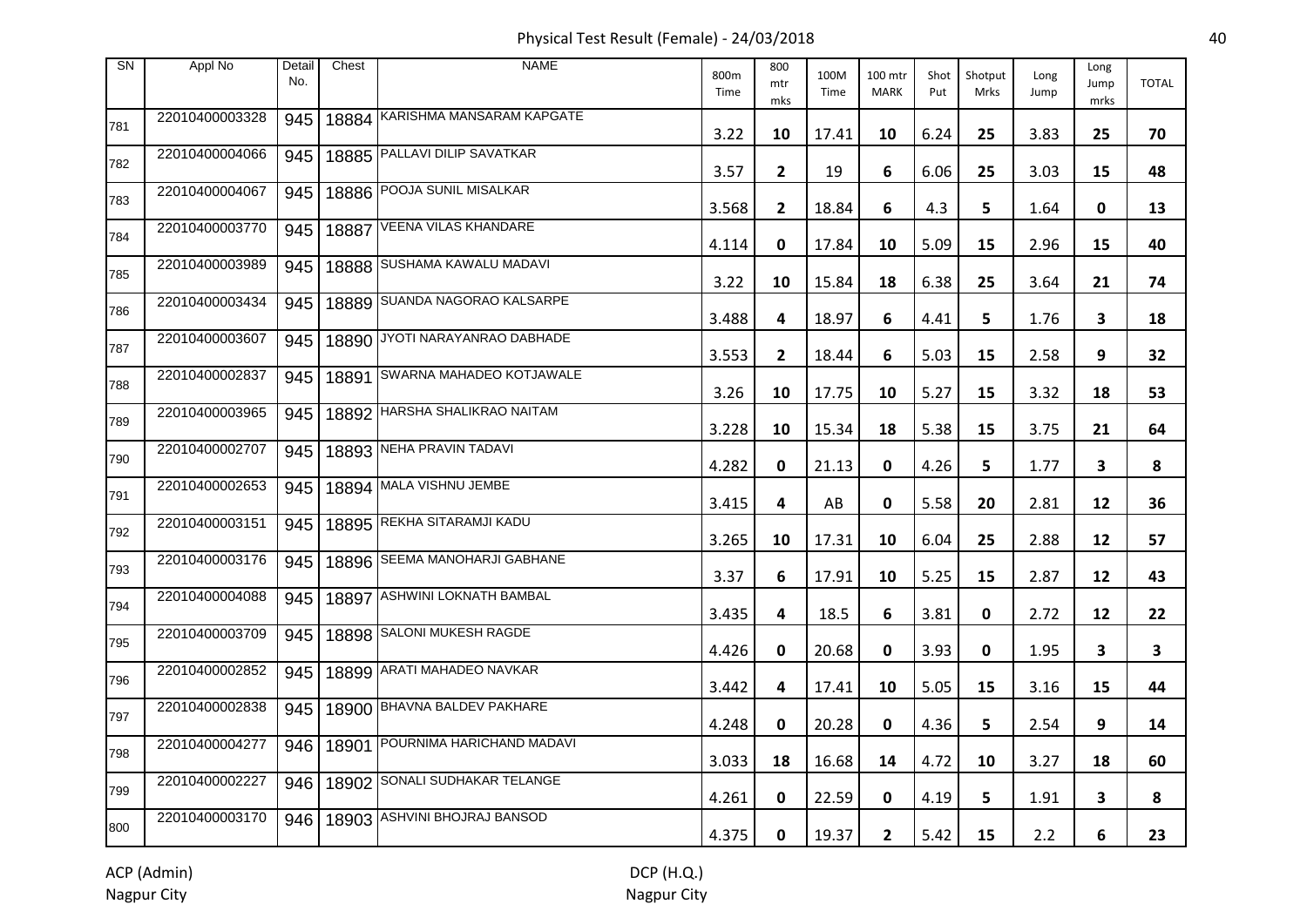Physical Test Result (Female) - 24/03/2018 41

| <b>SN</b> | Appl No        | Detail<br>No. | Chest | <b>NAME</b>                       | 800m<br>Time | 800<br>mtr<br>mks | 100M<br>Time | 100 mtr<br><b>MARK</b> | Shot<br>Put | Shotput<br>Mrks | Long<br>Jump | Long<br>Jump<br>mrks | <b>TOTAL</b> |
|-----------|----------------|---------------|-------|-----------------------------------|--------------|-------------------|--------------|------------------------|-------------|-----------------|--------------|----------------------|--------------|
| 801       | 22010400003506 | 946           |       | 18904 CHABBU MAROTI KAWARE        | 4.047        | 0                 | 18.56        | 6                      | 4.95        | 10              | 3            | 15                   | 31           |
| 802       | 22010400002542 | 946           |       | 18905 DEEKSHA YUVARAJ DHONE       | 3.228        | 10                | 16.44        | 14                     | 5.64        | 20              | 3.11         | 15                   | 59           |
| 803       | 22010400003713 | 946           |       | 18906 SARITA GANESHAN SHETTI      | 3.427        | 4                 | 17.5         | 10                     | 5.17        | 15              | 3.06         | 15                   | 44           |
| 804       | 22010400004204 | 946           | 18907 | AASHWINI SAHEBRAOJI WAGHAMARE     | 4.054        | 0                 | 19.56        | $\mathbf{2}$           | 3.84        | $\mathbf 0$     | 2.22         | 6                    | 8            |
| 805       | 22010400003185 | 946           |       | 18908 KARISHMA LALENDRA BHONDEKAR | 5.231        | 0                 | 23.28        | 0                      | 4.5         | 10              | 2.41         | 9                    | 19           |
| 806       | 22010400003667 | 946           |       | 18909 PANCHABUDHE ARCHANA BHAURAO | 3.019        | 18                | 15           | 22                     | 6.48        | 25              | 3.78         | 21                   | 86           |
| 807       | 22010400004236 | 946           |       | 18910 VARSHA SURESH ZINJURDE      | 3.259        | 10                | 17.41        | 10                     | 5.42        | 15              | 2.7          | 12                   | 47           |
| 808       | 22010400003690 | 946           | 18911 | JYOTI BALAJI LONE                 | 2.552        | 22                | 14.75        | 22                     | 5.49        | 15              | 3.8          | 25                   | 84           |
| 809       | 22010400003689 | 946           |       | 18912 ASHATAI RAGHO KAMBALE       | 3.215        | 10                | 17.56        | 10                     | 6.38        | 25              | 3.41         | 18                   | 63           |
| 810       | 22010400003003 | 946           |       | 18913 RAMA BABARAO BAHADURE       | 3.255        | 10                | 17.37        | 10                     | 5.87        | 20              | 2.85         | 12                   | 52           |
| 811       | 22010400003641 | 946           |       | 18914 KAVITA KHANDU BADWAD        | 3.293        | 10                | 16.37        | 14                     | 6.3         | 25              | 3.46         | 18                   | 67           |
| 812       | 22010400002450 | 946           |       | 18915 RAJANI VASANTRAO DERKAR     | 3.15         | 14                | 15.53        | 18                     | 5.35        | 15              | 3.45         | 18                   | 65           |
| 813       | 22010400002409 | 946           |       | 18916 SHWETA VINOD VAIDYA         | 3.077        | 18                | 15.72        | 18                     | 5.77        | 20              | 2.64         | 12                   | 68           |
| 814       | 22010400002448 | 946           |       | 18917 PRACHI DHARAMRAJ BHAGAT     | 3.322        | 6                 | 17.07        | 10                     | 5.76        | 20              | 3.25         | 18                   | 54           |
| 815       | 22010400004194 | 946           |       | 18918 ANITA SURYABHAN RAHANGDALE  | 3.346        | 6                 | 17.15        | 10                     | 6.32        | 25              | 3.35         | 18                   | 59           |
| 816       | 22010400004169 | 946           |       | 18919 SARIKA KISHOR PAKHMODE      | 3.029        | 18                | 14.88        | 22                     | 6.21        | 25              | 3.68         | 21                   | 86           |
| 817       | 22010400004173 | 946           |       | 18920 ASHVINI BHASKAR NIKHADE     | 3.217        | 10                | 17.35        | 10                     | 4.55        | 10              | 3.32         | 18                   | 48           |
| 818       | 22010400003390 | 947           |       | 18921 PRATIBHA DASHRATH MESHRAM   | 3.541        | $\mathbf{2}$      | 19.53        | $\overline{2}$         | 4.01        | 5               | 2.74         | 12                   | 21           |
| 819       | 22010400002416 | 947           |       | 18922 JAYA SIDDHARTH MESHRAM      | 4.125        | 0                 | 19.71        | $\mathbf{2}$           | 6.95        | 25              | 2.68         | 12                   | 39           |
| 820       | 22010400002861 | 947           |       | 18923 MINAKSHI TULSHIRAM MESHRAM  | 4.588        | 0                 | 16.82        | 14                     | 2.27        | 0               | 2.77         | 12                   | 26           |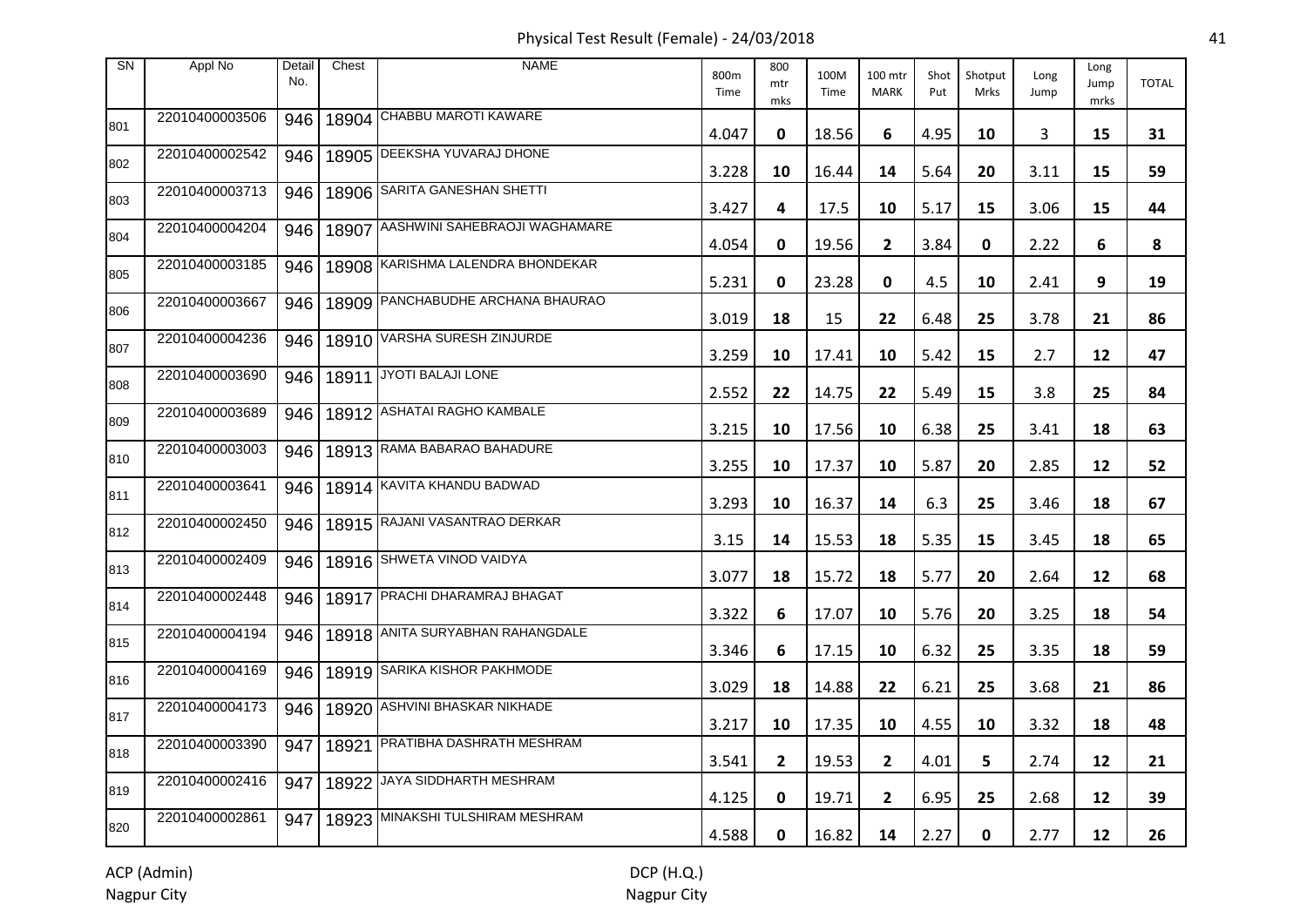Physical Test Result (Female) - 24/03/2018 42

| SN  | Appl No        | Detail<br>No. | Chest | <b>NAME</b>                        | 800m<br>Time | 800<br>mtr<br>mks | 100M<br>Time | 100 mtr<br><b>MARK</b> | Shot<br>Put | Shotput<br>Mrks | Long<br>Jump | Long<br>Jump<br>mrks | <b>TOTAL</b> |
|-----|----------------|---------------|-------|------------------------------------|--------------|-------------------|--------------|------------------------|-------------|-----------------|--------------|----------------------|--------------|
| 821 | 22010400003186 | 947           |       | 18924 MONALI NARAYAN SOMNATHE      | 4.441        | 0                 | 21.96        | 0                      | 4.19        | 5.              | 2.55         | 9                    | 14           |
| 822 | 22010400003519 | 947           |       | 18925 NIDHI MANOHAR NAGARE         | 4.064        | 0                 | 18.93        | 6                      | 4.51        | 10              | 2.4          | 9                    | 25           |
| 823 | 22010400004082 | 947           |       | 18926 KOMAL MANIK MADAVI           | 3.122        | 14                | 15.88        | 18                     | 5.62        | 20              | 3.75         | 21                   | 73           |
| 824 | 22010400004040 | 947           |       | 18927 SONALI VIJAY KHADATKAR       | 3.487        | 4                 | 20.44        | 0                      | 5.08        | 15              | 2.22         | 6                    | 25           |
| 825 | 22010400003646 | 947           |       | 18928 MAYURI DILIP GAIKWAD         | 4.054        | 0                 | 17.47        | 10                     | 5.28        | 15              | 2.67         | 12                   | 37           |
| 826 | 22010400003503 | 947           |       | 18929 VIJAYA ASHOK DEVGADE         | 4.235        | 0                 | 18.6         | 6                      | 4.06        | 5               | 3.07         | 15                   | 26           |
| 827 | 22010400002969 | 947           |       | 18930 RAJANI MUKESH RAUT           | 4.051        | 0                 | 21.5         | 0                      | 4.51        | 10              | 2.6          | 12                   | 22           |
| 828 | 22010400004145 | 947           |       | 18931 SNEHAL MAHADEO GANDHRE       | 3.273        | 10                | 18.44        | 6                      | 4.6         | 10              | 2.63         | 12                   | 38           |
| 829 | 22010400002972 | 947           |       | 18932 KARUNA VIJAYJI GHARDE        | 3.184        | 14                | 16.62        | 14                     | 5.16        | 15              | 2.95         | 15                   | 58           |
| 830 | 22010400002981 | 947           |       | 18933 BHAGYASHRI DAULATJI KAREMORE | 2.539        | 22                | 16.91        | 14                     | 5.49        | 15              | 3.4          | 18                   | 69           |
| 831 | 22010400002976 | 947           |       | 18934 SHRADDHA NARESHJI GEDAMJI    | 3.121        | 14                | 16           | 18                     | 5.8         | 20              | 3.96         | 25                   | 77           |
| 832 | 22010400002978 | 947           |       | 18935 SAPANA DNYANESHWARJI GHOTALE | 2.513        | 22                | 15.56        | 18                     | 6.42        | 25              | 4.05         | 25                   | 90           |
| 833 | 22010400002974 | 947           |       | 18936 SWATI MAHENDRAJI GOSWAMI     | 3.023        | 18                | 16.78        | 14                     | 5.33        | 15              | 3.2          | 18                   | 65           |
| 834 | 22010400002712 | 947           |       | 18937 CHHAYAWANTI TULSHIRAM AHAKE  | 3.29         | 10                | 17.28        | 10                     | 6.16        | 25              | 2.92         | 15                   | 60           |
| 835 | 22010400002236 | 947           |       | 18938 SEEMA SANTOSH BHIMTE         | 3.198        | 14                | 17.78        | 10                     | 5.13        | 15              | 3.5          | 21                   | 60           |
| 836 | 22010400002273 | 947           |       | 18939 MAMTA DEVILAL PUND           | 3.16         | 14                | 16.78        | 14                     | 5.75        | 20              | 3.37         | 18                   | 66           |
| 837 | 22010400003370 | 947           |       | 18940 NAMITA GUNDERAO NIMBARTE     | 3.348        | 6                 | 16.81        | 14                     | 5.87        | 20              | 3.37         | 18                   | 58           |
| 838 | 22010400004038 |               |       | 948   18941 ROHINI HIRALAL SONWANE | 3.152        | 14                | 16.59        | 14                     | 5.52        | 20              | 3.4          | 18                   | 66           |
| 839 | 22010400003529 | 948           |       | 18942 SHWETA VITTHALRAO RAUT       | 3.257        | 10                | 16.25        | 14                     | 5.25        | 15              | 2.69         | 12                   | 51           |
| 840 | 22010400003325 | 948           |       | 18943 ANKITA DIWAKARRAO MURHEKAR   | 3.464        | 4                 | 16.75        | 14                     | 5.82        | 20              | 3.24         | 18                   | 56           |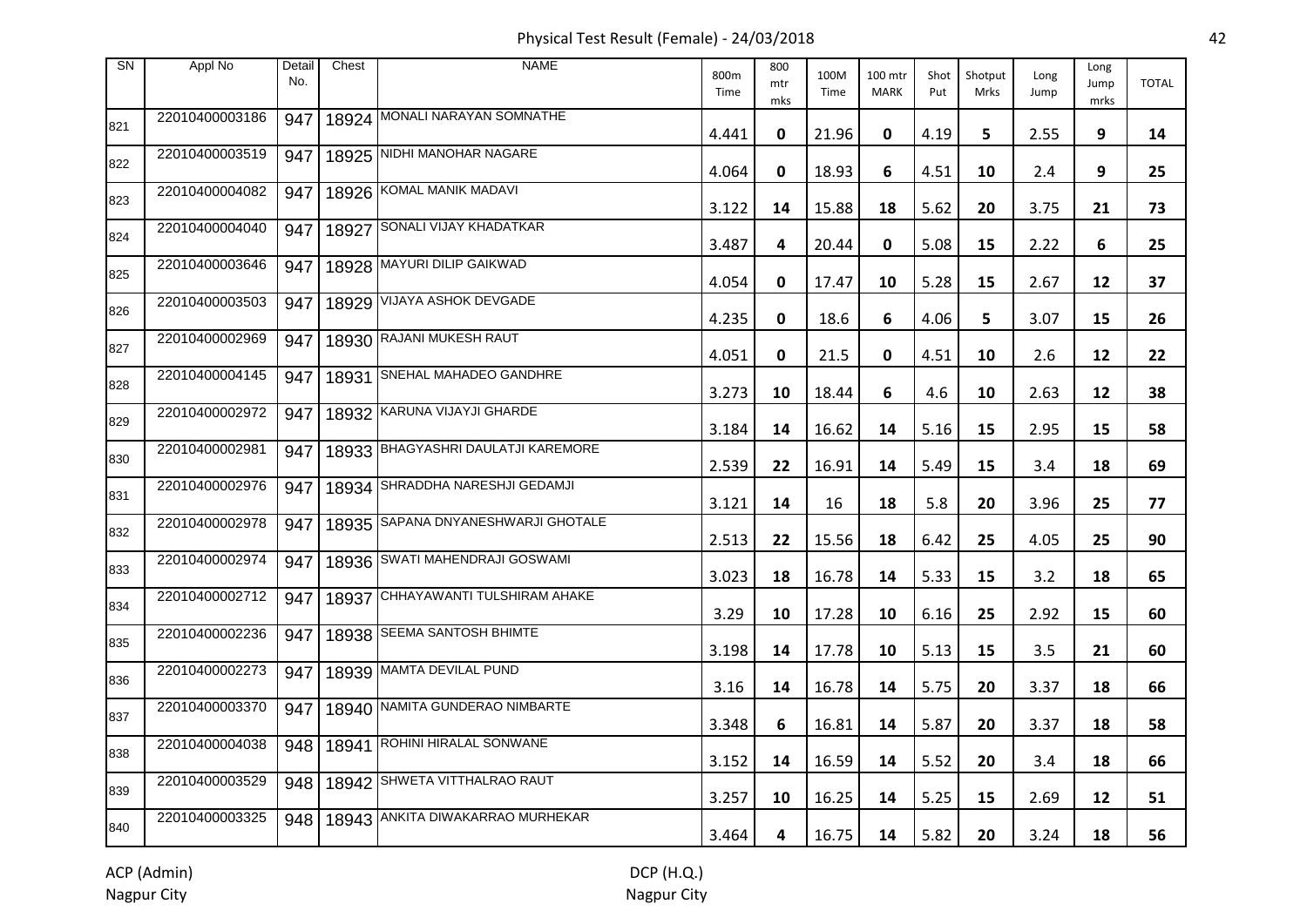Physical Test Result (Female) - 24/03/2018 43

| <b>SN</b> | Appl No        | Detail<br>No. | Chest | <b>NAME</b>                       | 800m<br>Time | 800<br>mtr<br>mks | 100M<br>Time | 100 mtr<br><b>MARK</b> | Shot<br>Put | Shotput<br>Mrks | Long<br>Jump | Long<br>Jump<br>mrks | <b>TOTAL</b> |
|-----------|----------------|---------------|-------|-----------------------------------|--------------|-------------------|--------------|------------------------|-------------|-----------------|--------------|----------------------|--------------|
| 841       | 22010400003326 | 948           |       | 18944 PALLAVI ARUNRAO CHAKOLE     | 3.165        | 14                | 16.19        | 14                     | 5.32        | 15              | 3.43         | 18                   | 61           |
| 842       | 22010400003344 | 948           |       | 18945 RIJWANA RAUF SHEIKH         | 3.126        | 14                | 15.69        | 18                     | 5.78        | 20              | 3.69         | 21                   | 73           |
| 843       | 22010400002854 | 948           |       | 18946 JYOTIBALA WASUDEO MOHINKAR  | 4.339        | 0                 | 18.5         | 6                      | 4.55        | 10              | 2.07         | 6                    | 22           |
| 844       | 22010400004039 | 948           | 18947 | <b>PRITI ASHOK DEOTALE</b>        | 3.289        | 10                | 18.28        | 6                      | 5.04        | 15              | 0            | 0                    | 31           |
| 845       | 22010400003940 | 948           |       | 18948 SUNITA MURLIDHAR GAYKWAD    | 3.148        | 14                | 16.53        | 14                     | 5.41        | 15              | 0            | 0                    | 43           |
| 846       | 22010400003789 | 948           |       | 18949 AALISHA SANDIP WANKHEDE     | 3.113        | 14                | 18.04        | 6                      | 4.46        | 5               | 3.05         | 15                   | 40           |
| 847       | 22010400002918 | 948           |       | 18950 RANI NARAYAN THOSAR         | 4.045        | 0                 | 18.41        | 6                      | 4.88        | 10              | 0            | 0                    | 16           |
| 848       | 22010400002844 | 948           | 18951 | <b>VIMAL MOTIRAM SAPATE</b>       | 3.068        | 18                | 15.28        | 18                     | 6.55        | 25              | 3.62         | 21                   | 82           |
| 849       | 22010400002220 | 948           |       | 18952 DIKSHA MORESHWARJI JAMBHULE | 3.161        | 14                | 14.79        | 22                     | 5.04        | 15              | 3.76         | 21                   | 72           |
| 850       | 22010400002415 | 948           |       | 18953 REENA VINAYAK KOHLE         | 3.195        | 14                | 16.68        | 14                     | 5.25        | 15              | 3.3          | 18                   | 61           |
| 851       | 22010400002521 | 948           |       | 18954 DURGESHWAREE CHETAN TEKAM   | 3.163        | 14                | 16.32        | 14                     | 5.72        | 20              | 3.5          | 21                   | 69           |
| 852       | 22010400002522 | 948           |       | 18955 ANITA NARESHJI SHAHU        | 3.177        | 14                | 17           | 14                     | 5.62        | 20              | 3.34         | 18                   | 66           |
| 853       | 22010400003376 | 948           |       | 18956 PRANALI BABANJI BHOYAR      | 3.58         | $\mathbf{2}$      | 17.66        | 10                     | 5.71        | 20              | 3.28         | 18                   | 50           |
| 854       | 22010400003118 | 948           |       | 18957 DIKSHA DILIPRAO MOHURLE     | 3.528        | $\mathbf{2}$      | 16.66        | 14                     | 4.52        | 10              | 2.66         | 12                   | 38           |
| 855       | 22010400004103 | 948           |       | 18958 PRIYA PANJABRAO GAWAI       | 3.32         | 6                 | 16.94        | 14                     | 5.45        | 15              | 3.42         | 18                   | 53           |
| 856       | 22010400004107 | 948           |       | 18959 MINAL GOVARDHANRAO THORAT   | 3.36         | 6                 | 17.59        | 10                     | 5.54        | 20              | 3.09         | 15                   | 51           |
| 857       | 22010400003189 | 948           |       | 18960 TRISHALA ANIL RAUT          | 4.065        | 0                 | 21           | 0                      | 4.19        | 5               | 2.28         | 6                    | 11           |
| 858       | 22010400003629 | 949           |       | 18961 SHIVANI RAJU ARGULEWAR      | 3.438        | 4                 | 18.69        | 6                      | 4.22        | 5.              | 3.04         | 15                   | 30           |
| 859       | 22010400002272 | 949           |       | 18962 KARISHMA SAHADEO BHANARKAR  | 3.333        | 6                 | 18.56        | 6                      | 4.55        | 10              | 3.21         | 18                   | 40           |
| 860       | 22010400004140 | 949           |       | 18963 VAISHNAVI VASANTA TAYADE    | 2.57         | 22                | 15.69        | 18                     | 6.16        | 25              | 3.69         | 21                   | 86           |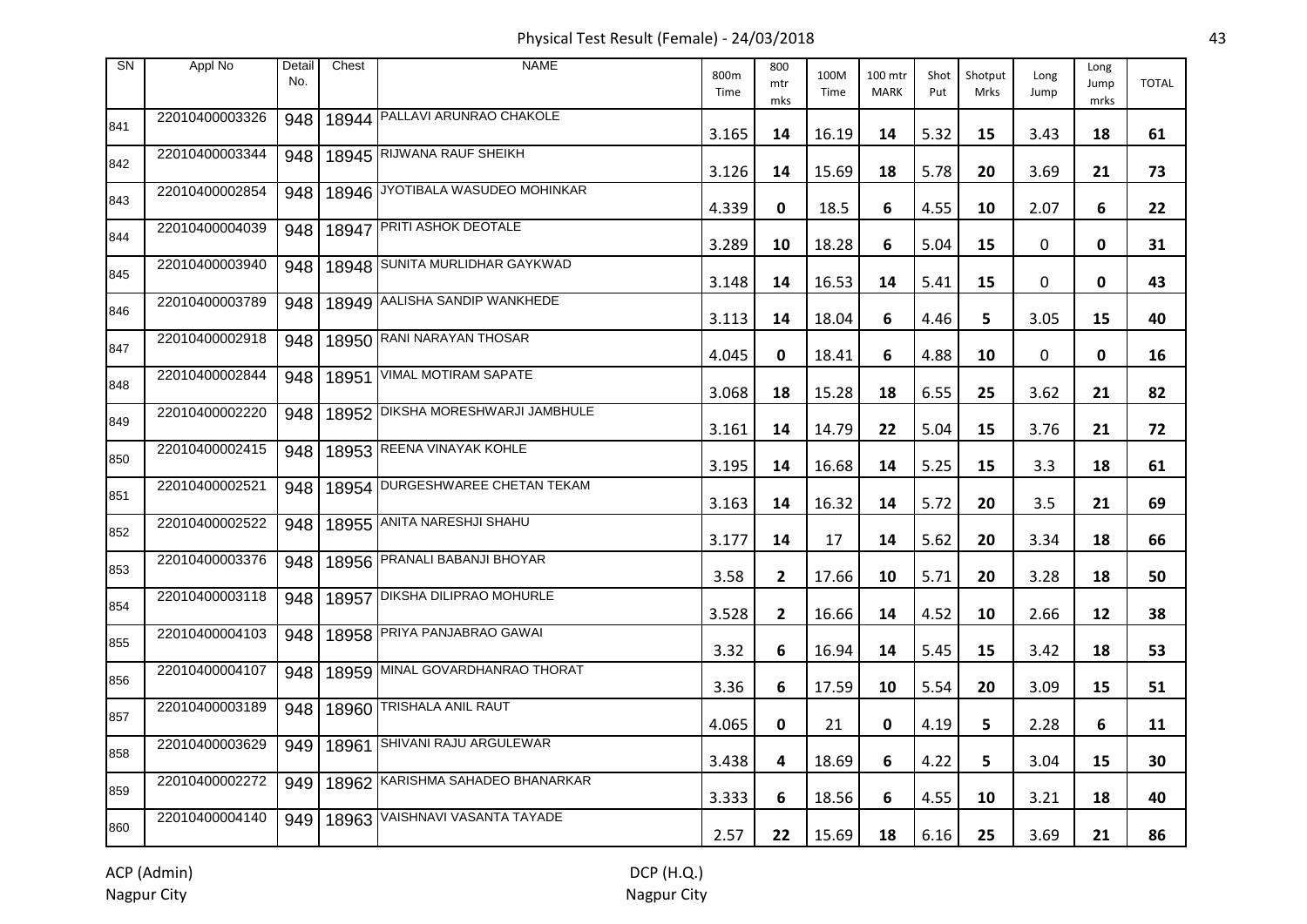Physical Test Result (Female) - 24/03/2018 44

| <b>SN</b> | Appl No        | Detail<br>No. | Chest | <b>NAME</b>                        | 800m<br>Time | 800<br>mtr<br>mks | 100M<br>Time | 100 mtr<br><b>MARK</b> | Shot<br>Put | Shotput<br>Mrks | Long<br>Jump | Long<br>Jump<br>mrks | <b>TOTAL</b> |
|-----------|----------------|---------------|-------|------------------------------------|--------------|-------------------|--------------|------------------------|-------------|-----------------|--------------|----------------------|--------------|
| 861       | 22010400004139 | 949           |       | 18964 VAISHNAVI MADHUKAR WAROKAR   | 4.095        | 0                 | 18.5         | 6                      | 5.2         | 15              | 2.48         | 9                    | 30           |
| 862       | 22010400002222 | 949           |       | 18965 PRAGATI PRAKASH SHENDE       | 3.167        | 14                | 16.56        | 14                     | 6.29        | 25              | 3.3          | 18                   | 71           |
| 863       | 22010400002878 | 949           |       | 18966 PAYAL MORESHWAR SHAMBHARKAR  | 3.529        | $\mathbf{2}$      | 19.85        | $\mathbf{2}$           | 4.77        | 10              | 2.45         | 9                    | 23           |
| 864       | 22010400002508 | 949           | 18967 | <b>PRATIBHA SUDHAKAR THAKARE</b>   | 3.594        | $\mathbf{2}$      | AB           | 0                      | 6.06        | 25              | 2.28         | 6                    | 33           |
| 865       | 22010400002410 | 949           |       | 18968 MINAKSHI VIJAY KOLWATE       | 3.159        | 14                | 16.34        | 14                     | 5.85        | 20              | 3.6          | 21                   | 69           |
| 866       | 22010400002207 | 949           |       | 18969 SWITI DILIP KOHALE           | 3.35         | 6                 | 18.25        | 6                      | 5.06        | 15              | 2.78         | 12                   | 39           |
| 867       | 22010400003637 | 949           |       | 18970 ASHA KESHORAO BUDDE          | 3.483        | 4                 | 18.5         | 6                      | 5.25        | 15              | 1.75         | 3                    | 28           |
| 868       | 22010400004028 | 949           | 18971 | NIKITA PADMAKAR NERKAR             | 3.39         | 6                 | 17.41        | 10                     | 5.2         | 15              | 3.32         | 18                   | 49           |
| 869       | 22010400003171 | 949           |       | 18972 POOJA AMARAKANTH DHOTRE      | 3.372        | 6                 | 17.62        | 10                     | 5.15        | 15              | 2.71         | 12                   | 43           |
| 870       | 22010400003727 | 949           |       | 18973 PALLAVI ANANDRAO AWAL        | 3.423        | 4                 | 20.22        | 0                      | 5.14        | 15              | 2.38         | 9                    | 28           |
| 871       | 22010400004016 | 949           |       | 18974 SARITABAI RISHILAL LILHARE   | 3.295        | 10                | 16.91        | 14                     | 5.66        | 20              | 3.17         | 15                   | 59           |
| 872       | 22010400003981 | 949           |       | 18975 NAMRATA RAKESH UPADHYAY      | 5.379        | 0                 | 27.09        | 0                      | 4.11        | 5               | 1.6          | 0                    | 5            |
| 873       | 22010400004167 | 949           |       | 18976 ASHWINI SANTOSH MODAK        | 3.496        | 4                 | 18.41        | 6                      | 3.95        | 0               | 1.93         | 3                    | 13           |
| 874       | 22010400003428 | 949           |       | 18977 SWATI GHANSHYAM NANDESHWAR   | 3.31         | 6                 | 17.47        | 10                     | 5.8         | 20              | 2.65         | 12                   | 48           |
| 875       | 22010400003475 | 949           |       | 18978 PRITI YADORAV SARVE          | 3.127        | 14                | 16.66        | 14                     | 4.9         | 10              | 3.15         | 15                   | 53           |
| 876       | 22010400002753 | 949           |       | 18979 MRUNALI MANOHARJI KARANJEKAR | 3.189        | 14                | 16.59        | 14                     | 6.02        | 25              | 3.5          | 21                   | 74           |
| 877       | 22010400002757 | 949           |       | 18980 PRAGATI RAVIJI DHAWALE       | 3.44         | 4                 | 16.88        | 14                     | 6.62        | 25              | 3.04         | 15                   | 58           |
| 878       | 22010400002331 | 950           |       | 18981 ARTI SANTOSH WARHADE         | 3.32         | 6                 | 16.59        | 14                     | 5.57        | 20              | 3.46         | 18                   | 58           |
| 879       | 22010400003078 | 950           |       | 18982 ANJALI HARICHANDRA MATE      | 3.178        | 14                | 16.47        | 14                     | 5.45        | 15              | 3.3          | 18                   | 61           |
| 880       | 22010400002241 | 950           |       | 18983 BHAGYASHREE WAMAN MOHURLE    | 3.037        | 18                | 16.09        | 14                     | 6.45        | 25              | 2.98         | 15                   | 72           |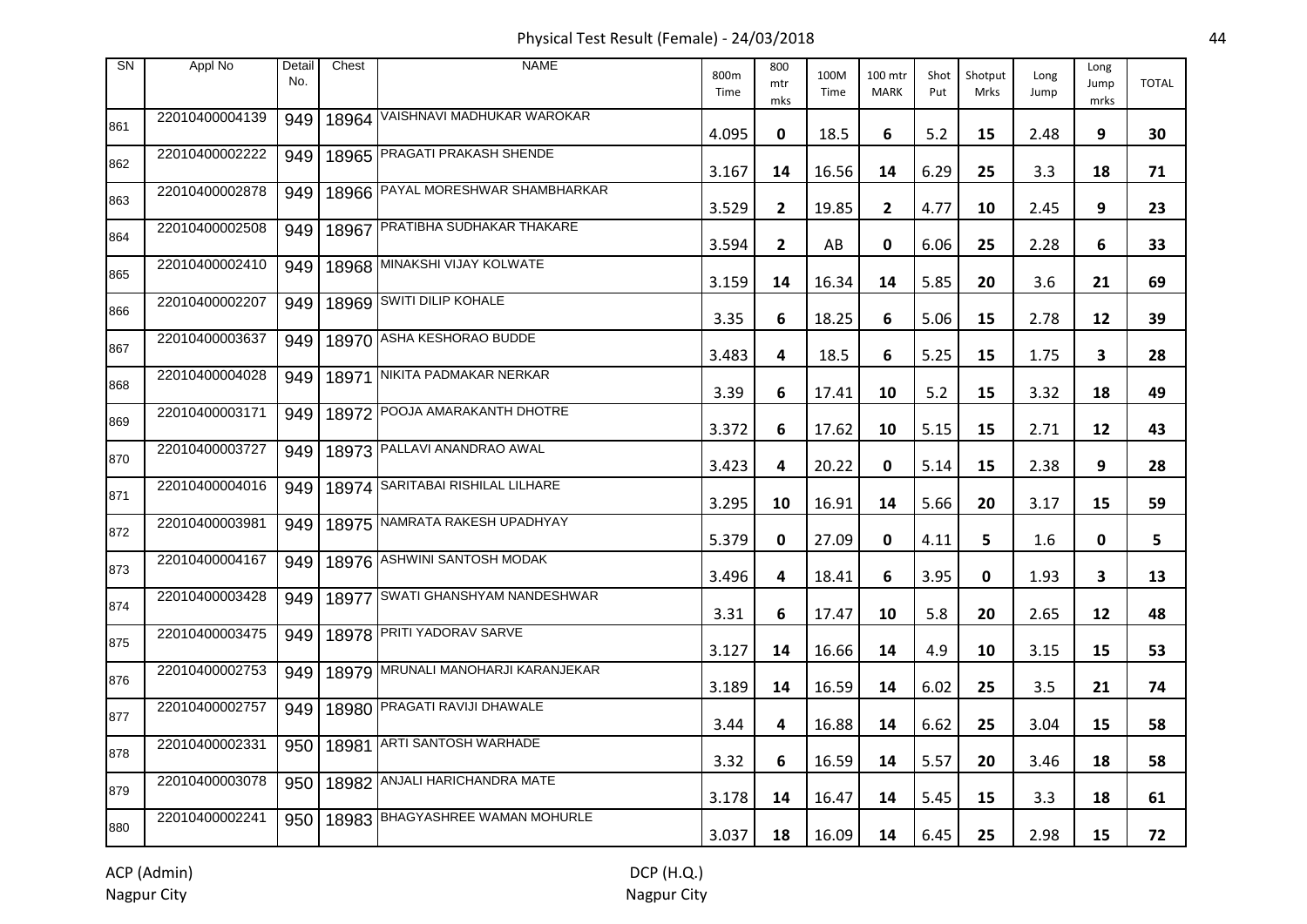Physical Test Result (Female) - 24/03/2018 45

| <b>SN</b> | Appl No        | Detail<br>No. | Chest | <b>NAME</b>                       | 800m<br>Time | 800<br>mtr<br>mks | 100M<br>Time | 100 mtr<br><b>MARK</b> | Shot<br>Put | Shotput<br><b>Mrks</b> | Long<br>Jump | Long<br>Jump<br>mrks | <b>TOTAL</b> |
|-----------|----------------|---------------|-------|-----------------------------------|--------------|-------------------|--------------|------------------------|-------------|------------------------|--------------|----------------------|--------------|
| 881       | 22010400002182 | 950           |       | 18984 SHILPA MADHUKAR SAHARE      | 3.122        | 14                | 16.81        | 14                     | 5.64        | 20                     | 3.34         | 18                   | 66           |
| 882       | 22010400002279 | 950           |       | 18985 PRACHI SHRIKRUSHNA NAGPURE  | 3.198        | 14                | 16.65        | 14                     | 5.18        | 15                     | 3.83         | 25                   | 68           |
| 883       | 22010400004134 | 950           |       | 18986 PRIYANKA NARBAD SARODE      | 4.274        | 0                 | 18.78        | 6                      | 5.01        | 15                     | 2.54         | 9                    | 30           |
| 884       | 22010400003766 | 950           | 18987 | PRIYANKA KANTI RAHANGDALE         | 3.013        | 18                | 14.4         | 22                     | 6.6         | 25                     | 3.98         | 25                   | 90           |
| 885       | 22010400003731 | 950           |       | 18988 REKHA SURESH LILHARE        | 3.056        | 18                | 15.47        | 18                     | 6.12        | 25                     | 3.7          | 21                   | 82           |
| 886       | 22010400003778 | 950           |       | 18989 INDRESHWARI BHAGWAT DHEKWAR | 3.445        | 4                 | 21.63        | 0                      | 4.41        | 5                      | 2.05         | 6                    | 15           |
| 887       | 22010400003162 | 950           |       | 18990 DIPALI KESHORAO UIKEY       | 3.357        | 6                 | 18.41        | 6                      | 4.75        | 10                     | 3.02         | 15                   | 37           |
| 888       | 22010400002758 | 950           | 18991 | SONU CHANDRASHEKHARJI HALALE      | 4.121        | 0                 | 18.84        | 6                      | 6.12        | 25                     | 2.87         | 12                   | 43           |
| 889       | 22010400002405 | 950           |       | 18992 HEENA SURESHJI DHAWADE      | 3.162        | 14                | 15.69        | 18                     | 6.28        | 25                     | 3.54         | 21                   | 78           |
| 890       | 22010400002783 | 950           |       | 18993 PUJA NARESH CHAHNDE         | 3.159        | 14                | 15.44        | 18                     | 5.67        | 20                     | 3.81         | 25                   | 77           |
| 891       | 22010400003740 | 950           |       | 18994 SANTOSHI SHIVLAL GADRE      | 5.354        | 0                 | 20.66        | 0                      | 4.47        | 5.                     | 2.47         | 9                    | 14           |
| 892       | 22010400003858 | 950           |       | 18995 MANISHA RAJESH PENDAM       | 5.237        | 0                 | 23.65        | 0                      | 3.92        | 0                      | 1.25         | 0                    | 0            |
| 893       | 22010400002284 | 950           |       | 18996 PALLAVI SURATRAM DHANDALE   | 3.444        | 4                 | 18.75        | 6                      | 3.62        | 0                      | 2.5          | 9                    | 19           |
| 894       | 22010400002375 | 950           |       | 18997 BHAGYASHRI SOPRAMJEE DHENGE | 3.326        | 6                 | 17.16        | 10                     | 5.48        | 15                     | 2.95         | 15                   | 46           |
| 895       | 22010400003495 | 950           |       | 18998 MAYURI GOVIND LANDGE        | 4.23         | 0                 | 18.78        | 6                      | 4.4         | 5                      | 2.42         | 9                    | 20           |
| 896       | 22010400003360 | 950           |       | 18999 YOGINI VIJAY WANDHARE       | 3.356        | 6                 | 18.89        | 6                      | 5.27        | 15                     | 2.15         | 6                    | 33           |
| 897       | 22010400003695 | 950           |       | 19000 ASHWINI DHANRAJ KATRE       | 6.119        | 0                 | 25.78        | 0                      | 3.81        | 0                      | 1.75         | 3                    | 3            |
| 898       | 22010400003492 | 951           | 19001 | CHITRAREKHA LAXMIPRASAD GAUTAM    | 4.097        | 0                 | 17.54        | 10                     | 3.78        | 0                      | 1.8          | 3                    | 13           |
| 899       | 22010400003008 | 951           |       | 19002 SNEHA HARIDAS KALAMBE       | 3.23         | 10                | 16.66        | 14                     | 5.4         | 15                     | 3.3          | 18                   | 57           |
| 900       | 22010400003168 | 951           |       | 19003 PRADNYA SATYAWAN MATIRE     | 4.029        | 0                 | 17.88        | 10                     | 4.72        | 10                     | 3            | 15                   | 35           |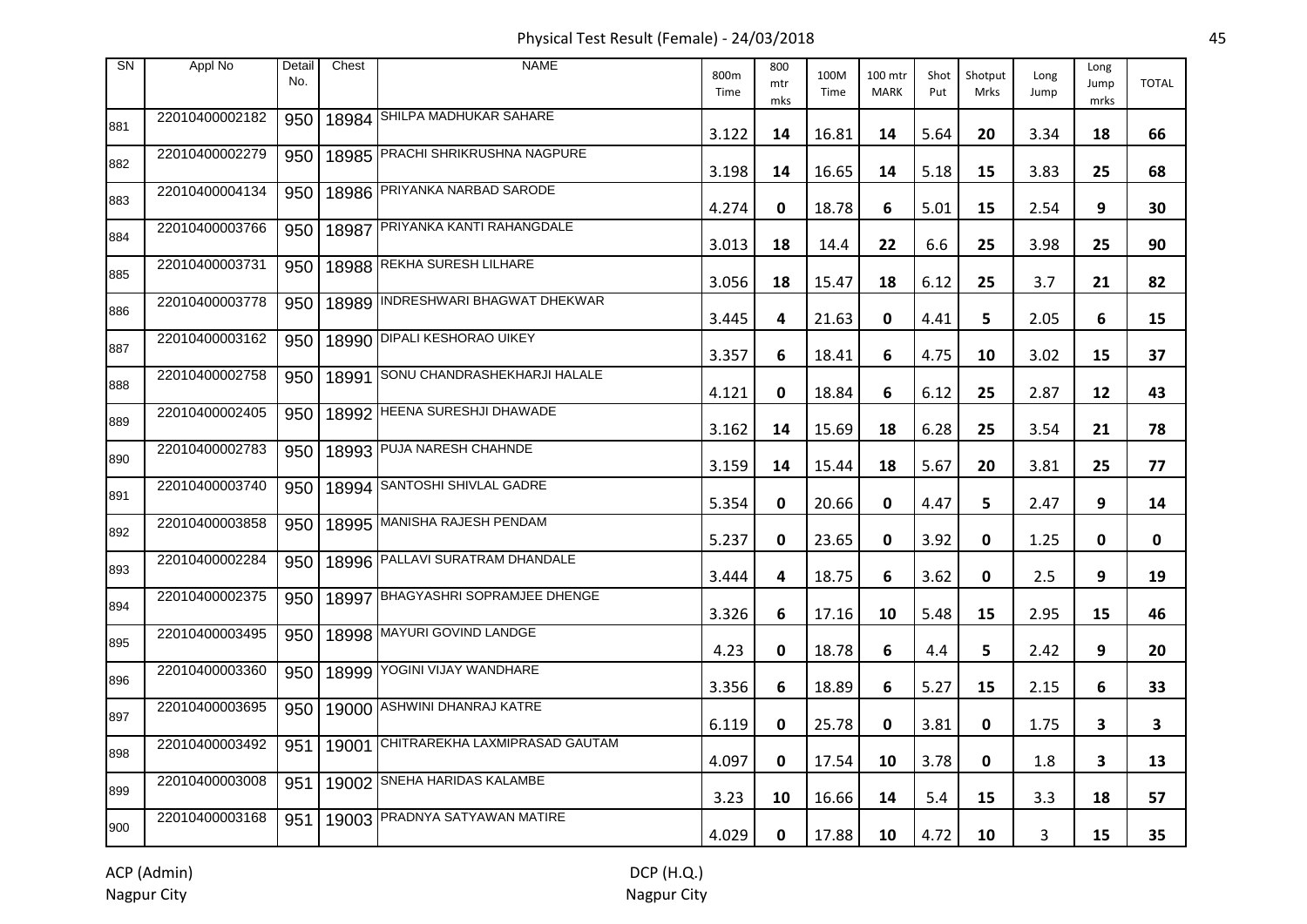Physical Test Result (Female) - 24/03/2018 46

| <b>SN</b> | Appl No        | Detail<br>No. | Chest | <b>NAME</b>                      | 800m<br>Time | 800<br>mtr<br>mks | 100M<br>Time | 100 mtr<br><b>MARK</b> | Shot<br>Put | Shotput<br>Mrks | Long<br>Jump | Long<br>Jump<br>mrks    | <b>TOTAL</b> |
|-----------|----------------|---------------|-------|----------------------------------|--------------|-------------------|--------------|------------------------|-------------|-----------------|--------------|-------------------------|--------------|
| 901       | 22010400003144 | 951           |       | 19004 HARSHALI SATYAWAN MATIRE   | 4.055        | 0                 | 16.97        | 14                     | 5.55        | 20              | 2.95         | 15                      | 49           |
| 902       | 22010400003697 | 951           |       | 19005 PRATIKSHA GAJANAN RAUT     | AB           | $\mathbf 0$       | 17.75        | 10                     | 5.12        | 15              | 1.71         | $\overline{\mathbf{3}}$ | 28           |
| 903       | 22010400004266 | 951           |       | 19006 BHARTI SEVAKRAM DHURVE     | 4.137        | 0                 | 21.5         | 0                      | 3.79        | 0               | 1.95         | 3                       | 3            |
| 904       | 22010400002721 | 951           | 19007 | <b>TEJASHWINI RAJENDRA PAL</b>   | 4.253        | 0                 | 23.5         | 0                      | 4.04        | 5               | 1.3          | 0                       | 5            |
| 905       | 22010400004215 | 951           |       | 19008 PAYAL DAMODHAR SHENDE      | 4.22         | 0                 | 23.25        | 0                      | 5.54        | 20              | 1.85         | 3                       | 23           |
| 906       | 22010400003985 | 951           |       | 19009 VAISHNAVI MAHENDARA TUPE   | 4.392        | 0                 | 22.6         | 0                      | 4.66        | 10              | 1.3          | 0                       | 10           |
| 907       | 22010400003987 | 951           |       | 19010 SNEHA DIVAKAR DHOLE        | 4.065        | 0                 | 20.25        | 0                      | 3.82        | 0               | 2.41         | 9                       | 9            |
| 908       | 22010400003491 | 951           |       | 19011 SHRADHA MAHESH NAMDEV      | 3.571        | $\mathbf{2}$      | 18.82        | 6                      | 4.3         | 5.              | 2.52         | 9                       | 22           |
| 909       | 22010400003490 | 951           |       | 19012 POOJA DADURAM CHOUDHARY    | 3.292        | 10                | 16.68        | 14                     | 5.3         | 15              | 2.85         | 12                      | 51           |
| 910       | 22010400003489 | 951           |       | 19013 DAKSHATA PRAKASH WASNIK    | 3.232        | 10                | 16.75        | 14                     | 5.29        | 15              | 3.05         | 15                      | 54           |
| 911       | 22010400003488 | 951           |       | 19014 MONIKA GOWARDHAN TELANG    | 3.184        | 14                | 17.03        | 10                     | 5.78        | 20              | 2.96         | 15                      | 59           |
| 912       | 22010400004091 | 951           |       | 19015 NIKITA VASANT KULSANGE     | 3.025        | 18                | 15.97        | 18                     | 5.37        | 15              | 3.33         | 18                      | 69           |
| 913       | 22010400003581 | 951           |       | 19016 PRIYANKA REWAJI BADOLE     | 5.123        | 0                 | 22.16        | 0                      | 3.91        | 0               | 1.4          | 0                       | 0            |
| 914       | 22010400003724 | 951           |       | 19017 PRIYA NARAYAN DESHMUKH     | 3.52         | $\mathbf{2}$      | 16.94        | 14                     | 5.89        | 20              | 3.36         | 18                      | 54           |
| 915       | 22010400002195 | 951           |       | 19018 LIPITA MUKESH GURNULE      | 3.018        | 18                | 14.78        | 22                     | 5.63        | 20              | 3.73         | 21                      | 81           |
| 916       | 22010400002378 | 951           |       | 19019 CHETAN MORESHWAR UIKEY     | 3.055        | 18                | 15.94        | 18                     | 4.83        | 10              | 3.23         | 18                      | 64           |
| 917       | 22010400003146 | 951           |       | 19020 SEEMA KISHOR KOYCHADE      | 3.189        | 14                | 16.31        | 14                     | 5.64        | 20              | 3.38         | 18                      | 66           |
| 918       | 22010400002704 | 952           |       | 19021 MUSKAN VINOD CHAVHAN       | 3.242        | 10                | 17.91        | 10                     | 5.1         | 15              | 1.88         | 3                       | 38           |
| 919       | 22010400003047 | 952           |       | 19022 SUPRIYA SURESH RAMTEKE     | 3.017        | 18                | 15.65        | 18                     | 5.21        | 15              | 3.3          | 18                      | 69           |
| 920       | 22010400003049 | 952           |       | 19023 SHEPHALI SURESHRAO GODBOLE | 3.182        | 14                | 16.81        | 14                     | 4.85        | 10              | 2.75         | 12                      | 50           |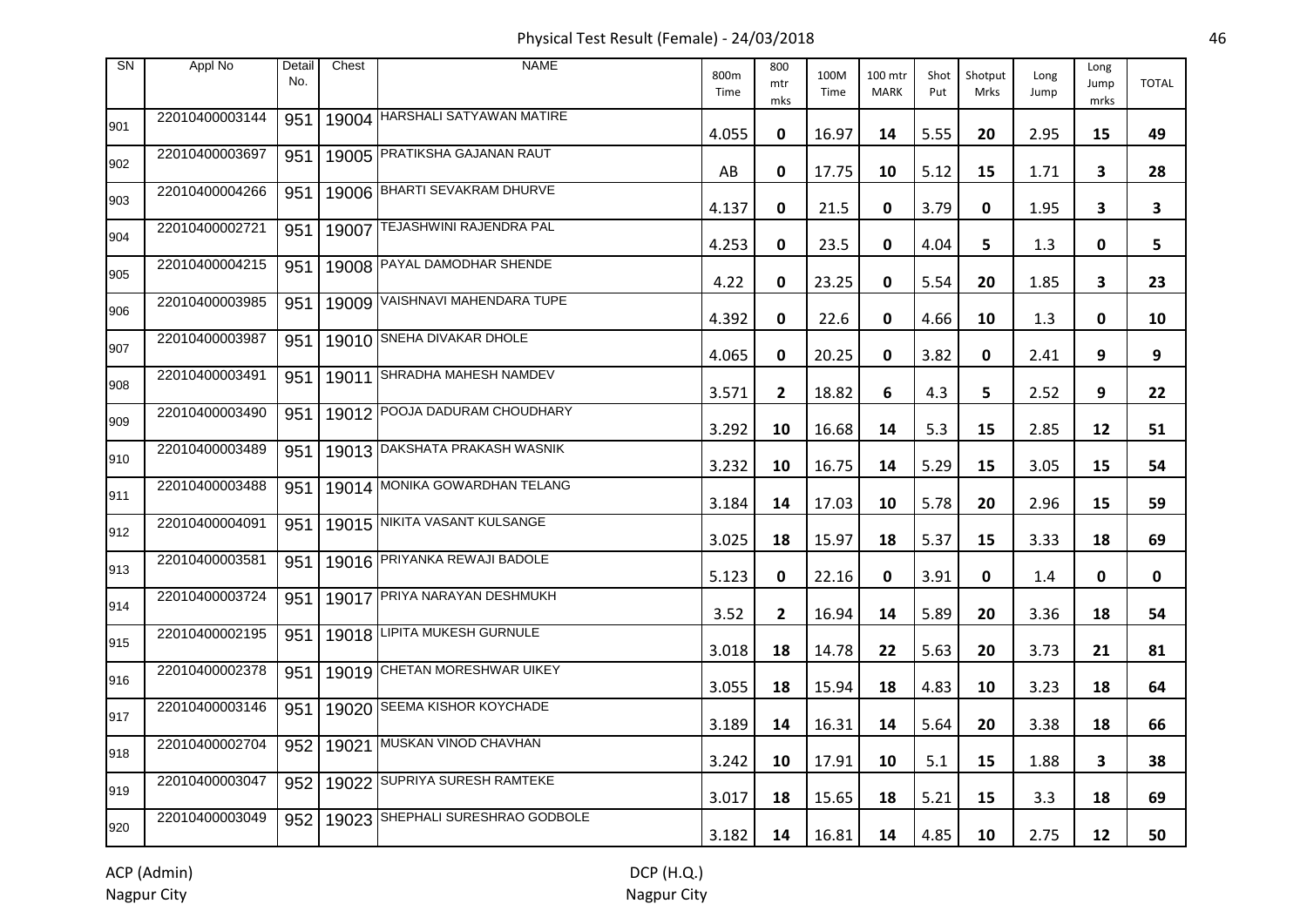Physical Test Result (Female) - 24/03/2018 47

| SN  | Appl No        | Detail<br>No. | Chest | <b>NAME</b>                         | 800m<br>Time | 800<br>mtr<br>mks | 100M<br>Time | 100 mtr<br><b>MARK</b> | Shot<br>Put | Shotput<br><b>Mrks</b> | Long<br>Jump | Long<br>Jump<br>mrks | <b>TOTAL</b> |
|-----|----------------|---------------|-------|-------------------------------------|--------------|-------------------|--------------|------------------------|-------------|------------------------|--------------|----------------------|--------------|
| 921 | 22010400003056 | 952           |       | 19024 KARISHMA GAJANAN LUTE         | 3.129        | 14                | 16.37        | 14                     | 5           | 15                     | 3.2          | 18                   | 61           |
| 922 | 22010400003902 | 952           |       | 19025 SHITAL SANJIVKUMAR CHAURPAGAR | 4.013        | 0                 | 19.59        | $\mathbf{2}$           | 4.32        | 5                      | 2.37         | 9                    | 16           |
| 923 | 22010400003747 | 952           |       | 19026 POOJA EKNATH NAKADE           | 3.387        | 6                 | 19.56        | $\mathbf{2}$           | 4.43        | 5.                     | 2.28         | 6                    | 19           |
| 924 | 22010400002770 | 952           | 19027 | VIDYA RAJU NEHARE                   | 3.23         | 10                | 17.65        | 10                     | 6.32        | 25                     | 3.14         | 15                   | 60           |
| 925 | 22010400003286 | 952           |       | 19028 PRATIBHA DEOLAL GAIDHANE      | 3.29         | 10                | 19.6         | $\mathbf{2}$           | 5.42        | 15                     | 2.63         | 12                   | 39           |
| 926 | 22010400003839 | 952           |       | 19029 ASHWINI DEEPAK SARODE         | 3.139        | 14                | 16.31        | 14                     | 5.65        | 20                     | 3.47         | 18                   | 66           |
| 927 | 22010400003843 | 952           |       | 19030 BHARTI ASHOK WAGHADE          | 3.272        | 10                | 16.63        | 14                     | 6.02        | 25                     | 3.55         | 21                   | 70           |
| 928 | 22010400002292 | 952           | 19031 | HARSHADA DHANRAJ LENDE              | 3.152        | 14                | 16.12        | 14                     | 5.2         | 15                     | 3.7          | 21                   | 64           |
| 929 | 22010400003631 | 952           |       | 19032 SHUBHANGI RUPRAO SURJUSE      | 4.072        | 0                 | 19.75        | $\mathbf{2}$           | 4.81        | 10                     | 1.83         | 3                    | 15           |
| 930 | 22010400002479 | 952           |       | 19033 NIKITA UTTAM THORAT           | 3.038        | 18                | 15.1         | 18                     | 6.16        | 25                     | 3.13         | 15                   | 76           |
| 931 | 22010400002461 | 952           |       | 19034 MOHINI PANKAJ CHANGLE         | 3.269        | 10                | 16.88        | 14                     | 6.5         | 25                     | 2.92         | 15                   | 64           |
| 932 | 22010400002481 | 952           |       | 19035 PUJA SHIVDAS CHAUDHARI        | 3.268        | 10                | 17.44        | 10                     | 0           | 0                      | 2.84         | 12                   | 32           |
| 933 | 22010400002465 | 952           |       | 19036 BHAGYASHREE KHUSHAL PALODKAR  | 3.27         | 10                | 16.25        | 14                     | 5.93        | 20                     | 3.07         | 15                   | 59           |
| 934 | 22010400002890 | 952           |       | 19037 YOGINI ONKAR BHOYAR           | 3.132        | 14                | 16.41        | 14                     | 4.3         | 5                      | 3.3          | 18                   | 51           |
| 935 | 22010400002398 | 952           |       | 19038 MAYURI MOHAN CHANDANKHEDE     | AB           | 0                 | 20.37        | 0                      | 4.51        | 10                     | 2.1          | 6                    | 16           |
| 936 | 22010400003309 | 952           |       | 19039 VAISHANAVI MURLIDHAR GAIKWAD  | 4.087        | 0                 | 21.16        | 0                      | 3.91        | 0                      | 1.85         | 3                    | 3            |
| 937 | 22010400002294 | 952           |       | 19040 KIRAN RAMBHAU NASRE           | 3.047        | 18                | 15.62        | 18                     | 6.08        | 25                     | 3.6          | 21                   | 82           |
| 938 | 22010400002709 | 953           | 19041 | <b>PRAGATI RADHESHYAM REWATKAR</b>  | 3.082        | 18                | 17.06        | 10                     | 6.13        | 25                     | 3.27         | 18                   | 71           |
| 939 | 22010400002580 | 953           |       | 19042 VANDANA ARUNRAO LABADE        | 3.25         | 10                | 17.41        | 10                     | 5.9         | 20                     | 2.71         | 12                   | 52           |
| 940 | 22010400002525 | 953           |       | 19043 SNEHA VIJAY GAWANDE           | 3.312        | 6                 | 15.56        | 18                     | 4.9         | 10                     | 3.68         | 21                   | 55           |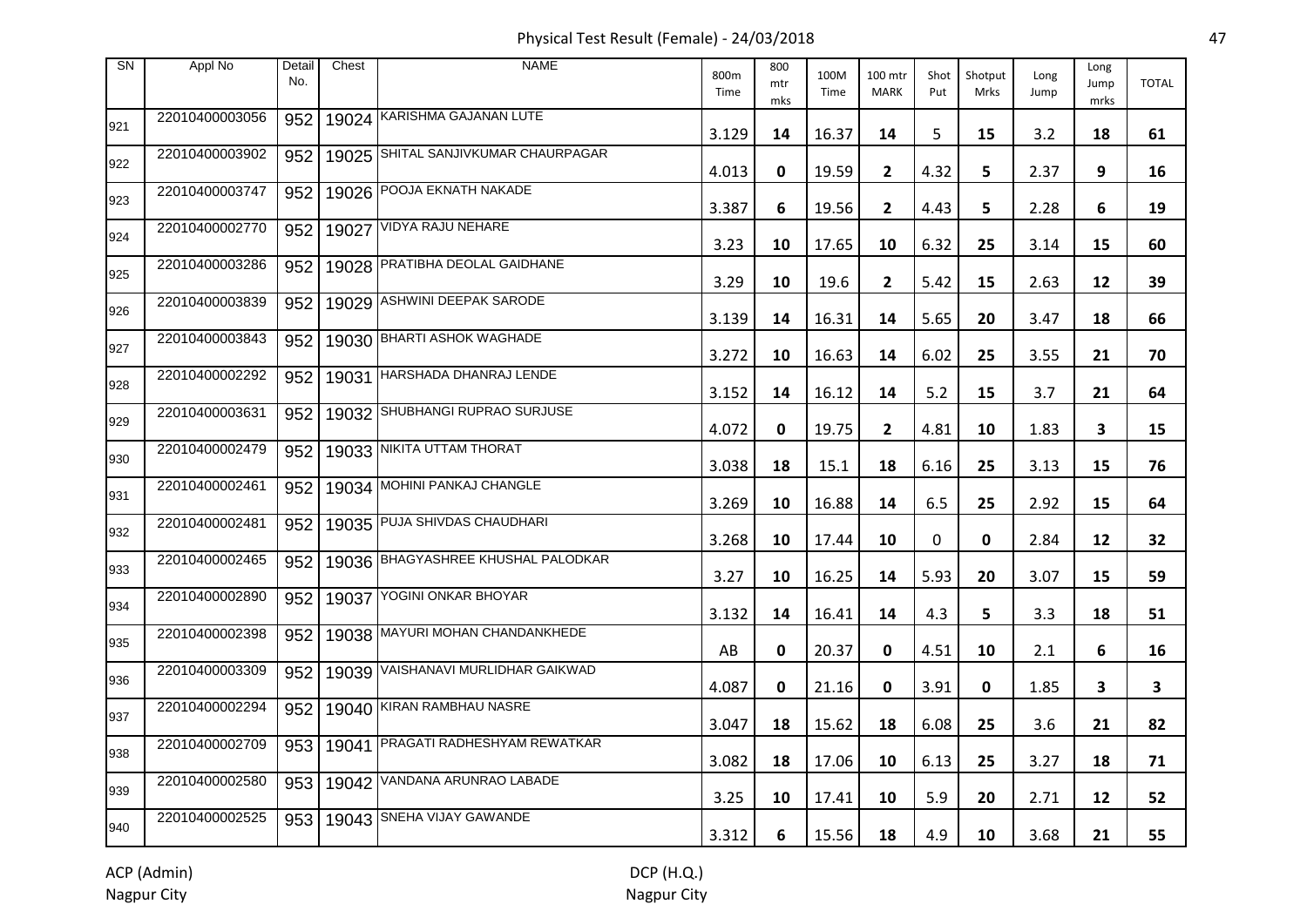Physical Test Result (Female) - 24/03/2018 48

| <b>SN</b> | Appl No        | Detail<br>No. | Chest | <b>NAME</b>                       | 800m<br>Time | 800<br>mtr<br>mks | 100M<br>Time | 100 mtr<br><b>MARK</b> | Shot<br>Put | Shotput<br><b>Mrks</b> | Long<br>Jump | Long<br>Jump<br>mrks | <b>TOTAL</b> |
|-----------|----------------|---------------|-------|-----------------------------------|--------------|-------------------|--------------|------------------------|-------------|------------------------|--------------|----------------------|--------------|
| 941       | 22010400002719 | 953           |       | 19044 ROSHNI JAYANDRA MANE        | 3.235        | 10                | 17.32        | 10                     | 4.92        | 10                     | 3.27         | 18                   | 48           |
| 942       | 22010400002362 | 953           |       | 19045 RUKSHALI PRAKASH DIFHORE    | 3.024        | 18                | 15.28        | 18                     | 5.11        | 15                     | 3.91         | 25                   | 76           |
| 943       | 22010400003005 | 953           |       | 19046 POONAM RAJU KHADSE          | 3.247        | 10                | 17.87        | 10                     | 5.32        | 15                     | 3.32         | 18                   | 53           |
| 944       | 22010400003009 | 953           | 19047 | SHARADDHA ASHOK LONARE            | 3.275        | 10                | 17.22        | 10                     | 5.22        | 15                     | 2.83         | 12                   | 47           |
| 945       | 22010400003014 | 953           |       | 19048 REEMA AMBADASJI DHANDAR     | 3.22         | 10                | 17           | 14                     | 6.04        | 25                     | 3.4          | 18                   | 67           |
| 946       | 22010400003013 | 953           |       | 19049 PRANJU SUBHASHRAO KINDARLE  | 3.149        | 14                | 17.22        | 10                     | 5.7         | 20                     | 3.22         | 18                   | 62           |
| 947       | 22010400003010 | 953           |       | 19050 SANGHMITRA JAYRAJ PATIL     | 3.29         | 10                | 17.44        | 10                     | 6.17        | 25                     | 3.02         | 15                   | 60           |
| 948       | 22010400004254 | 953           | 19051 | HARSHLATA RAMCHANDRAJI ALONE      | 3.425        | 4                 | 18.78        | 6                      | 5.05        | 15                     | 2.51         | 9                    | 34           |
| 949       | 22010400003854 | 953           |       | 19052 SHALINA PRAMOD CHAUKE       | 4.262        | 0                 | 18.66        | 6                      | 4.86        | 10                     | 2.95         | 15                   | 31           |
| 950       | 22010400003628 | 953           |       | 19053 ANKITA BABARAO DHANDAR      | 3.522        | $\mathbf{2}$      | 18.25        | 6                      | 5.36        | 15                     | 3.18         | 15                   | 38           |
| 951       | 22010400003121 | 953           |       | 19054 KAJAL PRAKASH TELANG        | 4.481        | 0                 | 22.03        | 0                      | 4.41        | 5.                     | 2.72         | 12                   | 17           |
| 952       | 22010400002949 | 953           |       | 19055 VAISHALI ASHOK YELKAR       | 3.416        | 4                 | 17.62        | 10                     | 4.47        | 5                      | 2.93         | 15                   | 34           |
| 953       | 22010400003712 | 953           |       | 19056 MAMTA SURESH GIRI           | 4.17         | 0                 | 20.38        | 0                      | 5.02        | 15                     | $\mathbf{2}$ | 6                    | 21           |
| 954       | 22010400003808 | 953           |       | 19057 POOJABAI RADHESHYAM MESHRAM | 4.277        | 0                 | 23.63        | 0                      | 3.29        | 0                      | 2.22         | 6                    | 6            |
| 955       | 22010400003899 | 953           |       | 19058 MADHURI RAJKUMAR RANE       | 3.292        | 10                | 17.75        | 10                     | 5.42        | 15                     | 3.24         | 18                   | 53           |
| 956       | 22010400003402 | 953           |       | 19059 PRIYANKA HEMRAJ BORGHARE    | 3.496        | 4                 | 17.72        | 10                     | 5.55        | 20                     | 2.76         | 12                   | 46           |
| 957       | 22010400003090 | 953           |       | 19060 PRADNYA VILAS BAKSHI        | 3.434        | 4                 | 15.75        | 18                     | 5.5         | 20                     | 3.33         | 18                   | 60           |
| 958       | 22010400003891 | 954           |       | 19061 MAYURI GANESHRAO GODSE      | 4.282        | 0                 | 19.03        | $\mathbf{2}$           | 5.17        | 15                     | 2.37         | 9                    | 26           |
| 959       | 22010400002713 | 954           |       | 19062 MOHINI ASHOK GAIDHANE       | 3.057        | 18                | 16.22        | 14                     | 6.13        | 25                     | 3.36         | 18                   | 75           |
| 960       | 22010400002634 | 954           |       | 19063 RENUKA INDRAJITJI GAJBHIYE  | 3.14         | 14                | 17.28        | 10                     | 6.1         | 25                     | 3.1          | 15                   | 64           |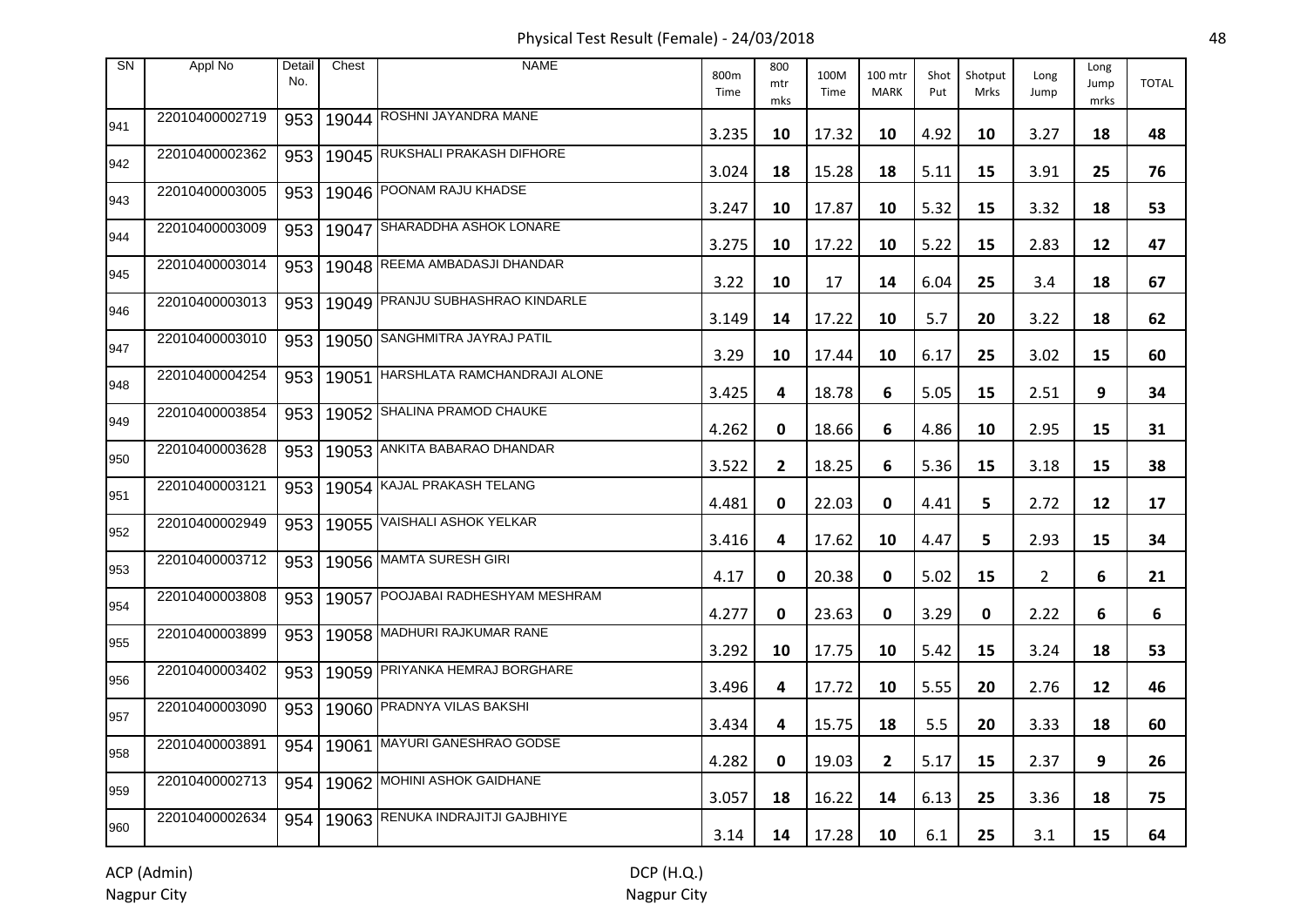Physical Test Result (Female) - 24/03/2018 49

| <b>SN</b> | Appl No        | Detail<br>No. | Chest | <b>NAME</b>                         | 800m<br>Time | 800<br>mtr<br>mks | 100M<br>Time | 100 mtr<br><b>MARK</b> | Shot<br>Put | Shotput<br><b>Mrks</b> | Long<br>Jump | Long<br>Jump<br>mrks | <b>TOTAL</b> |
|-----------|----------------|---------------|-------|-------------------------------------|--------------|-------------------|--------------|------------------------|-------------|------------------------|--------------|----------------------|--------------|
| 961       | 22010400002305 | 954           |       | 19064 SONALI MADHUKARAO MEHER       | 3.055        | 18                | 15.19        | 18                     | 5.6         | 20                     | 3.78         | 21                   | 77           |
| 962       | 22010400002312 | 954           |       | 19065 KAJAL SUBHASHRAO NEWARE       | 3.397        | 6                 | 16.56        | 14                     | 5.13        | 15                     | 3.45         | 18                   | 53           |
| 963       | 22010400002644 | 954           |       | 19066 VIDYA NILKANTHA CHICHGHARE    | 2.589        | 22                | 14.56        | 22                     | 5.51        | 20                     | 3.34         | 18                   | 82           |
| 964       | 22010400004146 | 954           | 19067 | RAJANIGANDHA MEGHSHAM BAWANE        | 5.016        | 0                 | 27.78        | 0                      | 2.9         | 0                      | 1.53         | 0                    | 0            |
| 965       | 22010400003566 | 954           |       | 19068 LAXMI SHRIDHAR TEKADE         | 3.461        | 4                 | 17           | 14                     | 4.7         | 10                     | 2.97         | 15                   | 43           |
| 966       | 22010400003833 | 954           |       | 19069 LALABAI NAGORAO BAILKAR       | 3.21         | 10                | 17.72        | 10                     | 5.04        | 15                     | 3.04         | 15                   | 50           |
| 967       | 22010400003873 | 954           |       | 19070 SUNITA UTTAM HALBURGE         | 3.092        | 18                | 16.86        | 14                     | 5.52        | 20                     | 3.53         | 21                   | 73           |
| 968       | 22010400003874 | 954           | 19071 | DURGA SOPANRAO LONDHE               | 3.235        | 10                | 16.12        | 14                     | 6.24        | 25                     | 3.33         | 18                   | 67           |
| 969       | 22010400003183 | 954           |       | 19072 POOJA VIKASRAO AMALE          | 4.119        | 0                 | 19.5         | $\mathbf{2}$           | 5.84        | 20                     | 2.7          | 12                   | 34           |
| 970       | 22010400002766 | 954           |       | 19073 ACHAL MURLIDHAR WANKHADE      | 3.48         | 4                 | 16.69        | 14                     | 5.04        | 15                     | 2.44         | 9                    | 42           |
| 971       | 22010400002761 | 954           |       | 19074 JOTSANA DURYODHAN GAWANDE     | 4.195        | 0                 | 19.16        | $\mathbf{2}$           | 4.12        | 5.                     | 2.78         | 12                   | 19           |
| 972       | 22010400003995 | 954           |       | 19075 DNYANESHWARI MAROTI PANDHARE  | 3.344        | 6                 | 17.47        | 10                     | 4.26        | 5                      | 3            | 15                   | 36           |
| 973       | 22010400002411 | 954           |       | 19076 MEHGA INDRAPAL RAUT           | 4.279        | 0                 | 21.66        | 0                      | 3.64        | 0                      | 2.18         | 6                    | 6            |
| 974       | 22010400004274 | 954           |       | 19077 SHRADHA LAXMINARAYAN TEMBHARE | 3.268        | 10                | 16.13        | 14                     | 5.15        | 15                     | 3.05         | 15                   | 54           |
| 975       | 22010400002962 | 954           |       | 19078 NIKITA PRITLAL PATLE          | 3.074        | 18                | 17.56        | 10                     | 5.57        | 20                     | 3.22         | 18                   | 66           |
| 976       | 22010400003980 | 954           |       | 19079 POOJA NARENDRA NAIK           | 4.559        | 0                 | 19.44        | $\mathbf{2}$           | 5.51        | 20                     | 2.23         | 6                    | 28           |
| 977       | 22010400002433 | 954           |       | 19080 SNEHA WAMAN ADE               | 3.025        | 18                | 16.31        | 14                     | 5.53        | 20                     | 3.5          | 21                   | 73           |
| 978       | 22010400003120 | 955           |       | 19081 SARITA GANPATRAM WARMA        | 4.232        | 0                 | 20.28        | 0                      | 2.96        | 0                      | 1.91         | 3                    | 3            |
| 979       | 22010400003404 | 955           |       | 19082 SONAL UTTAM BAGDE             | 4.153        | 0                 | 19.35        | $\overline{2}$         | 2.49        | 0                      | 2.02         | 6                    | 8            |
| 980       | 22010400004106 | 955           |       | 19083 REWATI RAMESHWAR THAKARE      | AB           | 0                 | 28.47        | 0                      | 3.88        | 0                      | 1.25         | 0                    | 0            |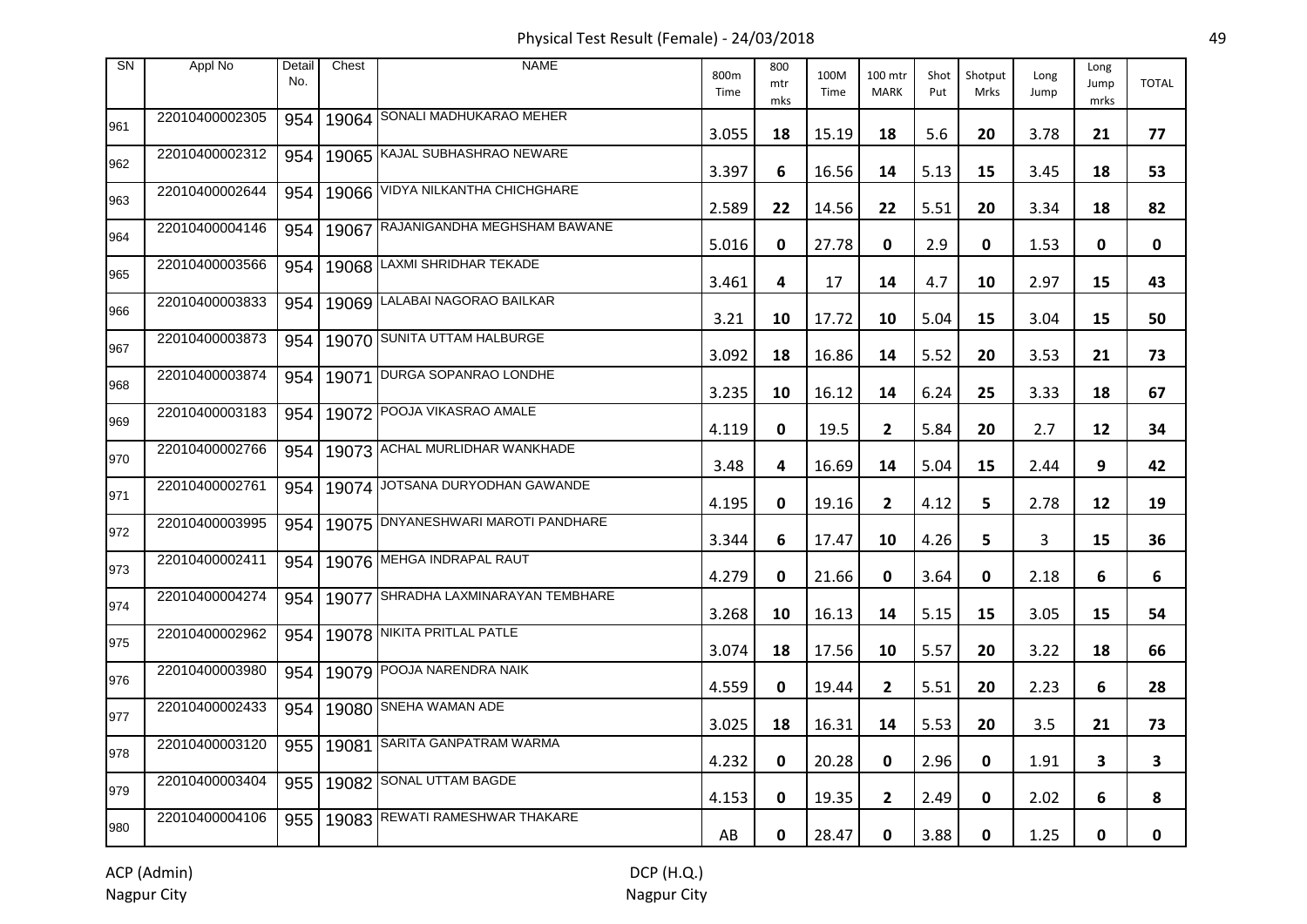Physical Test Result (Female) - 24/03/2018 50

| <b>SN</b> | Appl No        | Detail<br>No. | Chest | <b>NAME</b>                         | 800m<br>Time | 800<br>mtr<br>mks | 100M<br>Time | 100 mtr<br><b>MARK</b> | Shot<br>Put | Shotput<br><b>Mrks</b> | Long<br>Jump | Long<br>Jump<br>mrks | <b>TOTAL</b> |
|-----------|----------------|---------------|-------|-------------------------------------|--------------|-------------------|--------------|------------------------|-------------|------------------------|--------------|----------------------|--------------|
| 981       | 22010400004124 | 955           |       | 19084 MANJUSHA DEVANAND KAMBLE      | 4.14         | 0                 | 18.75        | 6                      | 4.24        | 5.                     | 2.01         | 6                    | 17           |
| 982       | 22010400004285 | 955           |       | 19085 SHEETAL BHIMRAO DHETE         | 3.453        | 4                 | 18.13        | 6                      | 5.54        | 20                     | 2.87         | 12                   | 42           |
| 983       | 22010400003137 | 955           |       | 19086 PRANALI NANAJI SARPATE        | 4.125        | 0                 | 19.87        | $\mathbf{2}$           | 4.64        | 10                     | 2.33         | 9                    | 21           |
| 984       | 22010400003366 | 955           | 19087 | ANANDA KISANA SHAHARE               | 3.19         | 14                | 16.25        | 14                     | 4.18        | 5                      | 3.11         | 15                   | 48           |
| 985       | 22010400004077 | 955           |       | 19088 CHHAYA CHUNNILAL URKUDE       | 3.19         | 14                | 16.85        | 14                     | 4.37        | 5.                     | 0            | 0                    | 33           |
| 986       | 22010400003617 | 955           |       | 19089 KARUNA SHIVAJI GAIKWAD        | 3.274        | 10                | 17.78        | 10                     | 5.02        | 15                     | 3.08         | 15                   | 50           |
| 987       | 22010400003429 | 955           |       | 19090 MAYA GANESH NIMKARDE          | 3.17         | 14                | 17.6         | 10                     | 5.07        | 15                     | 2.89         | 12                   | 51           |
| 988       | 22010400002396 | 955           | 19091 | RENUKA BHAGWAN GAIKWAD              | 3.385        | 6                 | 18.16        | 6                      | 4.14        | 5.                     | 2.3          | 9                    | 26           |
| 989       | 22010400003701 | 955           |       | 19092 PRATIKSHA CHANGDEO SHEKOKAR   | AB           | 0                 | 27.6         | 0                      | 2.52        | 0                      | 0            | 0                    | 0            |
| 990       | 22010400003882 | 955           |       | 19093 PRIYANKA CHANDRASHEKHAR PATIL | 4.22         | 0                 | 28.6         | 0                      | 4.73        | 10                     | 0            | 0                    | 10           |
| 991       | 22010400003494 | 955           |       | 19094 KIRAN MADHU KOKODE            | 3.095        | 18                | 15.72        | 18                     | 6.39        | 25                     | 3.58         | 21                   | 82           |
| 992       | 22010400003666 | 955           |       | 19095 DIKSHA NAREDRA BORKAR         | 3.387        | 6                 | 18.41        | 6                      | 5.41        | 15                     | 1.44         | 0                    | 27           |
| 993       | 22010400002934 | 955           |       | 19096 PRAGATI ANIL GETHE            | 3.214        | 10                | 17.28        | 10                     | 5.23        | 15                     | 3.3          | 18                   | 53           |
| 994       | 22010400002967 | 955           |       | 19097 PAYAL PRALHAD SONONE          | 3.237        | 10                | 16.69        | 14                     | 6.66        | 25                     | 2.55         | 9                    | 58           |
| 995       | 22010400002947 | 955           |       | 19098 POONAM GAJANAN WANKHADE       | 3.211        | 10                | 15.32        | 18                     | 6.28        | 25                     | 3.72         | 21                   | 74           |
| 996       | 22010400004057 | 955           |       | 19099 PRAMILA MANIRAM SHENDE        | 3.294        | 10                | 16.9         | 14                     | 5.39        | 15                     | 3.47         | 18                   | 57           |
| 997       | 22010400002505 | 955           |       | 19100 ANJALI VITTHALRAO KARLEKAR    | 3.554        | $\mathbf{2}$      | 18.75        | 6                      | 5.57        | 20                     | 2.55         | 9                    | 37           |
| 998       | 22010400002501 |               |       | 956   19101 POOJA ISHWAR SONWANE    | 3.03         | 18                | 15.25        | 18                     | 6.1         | 25                     | 3.24         | 18                   | 79           |
| 999       | 22010400002496 |               |       | 956   19102 MAMTA SHRIRAM RAJKUWAR  | 3.075        | 18                | 15.57        | 18                     | 6.32        | 25                     | 3.5          | 21                   | 82           |
| 1000      | 22010400002932 |               |       | 956   19103   AARTI ANIL PAWAR      | 3.233        | 10                | 17.81        | 10                     | 5.75        | 20                     | 3.13         | 15                   | 55           |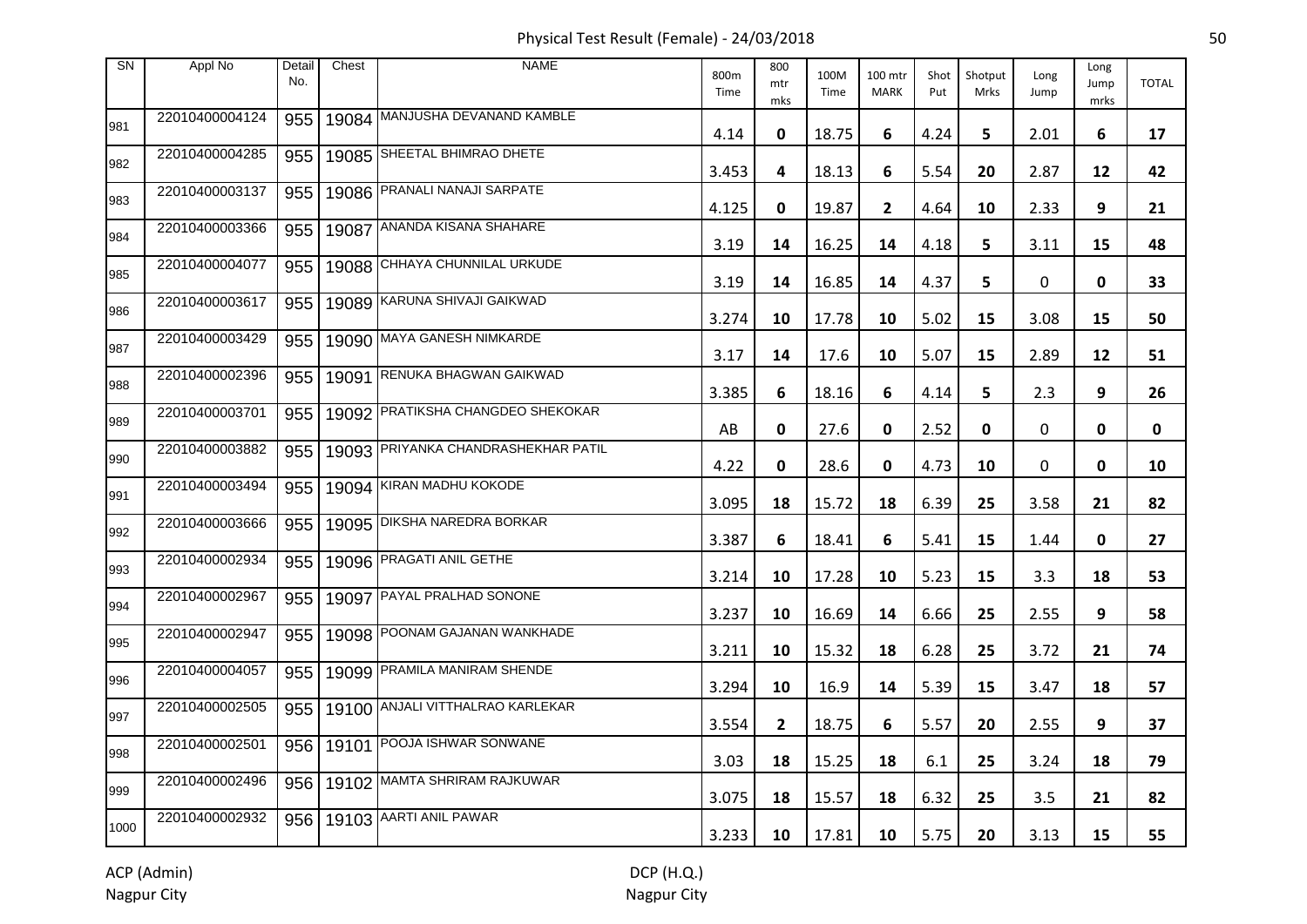Physical Test Result (Female) - 24/03/2018 51

| <b>SN</b> | Appl No        | Detail<br>No. | Chest | <b>NAME</b>                               | 800m<br>Time | 800<br>mtr<br>mks | 100M<br>Time | 100 mtr<br><b>MARK</b> | Shot<br>Put | Shotput<br>Mrks | Long<br>Jump   | Long<br>Jump<br>mrks | <b>TOTAL</b> |
|-----------|----------------|---------------|-------|-------------------------------------------|--------------|-------------------|--------------|------------------------|-------------|-----------------|----------------|----------------------|--------------|
| 1001      | 22010400003514 |               |       | 956   19104 RESHMA GAJANAN HIWRALE        | 3.084        | 18                | 15.75        | 18                     | 6.37        | 25              | 3.57           | 21                   | 82           |
| 1002      | 22010400002701 |               |       | 956   19105 PRATIKSHA DNYANESHWAR AMATE   | 4.382        | 0                 | 20.1         | 0                      | 4.01        | 5               | 2.27           | 6                    | 11           |
| 1003      | 22010400002380 |               |       | 956   19106 DIPALI BIRBALRAOJI BHARSAKARE | 3.394        | 6                 | 17.69        | 10                     | 4.73        | 10              | 3.02           | 15                   | 41           |
| 1004      | 22010400004264 |               |       | 956   19107 SANGITA SUBHASH HATTIMARE     | 3.375        | 6                 | 17.53        | 10                     | 4.08        | 5               | 3              | 15                   | 36           |
| 1005      | 22010400003888 |               |       | 956   19108 AARATI PRAMOD PADOLE          | 3.144        | 14                | 16.78        | 14                     | 5.84        | 20              | 3.4            | 18                   | 66           |
| 1006      | 22010400002621 |               |       | 956   19109 CHHAYA SADASHIV KANGALE       | 3.531        | $\mathbf{2}$      | 19.44        | $\mathbf{2}$           | 4.54        | 10              | 2.6            | 12                   | 26           |
| 1007      | 22010400002630 | 956           |       | 19110 PAYAL ANIL MOHURLE                  | 4.325        | 0                 | 21.9         | 0                      | 3.35        | 0               | $\overline{2}$ | 6                    | 6            |
| 1008      | 22010400002582 |               |       | 956   19111 MIRA MOKIND PHAD              | 3.466        | 4                 | 18.06        | 6                      | 6.28        | 25              | 2.36           | 9                    | 44           |
| 1009      | 22010400004027 | 956           |       | 19112 SONAM REVCHAND TEMBHURNE            | 3.279        | 10                | 15.6         | 18                     | 6.34        | 25              | 3.69           | 21                   | 74           |
| 1010      | 22010400004025 |               |       | 956   19113 SONAM CHANDRAKANT TIWARI      | 3.459        | 4                 | 17.19        | 10                     | 5.73        | 20              | 3.23           | 18                   | 52           |
| 1011      | 22010400004026 | 956           |       | 19114 SUMITRA GUNWANT DANGALE             | 3.24         | 10                | 16.53        | 14                     | 5.16        | 15              | 3.5            | 21                   | 60           |
| 1012      | 22010400003289 |               |       | 956   19115   TEKESHWARI TEJLAL NAGPURE   | 3.324        | 6                 | 16.62        | 14                     | 6.17        | 25              | 3.13           | 15                   | 60           |
| 1013      | 22010400003291 |               |       | 956   19116 YUGA DINESH GOURKHEDE         | 3.346        | 6                 | 17.78        | 10                     | 4.75        | 10              | 3.17           | 15                   | 41           |
| 1014      | 22010400003294 |               |       | 956 19117 SHIKSHA RAMBAHADURSINGH BAGHEL  | 3.518        | $\mathbf{2}$      | 18.31        | 6                      | 4.06        | 5               | 0              | 0                    | 13           |
| 1015      | 22010400003719 |               |       | 956   19118 KALYANI KESHAVRAO ANTURKAR    | 3.098        | 18                | 16.63        | 14                     | 4.94        | 10              | 3.1            | 15                   | 57           |
| 1016      | 22010400002466 |               |       | 956   19119 BHARATI SURESH CHAUDHARI      | 3.592        | $\mathbf{2}$      | 17.59        | 10                     | 4.71        | 10              | 3.2            | 18                   | 40           |
| 1017      | 22010400003006 |               |       | 956   19120 SHILPA AMRUTRAO ARJUNE        | 3.283        | 10                | 16.69        | 14                     | 5.82        | 20              | 3.35           | 18                   | 62           |
| 1018      | 22010400003703 |               |       | 957   19121 MALTI AGMAN BIRANWAR          | 3.117        | 14                | 17.41        | 10                     | 4.53        | 10              | 3.24           | 18                   | 52           |
| 1019      | 22010400003287 |               |       | 957   19122 POONAM HEMRAJ BHASKAR         | 3.125        | 14                | 15.72        | 18                     | 6.22        | 25              | 3.34           | 18                   | 75           |
| 1020      | 22010400003107 | 957           |       | 19123 NIDHI SATYAWAN WANKHADE             | 3.452        | 4                 | 18.47        | 6                      | 5.08        | 15              | 2.92           | 15                   | 40           |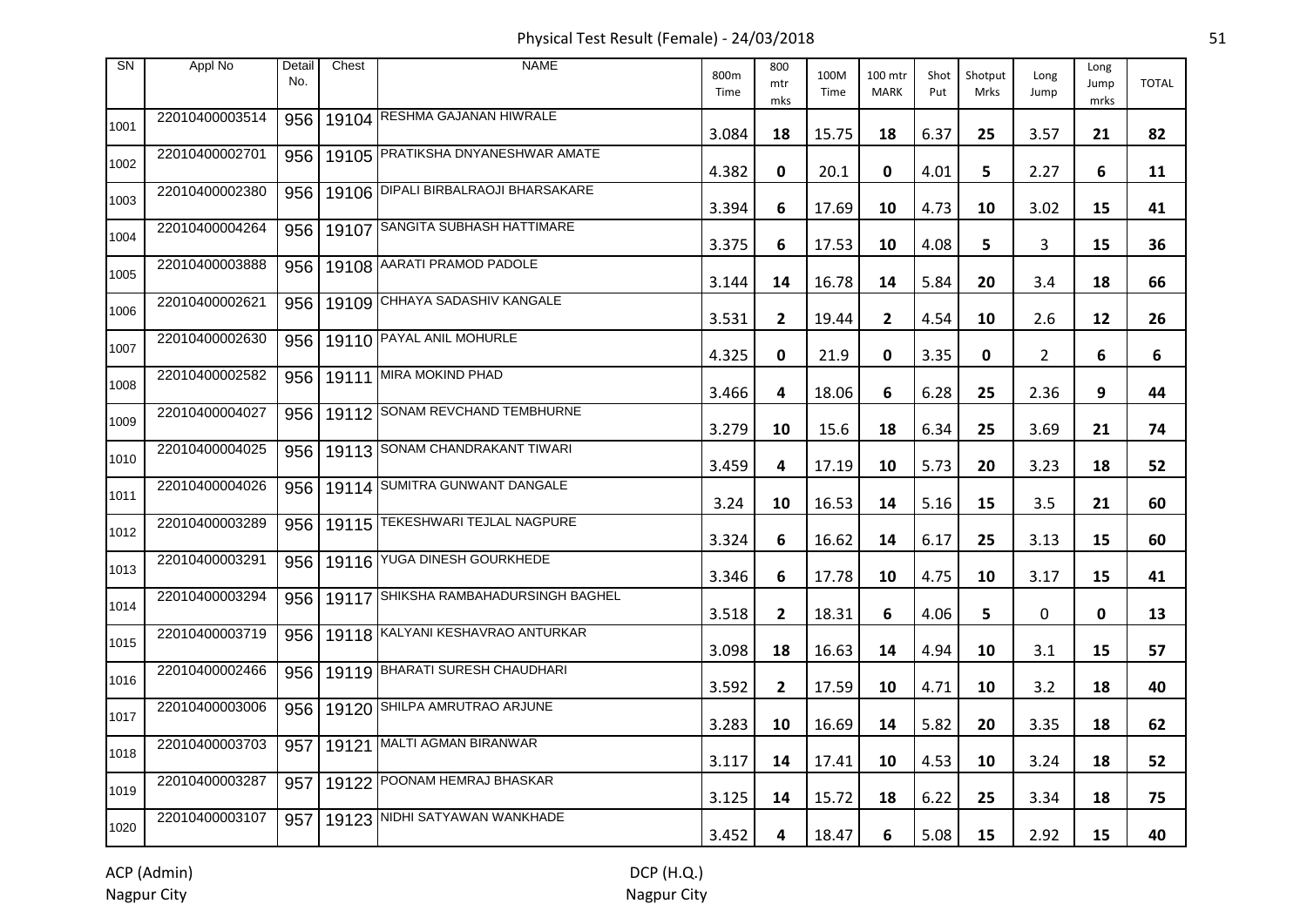Physical Test Result (Female) - 24/03/2018 52

| <b>SN</b> | Appl No        | Detail<br>No. | Chest | <b>NAME</b>                           | 800m<br>Time | 800<br>mtr<br>mks | 100M<br>Time | 100 mtr<br><b>MARK</b> | Shot<br>Put | Shotput<br>Mrks | Long<br>Jump | Long<br>Jump<br>mrks | <b>TOTAL</b> |
|-----------|----------------|---------------|-------|---------------------------------------|--------------|-------------------|--------------|------------------------|-------------|-----------------|--------------|----------------------|--------------|
| 1021      | 22010400002647 |               |       | 957   19124 CHHAYA SHRAWAN UIKEY      | 3.566        | $\mathbf{2}$      | 18.88        | 6                      | 4.69        | 10              | 2.61         | 12                   | 30           |
| 1022      | 22010400002682 |               |       | 957   19125 DIWYA BABA MESHRAM        | 3.192        | 14                | 17.31        | 10                     | 5.77        | 20              | 3.55         | 21                   | 65           |
| 1023      | 22010400002608 |               |       | 957   19126 SNEHA OMKAR FUNDE         | 4.289        | 0                 | 19.03        | $\overline{2}$         | 5           | 15              | 2.77         | 12                   | 29           |
| 1024      | 22010400002435 |               |       | 957   19127 SMITA MAROTI KAMBARE      | 3.295        | 10                | 17.84        | 10                     | 5.3         | 15              | 2.93         | 15                   | 50           |
| 1025      | 22010400003113 |               |       | 957   19128 POOJA SHESHRAOJI SHIWARE  | 3.132        | 14                | 15.62        | 18                     | 6.2         | 25              | 3.05         | 15                   | 72           |
| 1026      | 22010400002283 |               |       | 957   19129 PRIYANKA DILIP SAKHARE    | 4.013        | 0                 | 20.28        | 0                      | 3.12        | 0               | 2.04         | 6                    | 6            |
| 1027      | 22010400002339 |               |       | 957   19130 DISHA SURESH KHARE        | 4.259        | 0                 | 18.15        | 6                      | 4.09        | 5               | 2.65         | 12                   | 23           |
| 1028      | 22010400003052 |               |       | 957   19131 MANISHA NETRAM PATLE      | 3.182        | 14                | 14.88        | 22                     | 5.45        | 15              | 3.7          | 21                   | 72           |
| 1029      | 22010400003900 |               |       | 957   19132 KAJAL HEMRAJ THAKRE       | 3.577        | $\mathbf{2}$      | 18.19        | 6                      | 4.6         | 10              | 2.12         | 6                    | 24           |
| 1030      | 22010400002455 |               |       | 957   19133 DIPALI BABARAO MASRAM     | 3.098        | 18                | 16.22        | 14                     | 5.85        | 20              | 3.43         | 18                   | 70           |
| 1031      | 22010400002251 | 957           |       | 19134 BHAGYASHRI RAMCHARAN KHANGARE   | 3.165        | 14                | 16.22        | 14                     | 6.47        | 25              | 2.89         | 12                   | 65           |
| 1032      | 22010400002270 |               |       | 957 19135 MEGHA PANDURANG MESHRAM     | 3.061        | 18                | 16.66        | 14                     | 5.84        | 20              | 2.8          | 12                   | 64           |
| 1033      | 22010400003505 |               |       | 957   19136 VISHALA SANGHPAL DHARGAVE | AB           | 0                 | 21.16        | 0                      | 4           | 5               | 1.84         | 3                    | 8            |
| 1034      | 22010400003783 |               |       | 957   19137 PRAMILA AMBADAS IDPACHI   | 3.068        | 18                | 15.69        | 18                     | 5.51        | 20              | 3.49         | 18                   | 74           |
| 1035      | 22010400003784 |               |       | 957   19138 SONALI KANTHIRAM MASRAM   | 3.187        | 14                | 16.62        | 14                     | 5.7         | 20              | 3.26         | 18                   | 66           |
| 1036      | 22010400004268 |               |       | 957   19139 DIPA RAMRAO DATE          | 3.519        | $\mathbf{2}$      | 18.69        | 6                      | 4.93        | 10              | 2.98         | 15                   | 33           |
| 1037      | 22010400003674 |               |       | 957   19140 MANISHA NILKANTH RAUT     | 3.049        | 18                | 14.94        | 22                     | 6.45        | 25              | 3.4          | 18                   | 83           |
| 1038      | 22010400003589 |               |       | 958   19141 SEEMA RAMESH KURSUNGE     | 3.289        | 10                | 15.9         | 18                     | 4.15        | 5               | 3.14         | 15                   | 48           |
| 1039      | 22010400003706 |               |       | 958   19142 PAYAL SURESH MOTALWAR     | 4.147        | 0                 | 19.62        | $\mathbf{2}$           | 4.95        | 10              | 2.4          | 9                    | 21           |
| 1040      | 22010400003707 |               |       | 958   19143 ARATI DEVIDAS PAWAR       | 3.372        | 6                 | 17.97        | 10                     | 5           | 15              | 2.84         | 12                   | 43           |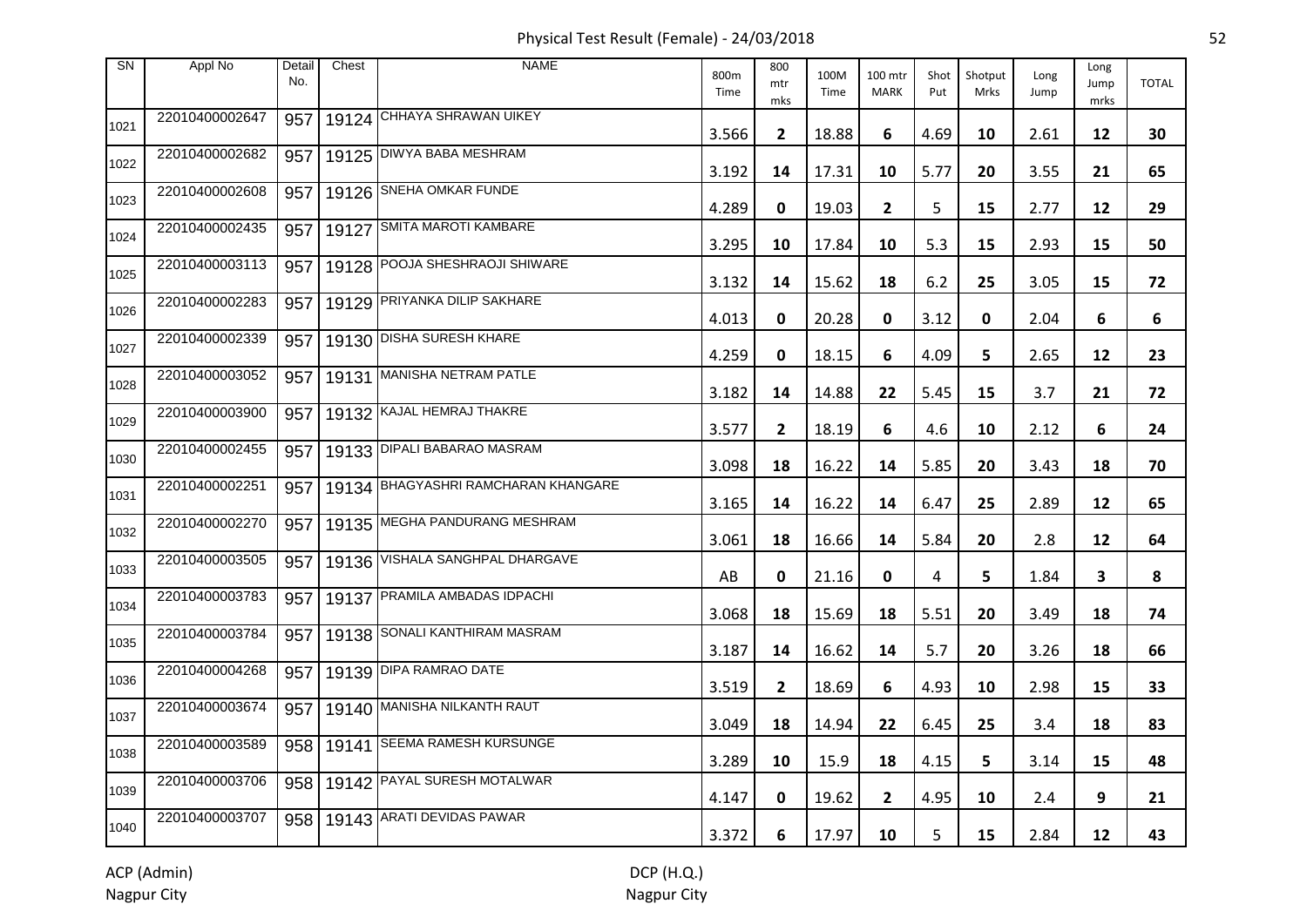Physical Test Result (Female) - 24/03/2018 53

| <b>SN</b> | Appl No        | Detail<br>No. | Chest | <b>NAME</b>                         | 800m<br>Time | 800<br>mtr<br>mks | 100M<br>Time | 100 mtr<br><b>MARK</b> | Shot<br>Put | Shotput<br>Mrks | Long<br>Jump | Long<br>Jump<br>mrks | <b>TOTAL</b> |
|-----------|----------------|---------------|-------|-------------------------------------|--------------|-------------------|--------------|------------------------|-------------|-----------------|--------------|----------------------|--------------|
| 1041      | 22010400003199 | 958           |       | 19144 SAKSHI NANDUJI SURJUSE        | 3.349        | 6                 | 18.25        | 6                      | 5.45        | 15              | 2.31         | 9                    | 36           |
| 1042      | 22010400003532 | 958           |       | 19145 SAPNA BHAGWAT PATIL           | 3.236        | 10                | 17.57        | 10                     | 4.62        | 10              | 2.67         | 12                   | 42           |
| 1043      | 22010400002264 | 958           |       | 19146 VAISHALI GANGADHAR YELNE      | 3.31         | 6                 | 16.84        | 14                     | 7.04        | 25              | 3.15         | 15                   | 60           |
| 1044      | 22010400003660 | 958           |       | 19147 RATANAMALA KISHOR GAJBHIYE    | 3.278        | 10                | 18.25        | 6                      | 5.24        | 15              | 2.92         | 15                   | 46           |
| 1045      | 22010400002421 | 958           |       | 19148 NIKITA PRATAPRAO WASNIK       | 3.314        | 6                 | 17.93        | 10                     | 5.24        | 15              | 2.81         | 12                   | 43           |
| 1046      | 22010400003156 | 958           |       | 19149 PRIYANKA HARIBHAU BHALAVI     | 4.179        | 0                 | 19.75        | $\overline{2}$         | 3.39        | 0               | 1.85         | 3                    | 5            |
| 1047      | 22010400003136 | 958           |       | 19150 BHARATI SANJAYRAO MADAVI      | 5.016        | 0                 | 20.15        | 0                      | 3.74        | 0               | 1.75         | 3                    | 3            |
| 1048      | 22010400003126 | 958           | 19151 | <b>SAPNA DNYANESHWAR WARKADE</b>    | 4.54         | 0                 | 22.31        | 0                      | 4.38        | 5               | 2.1          | 6                    | 11           |
| 1049      | 22010400003775 | 958           |       | 19152 SAPNA DHANANJAY MISHRA        | 5.18         | 0                 | 19.25        | $\overline{2}$         | 3.98        | 0               | 2.05         | 6                    | 8            |
| 1050      | 22010400002914 | 958           |       | 19153 YASHASVI BAJIRAO PINGE        | 3.267        | 10                | 17.47        | 10                     | 4.62        | 10              | 2.76         | 12                   | 42           |
| 1051      | 22010400004138 | 958           |       | 19154 KAJAL SHRAWAN SINGH           | 4.091        | 0                 | 18.94        | 6                      | 4.89        | 10              | 2.26         | 6                    | 22           |
| 1052      | 22010400002929 | 958           |       | 19155 SNEHAL SUBHASH AWARI          | 3.352        | 6                 | 18.34        | 6                      | 5.09        | 15              | 2.84         | 12                   | 39           |
| 1053      | 22010400002964 | 958           |       | 19156 ANJALI KISANRAO PALANKAR      | 3.427        | 4                 | 18.6         | 6                      | 5           | 15              | 2.53         | 9                    | 34           |
| 1054      | 22010400002961 | 958           |       | 19157 RENUKA SHARADCHANDRA KHANDARE | 3.161        | 14                | 16.66        | 14                     | 5.83        | 20              | 3.23         | 18                   | 66           |
| 1055      | 22010400004060 | 958           |       | 19158 UJWALA BHAGWAN TELTUMBDE      | 3.276        | 10                | 16.31        | 14                     | 5.37        | 15              | 3.26         | 18                   | 57           |
| 1056      | 22010400004059 | 958           |       | 19159 AMRAPALI GANESH KALBANDE      | 3.335        | 6                 | 16.13        | 14                     | 5.98        | 20              | 3.1          | 15                   | 55           |
| 1057      | 22010400002211 | 958           |       | 19160 TEJASWINI RAJENDRA PARVATKAR  | 3.292        | 10                | 17.62        | 10                     | 4.56        | 10              | 1.85         | 3                    | 33           |
| 1058      | 22010400003496 | 959           |       | 19161 POONAM GHANSHYAM MANDHARE     | 3.169        | 14                | 15.94        | 18                     | 6.02        | 25              | 0            | 0                    | 57           |
| 1059      | 22010400003497 | 959           |       | 19162 PRATIKSHA SANJAY FULEY        | 3.38         | 6                 | 17.25        | 10                     | 5.55        | 20              | 3.26         | 18                   | 54           |
| 1060      | 22010400002673 | 959           |       | 19163 SUSHAMA PRAKASH AMBHORE       | 3.23         | 10                | 17           | 14                     | 5.92        | 20              | 3.41         | 18                   | 62           |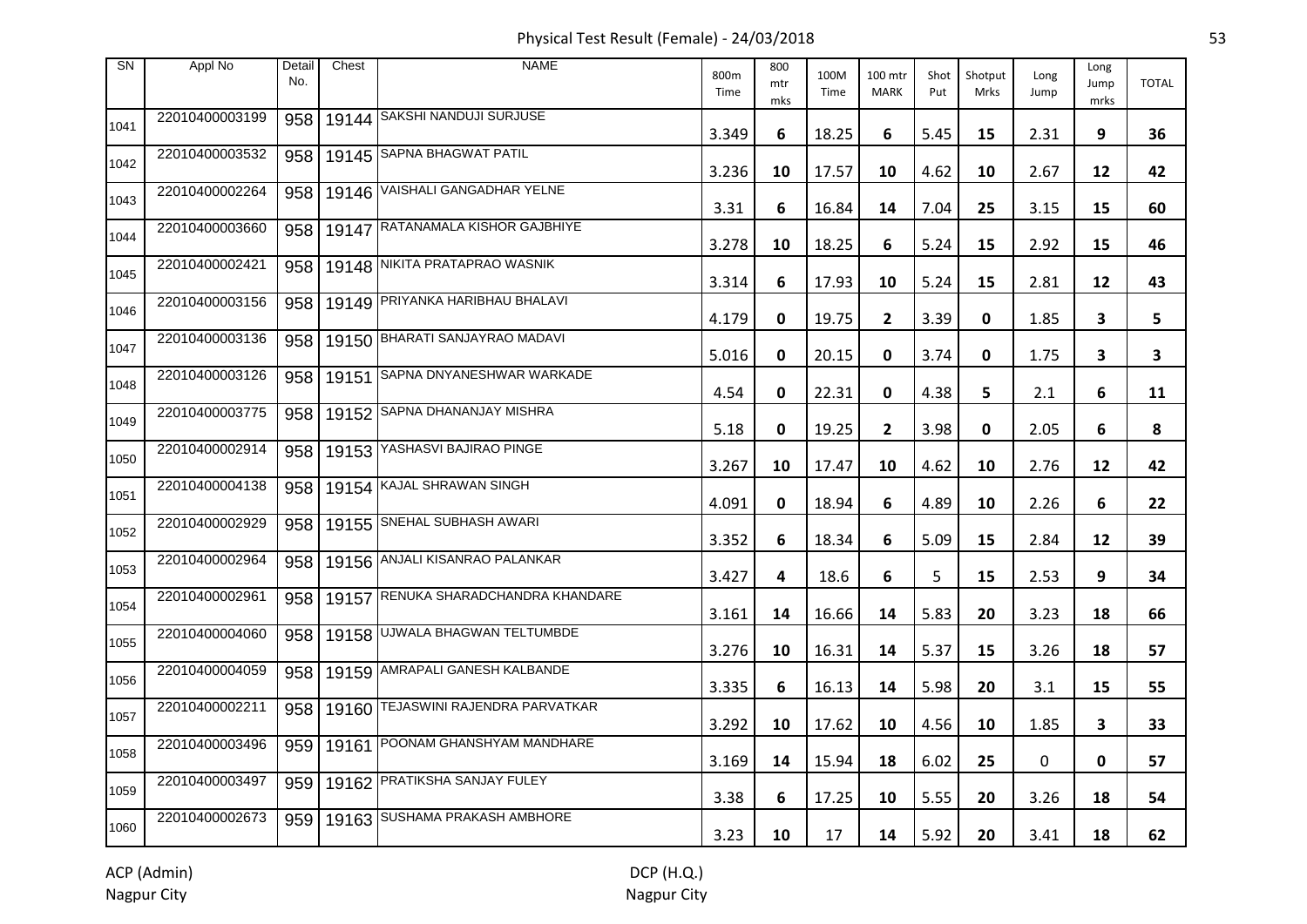Physical Test Result (Female) - 24/03/2018 54

| <b>SN</b> | Appl No        | Detail<br>No. | Chest | <b>NAME</b>                          | 800m<br>Time | 800<br>mtr<br>mks | 100M<br>Time | 100 mtr<br><b>MARK</b> | Shot<br>Put | Shotput<br>Mrks | Long<br>Jump | Long<br>Jump<br>mrks | <b>TOTAL</b> |
|-----------|----------------|---------------|-------|--------------------------------------|--------------|-------------------|--------------|------------------------|-------------|-----------------|--------------|----------------------|--------------|
| 1061      | 22010400002174 | 959           |       | 19164 SHITAL KESHAO DHENGE           | 3.439        | 4                 | 18.62        | 6                      | 4.45        | 5               | 3.32         | 18                   | 33           |
| 1062      | 22010400002443 | 959           |       | 19165 PRANALI SUBHASHRAO MASRAM      | 5.581        | 0                 | 22.59        | 0                      | 3.15        | $\mathbf{0}$    | 1.89         | 3                    | 3            |
| 1063      | 22010400003998 | 959           |       | 19166 SWATI RAMKRUSHNA JAMBHALE      | 3.266        | 10                | 16.44        | 14                     | 4.42        | 5               | 3.35         | 18                   | 47           |
| 1064      | 22010400003982 | 959           |       | 19167 POONAM KISANRAO VAIDDYA        | 3.21         | 10                | 15.62        | 18                     | 5.75        | 20              | 3.8          | 25                   | 73           |
| 1065      | 22010400002694 | 959           |       | 19168 PUNAM GAJAJAN WANKHADE         | 4.339        | 0                 | 22.1         | 0                      | 4.75        | 10              | 1.92         | 3                    | 13           |
| 1066      | 22010400002168 | 959           |       | 19169 KOMAL PRAKASH BHALAI           | 4.558        | 0                 | 21.03        | 0                      | 4.75        | 10              | 1.96         | 3                    | 13           |
| 1067      | 22010400003363 | 959           |       | 19170 PRIYANKA RAMESH PANDEY         | 3.517        | $\mathbf{2}$      | 19.97        | $\mathbf{2}$           | 4.08        | 5               | 2.91         | 15                   | 24           |
| 1068      | 22010400002811 | 959           |       | 19171 SONALI SAJJAN SAINGH           | 3.257        | 10                | 16.31        | 14                     | 5.63        | 20              | 3.09         | 15                   | 59           |
| 1069      | 22010400003509 | 959           |       | 19172 KALYANI SUBHASH BITKURE        | 3.266        | 10                | 18.06        | 6                      | 5.02        | 15              | 2.8          | 12                   | 43           |
| 1070      | 22010400003194 | 959           |       | 19173 NISHA JEEVANDAS MESHRAM        | 3.186        | 14                | 15.43        | 18                     | 5.8         | 20              | 3.63         | 21                   | 73           |
| 1071      | 22010400003362 | 959           |       | 19174 RINKU TUKARAM IRPATI           | 3.267        | 10                | 17.47        | 10                     | 5.6         | 20              | 3.25         | 18                   | 58           |
| 1072      | 22010400003365 | 959           |       | 19175 VARSHA SHRIKUSHNA TAYADE       | 3.589        | $\mathbf{2}$      | 19.25        | $\mathbf{2}$           | 4.67        | 10              | 2.93         | 15                   | 29           |
| 1073      | 22010400003761 | 959           |       | 19176 VAISHALI MANRAJ MADANKAR       | 3.269        | 10                | 17.53        | 10                     | 4.65        | 10              | 3.13         | 15                   | 45           |
| 1074      | 22010400003720 | 959           |       | 19177 ASHWINA ARJUN MADANKAR         | 3.275        | 10                | 19.37        | $\mathbf{2}$           | 5.03        | 15              | 2.93         | 15                   | 42           |
| 1075      | 22010400002686 | 959           |       | 19178 RUTUJA SUDAMRAO DONGARDIVE     | 4.028        | 0                 | 19.01        | $\mathbf{2}$           | 3.55        | 0               | 1.73         | 3                    | 5            |
| 1076      | 22010400002357 | 959           |       | 19179 PRANALI RAMESHWAR WASNIK       | 3.432        | 4                 | 18.81        | 6                      | 5.45        | 15              | 3.04         | 15                   | 40           |
| 1077      | 22010400003319 | 959           |       | 19180 ALKA RAJUJI SHELOKAR           | AB           | 0                 | 18.44        | 6                      | 5.21        | 15              | 2.95         | 15                   | 36           |
| 1078      | 22010400004049 | 960           |       | 19181 BHUMESHWARI SURAJLAL CHAUDHARI | 3.547        | $\mathbf{2}$      | 18.84        | 6                      | 4.6         | 10              | 2.38         | 9                    | 27           |
| 1079      | 22010400002530 | 960           |       | 19182 KAJAL BHIMRAO BHAGAT           | 3.493        | 4                 | 17.59        | 10                     | 5           | 15              | 3.03         | 15                   | 44           |
| 1080      | 22010400002827 |               |       | 960   19183 SANTOSHI ASHOK DAMAHE    | 4.128        | 0                 | 18.68        | 6                      | 5.52        | 20              | 3.01         | 15                   | 41           |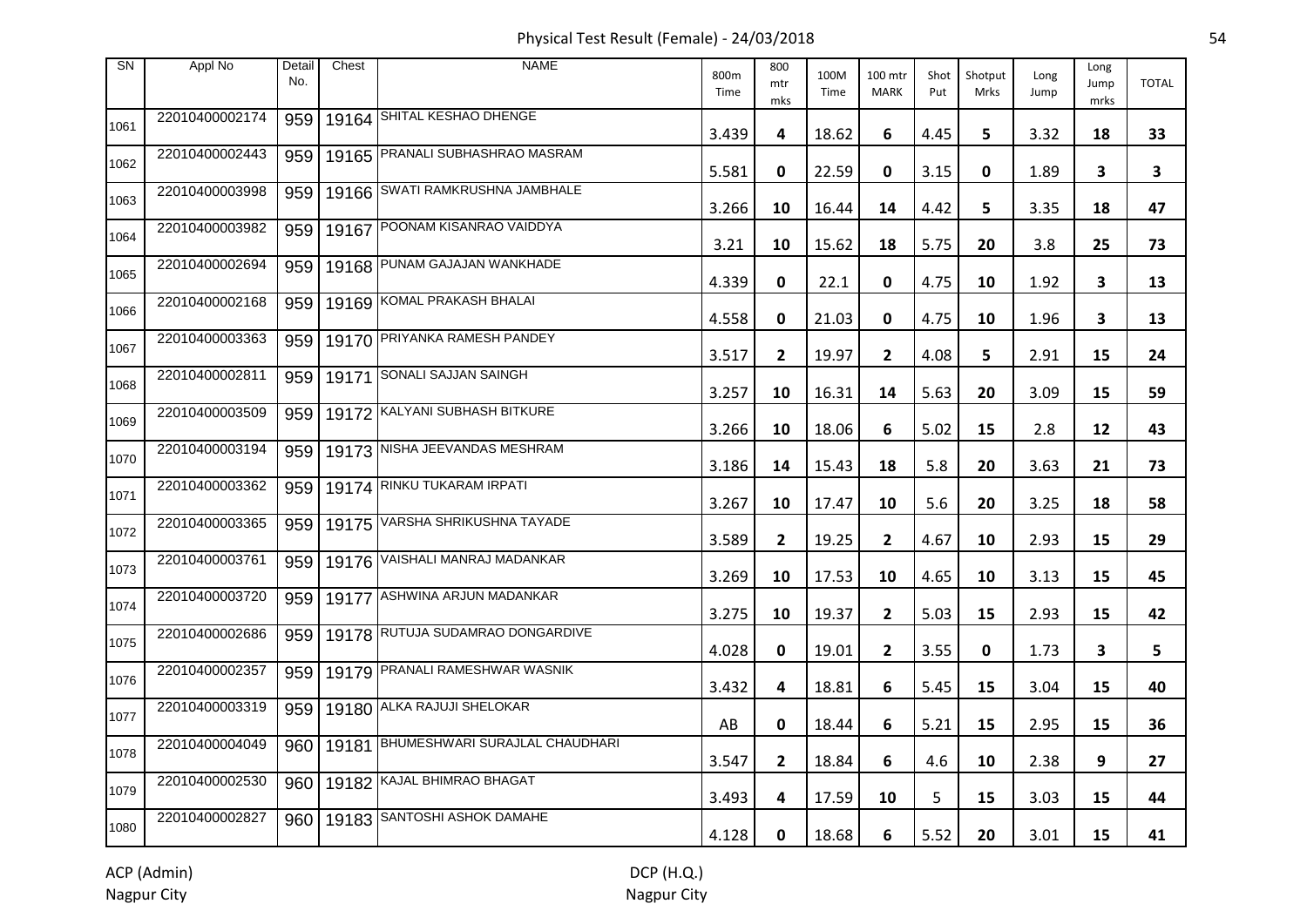Physical Test Result (Female) - 24/03/2018 55

| <b>SN</b> | Appl No        | Detail<br>No. | Chest | <b>NAME</b>                      | 800m<br>Time | 800<br>mtr<br>mks | 100M<br>Time | 100 mtr<br><b>MARK</b>  | Shot<br>Put | Shotput<br>Mrks | Long<br>Jump | Long<br>Jump<br>mrks | <b>TOTAL</b>            |
|-----------|----------------|---------------|-------|----------------------------------|--------------|-------------------|--------------|-------------------------|-------------|-----------------|--------------|----------------------|-------------------------|
| 1081      | 22010400003385 | 960           |       | 19184 PRIYANKA SURESH MANWATKAR  | AB           | 0                 | 22           | 0                       | 3.6         | 0               | 1.9          | 3                    | 3                       |
| 1082      | 22010400002577 | 960           |       | 19185 JAYASHRI REVIDAS MESHRAM   | 4.017        | 0                 | 21.08        | 0                       | 3.03        | 0               | 1.96         | 3                    | $\overline{\mathbf{3}}$ |
| 1083      | 22010400003610 | 960           |       | 19186 ASHWINI BABANRAO THAKARE   | 3.422        | 4                 | 17.94        | 10                      | 5.65        | 20              | 3.12         | 15                   | 49                      |
| 1084      | 22010400003579 | 960           |       | 19187 NISHA DEVANAND SUKHDEVE    | 3.552        | $\mathbf{2}$      | 19.88        | $\overline{2}$          | 5.91        | 20              | 2.1          | 6                    | 30                      |
| 1085      | 22010400003745 | 960           |       | 19188 GAYATRI KEWAL DANDEKAR     | 4.441        | 0                 | 26.12        | 0                       | 4.46        | 5               | 0            | 0                    | 5                       |
| 1086      | 22010400003835 | 960           |       | 19189 PURVA NANDKUMAR MIRASHE    | 5.229        | 0                 | 23.19        | 0                       | 4.5         | 10              | 2.16         | 6                    | 16                      |
| 1087      | 22010400003622 | 960           |       | 19190 SANDHYA DILIP KINNAKE      | 3.277        | 10                | 16.38        | 14                      | 5.5         | 20              | 3.13         | 15                   | 59                      |
| 1088      | 22010400003560 | 960           | 19191 | RANJU WAMAN FUNDE                | 3.083        | 18                | 16.09        | 14                      | 6.5         | 25              | 3.72         | 21                   | 78                      |
| 1089      | 22010400003559 | 960           |       | 19192 BHARTI LAXMAN FUNDE        | 3.181        | 14                | 16.59        | 14                      | 5.85        | 20              | 2.73         | 12                   | 60                      |
| 1090      | 22010400003417 | 960           |       | 19193 MANJUSHA DADAJI RAUT       | 4.052        | 0                 | 17.93        | 10                      | 0           | 0               | 2.79         | 12                   | 22                      |
| 1091      | 22010400002552 | 960           |       | 19194 VAISHNAVI RAVINDRA SALVE   | 4.187        | 0                 | 18.72        | 6                       | 3.73        | 0               | 1.4          | 0                    | 6                       |
| 1092      | 22010400003621 | 960           |       | 19195 MINAKSHI ASHOK NIMKAR      | 3.49         | 4                 | 16.29        | 14                      | 3.86        | 0               | 3.22         | 18                   | 36                      |
| 1093      | 22010400003602 | 960           |       | 19196 PUSHPA VISHWANATH BARPANDE | 3.435        | 4                 | 17.35        | 10                      | 5.48        | 15              | 2.4          | 9                    | 38                      |
| 1094      | 22010400003737 | 960           |       | 19197 REVATI RAJENDRA KACHORE    | 4.548        | 0                 | 19.59        | $\mathbf{2}$            | 5.2         | 15              | 2.51         | 9                    | 26                      |
| 1095      | 22010400004043 | 960           |       | 19198 NIKITA RAMDAS TEKAM        | 4.164        | 0                 | 18.84        | 6                       | 4.83        | 10              | 2.64         | 12                   | 28                      |
| 1096      | 22010400004119 | 960           |       | 19199 MAYURI SURESH HATMODE      | 4.183        | 0                 | 16.84        | 14                      | 5.17        | 15              | 3.04         | 15                   | 44                      |
| 1097      | 22010400002483 | 960           |       | 19200 VISHAKHA VILAS SHENDRE     | 4.532        | 0                 | 19.1         | $\overline{\mathbf{2}}$ | 3.3         | 0               | 1.76         | 3                    | 5                       |
| 1098      | 22010400003741 | 961           |       | 19201 GAYATRI GAJANAN LUTHADE    | 4.05         | 0                 | 18.57        | 6                       | 5.4         | 15              | 3.15         | 15                   | 36                      |
| 1099      | 22010400002275 | 961           |       | 19202 SUPRIYA DEVIDAS HERODE     | 4.313        | 0                 | 23.22        | 0                       | 4.76        | 10              | 1.75         | 3                    | 13                      |
| 1100      | 22010400002678 | 961           |       | 19203 AMRUTA RAJENDRA MISHRA     | 4.055        | 0                 | 18.6         | 6                       | 4.36        | 5.              | 1.75         | 3                    | 14                      |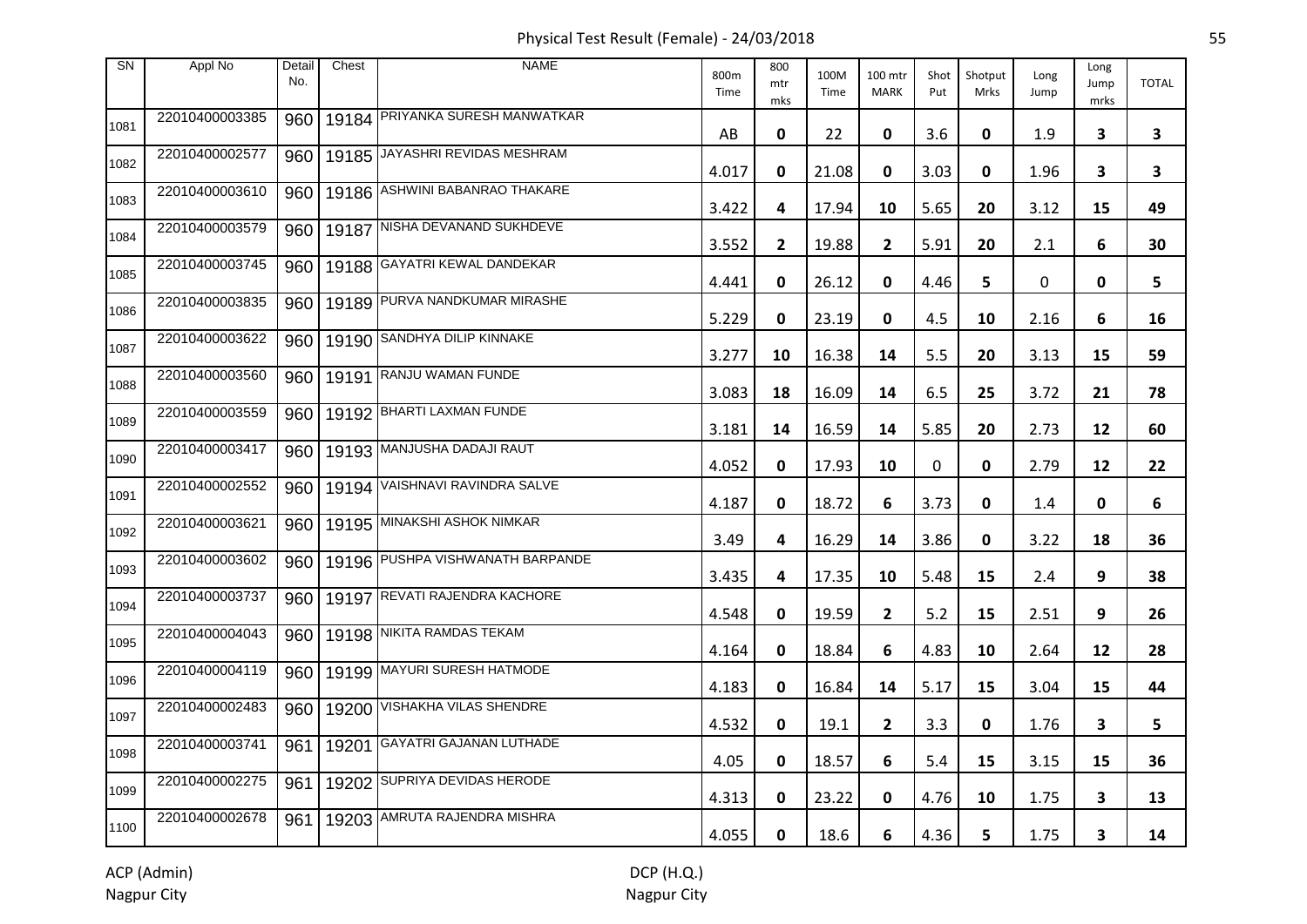Physical Test Result (Female) - 24/03/2018 56

| <b>SN</b> | Appl No        | Detail<br>No. | Chest | <b>NAME</b>                         | 800m<br>Time | 800<br>mtr<br>mks | 100M<br>Time | 100 mtr<br><b>MARK</b> | Shot<br>Put | Shotput<br>Mrks | Long<br>Jump   | Long<br>Jump<br>mrks | <b>TOTAL</b> |
|-----------|----------------|---------------|-------|-------------------------------------|--------------|-------------------|--------------|------------------------|-------------|-----------------|----------------|----------------------|--------------|
| 1101      | 22010400003934 | 961           |       | 19204 SHUBHANGI ARUN HATWAR         | 3.583        | $\mathbf{2}$      | 19.22        | $\mathbf{2}$           | 4.57        | 10              | 2.43           | 9                    | 23           |
| 1102      | 22010400004010 | 961           |       | 19205 MINAKSHI PRALHAD HATWAR       | 3.139        | 14                | 17.86        | 10                     | 5.2         | 15              | 3.1            | 15                   | 54           |
| 1103      | 22010400002762 | 961           |       | 19206 KUNTA LIVERBABU GHODICHOR     | 4.217        | 0                 | 17.93        | 10                     | 4.35        | 5               | 2.54           | 9                    | 24           |
| 1104      | 22010400004022 | 961           | 19207 | KAJAL SUDHAKAR PRADHAN              | 3.463        | 4                 | 19.25        | $\mathbf{2}$           | 4.28        | 5               | 1.63           | 0                    | 11           |
| 1105      | 22010400003910 | 961           |       | 19208 KARISHMA SHANKARRAO SATONE    | 5.011        | 0                 | 25.34        | 0                      | 4.57        | 10              | 1.75           | 3                    | 13           |
| 1106      | 22010400002419 | 961           |       | 19209 DIPALI SURESH GIRADKAR        | 3.358        | 6                 | 16.5         | 14                     | 5.74        | 20              | 3.38           | 18                   | 58           |
| 1107      | 22010400002849 | 961           |       | 19210 AARTI VIIJAY WANDHARE         | 4.067        | 0                 | 19.41        | $\mathbf{2}$           | 3.75        | 0               | 2.03           | 6                    | 8            |
| 1108      | 22010400003077 | 961           | 19211 | <b>PAYAL SUDHAKARRAO SAHARE</b>     | 3.493        | 4                 | 19.44        | $\mathbf{2}$           | 3.9         | 0               | 2.35           | 9                    | 15           |
| 1109      | 22010400003435 | 961           |       | 19212 DIPIKA BHANUDASRAO LADEKAR    | 3.379        | 6                 | 18.5         | 6                      | 4.37        | 5.              | 2.04           | 6                    | 23           |
| 1110      | 22010400003530 | 961           |       | 19213 AARTI PRAKASH BHONGADE        | 4.465        | 0                 | 21.72        | 0                      | 4.7         | 10              | $\overline{2}$ | 6                    | 16           |
| 1111      | 22010400003521 | 961           |       | 19214 KIRAN PARASRAM HINGNE         | 2.598        | 22                | 15.75        | 18                     | 4.1         | 5               | 3.51           | 21                   | 66           |
| 1112      | 22010400003251 | 961           |       | 19215 PRAJYOTI SHAMRAO RANDIVE      | 3.052        | 18                | 17.15        | 10                     | 5.28        | 15              | 0              | 0                    | 43           |
| 1113      | 22010400003696 | 961           |       | 19216 PRAJAKTA DHARMENDRA NARNAWARE | 4.094        | 0                 | 19.41        | $\mathbf{2}$           | 4.8         | 10              | 1.9            | 3                    | 15           |
| 1114      | 22010400002899 | 961           |       | 19217 SHITAL SANJAY RATHOD          | 3.269        | 10                | 17.44        | 10                     | 5.15        | 15              | 3.23           | 18                   | 53           |
| 1115      | 22010400002583 | 961           |       | 19218 PRITI FAKIRCHAND UIKEY        | 3.376        | 6                 | 17.65        | 10                     | 4.77        | 10              | 1.88           | 3                    | 29           |
| 1116      | 22010400003232 | 961           |       | 19219 MANISHA PURUSHOTTAMJI SAYAM   | 3.227        | 10                | 17.37        | 10                     | 5.6         | 20              | 2.54           | 9                    | 49           |
| 1117      | 22010400003236 | 961           |       | 19220 RESHMA JITENDRA AKOTKAR       | 3.52         | $\mathbf{2}$      | 17.96        | 10                     | 5.05        | 15              | 2.54           | 9                    | 36           |
| 1118      | 22010400003472 | 962           | 19221 | <b>PRERNA RAVINDRA VERMA</b>        | 3.547        | $\mathbf{2}$      | 22.03        | 0                      | 5.17        | 15              | 1.96           | 3                    | 20           |
| 1119      | 22010400003484 | 962           |       | 19222 RAKSHITA RAJKUMAR MESHARAM    | 3.133        | 14                | 16.72        | 14                     | 6.83        | 25              | 3.02           | 15                   | 68           |
| 1120      | 22010400003487 | 962           |       | 19223 ANJALI WASUDEOJI HATTIMARE    | 3.115        | 14                | 16.12        | 14                     | 6.41        | 25              | 3.59           | 21                   | 74           |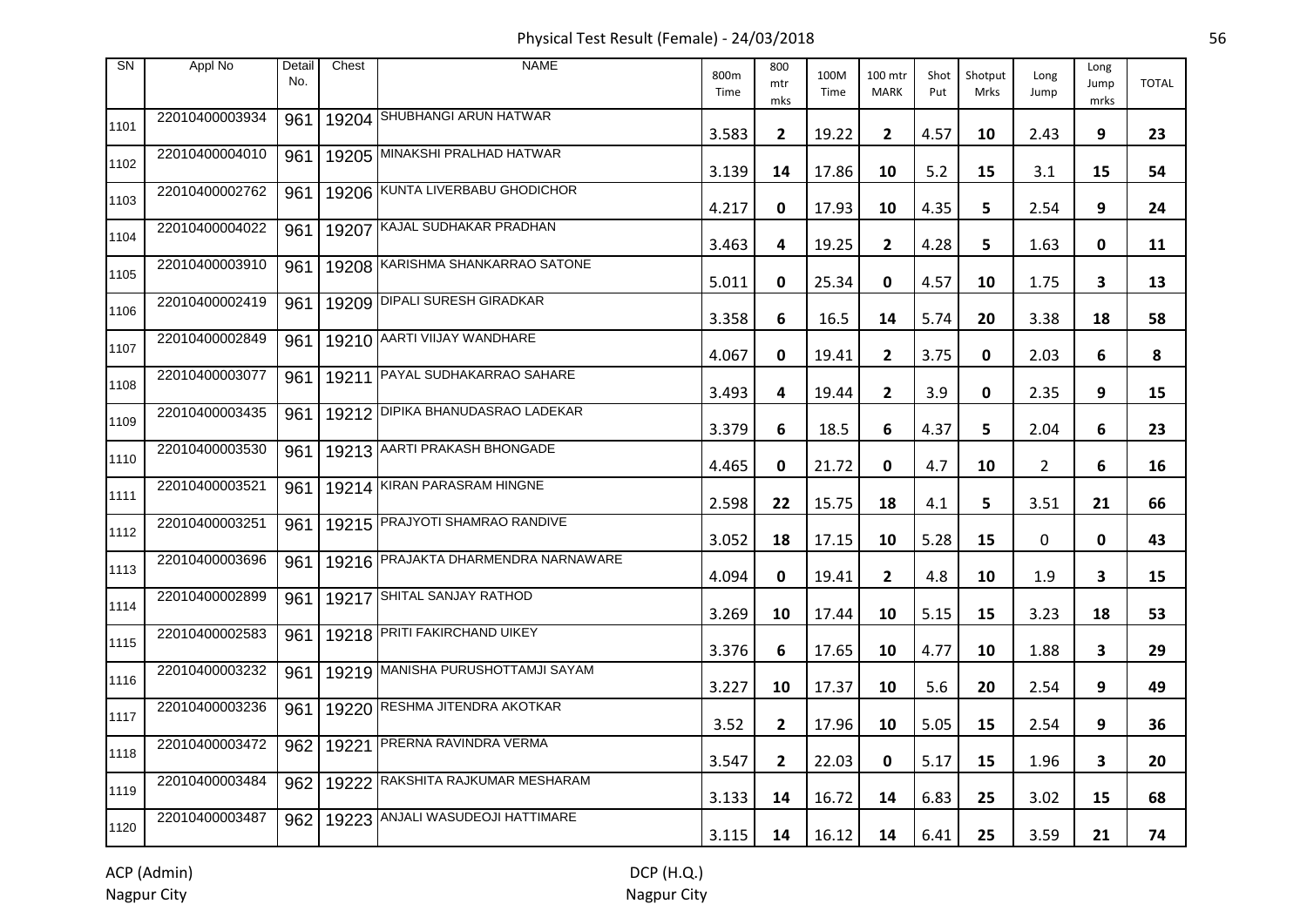Physical Test Result (Female) - 24/03/2018 57

| <b>SN</b> | Appl No        | Detail<br>No. | Chest | <b>NAME</b>                     | 800m<br>Time | 800<br>mtr<br>mks | 100M<br>Time | 100 mtr<br><b>MARK</b> | Shot<br>Put | Shotput<br>Mrks | Long<br>Jump | Long<br>Jump<br>mrks | <b>TOTAL</b> |
|-----------|----------------|---------------|-------|---------------------------------|--------------|-------------------|--------------|------------------------|-------------|-----------------|--------------|----------------------|--------------|
| 1121      | 22010400003545 | 962           |       | 19224 AMRAPALI VIJAYJI PADOLE   | 3.145        | 14                | 16.59        | 14                     | 5.79        | 20              | 3.16         | 15                   | 63           |
| 1122      | 22010400003551 | 962           |       | 19225 SUPRIYA KISHORJI MESHRAM  | 3.082        | 18                | 16.59        | 14                     | 5.51        | 20              | 2.92         | 15                   | 67           |
| 1123      | 22010400003552 | 962           |       | 19226 MEGHA DHANRAJ KUTHE       | 3.15         | 14                | 18.12        | 6                      | 5.54        | 20              | 1.29         | 0                    | 40           |
| 1124      | 22010400003612 | 962           | 19227 | SHARMILA JAYPALJI KHOBRAGADE    | 3.273        | 10                | 18.66        | 6                      | 5.38        | 15              | 2.88         | 12                   | 43           |
| 1125      | 22010400002426 | 962           |       | 19228 LAJWANTI ASHOK KAMATKAR   | 4.091        | 0                 | 18.69        | 6                      | 3.94        | 0               | 2.7          | 12                   | 18           |
| 1126      | 22010400002164 | 962           |       | 19229 LAXMI CHINDU BAWANE       | 3.218        | 10                | 16.93        | 14                     | 5.29        | 15              | 3.3          | 18                   | 57           |
| 1127      | 22010400002173 | 962           |       | 19230 PUJA RAMDAS JIVTODE       | 5.452        | 0                 | 27.25        | 0                      | 4.1         | 5               | 2.05         | 6                    | 11           |
| 1128      | 22010400002648 | 962           | 19231 | PALLAVI PURUSHOTTAM WAGHADE     | 3.495        | 4                 | 18.53        | 6                      | 4.45        | 5               | 2.8          | 12                   | 27           |
| 1129      | 22010400002853 | 962           |       | 19232 KARISHMA ASHOKRAO SARODE  | 3.54         | $\mathbf{2}$      | 19.25        | $\mathbf{2}$           | 5.31        | 15              | 2.54         | 9                    | 28           |
| 1130      | 22010400002809 | 962           |       | 19233 POOJA VIJAY LOHARE        | 3.292        | 10                | 16.75        | 14                     | 6.13        | 25              | 3.57         | 21                   | 70           |
| 1131      | 22010400002804 | 962           |       | 19234 ROSHANI PURUSHOTTAM NIVAL | 3.239        | 10                | 17.12        | 10                     | 5.59        | 20              | 3.16         | 15                   | 55           |
| 1132      | 22010400002485 | 962           |       | 19235 SHITAL PUNDLIK BANGADE    | 3.218        | 10                | 16.59        | 14                     | 5.38        | 15              | 3            | 15                   | 54           |
| 1133      | 22010400003245 | 962           |       | 19236 PRATIKA SHANKAR UKARDE    | 3.377        | 6                 | 16.81        | 14                     | 4.95        | 10              | 3.18         | 15                   | 45           |
| 1134      | 22010400003403 | 962           |       | 19237 HEENA PANDHARI DADGAYE    | 3.492        | 4                 | 17.12        | 10                     | 5.37        | 15              | 3.05         | 15                   | 44           |
| 1135      | 22010400003139 | 962           |       | 19238 RITA RAMVILAS KATEWAR     | 3.237        | 10                | 16.22        | 14                     | 5.78        | 20              | 3.5          | 21                   | 65           |
| 1136      | 22010400002727 | 962           |       | 19239 GAYATRI SANJAY DHAKULKAR  | 3.27         | 10                | 17.22        | 10                     | 6.11        | 25              | 3.25         | 18                   | 63           |
| 1137      | 22010400003283 | 962           |       | 19240 BHARTI HEMRAJ WARKHEDE    | 3.112        | 14                | 15.53        | 18                     | 5.58        | 20              | 0            | 0                    | 52           |
| 1138      | 22010400003942 | 963           | 19241 | KHUMESHWARI JAGDISH KUMBHARE    | 3.479        | 4                 | 17.93        | 10                     | 5.15        | 15              | 2.85         | 12                   | 41           |
| 1139      | 22010400007192 | 963           | 19242 | VAISHALI CHANDRAPRAMOD RAUT     | 3.557        | 2                 | 18.31        | 6                      | 3.9         | 0               | 2.94         | 15                   | 23           |
| 1140      | 22010400004102 | 963           |       | 19243 JYOTI LAXMAN GOLHARE      | 3.152        | 14                | 17.62        | 10                     | 5.7         | 20              | 2.9          | 15                   | 59           |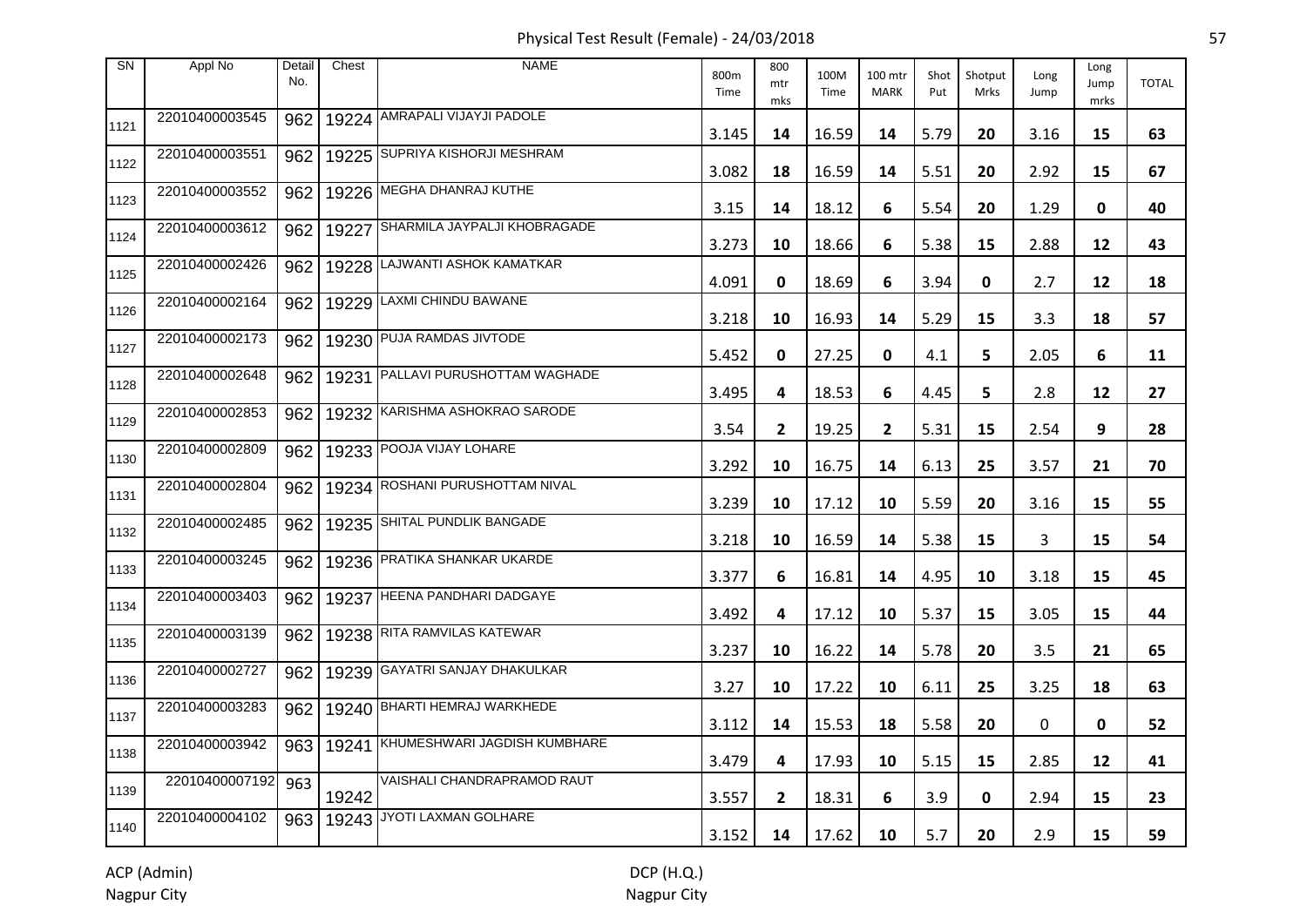Physical Test Result (Female) - 24/03/2018 58

| <b>SN</b> | Appl No        | Detail<br>No. | Chest | <b>NAME</b>                        | 800m<br>Time | 800<br>mtr<br>mks | 100M<br>Time | 100 mtr<br><b>MARK</b> | Shot<br>Put | Shotput<br>Mrks | Long<br>Jump | Long<br>Jump<br>mrks | <b>TOTAL</b> |
|-----------|----------------|---------------|-------|------------------------------------|--------------|-------------------|--------------|------------------------|-------------|-----------------|--------------|----------------------|--------------|
| 1141      | 22010400003439 | 963           |       | 19244 PUNAM ANIL DHOTE             | 3.396        | 6                 | 18.34        | 6                      | 4.84        | 10              | 2.45         | 9                    | 31           |
| 1142      | 22010400002431 | 963           |       | 19245 PUNAM KISHORRAO MASANE       | 3.295        | 10                | 15.59        | 18                     | 6.2         | 25              | 3.65         | 21                   | 74           |
| 1143      | 22010400002225 | 963           |       | 19246 KOMAL PRAMODRAO WANKHADE     | 3.438        | 4                 | 16.44        | 14                     | 4.52        | 10              | 2.7          | 12                   | 40           |
| 1144      | 22010400003219 | 963           | 19247 | SHITAL MAHENDRASINGH CHAUVHAN      | 4.137        | 0                 | 19.13        | $\mathbf{2}$           | 0           | 0               | 2.67         | 12                   | 14           |
| 1145      | 22010400003205 | 963           |       | 19248 HARSHA DNYANESHWAR SHIVANKAR | 3.372        | 6                 | 18.54        | 6                      | 4.43        | 5               | 2.48         | 9                    | 26           |
| 1146      | 22010400002437 | 963           |       | 19249 PUNAM BALAKDAS UKEY          | 4.022        | 0                 | 18.19        | 6                      | 4.51        | 10              | 2.78         | 12                   | 28           |
| 1147      | 22010400003716 | 963           |       | 19250 ASHWINI ASHOK SABNE          | 4.512        | 0                 | 19.12        | $\mathbf{2}$           | 5.66        | 20              | 2.75         | 12                   | 34           |
| 1148      | 22010400002875 | 963           | 19251 | <b>DURGA DIPAK GAIKWAD</b>         | 4.48         | 0                 | 21.56        | 0                      | 4.17        | 5               | 2.3          | 9                    | 14           |
| 1149      | 22010400003721 | 963           |       | 19252 SUPRIYA ARUN KAWALE          | 3.364        | 6                 | 19.62        | $\mathbf{2}$           | 4.23        | 5               | 2.17         | 6                    | 19           |
| 1150      | 22010400003498 | 963           |       | 19253 ISHA BHIMRAO DAMBHARE        | 4.572        | 0                 | 22.1         | 0                      | 4.35        | 5               | 1.87         | 3                    | 8            |
| 1151      | 22010400002209 | 963           |       | 19254 DEEPALI ASHOKRAO YADAO       | 3.16         | 14                | 16.88        | 14                     | 5.06        | 15              | 3.12         | 15                   | 58           |
| 1152      | 22010400002994 | 963           |       | 19255 KIRTI ASHOKRAO RATHOD        | 3.172        | 14                | 16.9         | 14                     | 6.13        | 25              | 2.95         | 15                   | 68           |
| 1153      | 22010400002356 | 963           |       | 19256 AARTI SANJAY KAITHWAS        | 4.119        | 0                 | 18.62        | 6                      | 4.78        | 10              | 2.87         | 12                   | 28           |
| 1154      | 22010400002346 | 963           |       | 19257 GAYATRI SANJAY KAITHWAS      | 3.293        | 10                | 16.63        | 14                     | 5.83        | 20              | 3.13         | 15                   | 59           |
| 1155      | 22010400002349 | 963           |       | 19258 DEEPA SANJAY KAITHWAS        | 3.187        | 14                | 16.66        | 14                     | 6.5         | 25              | 3.28         | 18                   | 71           |
| 1156      | 22010400003527 | 963           |       | 19259 KHUSHBO PREMKUMAR MISHRA     | AB           | 0                 | 17.97        | 10                     | 6.15        | 25              | 2.87         | 12                   | 47           |
| 1157      | 22010400002651 | 963           |       | 19260 YAMUNA RAMESH UIKEY          | 3.135        | 14                | 15.65        | 18                     | 6.15        | 25              | 3.7          | 21                   | 78           |
| 1158      | 22010400003098 | 964           |       | 19261 PORNIM ZADURAM SHAHU         | 4.19         | 0                 | 17.28        | 10                     | 4.69        | 10              | 2.94         | 15                   | 35           |
| 1159      | 22010400002732 | 964           |       | 19262 NEETA ASHOK KENDRE           | 3.59         | 2                 | 16.22        | 14                     | 6.18        | 25              | 3.82         | 25                   | 66           |
| 1160      | 22010400002239 | 964           |       | 19263 BHUPALI TOPCHAND TEMBHARE    | 3.28         | 10                | 17.22        | 10                     | 4.28        | 5               | 3.64         | 21                   | 46           |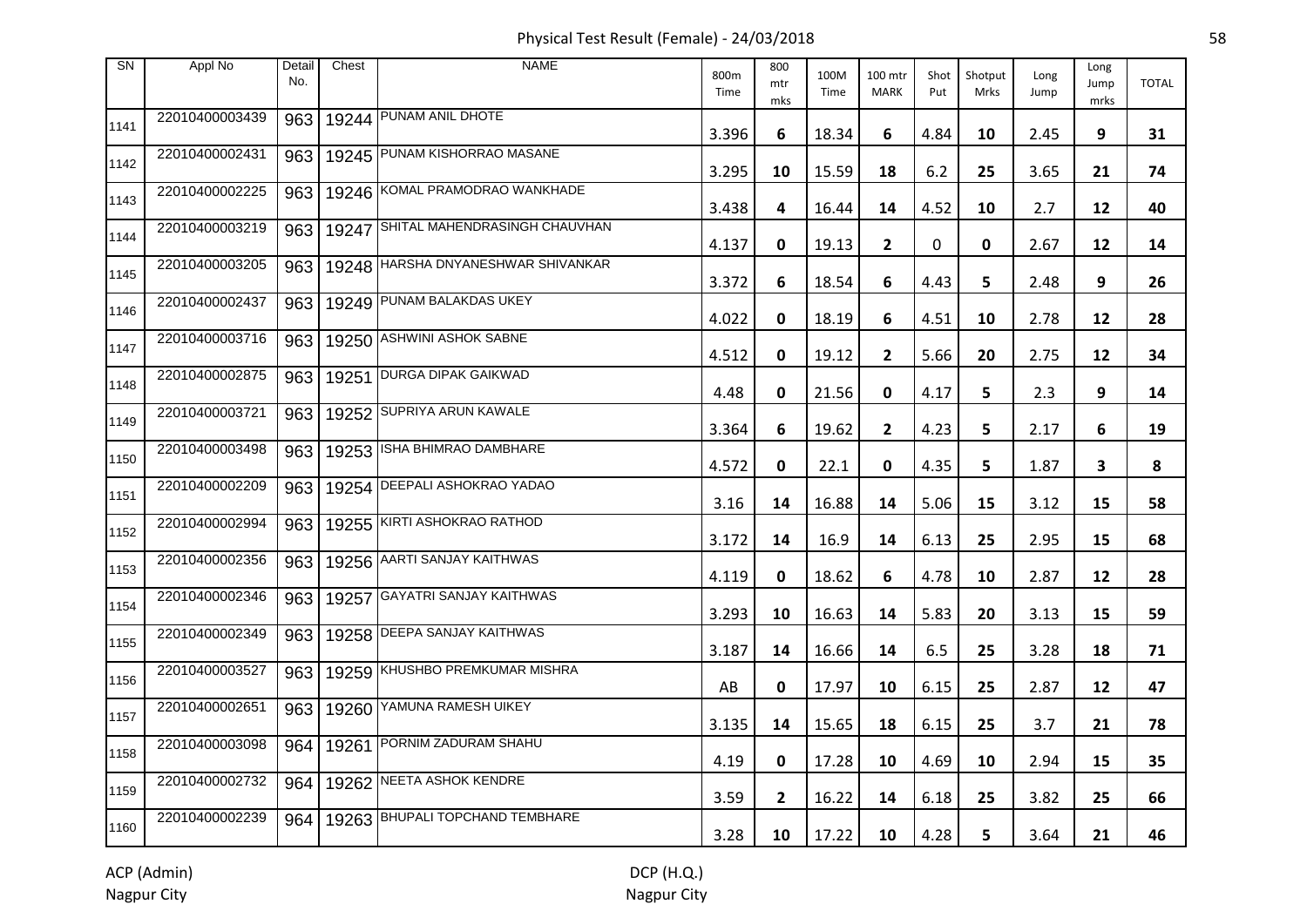Physical Test Result (Female) - 24/03/2018 59

| <b>SN</b> | Appl No        | Detail<br>No. | Chest | <b>NAME</b>                     | 800m<br>Time | 800<br>mtr<br>mks | 100M<br>Time | 100 mtr<br><b>MARK</b> | Shot<br>Put | Shotput<br>Mrks | Long<br>Jump | Long<br>Jump<br>mrks | <b>TOTAL</b> |
|-----------|----------------|---------------|-------|---------------------------------|--------------|-------------------|--------------|------------------------|-------------|-----------------|--------------|----------------------|--------------|
| 1161      | 22010400002255 | 964           |       | 19264 KIRAN LALIT NARPACHE      | 4.51         | 0                 | 21.88        | 0                      | 4.45        | 5               | 2.05         | 6                    | 11           |
| 1162      | 22010400003085 | 964           |       | 19265 PRIYANKA AJAY WADDE       | 3.43         | 4                 | 17.5         | 10                     | 5.24        | 15              | 1.97         | 3                    | 32           |
| 1163      | 22010400003095 | 964           |       | 19266 SHIVANI RAMESH KARPATE    | 4.14         | 0                 | 20.03        | 0                      | 4.31        | 5               | 2.17         | 6                    | 11           |
| 1164      | 22010400003224 | 964           | 19267 | <b>PRITI SUGANDHRAOJI PADAM</b> | 4.169        | 0                 | 19.4         | $\mathbf{2}$           | 4.4         | 5               | 2.34         | 9                    | 16           |
| 1165      | 22010400002282 | 964           |       | 19268 TARUNA DIPCHAND PATLE     | 3.024        | 18                | 16.78        | 14                     | 5.6         | 20              | 3.68         | 21                   | 73           |
| 1166      | 22010400003359 | 964           |       | 19269 GITA PANDHARIJI NEWARE    | 3.357        | 6                 | 16.97        | 14                     | 4.78        | 10              | 2.9          | 15                   | 45           |
| 1167      | 22010400003253 | 964           |       | 19270 SWATI GANESH HATOLE       | 3.199        | 14                | 16.62        | 14                     | 6.3         | 25              | 3.52         | 21                   | 74           |
| 1168      | 22010400004278 | 964           | 19271 | MAMTA HIRALAL DHARNE            | 3.567        | $\mathbf{2}$      | 19.09        | $\mathbf{2}$           | 4.56        | 10              | 2.67         | 12                   | 26           |
| 1169      | 22010400003962 | 964           |       | 19272 PRIYA ARJUN MORE          | 4.397        | 0                 | 19.69        | $\mathbf{2}$           | 4.9         | 10              | 3.05         | 15                   | 27           |
| 1170      | 22010400004183 | 964           |       | 19273 POOJA MAHADEVRAO PAYGHAN  | 3.56         | $\mathbf{2}$      | 17.85        | 10                     | 6.19        | 25              | 3.26         | 18                   | 55           |
| 1171      | 22010400003793 | 964           |       | 19274 DIKSHA GAUTAM THUL        | 4.13         | 0                 | 20.25        | 0                      | 5.64        | 20              | 2.4          | 9                    | 29           |
| 1172      | 22010400004208 | 964           |       | 19275 MAYURI RAJU PAHADAN       | 3.49         | 4                 | 17.84        | 10                     | 5.49        | 15              | 3.42         | 18                   | 47           |
| 1173      | 22010400002652 | 964           |       | 19276 PRERNA PREMDAS MORE       | 4.42         | 0                 | 19.56        | $\mathbf{2}$           | 4.01        | 5               | 2.46         | 9                    | 16           |
| 1174      | 22010400003264 | 964           |       | 19277 SHILPA ASHOK MESHRAM      | 3.422        | 4                 | 17.25        | 10                     | 4.71        | 10              | 3.25         | 18                   | 42           |
| 1175      | 22010400002170 | 964           |       | 19278 NAYNA SUBHASH INGLE       | 3.46         | 4                 | 16.28        | 14                     | 5.78        | 20              | 3.85         | 25                   | 63           |
| 1176      | 22010400003499 | 964           |       | 19279 PAYAL GAJANAN BELE        | AB           | 0                 | 23.19        | 0                      | 4.3         | 5               | 1.81         | 3                    | 8            |
| 1177      | 22010400003867 | 964           |       | 19280 PALLAVI DASIRAM CHAVAN    | 4.257        | 0                 | 20.97        | 0                      | 4.17        | 5               | 2.32         | 9                    | 14           |
| 1178      | 22010400004110 | 965           |       | 19281 SWATI RAMESH SALAM        | 3.584        | $\mathbf{2}$      | 18           | 10                     | 4.05        | 5               | 2.8          | 12                   | 29           |
| 1179      | 22010400002816 | 965           |       | 19282 POONAM GAJANAN KAWALE     | 3.514        | 2                 | 19.96        | $\overline{2}$         | 4.7         | 10              | 2.89         | 12                   | 26           |
| 1180      | 22010400002820 | 965           |       | 19283 SWATI DEVIDAS BOTRE       | 3.597        | $\mathbf{2}$      | 18.13        | 6                      | 5.32        | 15              | 3.3          | 18                   | 41           |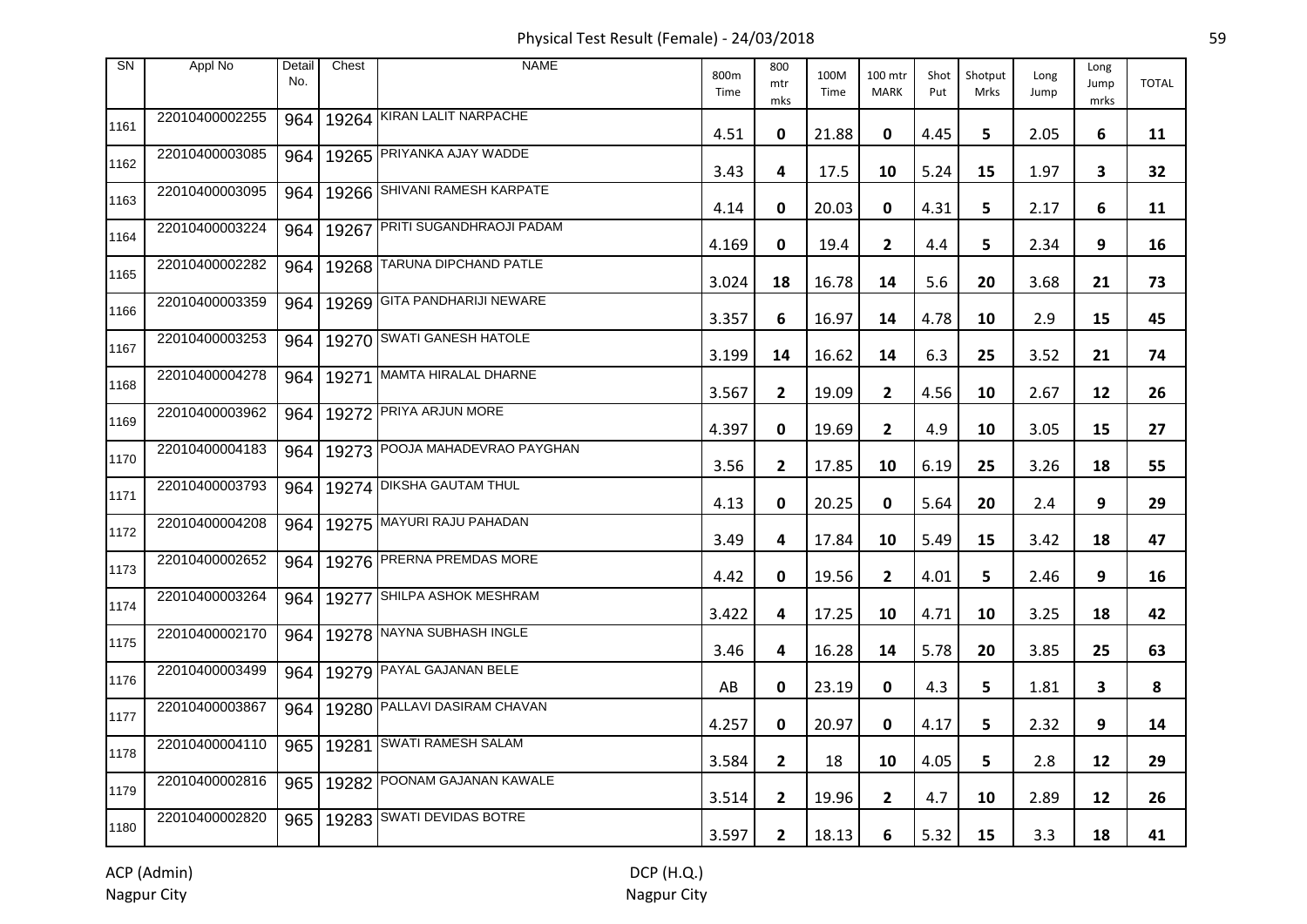Physical Test Result (Female) - 24/03/2018 60

| <b>SN</b> | Appl No        | Detail<br>No. | Chest | <b>NAME</b>                     | 800m<br>Time | 800<br>mtr<br>mks | 100M<br>Time | 100 mtr<br><b>MARK</b> | Shot<br>Put | Shotput<br>Mrks | Long<br>Jump | Long<br>Jump<br>mrks | <b>TOTAL</b> |
|-----------|----------------|---------------|-------|---------------------------------|--------------|-------------------|--------------|------------------------|-------------|-----------------|--------------|----------------------|--------------|
| 1181      | 22010400002321 | 965           |       | 19284 RUPALI NARAYANRAO CHAWARE | 3.241        | 10                | 16.56        | 14                     | 5.28        | 15              | 3.65         | 21                   | 60           |
| 1182      | 22010400003600 | 965           |       | 19285 LILEE MANGALJI PATLE      | 3.323        | 6                 | 16.81        | 14                     | 4.6         | 10              | 2.79         | 12                   | 42           |
| 1183      | 22010400003640 | 965           |       | 19286 MAYA ANNAJI WARGHAT       | 4.454        | 0                 | 17.53        | 10                     | 4.1         | 5               | 3            | 15                   | 30           |
| 1184      | 22010400002224 | 965           |       | 19287 MAYURI VINOD GHADDINKAR   | 3.278        | 10                | 15.59        | 18                     | 3.72        | 0               | 3.31         | 18                   | 46           |
| 1185      | 22010400002529 | 965           |       | 19288 SWATI MUKUND MESHRAM      | 5.354        | 0                 | 21.88        | 0                      | 3.32        | 0               | 1.71         | 3                    | 3            |
| 1186      | 22010400002806 | 965           |       | 19289 RAVINA PRAKASH GAWANDE    | 3.46         | 4                 | 18.16        | 6                      | 4.97        | 10              | 2.26         | 6                    | 26           |
| 1187      | 22010400002148 | 965           |       | 19290 PUNYARATHA WAMAN NAWAL    | 3.37         | 6                 | 19.34        | $\mathbf{2}$           | 5.5         | 20              | 2.85         | 12                   | 40           |
| 1188      | 22010400003371 | 965           | 19291 | <b>PRITEE DILEEP KULARKAR</b>   | 3.157        | 14                | 16.78        | 14                     | 5.4         | 15              | 3.38         | 18                   | 61           |
| 1189      | 22010400003380 | 965           |       | 19292 SONALI MUKESH TANDEKAR    | 3.31         | 6                 | 16.28        | 14                     | 4.99        | 10              | 3.49         | 18                   | 48           |
| 1190      | 22010400003114 | 965           |       | 19293 SHIVANI SHISHUPAL NAGMOTE | 4.354        | 0                 | 19.1         | $\mathbf{2}$           | 3.99        | 0               | 2.1          | 6                    | 8            |
| 1191      | 22010400003542 | 965           |       | 19294 PAYAL ANIL WAGHMARE       | 4.044        | 0                 | 19.87        | $\mathbf{2}$           | 4.36        | 5.              | 2.67         | 12                   | 19           |
| 1192      | 22010400003829 | 965           |       | 19295 VAISHALI ANANTA MUNGULE   | 3.147        | 14                | 17.75        | 10                     | 4.74        | 10              | 3.04         | 15                   | 49           |
| 1193      | 22010400003442 | 965           |       | 19296 SONAL SHANKAR WANKHADE    | 4.06         | 0                 | 16.72        | 14                     | 6.6         | 25              | 3.68         | 21                   | 60           |
| 1194      | 22010400002781 | 965           |       | 19297 VAISHALI HUSHEN KUDMETHE  | 3.332        | 6                 | 18.31        | 6                      | 5.65        | 20              | 3.22         | 18                   | 50           |
| 1195      | 22010400002817 | 965           |       | 19298 SARALA HUSEN KUDMATE      | 3.475        | 4                 | 19.43        | $\mathbf{2}$           | 5.6         | 20              | 2.69         | 12                   | 38           |
| 1196      | 22010400002167 | 965           |       | 19299 POONAM SANJAY KHANDATE    | 3.491        | 4                 | 19.29        | $\mathbf{2}$           | 4.71        | 10              | 2.97         | 15                   | 31           |
| 1197      | 22010400002533 | 965           |       | 19300 NEHA DATTUJI PANDHRE      | 3.422        | 4                 | 18.62        | 6                      | 5.18        | 15              | 2.6          | 12                   | 37           |
| 1198      | 22010400003739 | 966           |       | 19301 NIKITA RAJU MOHAPEKAR     | 4.181        | 0                 | 21.03        | 0                      | 5.12        | 15              | 1.9          | 3                    | 18           |
| 1199      | 22010400003212 | 966           |       | 19302 NISHA TUKARAM SAHARE      | 3.288        | 10                | 18.62        | 6                      | 4.38        | 5               | 3.04         | 15                   | 36           |
| 1200      | 22010400003520 | 966           |       | 19303 RADHA SUDHAKAR BANDEBUCHE | 3.063        | 18                | 17.56        | 10                     | 4.85        | 10              | 2.78         | 12                   | 50           |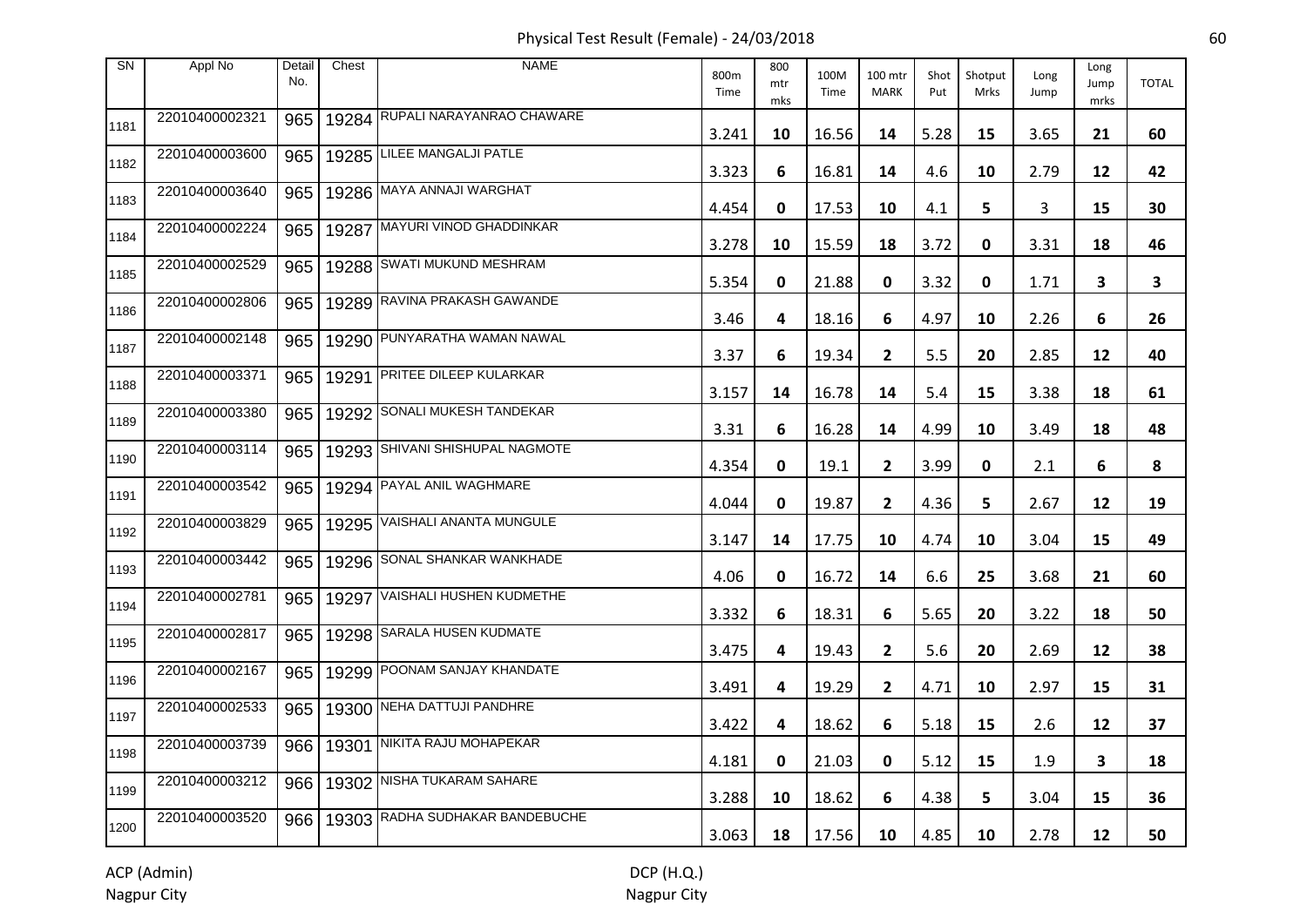Physical Test Result (Female) - 24/03/2018 61

| <b>SN</b> | Appl No        | Detail<br>No. | Chest | <b>NAME</b>                             | 800m<br>Time | 800<br>mtr<br>mks | 100M<br>Time | 100 mtr<br><b>MARK</b> | Shot<br>Put | Shotput<br>Mrks | Long<br>Jump | Long<br>Jump<br>mrks | <b>TOTAL</b> |
|-----------|----------------|---------------|-------|-----------------------------------------|--------------|-------------------|--------------|------------------------|-------------|-----------------|--------------|----------------------|--------------|
| 1201      | 22010400002358 | 966           |       | 19304 YENU CHUNNILAL PATLE              | 3.155        | 14                | 17.44        | 10                     | 5.71        | 20              | 3.43         | 18                   | 62           |
| 1202      | 22010400003597 | 966           |       | 19305 ARUNA TARACHAND WADGAYE           | 3.187        | 14                | 16.41        | 14                     | 5.25        | 15              | 2.8          | 12                   | 55           |
| 1203      | 22010400004241 | 966           |       | 19306 GUNJAN ASHOK YEOLE                | 3.153        | 14                | 16.5         | 14                     | 5.01        | 15              | 3.54         | 21                   | 64           |
| 1204      | 22010400004257 | 966           | 19307 | <b>RAJSHREE VIJAYJI KAKDE</b>           | 3.21         | 10                | 16.47        | 14                     | 4.87        | 10              | 2.47         | 9                    | 43           |
| 1205      | 22010400004196 | 966           |       | 19308 SANGITA GOVINDARAO BALPANDE       | 3.33         | 6                 | 18.4         | 6                      | 4.74        | 10              | 3.06         | 15                   | 37           |
| 1206      | 22010400004179 | 966           |       | 19309 PAYAL DEVANANDRAO BORKAR          | 4.43         | 0                 | 18.78        | 6                      | 4.62        | 10              | 2.77         | 12                   | 28           |
| 1207      | 22010400002359 |               |       | 966   19310 NISHIGANDHA NAGESH KHILLARE | 3.512        | $\mathbf{2}$      | 18.81        | 6                      | 4.58        | 10              | 2.8          | 12                   | 30           |
| 1208      | 22010400003588 | 966           | 19311 | MANJUSHA RAMESH MESHRAM                 | 4.556        | 0                 | 21.13        | 0                      | 2.96        | 0               | 2.03         | 6                    | 6            |
| 1209      | 22010400002162 | 966           |       | 19312 PRAGATI VINAYAK DUKARE            | 5.289        | 0                 | 22.25        | 0                      | 4.7         | 10              | 2.05         | 6                    | 16           |
| 1210      | 22010400002389 | 966           |       | 19313 RITU MAHESHRAO UKE                | 4.422        | 0                 | 19.31        | $\mathbf{2}$           | 2.7         | 0               | 1.9          | 3                    | 5            |
| 1211      | 22010400002254 | 966           |       | 19314 RANU RAFIQUE SHEIKH               | 3.218        | 10                | 17.51        | 10                     | 4.3         | 5.              | 2.97         | 15                   | 40           |
| 1212      | 22010400003206 | 966           |       | 19315 VAISHALI BHIMRAO DHABALE          | 3.583        | 2                 | 20.57        | 0                      | 4.13        | 5.              | 2.63         | 12                   | 19           |
| 1213      | 22010400003890 | 966           |       | 19316 KALYANI DILIP DHENGE              | 3.23         | 10                | 17.85        | 10                     | 5.08        | 15              | 2.86         | 12                   | 47           |
| 1214      | 22010400003847 | 966           |       | 19317 KARUNA SANTOSH WANKHADE           | 4.194        | 0                 | 24.59        | 0                      | 4.63        | 10              | 2.09         | 6                    | 16           |
| 1215      | 22010400003693 | 966           |       | 19318 SHIWANI SHRAWANJI MASRAM          | 4.064        | 0                 | 18.86        | 6                      | 3.23        | 0               | 1.8          | 3                    | 9            |
| 1216      | 22010400003688 | 966           |       | 19319 KHEMDEVI GULABRAO BAILMARE        | 4.594        | 0                 | 20.47        | 0                      | 3.95        | 0               | 1.58         | 0                    | 0            |
| 1217      | 22010400003653 | 966           |       | 19320 NIKITA SHANTARAM RAUT             | 3.49         | 4                 | 17.97        | 10                     | 5.25        | 15              | 3.07         | 15                   | 44           |
| 1218      | 22010400003355 | 967           |       | 19321 NEERAJ RAMJEET YADAV              | 3.521        | $\mathbf{2}$      | 19.34        | $\mathbf{2}$           | 5           | 15              | 2.64         | 12                   | 31           |
| 1219      | 22010400002565 | 967           |       | 19322 RUPALI RAMESHWAR PATLE            | 3.373        | 6                 | 16.34        | 14                     | 5.12        | 15              | 2.55         | 9                    | 44           |
| 1220      | 22010400002549 | 967           |       | 19323 TABSSUM MOHAMMADYUSUF SHEIKH      | 3.395        | 6                 | 16.72        | 14                     | 5.27        | 15              | 3.78         | 21                   | 56           |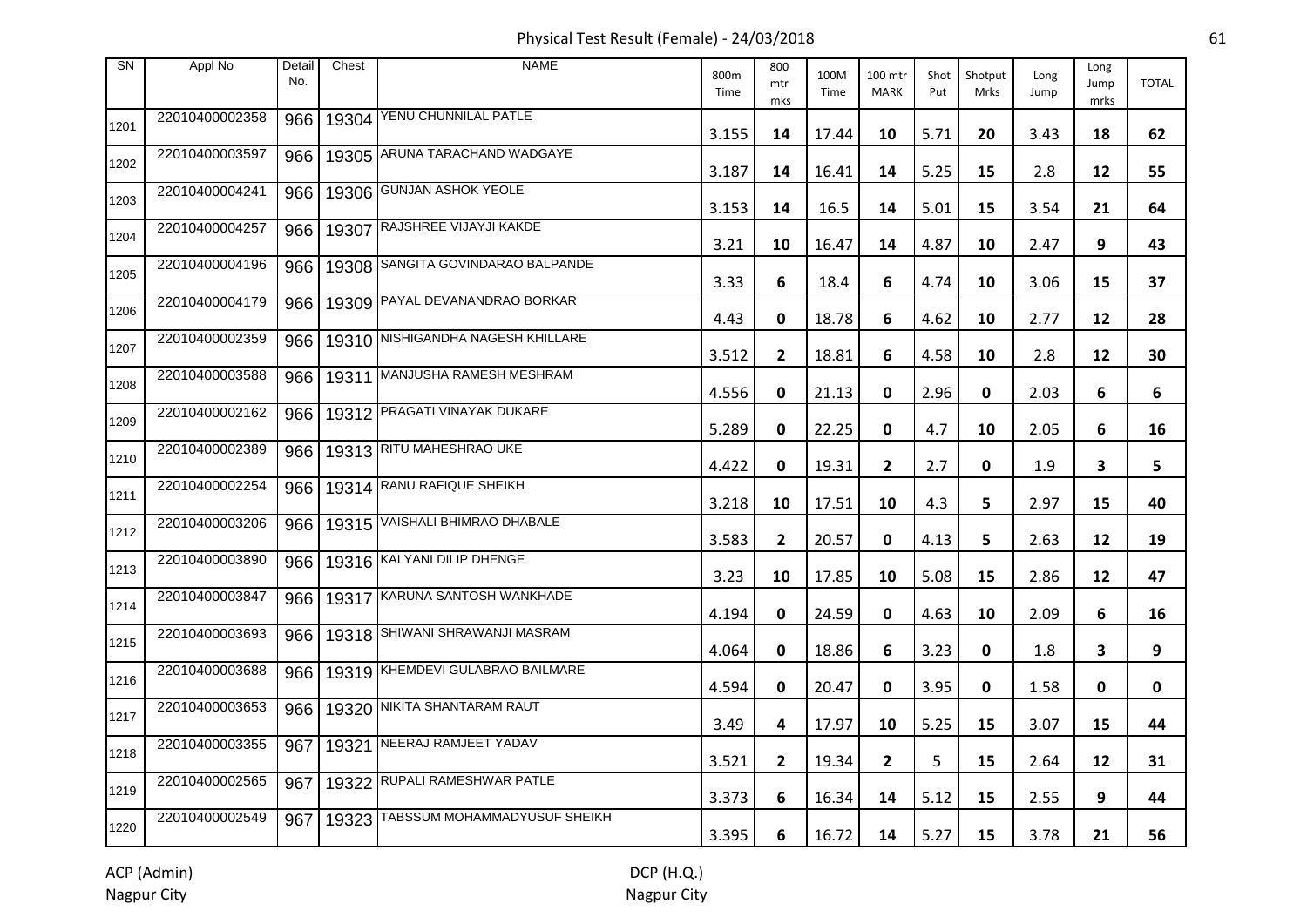Physical Test Result (Female) - 24/03/2018 62

| <b>SN</b> | Appl No        | Detail<br>No. | Chest | <b>NAME</b>                       | 800m<br>Time | 800<br>mtr<br>mks | 100M<br>Time | 100 mtr<br><b>MARK</b> | Shot<br>Put | Shotput<br>Mrks | Long<br>Jump | Long<br>Jump<br>mrks | <b>TOTAL</b> |
|-----------|----------------|---------------|-------|-----------------------------------|--------------|-------------------|--------------|------------------------|-------------|-----------------|--------------|----------------------|--------------|
| 1221      | 22010400002539 | 967           |       | 19324 RUBY AZIMULLAH SHEIKH       | AB           | 0                 | 29.38        | 0                      | 3.41        | 0               | 0            | 0                    | 0            |
| 1222      | 22010400003966 | 967           |       | 19325 GEETA GAJANAN BHORJEKAR     | 4.161        | 0                 | 19.87        | $\mathbf{2}$           | 5.45        | 15              | 3            | 15                   | 32           |
| 1223      | 22010400003462 | 967           |       | 19326 ARCHANA SHANKARRAO KHUDE    | 3.414        | 4                 | 16.25        | 14                     | 5.69        | 20              | 3.74         | 21                   | 59           |
| 1224      | 22010400003465 | 967           | 19327 | <b>DIKSHA VASANTA RATHOD</b>      | 3.017        | 18                | 14.87        | 22                     | 6.11        | 25              | 4.15         | 25                   | 90           |
| 1225      | 22010400002987 | 967           |       | 19328 KAJAL SHANKAR MANAPURE      | 2.59         | 22                | 15.88        | 18                     | 5.94        | 20              | 3.7          | 21                   | 81           |
| 1226      | 22010400002985 | 967           |       | 19329 SWATI SITARAM VAIDYA        | 2.53         | 22                | 14.97        | 22                     | 5.36        | 15              | 3.71         | 21                   | 80           |
| 1227      | 22010400002986 | 967           |       | 19330 JAYSHRI SAKHARAM MANAPURE   | 3.122        | 14                | 16.97        | 14                     | 5.35        | 15              | 3.64         | 21                   | 64           |
| 1228      | 22010400002988 | 967           | 19331 | MOHINI BHASHKAR JUMLE             | 3.082        | 18                | 17.12        | 10                     | 4.01        | 5               | 3.09         | 15                   | 48           |
| 1229      | 22010400004200 | 967           |       | 19332 DIPIKA DILIPRAO KADU        | 3.265        | 10                | 17.22        | 10                     | 4.66        | 10              | 2.9          | 15                   | 45           |
| 1230      | 22010400002157 | 967           |       | 19333 NISHA BANDU PANDE           | 3.11         | 14                | 16.72        | 14                     | 5.3         | 15              | 3.3          | 18                   | 61           |
| 1231      | 22010400002155 | 967           |       | 19334 JYOTI GAJANAN TUPSAUNDAR    | 3.38         | 6                 | AB           | 0                      | 1.01        | 0               | 0            | 0                    | 6            |
| 1232      | 22010400003598 | 967           |       | 19335 ARCHANA JETHIRAM NAGPURE    | 3.377        | 6                 | 17.25        | 10                     | 5.27        | 15              | 3.19         | 15                   | 46           |
| 1233      | 22010400003670 | 967           |       | 19336 MANISHA SHANTARAM AATRAM    | 4.37         | 0                 | 20           | $\mathbf{2}$           | 3.12        | 0               | 1.9          | 3                    | 5            |
| 1234      | 22010400003405 | 967           |       | 19337 MAMATA SANJAY BHUSARI       | 4.27         | 0                 | 20           | $\mathbf{2}$           | 3.55        | 0               | 2.05         | 6                    | 8            |
| 1235      | 22010400002258 | 967           |       | 19338 PRIYANKA SURESH DHAWALE     | 3.051        | 18                | 16.5         | 14                     | 6.49        | 25              | 3.4          | 18                   | 75           |
| 1236      | 22010400002702 | 967           |       | 19339 MADHAVI PANDURANG WANJARE   | 3.47         | 4                 | 17.88        | 10                     | 5.98        | 20              | 2.94         | 15                   | 49           |
| 1237      | 22010400002984 | 967           |       | 19340 PUJA BALKRUSHNA MOHARKAR    | 3.185        | 14                | 17.97        | 10                     | 5.57        | 20              | 3.06         | 15                   | 59           |
| 1238      | 22010400003964 | 968           | 19341 | <b>DNYANISHA TEJRAM SHIMPI</b>    | 3.177        | 14                | 16.93        | 14                     | 5.57        | 20              | 3.3          | 18                   | 66           |
| 1239      | 22010400003821 | 968           |       | 19342 MADHURI DNYANESHWARRAO UIKE | 3.426        | 4                 | 18.41        | 6                      | 6.56        | 25              | 3.02         | 15                   | 50           |
| 1240      | 22010400003180 | 968           |       | 19343 MANISHA ARJUN RATHOD        | 4.57         | 0                 | 20.63        | 0                      | 3.87        | 0               | 1.94         | 3                    | 3            |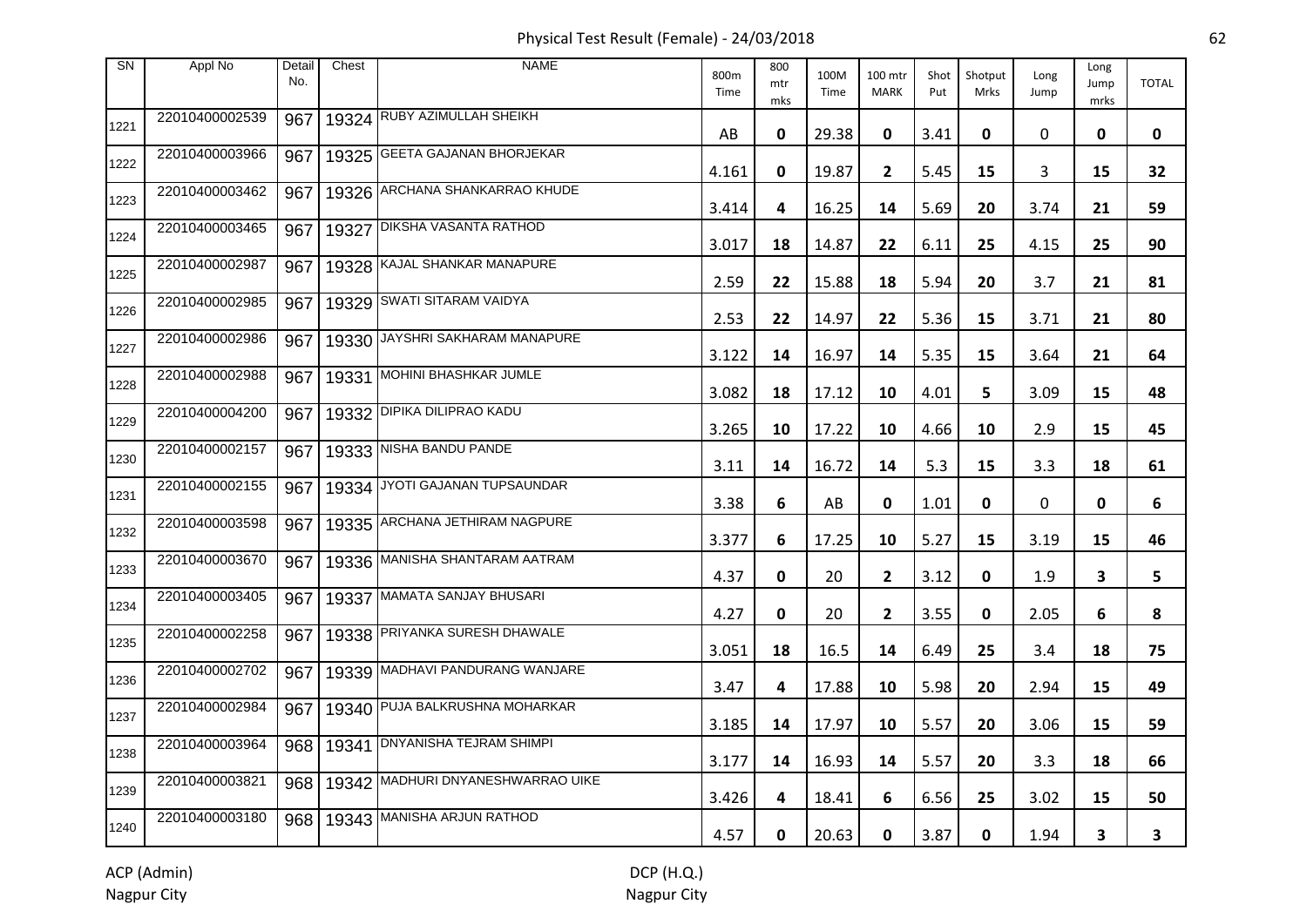Physical Test Result (Female) - 24/03/2018 63

| <b>SN</b> | Appl No        | Detail<br>No. | Chest | <b>NAME</b>                      | 800m<br>Time | 800<br>mtr<br>mks | 100M<br>Time | 100 mtr<br><b>MARK</b> | Shot<br>Put | Shotput<br>Mrks | Long<br>Jump   | Long<br>Jump<br>mrks | <b>TOTAL</b> |
|-----------|----------------|---------------|-------|----------------------------------|--------------|-------------------|--------------|------------------------|-------------|-----------------|----------------|----------------------|--------------|
| 1241      | 22010400003517 | 968           |       | 19344 PINKY MORESHWAR BATTASE    | 5.49         | 0                 | 25           | 0                      | 3           | 0               | 1.13           | 0                    | 0            |
| 1242      | 22010400003343 | 968           |       | 19345 SWATI SUNIL MANKAR         | 3.072        | 18                | 15.62        | 18                     | 5.56        | 20              | 3.6            | 21                   | 77           |
| 1243      | 22010400002777 | 968           |       | 19346 KANCHAN SIDDHARTHA DABHADE | 3.39         | 6                 | 16.87        | 14                     | 5.75        | 20              | 3.22           | 18                   | 58           |
| 1244      | 22010400002752 | 968           | 19347 | SHITAL SARANGDHAR WANKHADE       | 3.39         | 6                 | 17.15        | 10                     | 5.4         | 15              | 3.21           | 18                   | 49           |
| 1245      | 22010400003244 | 968           |       | 19348 PRAGATEE SURESH TIRSINGE   | 5.27         | 0                 | 21.38        | 0                      | 5.75        | 20              | 2.34           | 9                    | 29           |
| 1246      | 22010400003618 | 968           |       | 19349 LINA SUDHAKAR THOTE        | 4.25         | 0                 | 19.31        | $\overline{2}$         | 4.82        | 10              | $\overline{2}$ | 6                    | 18           |
| 1247      | 22010400003046 | 968           |       | 19350 JAYSHRI HARIBHAU INGALE    | 3.599        | $\mathbf{2}$      | 18.72        | 6                      | 5.51        | 20              | 2.62           | 12                   | 40           |
| 1248      | 22010400003048 | 968           | 19351 | BHAWANA GOPICHAND VARKADE        | 4.482        | 0                 | 22.06        | 0                      | 5.45        | 15              | 1.77           | 3                    | 18           |
| 1249      | 22010400003101 | 968           |       | 19352 SWATI ASHOK GODGHATE       | 4.59         | 0                 | 20.65        | 0                      | 3.85        | 0               | 1.75           | 3                    | 3            |
| 1250      | 22010400002716 | 968           |       | 19353 RUPALI NAMDEO WALKE        | 4.37         | 0                 | 20.41        | 0                      | 4.43        | 5               | 2.35           | 9                    | 14           |
| 1251      | 22010400002990 | 968           |       | 19354 BHAGYASHRI DUDHARAM HATWAR | 3.348        | 6                 | 16.41        | 14                     | 6.48        | 25              | 3.64           | 21                   | 66           |
| 1252      | 22010400002992 | 968           |       | 19355 PRIYANKA KISAN SAMRIT      | 3.129        | 14                | 16.83        | 14                     | 5.3         | 15              | 3.3            | 18                   | 61           |
| 1253      | 22010400004001 | 968           |       | 19356 SALONI ANIL WANKHADE       | 3.259        | 10                | 15.19        | 18                     | 4.86        | 10              | 3.54           | 21                   | 59           |
| 1254      | 22010400002735 | 968           |       | 19357 KAJAL BABAN HATOLE         | 3.53         | $\mathbf{2}$      | 19.88        | $\mathbf{2}$           | 4.66        | 10              | 2.73           | 12                   | 26           |
| 1255      | 22010400002561 | 968           |       | 19358 MONIKA SURESH CHAFEKAR     | 3.396        | 6                 | 16.28        | 14                     | 5           | 15              | 3.4            | 18                   | 53           |
| 1256      | 22010400002310 | 968           |       | 19359 VISHAKHA SURESH WANKHEDE   | 3.251        | 10                | 16.41        | 14                     | 6.23        | 25              | 3.36           | 18                   | 67           |
| 1257      | 22010400004096 | 968           |       | 19360 RINA BABAN SHELARE         | 3.59         | $\mathbf{2}$      | 18.59        | 6                      | 4.55        | 10              | 2.07           | 6                    | 24           |
| 1258      | 22010400003133 | 969           |       | 19361 BHAGYASHRI DEVDAS KODWATE  | 3.462        | 4                 | 19.79        | $\mathbf{2}$           | 4.87        | 10              | 2.5            | 9                    | 25           |
| 1259      | 22010400003414 | 969           |       | 19362 KIRAN GANESH PAWAR         | 3.044        | 18                | 15.4         | 18                     | 6.01        | 25              | 3.48           | 18                   | 79           |
| 1260      | 22010400003393 | 969           |       | 19363 SWATI PRAKASH THERE        | 3.134        | 14                | 16.38        | 14                     | 5.88        | 20              | 3.26           | 18                   | 66           |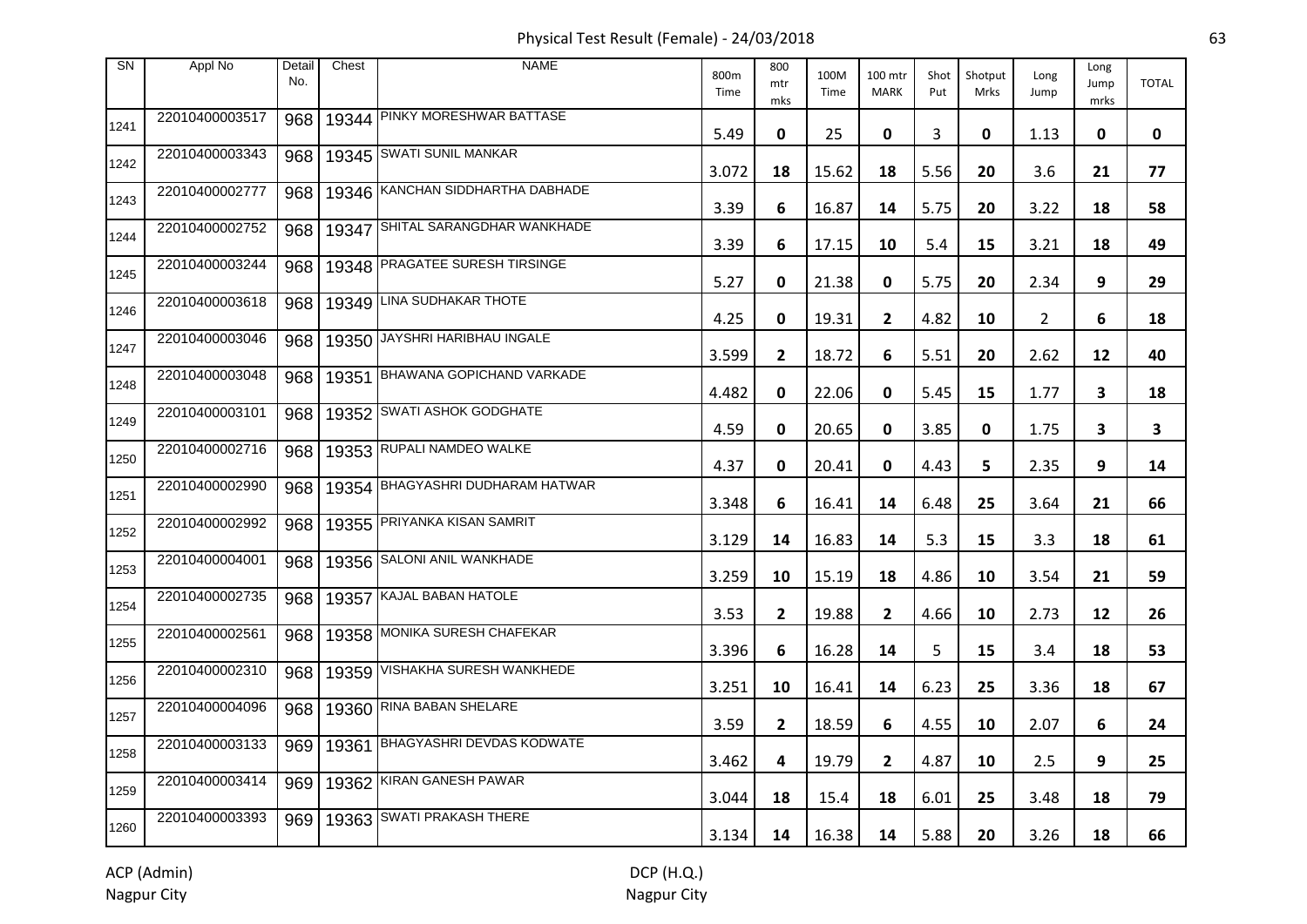Physical Test Result (Female) - 24/03/2018 64

| <b>SN</b> | Appl No        | Detail<br>No. | Chest | <b>NAME</b>                          | 800m<br>Time | 800<br>mtr<br>mks | 100M<br>Time | 100 mtr<br><b>MARK</b> | Shot<br>Put | Shotput<br>Mrks | Long<br>Jump | Long<br>Jump<br>mrks | <b>TOTAL</b> |
|-----------|----------------|---------------|-------|--------------------------------------|--------------|-------------------|--------------|------------------------|-------------|-----------------|--------------|----------------------|--------------|
| 1261      | 22010400002786 | 969           |       | 19364 ANITA MOTILAL SAWALKAR         | 3.226        | 10                | 16.81        | 14                     | 5.1         | 15              | 3.2          | 18                   | 57           |
| 1262      | 22010400003353 | 969           |       | 19365 ACHAL PRADIP SHENDE            | 3.564        | $\overline{2}$    | 19.65        | $\overline{2}$         | 4.87        | 10              | 2.12         | 6                    | 20           |
| 1263      | 22010400002260 | 969           |       | 19366 SARIKA LAHANU MESHRAM          | 3.566        | $\mathbf{2}$      | 17.25        | 10                     | 5.88        | 20              | 3.12         | 15                   | 47           |
| 1264      | 22010400004249 | 969           | 19367 | PADAMA DAMODHAR UIKEY                | 3.482        | 4                 | 19.6         | $\mathbf{2}$           | 5.61        | 20              | 1.71         | 3                    | 29           |
| 1265      | 22010400002576 | 969           |       | 19368 MANISHA YUVRAJ TIRPUDE         | 4.561        | 0                 | 21.94        | 0                      | 4.61        | 10              | 1.55         | 0                    | 10           |
| 1266      | 22010400002543 | 969           |       | 19369 SWATI DEVIDAS RAMTEKE          | 3.524        | $\mathbf{2}$      | 20.6         | 0                      | 5.41        | 15              | 1.85         | 3                    | 20           |
| 1267      | 22010400003523 | 969           |       | 19370 POOJA DAJIBA RAUT              | 4.317        | 0                 | 22.81        | 0                      | 3.8         | 0               | 1.46         | 0                    | 0            |
| 1268      | 22010400002913 | 969           | 19371 | NEHA MADHUKAR KORE                   | 3.227        | 10                | 17.28        | 10                     | 5.6         | 20              | 3.14         | 15                   | 55           |
| 1269      | 22010400004218 | 969           |       | 19372 RINA DADARAO TANTARPALE        | 4.354        | 0                 | 21.03        | 0                      | 5.37        | 15              | 2.67         | 12                   | 27           |
| 1270      | 22010400004046 | 969           |       | 19373 RUPALI SUBHASH BORIKAR         | 3.181        | 14                | 17.31        | 10                     | 5.6         | 20              | 2.55         | 9                    | 53           |
| 1271      | 22010400004217 | 969           |       | 19374 SNEHA JAGDISH DODKE            | 3.234        | 10                | 16.12        | 14                     | 4.6         | 10              | 3.15         | 15                   | 49           |
| 1272      | 22010400002309 | 969           |       | 19375 POOJA DINESH KHAMBALKAR        | 3.454        | 4                 | 17.75        | 10                     | 5.44        | 15              | 3.05         | 15                   | 44           |
| 1273      | 22010400004272 | 969           |       | 19376 YAJASWINI BIRBAL LANJEWAR      | 3.56         | $\mathbf{2}$      | 17.87        | 10                     | 4.7         | 10              | 2.75         | 12                   | 34           |
| 1274      | 22010400004273 | 969           |       | 19377 MRUNALINI PRALHAD SHIRASKAR    | 4.275        | 0                 | 21.32        | 0                      | 3.75        | 0               | 2.17         | 6                    | 6            |
| 1275      | 22010400003423 | 969           |       | 19378 KIRAN BHARAT MANDAPE           | 3.49         | 4                 | 18.38        | 6                      | 4.97        | 10              | 2.8          | 12                   | 32           |
| 1276      | 22010400003388 | 969           |       | 19379 ROSHANI BHASKARRAO DUDHAKOHALE | 4.04         | 0                 | 20.16        | 0                      | 4.1         | 5               | 2.25         | 6                    | 11           |
| 1277      | 22010400003391 | 969           |       | 19380 PRATIKSHA MAROTI BHOYAR        | 3.36         | 6                 | 17.12        | 10                     | 5.85        | 20              | 2.9          | 15                   | 51           |
| 1278      | 22010400004171 | 970           |       | 19381 ANITA SAMPATTI WAGHMARE        | 3.21         | 10                | 17           | 14                     | 6.72        | 25              | 3.6          | 21                   | 70           |
| 1279      | 22010400002532 | 970           |       | 19382 POOJA DEWANAND INGOLE          | 3.587        | $\mathbf{2}$      | 17.28        | 10                     | 4.8         | 10              | 2.98         | 15                   | 37           |
| 1280      | 22010400003932 | 970           |       | 19383 SUJATA ASHOK DHEMBARE          | 5.471        | 0                 | 26.41        | 0                      | 3.4         | $\mathbf 0$     | 1.95         | 3                    | 3            |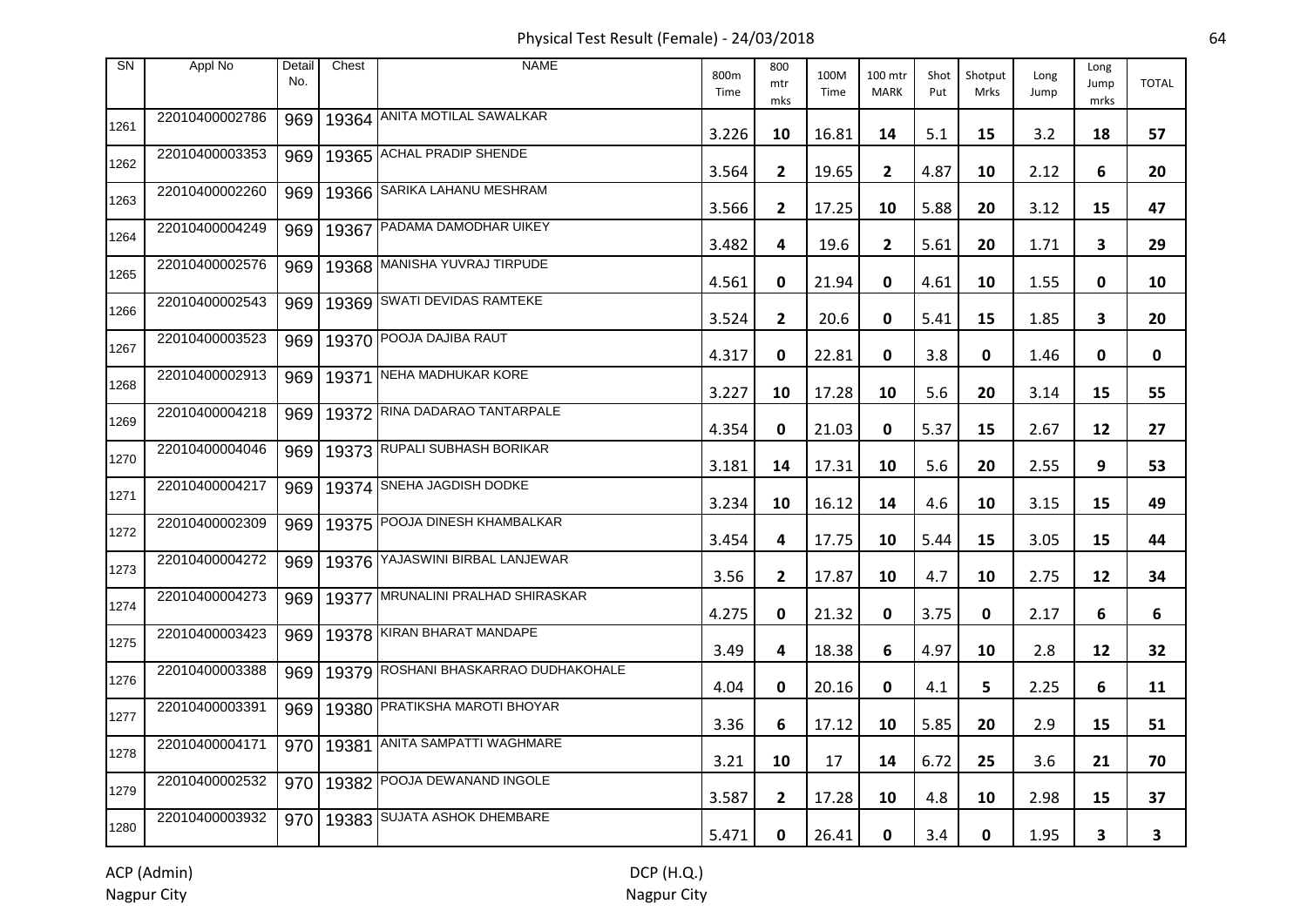Physical Test Result (Female) - 24/03/2018 65

| <b>SN</b> | Appl No        | Detail<br>No. | Chest | <b>NAME</b>                        | 800m<br>Time | 800<br>mtr<br>mks | 100M<br>Time | 100 mtr<br><b>MARK</b> | Shot<br>Put | Shotput<br><b>Mrks</b> | Long<br>Jump | Long<br>Jump<br>mrks | <b>TOTAL</b> |
|-----------|----------------|---------------|-------|------------------------------------|--------------|-------------------|--------------|------------------------|-------------|------------------------|--------------|----------------------|--------------|
| 1281      | 22010400003603 | 970           |       | 19384 RUPALI RAMESH SONTAKKE       | 4.216        | 0                 | 22.78        | 0                      | 3.72        | 0                      | 0            | 0                    | 0            |
| 1282      | 22010400003468 | 970           |       | 19385 RAKHI BHAURAOJI DHAKNE       | 3.189        | 14                | 16.41        | 14                     | 5.39        | 15                     | 3.5          | 21                   | 64           |
| 1283      | 22010400002619 | 970           |       | 19386 APEKSHA PRABHUDATTA PAWANKAR | 3.485        | 4                 | 17.88        | 10                     | 5.76        | 20                     | 3.25         | 18                   | 52           |
| 1284      | 22010400004142 | 970           | 19387 | MINA CHHANULAL SATKE               | 4.566        | 0                 | 19.72        | $\mathbf{2}$           | 0           | 0                      | 2.8          | 12                   | 14           |
| 1285      | 22010400004008 | 970           |       | 19388 ARTEE GAJANAN GIRI           | 4.221        | 0                 | 17.28        | 10                     | 4.92        | 10                     | 3.08         | 15                   | 35           |
| 1286      | 22010400004166 | 970           |       | 19389 RANU NANUJI DIYEWAR          | 3.427        | 4                 | 17.94        | 10                     | 3.44        | 0                      | 2.36         | 9                    | 23           |
| 1287      | 22010400004050 | 970           |       | 19390 MAYURI NARESHRAO BOBADE      | 4.227        | 0                 | 17.91        | 10                     | 4.88        | 10                     | 3.21         | 18                   | 38           |
| 1288      | 22010400004284 | 970           | 19391 | SUBHASHINI SURYABHAN GAJBHIYE      | 3.265        | 10                | 17.97        | 10                     | 5.39        | 15                     | 3.05         | 15                   | 50           |
| 1289      | 22010400003211 | 970           |       | 19392 VAISHNAVI SHRIRAM HATWAR     | 4.54         | 0                 | 19.63        | $\mathbf{2}$           | 3.72        | 0                      | 2.26         | 6                    | 8            |
| 1290      | 22010400002674 | 970           |       | 19393 POOJA MOHAN SAKHARKAR        | 3.352        | 6                 | 16.84        | 14                     | 6.2         | 25                     | 3.21         | 18                   | 63           |
| 1291      | 22010400003691 |               |       | 970   19394   ASHWINI ANIL RAUT    | 4.051        | 0                 | 19.97        | $\mathbf{2}$           | 4.9         | 10                     | 2.8          | 12                   | 24           |
| 1292      | 22010400004235 | 970           |       | 19395 SHARMILA JAWAHARLAL DAHIKAR  | 3.425        | 4                 | 19.19        | $\mathbf{2}$           | 5.54        | 20                     | 2.75         | 12                   | 38           |
| 1293      | 22010400003743 | 970           |       | 19396 RAVINA ANANDRAO KASARE       | 4.327        | 0                 | 23           | 0                      | 3.94        | 0                      | 1.89         | 3                    | 3            |
| 1294      | 22010400002453 | 970           |       | 19397 RINKU FULCHANDRAO TELANGE    | 3.385        | 6                 | 16.46        | 14                     | 5.89        | 20                     | 3.75         | 21                   | 61           |
| 1295      | 22010400002642 | 970           |       | 19398 UJWALA WASUDEO SHAHARE       | 3.12         | 14                | 16.28        | 14                     | 5.44        | 15                     | 3.9          | 25                   | 68           |
| 1296      | 22010400003493 | 970           |       | 19399 TEJAL TULSIDAS KAMBLE        | 4.457        | 0                 | 20.35        | 0                      | 5.1         | 15                     | 1.71         | 3                    | 18           |
| 1297      | 22010400003448 | 970           |       | 19400 PORNIMA SUDHAKAR HATWAR      | 4.392        | 0                 | 19.41        | $\mathbf{2}$           | 4.35        | 5                      | 2.78         | 12                   | 19           |
| 1298      | 22010400003777 | 971           |       | 19401 KOMAL ONKAR KIRDAK           | 3.182        | 14                | 19.21        | $\mathbf{2}$           | 4.81        | 10                     | 2.63         | 12                   | 38           |
| 1299      | 22010400002318 | 971           |       | 19402 SUSHMA SHAMRAO DONODE        | 2.497        | 25                | 15.25        | 18                     | 5.02        | 15                     | 3.92         | 25                   | 83           |
| 1300      | 22010400003859 | 971           |       | 19403 KOMAL KISHORRAO JUMDE        | 3.311        | 6                 | 15.87        | 18                     | 5.63        | 20                     | 3.61         | 21                   | 65           |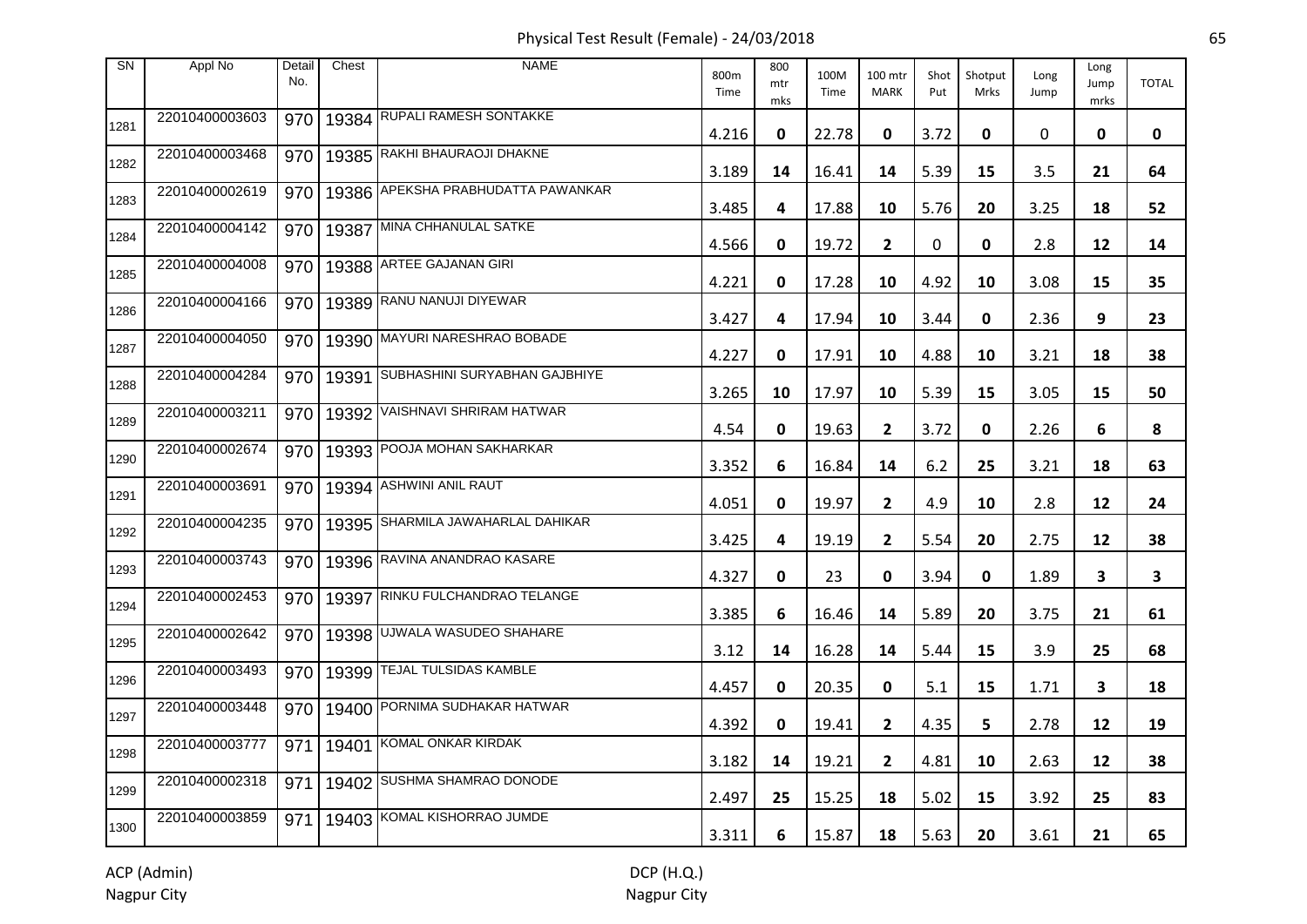Physical Test Result (Female) - 24/03/2018 66

| <b>SN</b> | Appl No        | Detail<br>No. | Chest | <b>NAME</b>                      | 800m<br>Time | 800<br>mtr<br>mks | 100M<br>Time | 100 mtr<br><b>MARK</b> | Shot<br>Put | Shotput<br>Mrks | Long<br>Jump | Long<br>Jump<br>mrks | <b>TOTAL</b>            |
|-----------|----------------|---------------|-------|----------------------------------|--------------|-------------------|--------------|------------------------|-------------|-----------------|--------------|----------------------|-------------------------|
| 1301      | 22010400002492 | 971           |       | 19404 MONIKA PRADIPJI BHAGAT     | 3.36         | 6                 | 18.12        | 6                      | 5.25        | 15              | 2.9          | 15                   | 42                      |
| 1302      | 22010400002494 | 971           |       | 19405 DIKSHA BHAGAWATJI KAMBLE   | 4.265        | 0                 | 17.81        | 10                     | 4.5         | 10              | 2.9          | 15                   | 35                      |
| 1303      | 22010400002491 | 971           |       | 19406 RUPALI DIGAMBARJI GHARDE   | 3.19         | 14                | 17.68        | 10                     | 5.38        | 15              | 2.9          | 15                   | 54                      |
| 1304      | 22010400002274 | 971           | 19407 | SHIVANI DEVIDASJI CHANNE         | 3.47         | 4                 | 17.59        | 10                     | 4.15        | 5               | 2.81         | 12                   | 31                      |
| 1305      | 22010400002361 | 971           |       | 19408 VARSHA TAMSINGH CHOUDHARY  | 3.288        | 10                | 18.63        | 6                      | 5.02        | 15              | 3.08         | 15                   | 46                      |
| 1306      | 22010400002179 | 971           |       | 19409 MANISHA ARUNRAO KUDMATE    | 4.341        | 0                 | 19.97        | $\overline{2}$         | 5.15        | 15              | 2.25         | 6                    | 23                      |
| 1307      | 22010400003109 | 971           |       | 19410 SAPNA SOMLAL SENDURKAR     | 3.263        | 10                | 18.68        | 6                      | 4.95        | 10              | 3.02         | 15                   | 41                      |
| 1308      | 22010400002959 | 971           |       | 19411 RUTIKA SATISH DAF          | 3.39         | 6                 | 19           | 6                      | 4.06        | 5               | 2.49         | 9                    | 26                      |
| 1309      | 22010400002154 | 971           |       | 19412 SHILPA TULSHIRAM CHUTE     | 3.37         | 6                 | 16.9         | 14                     | 5.74        | 20              | 3.15         | 15                   | 55                      |
| 1310      | 22010400002517 | 971           |       | 19413 SHRADDHA SUDHIR RUPNARAYAN | 4.345        | 0                 | 20.4         | 0                      | 3.75        | 0               | 1.89         | 3                    | $\overline{\mathbf{3}}$ |
| 1311      | 22010400003117 | 971           |       | 19414 NIRMALA RIMANLAL DHORE     | 3.252        | 10                | 17.25        | 10                     | 5           | 15              | 3.11         | 15                   | 50                      |
| 1312      | 22010400002671 | 971           |       | 19415 ASMITA GEMLAL KUMBHRE      | 3.283        | 10                | 17.84        | 10                     | 4.35        | 5               | 2.05         | 6                    | 31                      |
| 1313      | 22010400003143 | 971           |       | 19416 NIKITA PRUTHVIRAJ JAISWAL  | 4.124        | 0                 | 18.75        | 6                      | 4.23        | 5               | 2.36         | 9                    | 20                      |
| 1314      | 22010400003945 | 971           |       | 19417 REKHA RAMESH DHOTE         | 3.549        | $\mathbf{2}$      | 20.72        | 0                      | 4.05        | 5               | 2.22         | 6                    | 13                      |
| 1315      | 22010400002422 | 971           |       | 19418 PALLAVI PRUSHOTTAM MOHURLE | 5.017        | 0                 | 21.81        | 0                      | 3.39        | 0               | 2.34         | 9                    | 9                       |
| 1316      | 22010400003229 | 971           |       | 19419 KARISHMA DHANSAYJI KOLHE   | 4.564        | 0                 | 17.75        | 10                     | 5.09        | 15              | 2.4          | 9                    | 34                      |
| 1317      | 22010400003188 | 971           |       | 19420 NIKITA GANESH HARSHE       | 3.441        | 4                 | 18.63        | 6                      | 5.5         | 20              | 2.9          | 15                   | 45                      |
| 1318      | 22010400002937 | 972           |       | 19421 VANDANA SUKHADEO TAYADE    | 3.229        | 10                | 17.47        | 10                     | 5.43        | 15              | 3.31         | 18                   | 53                      |
| 1319      | 22010400003408 | 972           |       | 19422 MADHURI DHANRAJ SONWANE    | 5.088        | 0                 | 22.16        | 0                      | 4.35        | 5               | 1.79         | 3                    | 8                       |
| 1320      | 22010400004098 | 972           |       | 19423 KARUNA SAHEBRAO PRADHAN    | 3.371        | 6                 | 17.47        | 10                     | 5.4         | 15              | 3.57         | 21                   | 52                      |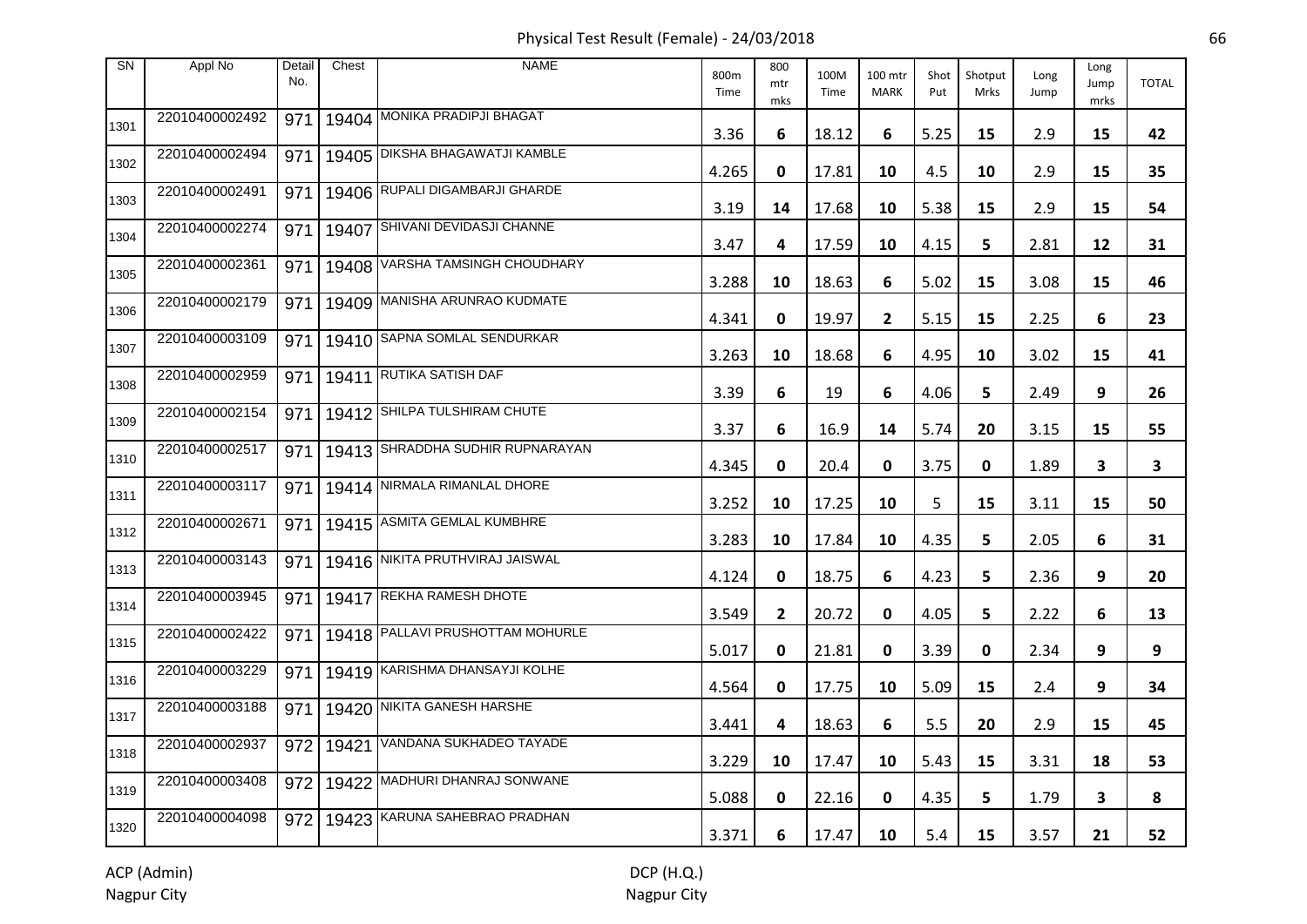Physical Test Result (Female) - 24/03/2018 67

| <b>SN</b> | Appl No        | Detail<br>No. | Chest | <b>NAME</b>                         | 800m<br>Time | 800<br>mtr<br>mks | 100M<br>Time | 100 mtr<br><b>MARK</b> | Shot<br>Put | Shotput<br><b>Mrks</b> | Long<br>Jump | Long<br>Jump<br>mrks | <b>TOTAL</b> |
|-----------|----------------|---------------|-------|-------------------------------------|--------------|-------------------|--------------|------------------------|-------------|------------------------|--------------|----------------------|--------------|
| 1321      | 22010400004105 | 972           |       | 19424 SUJATA SAHEBRAO PRADHAN       | 4.123        | 0                 | 19.78        | $\mathbf{2}$           | 4.65        | 10                     | 2.01         | 6                    | 18           |
| 1322      | 22010400003108 | 972           |       | 19425 MADHURI MANOHARRAO KOPARKAR   | 3.525        | $\mathbf{2}$      | 19.53        | $\mathbf{2}$           | 4.48        | 5                      | 2.7          | 12                   | 21           |
| 1323      | 22010400004258 | 972           |       | 19426 GULBASHYA YASIN SHEKH         | 4.02         | 0                 | 20.47        | 0                      | 4.9         | 10                     | 2.55         | 9                    | 19           |
| 1324      | 22010400002449 | 972           | 19427 | SAKSHI EKNATHRAO KHADE              | 3.477        | 4                 | 19.06        | $\mathbf{2}$           | 4.58        | 10                     | 2.56         | 9                    | 25           |
| 1325      | 22010400002240 | 972           |       | 19428 ASHWINI PUNDALIK BHALERAO     | 3.486        | 4                 | 16.25        | 14                     | 5.1         | 15                     | 3.55         | 21                   | 54           |
| 1326      | 22010400003458 | 972           |       | 19429 HARSHADA RAVISHANKAR YEDMACHE | 3.446        | 4                 | 18.25        | 6                      | 5           | 15                     | 2.86         | 12                   | 37           |
| 1327      | 22010400002663 | 972           |       | 19430 PALLAVI RAJU MANWAR           | 5.327        | 0                 | 22.75        | 0                      | 3.74        | 0                      | 2.07         | 6                    | 6            |
| 1328      | 22010400003131 | 972           | 19431 | LEELA SHANTILAL DHIKAR              | 3.075        | 18                | 15.87        | 18                     | 7.4         | 25                     | 3.57         | 21                   | 82           |
| 1329      | 22010400003130 | 972           |       | 19432 ROSHNI ARUN SALAME            | 3.182        | 14                | 15.32        | 18                     | 6.66        | 25                     | 3.84         | 25                   | 82           |
| 1330      | 22010400002555 | 972           |       | 19433 KALYANI BABURAO LAKDE         | 3.186        | 14                | 16.96        | 14                     | 5.13        | 15                     | 3.47         | 18                   | 61           |
| 1331      | 22010400003924 | 972           |       | 19434 SUVARANA JAYPRAKASHJI SHRIWAS | 3.535        | $\mathbf{2}$      | 16.72        | 14                     | 6.1         | 25                     | 3.68         | 21                   | 62           |
| 1332      | 22010400003921 | 972           |       | 19435 KARISHMA SUNIL AWADHIYA       | 3.313        | 6                 | 17.53        | 10                     | 4.4         | 5                      | 3.15         | 15                   | 36           |
| 1333      | 22010400002912 | 972           |       | 19436 SONAM SURENDRARAO NATHE       | 4.02         | 0                 | 19.76        | $\mathbf{2}$           | 5.71        | 20                     | 2.85         | 12                   | 34           |
| 1334      | 22010400002926 | 972           |       | 19437 PALLAVI CHAGANRAO KALE        | 3.313        | 6                 | 18.31        | 6                      | 5.69        | 20                     | 3.19         | 15                   | 47           |
| 1335      | 22010400004234 | 972           |       | 19438 BHUMESHWARI VITTHAL PATLE     | 3.318        | 6                 | 16.31        | 14                     | 4.4         | 5                      | 3.01         | 15                   | 40           |
| 1336      | 22010400002248 | 972           |       | 19439 VANITA BHIMRAOJI UIKE         | 4.099        | 0                 | 19.53        | $\mathbf{2}$           | 4.55        | 10                     | 2.5          | 9                    | 21           |
| 1337      | 22010400002268 | 972           |       | 19440 SHUBHANGI ARUNRAO KATSARPE    | 4.175        | 0                 | 19.91        | 2                      | 4.1         | 5                      | 2.16         | 6                    | 13           |
| 1338      | 22010400002480 | 973           | 19441 | GAYATRI RAMBHAUJI KUMBHALKAR        | 5.137        | 0                 | AB           | 0                      | 4.82        | 10                     | 2.18         | 6                    | 16           |
| 1339      | 22010400002602 | 973           |       | 19442 APEKSHA HARICHANDRA LOKHANDE  | 5.115        | 0                 | AB           | 0                      | 3.49        | 0                      | 0            | $\mathbf 0$          | 0            |
| 1340      | 22010400002656 | 973           |       | 19443 PRATIKSHA VILASRAO BARABDE    | 5.047        | 0                 | 19.84        | $\mathbf{2}$           | 4.55        | 10                     | 2.05         | 6                    | 18           |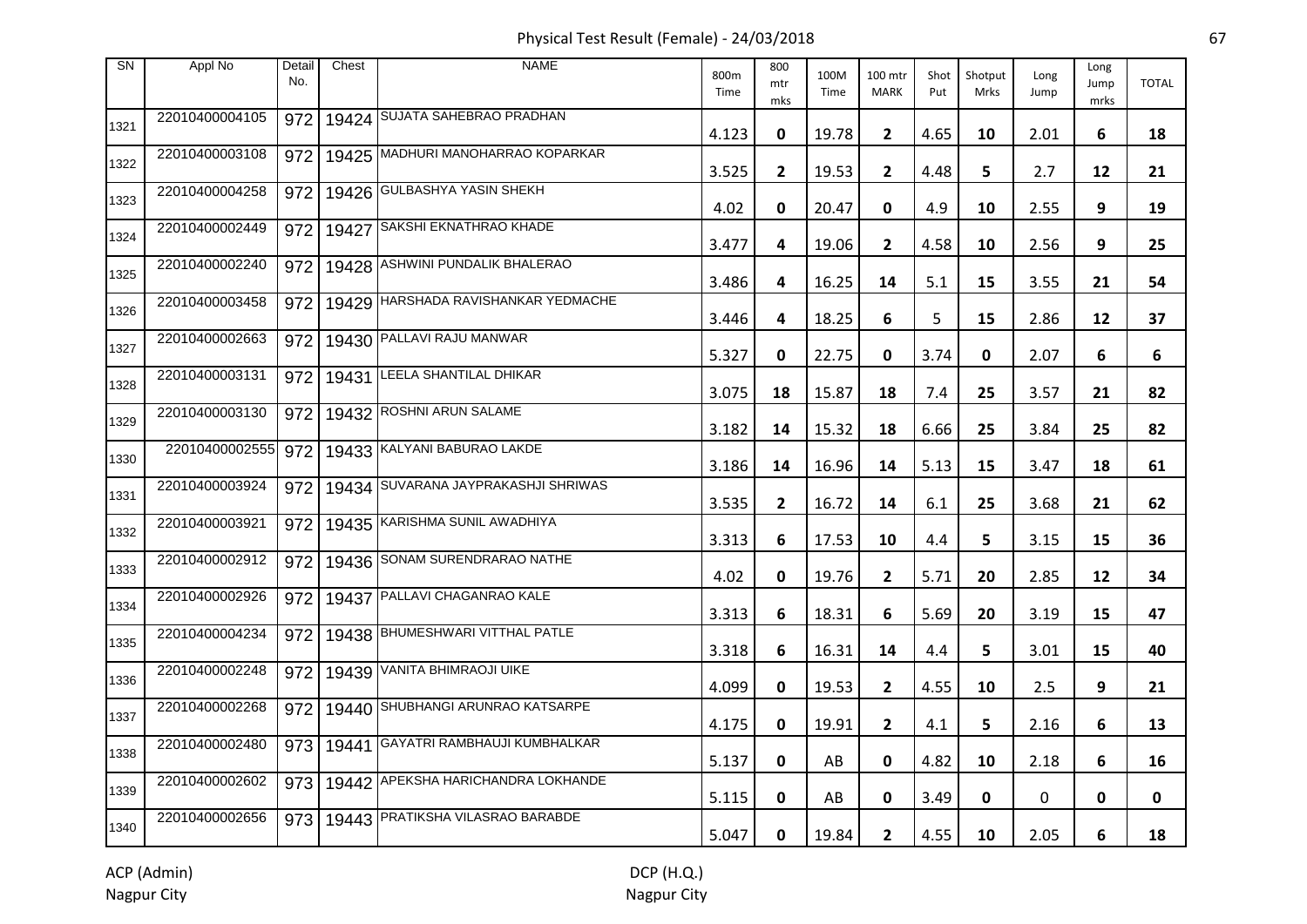Physical Test Result (Female) - 24/03/2018 68

| <b>SN</b> | Appl No        | Detail<br>No. | Chest | <b>NAME</b>                        | 800m<br>Time | 800<br>mtr<br>mks | 100M<br>Time | 100 mtr<br><b>MARK</b> | Shot<br>Put | Shotput<br>Mrks | Long<br>Jump | Long<br>Jump<br>mrks | <b>TOTAL</b>   |
|-----------|----------------|---------------|-------|------------------------------------|--------------|-------------------|--------------|------------------------|-------------|-----------------|--------------|----------------------|----------------|
| 1341      | 22010400002418 | 973           |       | 19444 RUPALI RAVINDRA NAGPURE      | 4.964        | 0                 | 21.6         | 0                      | 2.53        | 0               | 2.04         | 6                    | 6              |
| 1342      | 22010400002286 | 973           |       | 19445 TEJASHREE JAGDISH KUMBHARE   | 4.147        | 0                 | 21.38        | 0                      | 3.85        | 0               | 2.11         | 6                    | 6              |
| 1343      | 22010400003149 | 973           |       | 19446 KMANASI MANOHAR SONULE       | 3.514        | $\mathbf{2}$      | 23.34        | 0                      | 3.72        | 0               | 1.6          | 0                    | $\overline{2}$ |
| 1344      | 22010400004170 | 973           | 19447 | <b>PRITI HARIRAM FUNDE</b>         | 4.032        | 0                 | 19.31        | $\mathbf{2}$           | 4.52        | 10              | 2.4          | 9                    | 21             |
| 1345      | 22010400002323 | 973           |       | 19448 PRANALI ASHOK GUJARKAR       | 3.48         | 4                 | 16.75        | 14                     | 5.32        | 15              | 3.14         | 15                   | 48             |
| 1346      | 22010400002551 | 973           |       | 19449 BHARTI SURESH RAUT           | 3.231        | 10                | 17.82        | 10                     | 5.53        | 20              | 2.35         | 9                    | 49             |
| 1347      | 22010400002788 | 973           |       | 19450 ASHVINI GHANSHYAM KOHALE     | 4.085        | 0                 | AB           | 0                      | 4.95        | 10              | 0            | 0                    | 10             |
| 1348      | 22010400003177 | 973           | 19451 | PRATIBHA VANDEO BODULE             | 3.52         | $\mathbf{2}$      | 17.7         | 10                     | 5.27        | 15              | 3.4          | 18                   | 45             |
| 1349      | 22010400003930 | 973           |       | 19452 POOJA PRAKASH DHABALE        | 6.029        | 0                 | 29           | 0                      | 2.56        | 0               | 1.07         | 0                    | 0              |
| 1350      | 22010400003894 | 973           |       | 19453 AAKANSHA RAMU KHAPRE         | 3.585        | $\mathbf{2}$      | 17.59        | 10                     | 4.37        | 5               | 2.36         | 9                    | 26             |
| 1351      | 22010400002519 |               |       | 973   19454 JAYSHRI MADHUKAR SALVE | 3.269        | 10                | 17.28        | 10                     | 5.71        | 20              | 2.46         | 9                    | 49             |
| 1352      | 22010400004247 | 973           |       | 19455 RINA DADARAO KAMBLE          | 4.222        | 0                 | 20.56        | 0                      | 3.57        | 0               | 2.24         | 6                    | 6              |
| 1353      | 22010400003513 | 973           |       | 19456 DURGA BABURAOJI WANKHEDE     | AB           | 0                 | 24.03        | 0                      | 4.44        | 5.              | 2.3          | 9                    | 14             |
| 1354      | 22010400002733 | 973           |       | 19457 PRANJLEE RAVINDRAJI GADPAYLE | 4.059        | $\mathbf 0$       | 19.63        | $\overline{2}$         | 4.44        | 5               | 2.41         | 9                    | 16             |
| 1355      | 22010400004127 | 973           |       | 19458 SHITAL PUNDLIKRAO WAKODE     | 5.159        | 0                 | 25.84        | 0                      | 3.88        | 0               | 1.56         | 0                    | 0              |
| 1356      | 22010400004243 | 973           |       | 19459 DIPALI AMRUTA DHOKE          | 4.189        | 0                 | 17.19        | 10                     | 5.68        | 20              | 3.02         | 15                   | 45             |
| 1357      | 22010400004122 | 973           |       | 19460 PALLAVI MAROTI KADHAV        | 3.346        | 6                 | 21.46        | 0                      | 4.59        | 10              | 2.4          | 9                    | 25             |
| 1358      | 22010400002805 | 974           |       | 19461 KAANCHAN VINAYAK GAYAKWAD    | 3.223        | 10                | 15.97        | 18                     | 6.29        | 25              | 3.39         | 18                   | 71             |
| 1359      | 22010400002738 | 974           |       | 19462 DIPALEE MADHUKAR LINGAYAT    | 3.35         | 6                 | 17.96        | 10                     | 4.67        | 10              | 2.45         | 9                    | 35             |
| 1360      | 22010400002824 | 974           |       | 19463 BHARTI TUMLAL JOSHI          | 3.463        | 4                 | 19.68        | $\mathbf{2}$           | 4.68        | 10              | 2.62         | 12                   | 28             |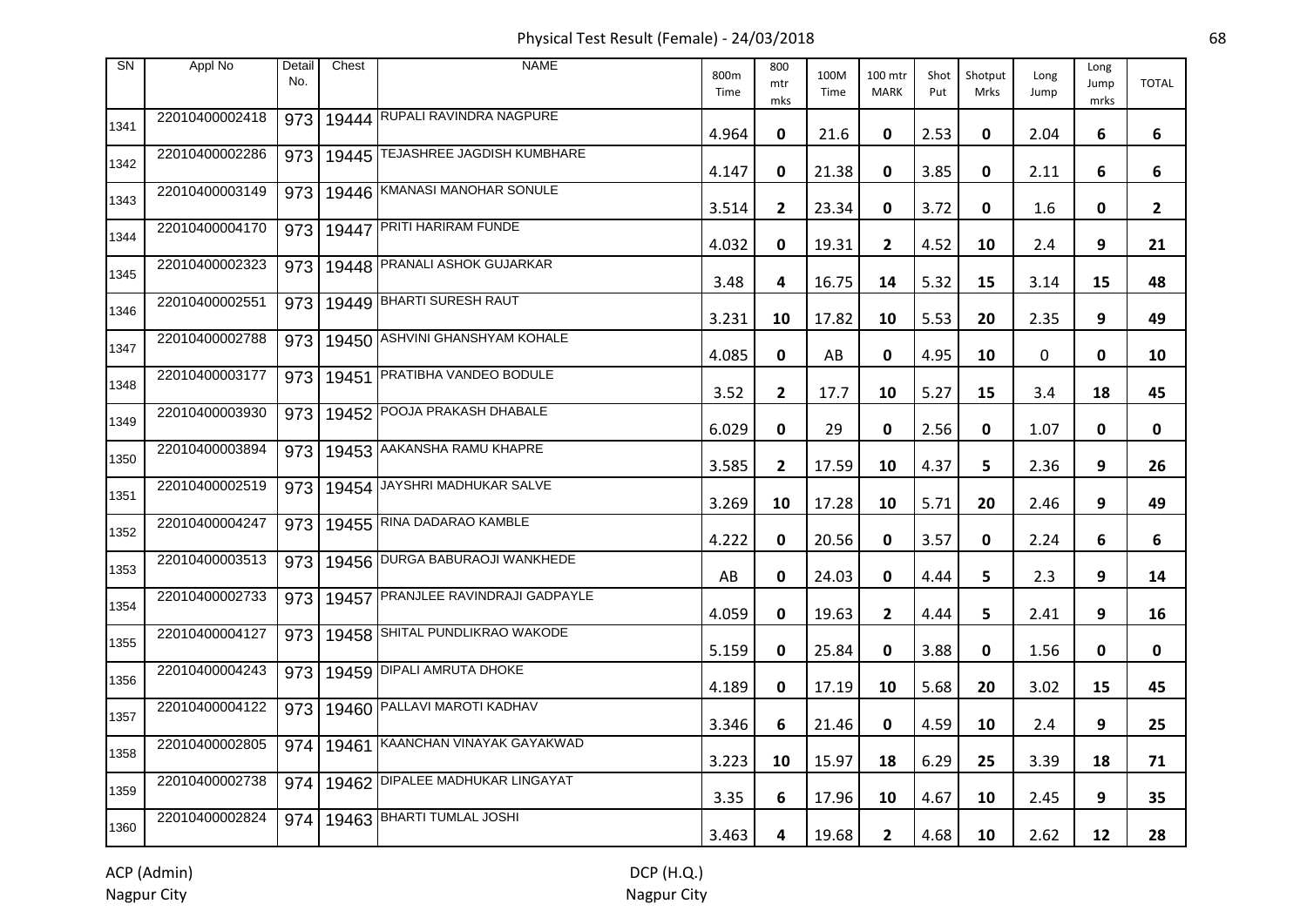Physical Test Result (Female) - 24/03/2018 69

| <b>SN</b> | Appl No        | Detail<br>No. | Chest | <b>NAME</b>                           | 800m<br>Time | 800<br>mtr<br>mks | 100M<br>Time | 100 mtr<br><b>MARK</b> | Shot<br>Put | Shotput<br>Mrks | Long<br>Jump   | Long<br>Jump<br>mrks | <b>TOTAL</b> |
|-----------|----------------|---------------|-------|---------------------------------------|--------------|-------------------|--------------|------------------------|-------------|-----------------|----------------|----------------------|--------------|
| 1361      | 22010400003880 | 974           |       | 19464 MANALI ISHWAR NEWARE            | 4.019        | 0                 | 20.22        | 0                      | 4.32        | 5               | 1.78           | 3                    | 8            |
| 1362      | 22010400002839 | 974           |       | 19465 BHUMIKA PRABHUDAYAL KOLHATKAR   | 4.475        | 0                 | 20.68        | 0                      | 4.25        | 5.              | 1.8            | $\mathbf{3}$         | 8            |
| 1363      | 22010400003324 | 974           |       | 19466 VAISHALI MUKUNDA NEHARE         | 5.244        | 0                 | 22.37        | 0                      | 3.98        | 0               | 2.05           | 6                    | 6            |
| 1364      | 22010400002659 | 974           |       | 19467 NILIMA SANJAY THOOL             | 5.112        | 0                 | 24.9         | 0                      | 4.05        | 5               | 1.32           | 0                    | 5            |
| 1365      | 22010400003908 | 974           |       | 19468 BHAGYASHRI SATISH SADAPURE      | 4.478        | 0                 | 23.44        | 0                      | 5.21        | 15              | 2.06           | 6                    | 21           |
| 1366      | 22010400004126 | 974           |       | 19469 SAREETA JAYDEO MAHULE           | 3.127        | 14                | 16.53        | 14                     | 4.81        | 10              | 3.1            | 15                   | 53           |
| 1367      | 22010400004123 | 974           |       | 19470 ASHMEETA ANKUSH WANVE           | 3.055        | 18                | 17.21        | 10                     | 4.81        | 10              | 2.33           | 9                    | 47           |
| 1368      | 22010400003925 | 974           | 19471 | <b>VIJAYA HARIDAS LANJEWAR</b>        | 5.02         | 0                 | 23.44        | 0                      | 5.04        | 15              | 1.95           | 3                    | 18           |
| 1369      | 22010400002862 | 974           |       | 19472 SUREKHA CHANDRAKANTRAO MORE     | 3.224        | 10                | 16           | 18                     | 5.33        | 15              | 3.07           | 15                   | 58           |
| 1370      | 22010400002795 | 974           |       | 19473 PRAGATI PURUSHOTTAMRAO DIGHIKAR | 3.322        | 6                 | 17.85        | 10                     | 5.88        | 20              | 2.65           | 12                   | 48           |
| 1371      | 22010400003909 | 974           |       | 19474 PRAGATI SUNIL DONGRE            | 3.334        | 6                 | 18.91        | 6                      | 3.92        | 0               | 2.75           | 12                   | 24           |
| 1372      | 22010400002924 | 974           |       | 19475 JYOTI DEVRAM SATHAWANE          | 4.577        | 0                 | 20.93        | 0                      | 6.06        | 25              | $\overline{2}$ | 6                    | 31           |
| 1373      | 22010400003063 | 974           |       | 19476 SHALEENEE SANJAY LILHARE        | 3.245        | 10                | 19.21        | $\mathbf{2}$           | 5.43        | 15              | 2.61           | 12                   | 39           |
| 1374      | 22010400003893 | 974           |       | 19477 YERIKA GANGADHAR TAJNE          | 4.147        | 0                 | 18.91        | 6                      | 4.55        | 10              | 2.21           | 6                    | 22           |
| 1375      | 22010400003903 | 974           |       | 19478 PALLAVI NIRANJAN MOHOD          | 4.32         | 0                 | 19.18        | $\mathbf{2}$           | 4.76        | 10              | 2.11           | 6                    | 18           |
| 1376      | 22010400003397 | 974           |       | 19479 ISHRATANJUM AZEEZ KHAN          | 3.344        | 6                 | 21           | 0                      | 5.75        | 20              | 2.6            | 12                   | 38           |
| 1377      | 22010400003268 | 974           |       | 19480 AARJU RAVINDRA SANGODE          | 4.064        | 0                 | 20.78        | 0                      | 4.65        | 10              | 1.72           | 3                    | 13           |
| 1378      | 22010400003926 | 975           |       | 19481 KARISHMA DEVIDAS CHOPDE         | 4.224        | 0                 | 19.59        | $\mathbf{2}$           | 4.38        | 5.              | 2.55           | 9                    | 16           |
| 1379      | 22010400002879 | 975           |       | 19482   ASHWINI GAUTAM KHADE          | 3.262        | 10                | 17.28        | 10                     | 5.78        | 20              | 3.27           | 18                   | 58           |
| 1380      | 22010400003436 | 975           |       | 19483 POOJA CHOKHARAJJI LEDE          | 3.562        | $\mathbf{2}$      | 19.19        | $\mathbf{2}$           | 4.91        | 10              | 2.88           | 12                   | 26           |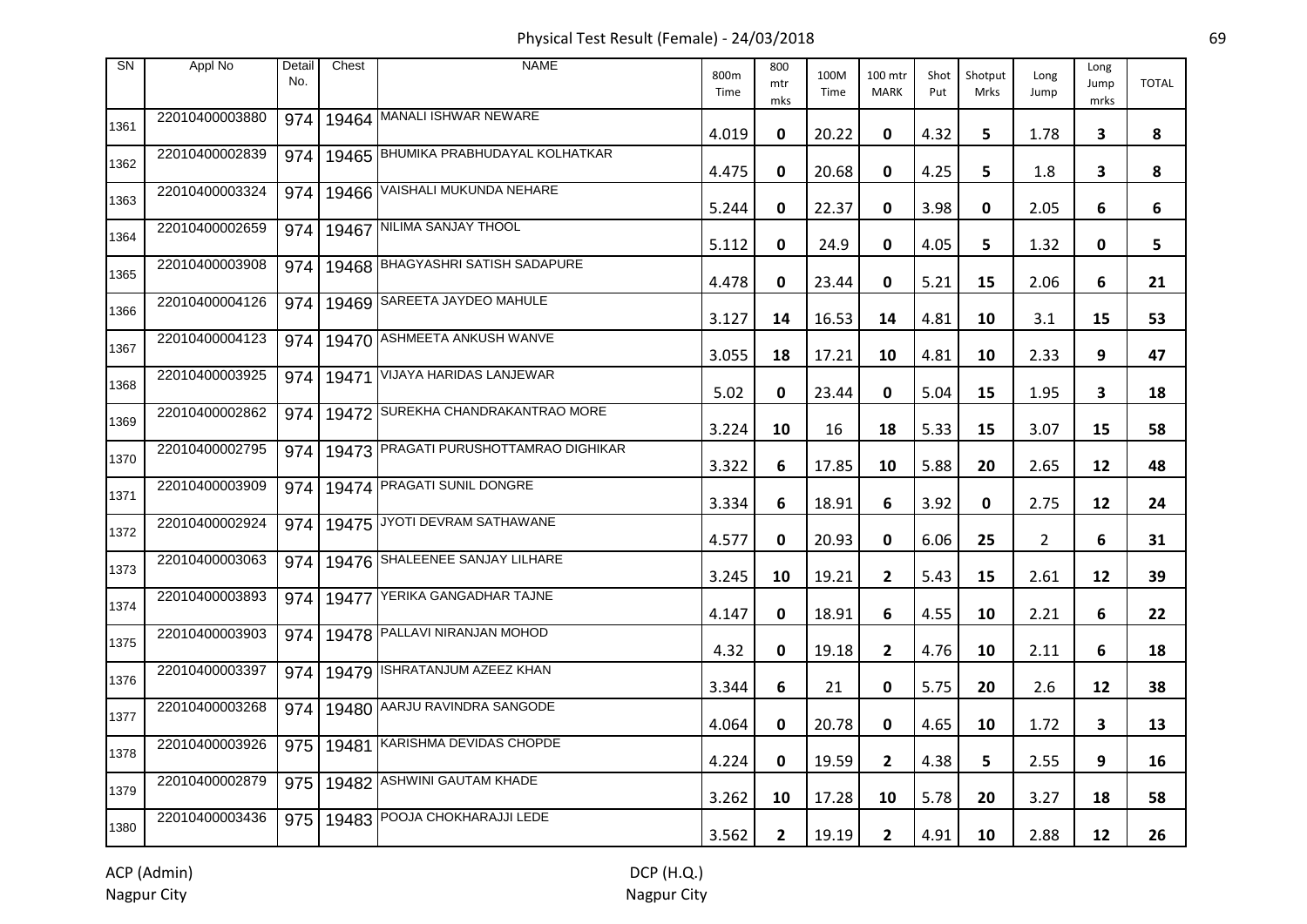Physical Test Result (Female) - 24/03/2018 70

| <b>SN</b> | Appl No        | Detail<br>No. | Chest | <b>NAME</b>                         | 800m<br>Time | 800<br>mtr<br>mks | 100M<br>Time | 100 mtr<br><b>MARK</b> | Shot<br>Put | Shotput<br><b>Mrks</b> | Long<br>Jump | Long<br>Jump<br>mrks | <b>TOTAL</b> |
|-----------|----------------|---------------|-------|-------------------------------------|--------------|-------------------|--------------|------------------------|-------------|------------------------|--------------|----------------------|--------------|
| 1381      | 22010400003438 | 975           |       | 19484 MEGHA DEOCHANDJI THOTE        | 3.439        | 4                 | 18.53        | 6                      | 5.15        | 15                     | 2.39         | 9                    | 34           |
| 1382      | 22010400003279 | 975           |       | 19485 DIPALI DEVIDAS GHATTE         | 3.05         | 18                | 15.7         | 18                     | 5.75        | 20                     | 3.24         | 18                   | 74           |
| 1383      | 22010400003451 | 975           |       | 19486 LIKHITA LAHANCHU RAMTEKE      | 3.235        | 10                | 17.37        | 10                     | 4.75        | 10                     | 2.78         | 12                   | 42           |
| 1384      | 22010400002613 | 975           | 19487 | SUJATA PUSPADAS MESHRAM             | 3.331        | 6                 | 19.5         | $\mathbf{2}$           | 4.2         | 5                      | 2.35         | 9                    | 22           |
| 1385      | 22010400002407 | 975           |       | 19488 SAYALI OMKAR SARODE           | 3.228        | 10                | 15.81        | 18                     | 5.23        | 15                     | 3.24         | 18                   | 61           |
| 1386      | 22010400002427 | 975           |       | 19489 JAYSHRI ANIL SAUDAGAR         | 3.517        | $\mathbf{2}$      | 19.57        | $\mathbf{2}$           | 4.35        | 5                      | 2.58         | 9                    | 18           |
| 1387      | 22010400003015 | 975           |       | 19490 POOJA MACCHINDRA DONGARDIVE   | 3.27         | 10                | 15.66        | 18                     | 6           | 25                     | 3.52         | 21                   | 74           |
| 1388      | 22010400003017 | 975           | 19491 | <b>PRIYA DAMODAR KHADSE</b>         | 4.12         | 0                 | 19.81        | $\mathbf{2}$           | 5.57        | 20                     | 2.92         | 15                   | 37           |
| 1389      | 22010400002199 | 975           |       | 19492 VARSHA PRABHULAL MESHRAM      | 4.564        | 0                 | 19.71        | $\mathbf{2}$           | 5.35        | 15                     | 2.2          | 6                    | 23           |
| 1390      | 22010400002575 | 975           |       | 19493 SAVITA BHIMRAO DUDHKAWRE      | 4.031        | 0                 | 17.91        | 10                     | 5.3         | 15                     | 2.96         | 15                   | 40           |
| 1391      | 22010400003698 | 975           |       | 19494 RINA RAMKRUSHNA KAPTE         | 4.389        | 0                 | 18.35        | 6                      | 3.94        | 0                      | 2.61         | 12                   | 18           |
| 1392      | 22010400002871 | 975           |       | 19495 MRUNALI SUDHAKAR THENGANE     | 3.58         | $\mathbf{2}$      | 18.43        | 6                      | 4.16        | 5                      | 2.28         | 6                    | 19           |
| 1393      | 22010400002320 | 975           |       | 19496 DIPALI DNYANESHWAR ZANKE      | 4.181        | 0                 | 18.56        | 6                      | 5.02        | 15                     | 2.44         | 9                    | 30           |
| 1394      | 22010400003165 | 975           |       | 19497 PRIYANKA SUKHSHYAM RAHANGDALE | 4.441        | 0                 | 17.81        | 10                     | 5.3         | 15                     | 3.15         | 15                   | 40           |
| 1395      | 22010400002218 | 975           |       | 19498 MAMTA UTTAMRAO THORAT         | 3.29         | 10                | 18.56        | 6                      | 6.93        | 25                     | 3.2          | 18                   | 59           |
| 1396      | 22010400002223 | 975           |       | 19499 KIRAN TULSHIRAM KHANDARE      | 3.37         | 6                 | 17           | 14                     | 6.25        | 25                     | 3.21         | 18                   | 63           |
| 1397      | 22010400002464 | 975           |       | 19500 ANKITA RUPESH BHIVGADE        | 4.02         | 0                 | 19.22        | $\mathbf{2}$           | 5.23        | 15                     | 2.19         | 6                    | 23           |
| 1398      | 22010400003593 | 976           |       | 19501 REENA BALIRAM ISHWARKAR       | 3.56         | $\mathbf{2}$      | 18.62        | 6                      | 4.74        | 10                     | 2.35         | 9                    | 27           |
| 1399      | 22010400002296 | 976           |       | 19502 SWATI HIWRAJ UPWANSHI         | 3.262        | 10                | 16.41        | 14                     | 5           | 15                     | 2.8          | 12                   | 51           |
| 1400      | 22010400003256 | 976           |       | 19503 SHITAL NATTHUJI KHADASE       | 3.444        | 4                 | 18.71        | 6                      | 4.15        | 5                      | 2.05         | 6                    | 21           |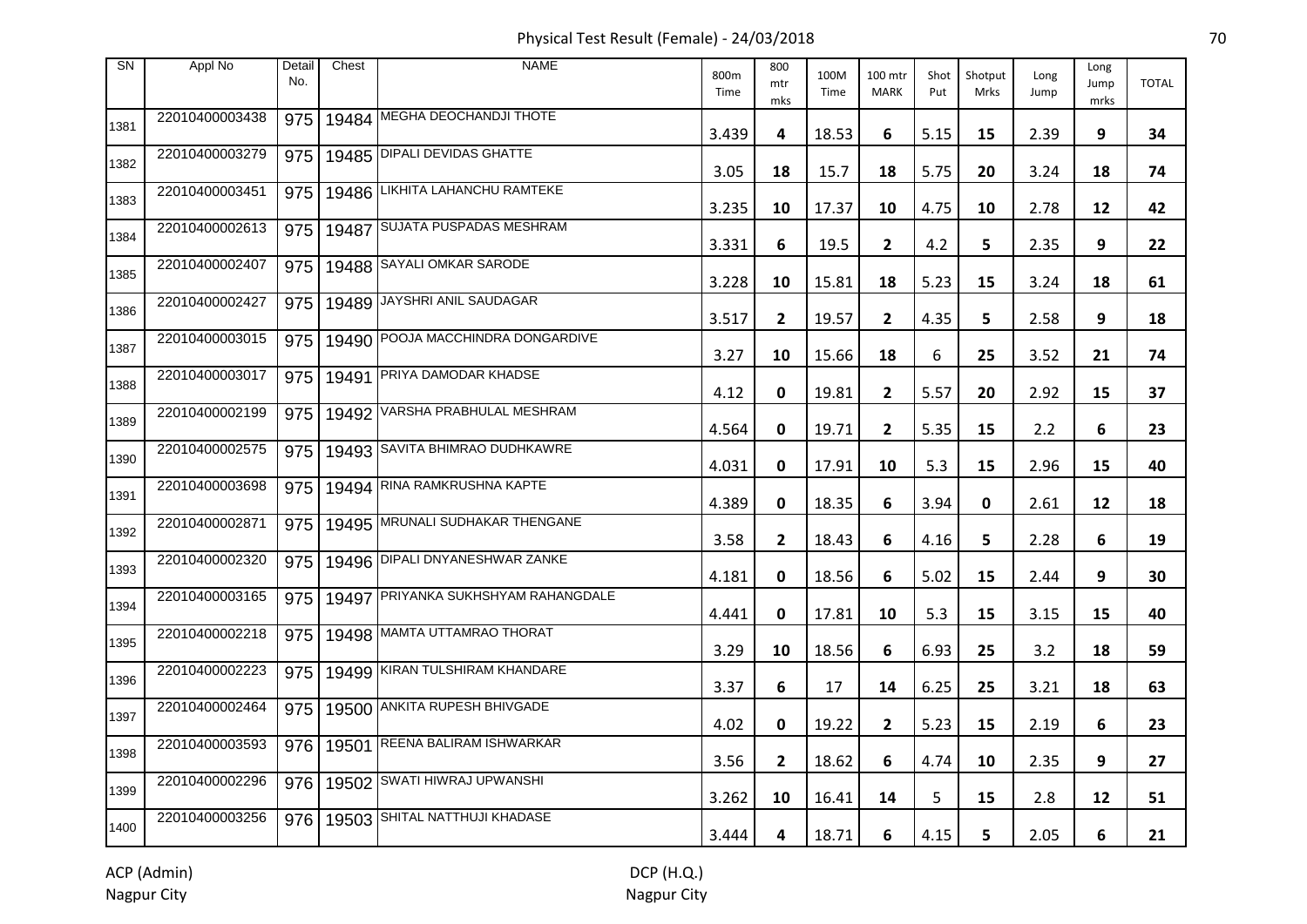Physical Test Result (Female) - 24/03/2018 71

| <b>SN</b> | Appl No        | Detail<br>No. | Chest     | <b>NAME</b>                      | 800m<br>Time | 800<br>mtr<br>mks | 100M<br>Time | 100 mtr<br><b>MARK</b> | Shot<br>Put | Shotput<br>Mrks | Long<br>Jump | Long<br>Jump<br>mrks | <b>TOTAL</b>   |
|-----------|----------------|---------------|-----------|----------------------------------|--------------|-------------------|--------------|------------------------|-------------|-----------------|--------------|----------------------|----------------|
| 1401      | 22010400002200 | 976           |           | 19504 UDASEE SAWANPRASAD MASKARE | 3.33         | 6                 | 17.1         | 10                     | 4.62        | 10              | 2.77         | 12                   | 38             |
| 1402      | 22010400004211 | 976           |           | 19505 SNEHAL RAJPAL HUMANE       | 3.561        | $\overline{2}$    | 18.85        | 6                      | 5.99        | 20              | 2.44         | 9                    | 37             |
| 1403      | 22010400002510 | 976           |           | 19506 SUJATA SHRIRAM PASI        | 3.05         | 18                | 14.66        | 22                     | 5.65        | 20              | 3.15         | 15                   | 75             |
| 1404      | 22010400002516 | 976           | 19507     | ARTI RAMKRIT CHOUDHARY           | 2.549        | 22                | 14.91        | 22                     | 5.8         | 20              | 3.57         | 21                   | 85             |
| 1405      | 22010400002514 | 976           |           | 19508 SUNITA ANIL KANOJE         | 3.045        | 18                | 15.25        | 18                     | 6.06        | 25              | 3.65         | 21                   | 82             |
| 1406      | 22010400002515 | 976           |           | 19509 POONAM NAMINARAYAN SAO     | 2.589        | 22                | 15.5         | 18                     | 6.96        | 25              | 3.25         | 18                   | 83             |
| 1407      | 22010400003757 | 976           |           | 19510 DIPALI DNYANESHWAR BAREKAR | 3.527        | $\mathbf{2}$      | 19.19        | $\mathbf{2}$           | 4.5         | 10              | 2.25         | 6                    | 20             |
| 1408      | 22010400003115 |               | 976 19511 | VAISHALI KEWALCHAND RAHANGDALE   | 2.412        | 25                | 14.94        | 22                     | 5.6         | 20              | 3.9          | 25                   | 92             |
| 1409      | 22010400003087 | 976           |           | 19512 RIKITA YASHWANT THAKUR     | 2.42         | 25                | 14.44        | 22                     | 6.1         | 25              | 3.67         | 21                   | 93             |
| 1410      | 22010400003387 | 976           |           | 19513 MANASVI DIWAKAR KOKATE     | AB           | 0                 | 20.9         | 0                      | 2.82        | 0               | 1.87         | 3                    | 3              |
| 1411      | 22010400003613 | 976           |           | 19514 RUCHI RAJKUMAR PANDE       | AB           | 0                 | 19.49        | $\mathbf{2}$           | 3.59        | 0               | 1.27         | 0                    | $\overline{2}$ |
| 1412      | 22010400002487 | 976           |           | 19515 SHRADDHA JUGNU VAIDYA      | 4.135        | 0                 | 18.59        | 6                      | 4.3         | 5               | 2.26         | 6                    | 17             |
| 1413      | 22010400002742 | 976           |           | 19516 SUSHMA DILIPJI NIMBULKAR   | 3.241        | 10                | 16.88        | 14                     | 5.06        | 15              | 2.8          | 12                   | 51             |
| 1414      | 22010400003298 | 976           |           | 19517 PRIYANKA SHANKARRAO MANE   | 4.39         | 0                 | 21.6         | 0                      | 4.97        | 10              | 2.29         | 6                    | 16             |
| 1415      | 22010400002927 | 976           |           | 19518 KIRAN DEEPAKSINGH THAKUR   | 4.019        | 0                 | 17           | 14                     | 6.31        | 25              | 3.18         | 15                   | 54             |
| 1416      | 22010400003252 | 976           |           | 19519 PRITI KESHAO SONWANE       | 3.569        | $\mathbf{2}$      | 18.97        | 6                      | 4.55        | 10              | $\mathbf{2}$ | 6                    | 24             |
| 1417      | 22010400002289 | 976           |           | 19520 KIRAN SURESH GIRI          | 4.276        | 0                 | 20.54        | 0                      | 4.21        | 5               | 1.9          | 3                    | 8              |
| 1418      | 22010400002538 | 977           |           | 19521 SUNITA BHIMRAO BHIKAT      | 4.447        | 0                 | 24.69        | 0                      | 3.45        | 0               | 1.45         | 0                    | 0              |
| 1419      | 22010400004021 | 977           |           | 19522 SAPNA SANJAY GHATOLKAR     | AB           | 0                 | 19.28        | $\overline{2}$         | 4.7         | 10              | 3            | 15                   | 27             |
| 1420      | 22010400002655 | 977           |           | 19523 SUSHMA AMBADAS DHORE       | 3.462        | 4                 | 17.47        | 10                     | 6.54        | 25              | 2.53         | 9                    | 48             |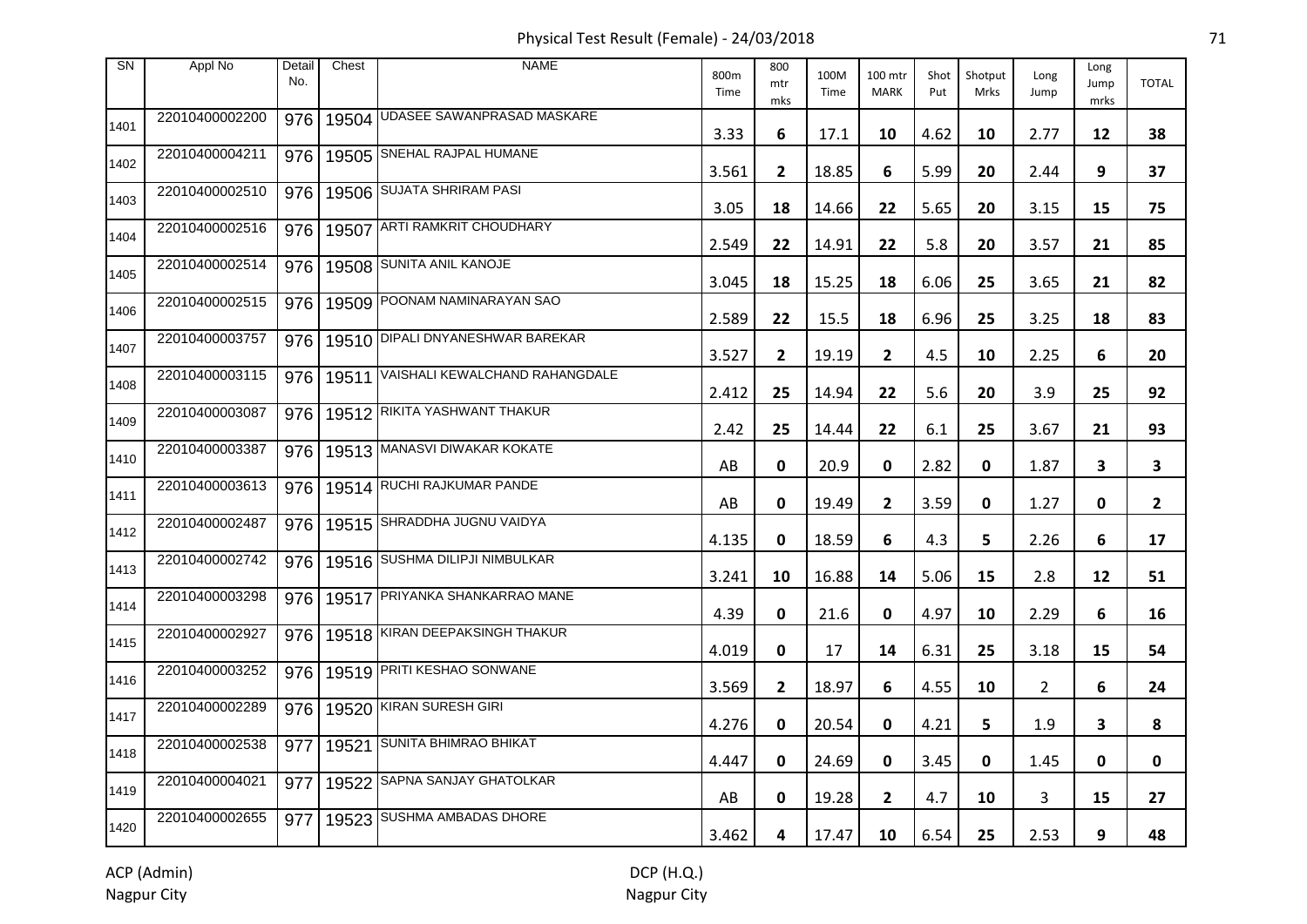Physical Test Result (Female) - 24/03/2018 72

| <b>SN</b> | Appl No        | Detail<br>No. | Chest | <b>NAME</b>                        | 800m<br>Time | 800<br>mtr<br>mks | 100M<br>Time | 100 mtr<br><b>MARK</b> | Shot<br>Put | Shotput<br>Mrks | Long<br>Jump | Long<br>Jump<br>mrks | <b>TOTAL</b> |
|-----------|----------------|---------------|-------|------------------------------------|--------------|-------------------|--------------|------------------------|-------------|-----------------|--------------|----------------------|--------------|
| 1421      | 22010400002657 | 977           |       | 19524 PRANALI VASANTA KAMBLE       | AB           | 0                 | 20.91        | 0                      | 4.74        | 10              | 1.83         | 3                    | 13           |
| 1422      | 22010400003501 | 977           |       | 19525 PALLAVI DIGAMBAR GAJBHIYE    | 3.158        | 14                | 18.94        | 6                      | 4.75        | 10              | 2.85         | 12                   | 42           |
| 1423      | 22010400002457 | 977           |       | 19526 ARPITA SANJAYSINGH THAKUR    | 4.58         | 0                 | 22.63        | 0                      | 3.85        | 0               | 1.73         | 3                    | 3            |
| 1424      | 22010400003544 | 977           | 19527 | SINDHU RADHESHYAM SONI             | 3.366        | 6                 | 15.75        | 18                     | 5.27        | 15              | 3.45         | 18                   | 57           |
| 1425      | 22010400003538 | 977           |       | 19528 PRANALI PRABHAKAR GAJBHIYE   | 3.239        | 10                | 16.59        | 14                     | 5.4         | 15              | 3.33         | 18                   | 57           |
| 1426      | 22010400002585 | 977           |       | 19529 RITU KUMBHARAO KORAM         | 3.319        | 6                 | 18.13        | 6                      | 4.72        | 10              | 2.1          | 6                    | 28           |
| 1427      | 22010400003386 | 977           |       | 19530 SHRUTI DADAJI HATWAR         | 4.47         | 0                 | 21.66        | 0                      | 4.32        | 5               | 1.7          | 3                    | 8            |
| 1428      | 22010400002554 | 977           | 19531 | DHANSHREE MADHUKAR KSHIRSAGAR      | 5.11         | 0                 | 20.84        | 0                      | 4.21        | 5.              | 2.01         | 6                    | 11           |
| 1429      | 22010400002751 | 977           |       | 19532 BHARTI RAJUJI ATRAM          | 4.255        | 0                 | 19.59        | $\mathbf{2}$           | 4.21        | 5               | 2.44         | 9                    | 16           |
| 1430      | 22010400003413 | 977           |       | 19533 JOTI HIWARAJ KODWATE         | 3.577        | $\overline{2}$    | 20.5         | 0                      | 5.03        | 15              | 2.46         | 9                    | 26           |
| 1431      | 22010400002611 | 977           |       | 19534 ROHINI YOGESHWAR PATLE       | 5.36         | 0                 | 22.13        | 0                      | 4.12        | 5               | 2.1          | 6                    | 11           |
| 1432      | 22010400003364 | 977           |       | 19535 SHUBHANGI DHARMAPAL INDORKAR | 4.125        | 0                 | 17.63        | 10                     | 0           | 0               | 2.74         | 12                   | 22           |
| 1433      | 22010400002965 | 977           |       | 19536 BHAGYASHRI SANJAY SADANSHIV  | 4.12         | 0                 | 19.4         | 2                      | 5.33        | 15              | 3.04         | 15                   | 32           |
| 1434      | 22010400002226 | 977           |       | 19537 SHRADDHA KISHOR BHALAVI      | 3.58         | $\mathbf{2}$      | 19.75        | $\overline{2}$         | 3.25        | 0               | 2.05         | 6                    | 10           |
| 1435      | 22010400002325 | 977           |       | 19538 SAPNA MORESHWAR BHALAVI      | 3.447        | 4                 | 20.93        | 0                      | 4.35        | 5               | 1.55         | 0                    | 9            |
| 1436      | 22010400002377 | 977           |       | 19539 DNYNESHWARI SAHEBLAL KANSARE | 3.39         | 6                 | 17.13        | 10                     | 4.75        | 10              | 3.16         | 15                   | 41           |
| 1437      | 22010400002354 | 977           |       | 19540 SHUBHAM MOHAN CHANDRAKAPURE  | 3.16         | 14                | 17.12        | 10                     | 5.56        | 20              | 3.2          | 18                   | 62           |
| 1438      | 22010400002193 | 978           | 19541 | SWATI SHYAMLAL BARVE               | 3.464        | 4                 | 20.57        | 0                      | 4.65        | 10              | 1.95         | 3                    | 17           |
| 1439      | 22010400002599 | 978           |       | 19542 SNEHAL HARIDAS PAKHAN        | 3.232        | 10                | 17.78        | 10                     | 4.72        | 10              | 2.89         | 12                   | 42           |
| 1440      | 22010400002298 |               |       | 978   19543   ARATI L KAWALE       | 3.045        | 18                | 15.6         | 18                     | 5.65        | 20              | 3.02         | 15                   | 71           |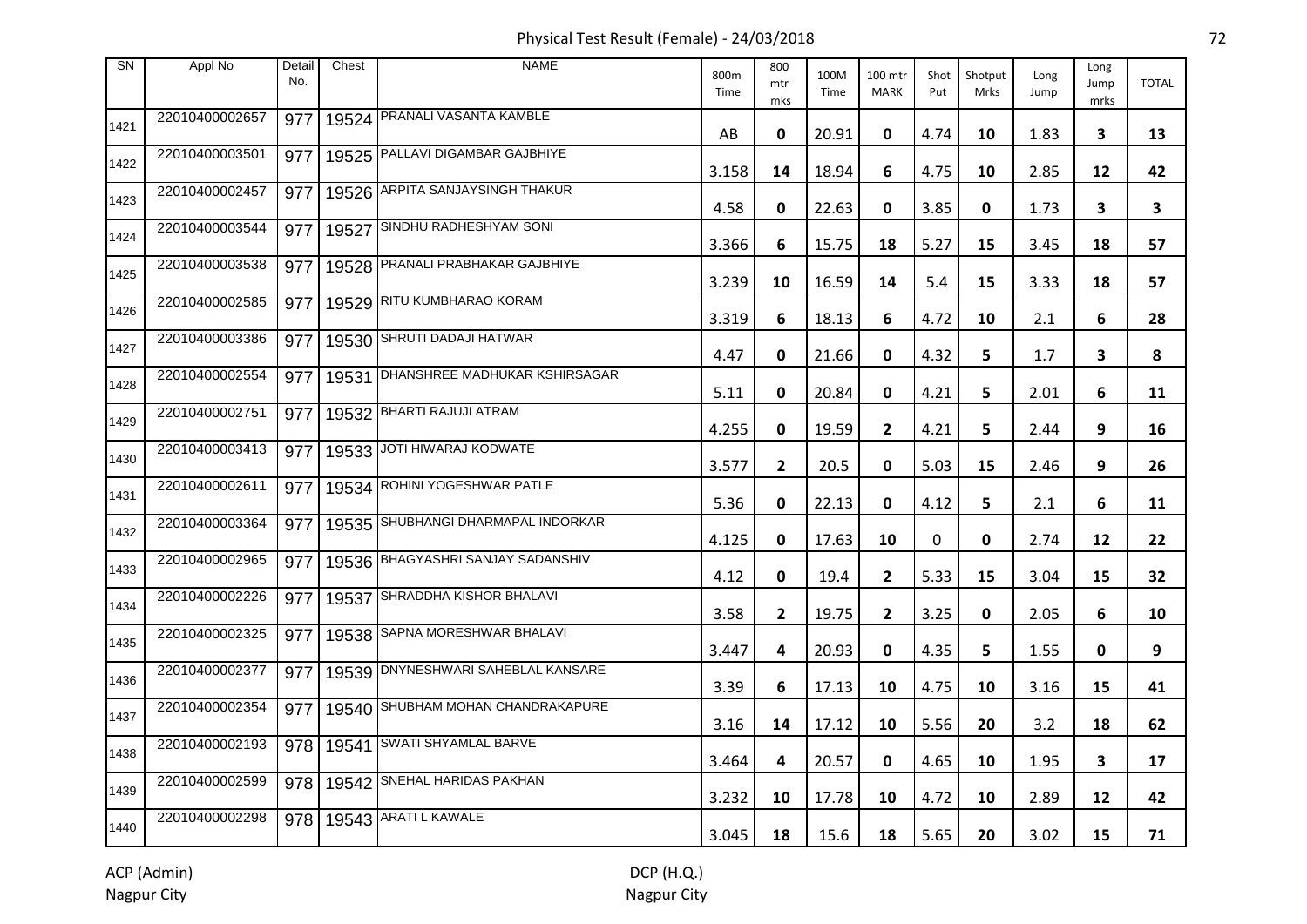Physical Test Result (Female) - 24/03/2018 73

| <b>SN</b> | Appl No        | Detail<br>No. | Chest | <b>NAME</b>                            | 800m<br>Time | 800<br>mtr<br>mks | 100M<br>Time | 100 mtr<br><b>MARK</b> | Shot<br>Put | Shotput<br>Mrks | Long<br>Jump | Long<br>Jump<br>mrks | <b>TOTAL</b> |
|-----------|----------------|---------------|-------|----------------------------------------|--------------|-------------------|--------------|------------------------|-------------|-----------------|--------------|----------------------|--------------|
| 1441      | 22010400002285 | 978           |       | 19544 VAISHALI S RAHANGDALE            | 3.141        | 14                | 15.81        | 18                     | 5.7         | 20              | 3.73         | 21                   | 73           |
| 1442      | 22010400002754 | 978           |       | 19545 APARNA ANAND BHAMLE              | 3.597        | $\mathbf{2}$      | 18.47        | 6                      | 5.67        | 20              | 2.94         | 15                   | 43           |
| 1443      | 22010400002718 | 978           |       | 19546 CHAYA VIJAY KHARAT               | 4.175        | 0                 | 16.13        | 14                     | 5.63        | 20              | 2.8          | 12                   | 46           |
| 1444      | 22010400002858 | 978           | 19547 | <b>USHA GANESH BHATKAR</b>             | 4.225        | 0                 | 21.94        | 0                      | 5.03        | 15              | 2.8          | 12                   | 27           |
| 1445      | 22010400003124 | 978           |       | 19548 PRANALI VASANTRAOJI TEMBHARE     | 3.11         | 14                | 17.6         | 10                     | 5.55        | 20              | 3            | 15                   | 59           |
| 1446      | 22010400002828 | 978           |       | 19549 RASHMI SHANKARRAO WANKHEDE       | 3.587        | $\mathbf{2}$      | 21.47        | 0                      | 3.87        | 0               | 1.95         | 3                    | 5            |
| 1447      | 22010400002406 | 978           |       | 19550 CHANDANI JAGESHWAR VARMA         | 3.064        | 18                | 17.03        | 10                     | 4.8         | 10              | 2.9          | 15                   | 53           |
| 1448      | 22010400002366 | 978           | 19551 | SHIVANI MADHUKAR GAURKAR               | AB           | 0                 | 20.53        | 0                      | 4.77        | 10              | 2.52         | 9                    | 19           |
| 1449      | 22010400002493 | 978           |       | 19552 VAISHNAVI GANESH DAHAKE          | 5.086        | 0                 | 23.81        | 0                      | 4.4         | 5.              | 1.38         | 0                    | 5            |
| 1450      | 22010400002665 | 978           |       | 19553 SWATI CHHATRAPATI BHAGAT         | 4.52         | 0                 | 20.35        | 0                      | 5.25        | 15              | 1.28         | 0                    | 15           |
| 1451      | 22010400002826 |               |       | 978   19554 DAMINEE NILKANTH CHIKANKAR | 4.29         | 0                 | 19.03        | $\mathbf{2}$           | 4.85        | 10              | 1.83         | 3                    | 15           |
| 1452      | 22010400002815 | 978           |       | 19555 KARISHMA DILIP SAWARKAR          | 3.456        | 4                 | 18.15        | 6                      | 4.37        | 5               | 2.92         | 15                   | 30           |
| 1453      | 22010400002322 | 978           |       | 19556 SHIVANI RAJU BURBURE             | 3.558        | 2                 | 18.59        | 6                      | 4.56        | 10              | 2.6          | 12                   | 30           |
| 1454      | 22010400002711 | 978           |       | 19557 NIMADEVI KUNJILALJI MARASKOLHE   | 3.349        | 6                 | 17.68        | 10                     | 4.85        | 10              | 2.51         | 9                    | 35           |
| 1455      | 22010400002446 | 978           |       | 19558 SURBHI RAJU MESHRAM              | 4.17         | 0                 | 19.44        | $\mathbf{2}$           | 4.76        | 10              | 1.55         | 0                    | 12           |
| 1456      | 22010400002790 | 978           |       | 19559 PORNIMA PRAKASH MALODE           | 4.042        | 0                 | 19.53        | $\mathbf{2}$           | 4.3         | 5.              | 2.3          | 9                    | 16           |
| 1457      | 22010400002319 | 978           |       | 19560 NANDINI RAVINDRA SHAHARE         | 3.34         | 6                 | 17.19        | 10                     | 5.87        | 20              | 3.45         | 18                   | 54           |
| 1458      | 22010400003810 | 979           |       | 19561 REENA RAVI KHADSE                | 4.148        | 0                 | 19.56        | $\mathbf{2}$           | 6.15        | 25              | 2.97         | 15                   | 42           |
| 1459      | 22010400003266 | 979           |       | 19562 SAKSHI RAJKUMAR CHAUDHARY        | 3.322        | 6                 | 16.53        | 14                     | 5.57        | 20              | 3.32         | 18                   | 58           |
| 1460      | 22010400002991 | 979           |       | 19563 PRATIBHA PUNDLIK GIRADKAR        | 3.111        | 14                | 16.81        | 14                     | 5.34        | 15              | 3.36         | 18                   | 61           |